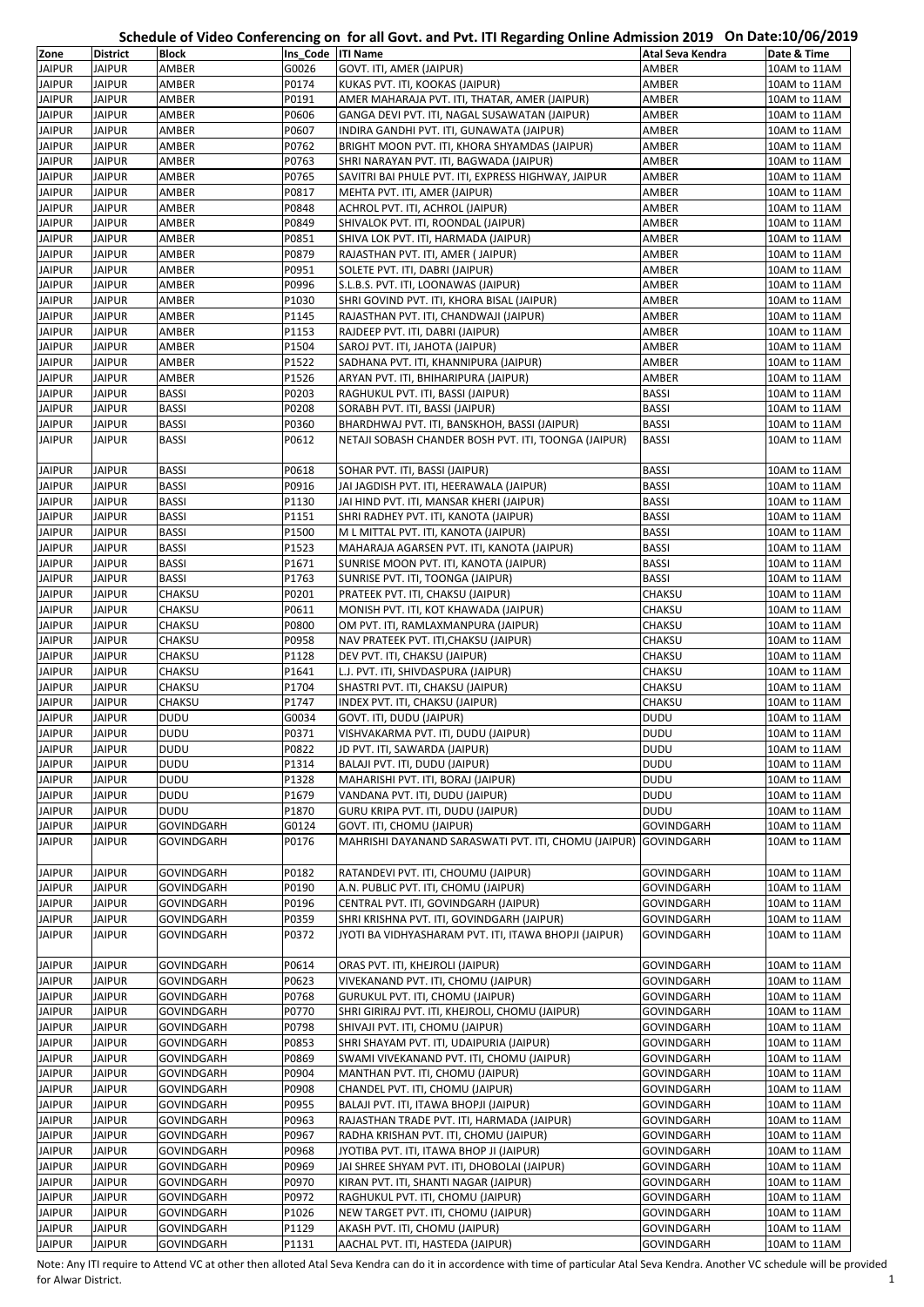| Zone          | <b>District</b> | <b>Block</b>         | Ins Code ITI Name |                                                      | Atal Seva Kendra     | Date & Time  |
|---------------|-----------------|----------------------|-------------------|------------------------------------------------------|----------------------|--------------|
| <b>JAIPUR</b> | <b>JAIPUR</b>   | GOVINDGARH           | P1137             | GYANDEEP PVT. ITI, AMARPURA (JAIPUR)                 | GOVINDGARH           | 10AM to 11AM |
| <b>JAIPUR</b> | <b>JAIPUR</b>   | GOVINDGARH           | P1150             | VIDYAGRAM PVT. ITI, CHOMU (JAIPUR)                   | GOVINDGARH           | 10AM to 11AM |
|               |                 |                      |                   |                                                      |                      |              |
| <b>JAIPUR</b> | <b>JAIPUR</b>   | <b>GOVINDGARH</b>    | P1159             | AARAV PVT. ITI, TANKARDA, CHOMU (JAIPUR)             | GOVINDGARH           | 10AM to 11AM |
| <b>JAIPUR</b> | <b>JAIPUR</b>   | GOVINDGARH           | P1160             | TAGORE PVT. ITI, HASTEDA (JAIPUR)                    | <b>GOVINDGARH</b>    | 10AM to 11AM |
| <b>JAIPUR</b> | <b>JAIPUR</b>   | GOVINDGARH           | P1309             | SARASWATI PVT. ITI, MANDA INDUSTRIAL AREA (JAIPUR)   | <b>GOVINDGARH</b>    | 10AM to 11AM |
|               |                 |                      |                   |                                                      |                      |              |
| <b>JAIPUR</b> | <b>JAIPUR</b>   | GOVINDGARH           | P1315             | SHRI BAJRANG PVT. ITI, MAHAR KALAN (JAIPUR)          | <b>GOVINDGARH</b>    | 10AM to 11AM |
| <b>JAIPUR</b> | <b>JAIPUR</b>   |                      | P1322             | ADITYA PVT. ITI, GOVIND VIHAR, KALADERA (JAIPUR)     |                      | 10AM to 11AM |
|               |                 | GOVINDGARH           |                   |                                                      | GOVINDGARH           |              |
| <b>JAIPUR</b> | <b>JAIPUR</b>   | GOVINDGARH           | P1324             | ABHINAV PVT. ITI, KALADERA, CHOMU (JAIPUR)           | <b>GOVINDGARH</b>    | 10AM to 11AM |
| <b>JAIPUR</b> | <b>JAIPUR</b>   | GOVINDGARH           | P1325             | SHRI KRISHNA PVT. ITI, TIGARIYA (JAIPUR)             | <b>GOVINDGARH</b>    | 10AM to 11AM |
| <b>JAIPUR</b> | <b>JAIPUR</b>   | <b>GOVINDGARH</b>    | P1330             | PRINCE PVT. ITI, CHOMU (JAIPUR)                      | <b>GOVINDGARH</b>    | 10AM to 11AM |
| <b>JAIPUR</b> | <b>JAIPUR</b>   | <b>GOVINDGARH</b>    | P1499             | BALAJI PVT. ITI, GOVINDGARH, CHOMU (JAIPUR)          | <b>GOVINDGARH</b>    | 10AM to 11AM |
|               |                 |                      |                   |                                                      |                      |              |
| <b>JAIPUR</b> | <b>JAIPUR</b>   | GOVINDGARH           | P1511             | SUNRISE PVT. ITI, AMARPURA (JAIPUR)                  | <b>GOVINDGARH</b>    | 10AM to 11AM |
| <b>JAIPUR</b> | <b>JAIPUR</b>   | GOVINDGARH           | P1513             | SHRI GANESH PVT. ITI, UDAIPURIA (JAIPUR)             | <b>GOVINDGARH</b>    | 10AM to 11AM |
| <b>JAIPUR</b> | <b>JAIPUR</b>   | GOVINDGARH           | P1724             | SAHIL PVT. ITI, DHODHSAR (JAIPUR)                    | <b>GOVINDGARH</b>    | 10AM to 11AM |
| <b>JAIPUR</b> | <b>JAIPUR</b>   | <b>GOVINDGARH</b>    | P1776             | AZAD PVT. ITI, CHOMU (JAIPUR)                        | <b>GOVINDGARH</b>    | 10AM to 11AM |
| <b>JAIPUR</b> | <b>JAIPUR</b>   | <b>JALSOO</b>        | P0910             | NAVODYA PVT. ITI, AMER (JAIPUR)                      | <b>JALSOO</b>        | 10AM to 11AM |
|               |                 |                      |                   |                                                      |                      |              |
| <b>JAIPUR</b> | <b>JAIPUR</b>   | JAMWA RAMGARH        | P0145             | NEW SORABH PVT. ITI, MAID RAJSINGHPURA (JAIPUR)      | JAMWA RAMGARH        | 10AM to 11AM |
| <b>JAIPUR</b> | <b>JAIPUR</b>   | JAMWA RAMGARH        | P0317             | SHREE MINESH PVT. ITI, JAMWA RAMGARH (JAIPUR)        | JAMWA RAMGARH        | 10AM to 11AM |
| <b>JAIPUR</b> | <b>JAIPUR</b>   | JAMWA RAMGARH        | P0361             | SHRI B.R. MEMORIAL PVT. ITI, ACHROL (JAIPUR)         | JAMWA RAMGARH        | 10AM to 11AM |
| <b>JAIPUR</b> | <b>JAIPUR</b>   | <b>JAMWA RAMGARH</b> | P0382             | MARUDHAR PVT. ITI, BHANPUR KALAN, JAMVARAMGARH       | JAMWA RAMGARH        | 10AM to 11AM |
|               |                 |                      |                   | (JAIPUR)                                             |                      |              |
|               |                 |                      |                   |                                                      |                      |              |
| <b>JAIPUR</b> | <b>JAIPUR</b>   | JAMWA RAMGARH        | P0830             | RAHUL CHANDIJA MEMORIAL PVT. ITI, BHANPUR KALAN      | JAMWA RAMGARH        | 10AM to 11AM |
|               |                 |                      |                   | (JAIPUR)                                             |                      |              |
| <b>JAIPUR</b> | <b>JAIPUR</b>   | JAMWA RAMGARH        | P0839             | SUSHIL PVT. ITI, ARJUNPURA (JAIPUR)                  | <b>JAMWA RAMGARH</b> | 10AM to 11AM |
| <b>JAIPUR</b> | <b>JAIPUR</b>   | JAMWA RAMGARH        | P1136             | RAHUL CHANDIJA MEMORIAL PVT. ITI, HEERAWALA (JAIPUR) | <b>JAMWA RAMGARH</b> | 10AM to 11AM |
|               |                 |                      |                   |                                                      |                      |              |
|               |                 |                      |                   |                                                      |                      |              |
| <b>JAIPUR</b> | <b>JAIPUR</b>   | JAMWA RAMGARH        | P1138             | G.D. PVT. ITI, JAMWA RAMGARH (JAIPUR)                | JAMWA RAMGARH        | 10AM to 11AM |
| <b>JAIPUR</b> | JAIPUR          | JAMWA RAMGARH        | P1143             | SHRI RAM PVT. ITI, NAYLA (JAIPUR)                    | JAMWA RAMGARH        | 10AM to 11AM |
| <b>JAIPUR</b> | <b>JAIPUR</b>   | JAMWA RAMGARH        | P1156             | ARYAN PVT. ITI, BOBARI ROAD, JAMWA RAMGARH (JAIPUR)  | <b>JAMWA RAMGARH</b> | 10AM to 11AM |
|               |                 |                      |                   |                                                      |                      |              |
|               |                 |                      |                   |                                                      |                      |              |
| <b>JAIPUR</b> | <b>JAIPUR</b>   | JAMWA RAMGARH        | P1318             | VIPUL PVT. ITI, SAIPURA (JAIPUR)                     | JAMWA RAMGARH        | 10AM to 11AM |
| <b>JAIPUR</b> | <b>JAIPUR</b>   | JAMWA RAMGARH        | P1320             | SHRI GURUKUL PVT. ITI, ANDHI (JAIPUR)                | JAMWA RAMGARH        | 10AM to 11AM |
| <b>JAIPUR</b> | <b>JAIPUR</b>   | JAMWA RAMGARH        | P1331             | SARASWATI PVT. ITI, JAMWA RAMGARH (JAIPUR)           | JAMWA RAMGARH        | 10AM to 11AM |
| <b>JAIPUR</b> | JAIPUR          | JAMWA RAMGARH        | P1509             | K.G.R. PVT. ITI, BHANPUR KALAN (JAIPUR)              | JAMWA RAMGARH        | 10AM to 11AM |
|               |                 |                      |                   |                                                      |                      |              |
| <b>JAIPUR</b> | <b>JAIPUR</b>   | JAMWA RAMGARH        | P1515             | DEV PVT. ITI, JAMWA RAMGARH (JAIPUR)                 | JAMWA RAMGARH        | 10AM to 11AM |
| <b>JAIPUR</b> | <b>JAIPUR</b>   | JAMWA RAMGARH        | P1518             | RAJASTHAN PVT. ITI, JAMWA RAMGARH                    | JAMWA RAMGARH        | 10AM to 11AM |
| <b>JAIPUR</b> | JAIPUR          | JAMWA RAMGARH        | P1520             | NEHRU JYOTI PVT. ITI, SAIWAD (JAIPUR)                | JAMWA RAMGARH        | 10AM to 11AM |
| <b>JAIPUR</b> | <b>JAIPUR</b>   | JAMWA RAMGARH        | P1721             | SARDAR PATEL PVT. ITI, NIMARIYA (JAIPUR)             | JAMWA RAMGARH        | 10AM to 11AM |
| <b>JAIPUR</b> | <b>JAIPUR</b>   | JAMWA RAMGARH        | P1728             | LALITA DEVI PVT. ITI, JAMWA RAMGARH (JAIPUR)         | JAMWA RAMGARH        | 10AM to 11AM |
|               |                 |                      |                   |                                                      |                      |              |
| <b>JAIPUR</b> | JAIPUR          | JAMWA RAMGARH        | P1830             | JAIPUR PVT. ITI, JAMWA RAMGARH (JAIPUR)              | JAMWA RAMGARH        | 10AM to 11AM |
| <b>JAIPUR</b> | <b>JAIPUR</b>   | JAMWA RAMGARH        | P1887             | SUNRISE PVT. ITI, HURELA (JAIPUR)                    | JAMWA RAMGARH        | 10AM to 11AM |
| <b>JAIPUR</b> | <b>JAIPUR</b>   | JHOTWARA             | G0036             | GOVT. ITI, JAIL JAIPUR                               | JHOTWARA             | 10AM to 11AM |
| <b>JAIPUR</b> | <b>JAIPUR</b>   | <b>JHOTWARA</b>      | G0037             | GOVT. ITI, JAIPUR                                    | <b>JHOTWARA</b>      | 10AM to 11AM |
|               |                 |                      |                   |                                                      |                      |              |
| <b>JAIPUR</b> | <b>JAIPUR</b>   | <b>JHOTWARA</b>      | G0042             | <b>GOVT. WOMEN ITI, JAIPUR</b>                       | <b>JHOTWARA</b>      | 10AM to 11AM |
| <b>JAIPUR</b> | <b>JAIPUR</b>   | JHOTWARA             | G0050             | GOVT. ITI, PRODUCTION CENTRE, JAIPUR                 | JHOTWARA             | 10AM to 11AM |
| <b>JAIPUR</b> | JAIPUR          | JHOTWARA             | G0135             | GOVT. ITI, KHO NAGORIAN (JAIPUR)                     | <b>JHOTWARA</b>      | 10AM to 11AM |
| <b>JAIPUR</b> | <b>JAIPUR</b>   | <b>JHOTWARA</b>      | G0225             | RI CENTRE, JAIPUR                                    | <b>JHOTWARA</b>      | 10AM to 11AM |
| <b>JAIPUR</b> | <b>JAIPUR</b>   | <b>JHOTWARA</b>      | P0161             | ARIHANT PVT. ITI, JAIPUR                             | JHOTWARA             | 10AM to 11AM |
|               |                 |                      |                   |                                                      |                      |              |
| <b>JAIPUR</b> | JAIPUR          | JHOTWARA             | P0163             | BHUSHAN PVT. ITI, SIRSI (JAIPUR)                     | JHOTWARA             | 10AM to 11AM |
| <b>JAIPUR</b> | <b>JAIPUR</b>   | <b>JHOTWARA</b>      | P0169             | J.D. PVT. ITI, JAIPUR                                | <b>JHOTWARA</b>      | 10AM to 11AM |
| <b>JAIPUR</b> | <b>JAIPUR</b>   | <b>JHOTWARA</b>      | P0177             | MAULANA ABUL KALAM AZAD PVT. ITI, JAIPUR             | <b>JHOTWARA</b>      | 10AM to 11AM |
| <b>JAIPUR</b> | <b>JAIPUR</b>   | <b>JHOTWARA</b>      | P0178             | RAGHURAJ TECHNO ENGINEERS PVT. ITI, MALVIYA NAGAR,   | <b>JHOTWARA</b>      | 10AM to 11AM |
|               |                 |                      |                   | <b>JAIPUR</b>                                        |                      |              |
|               |                 |                      |                   |                                                      |                      |              |
| <b>JAIPUR</b> | JAIPUR          | <b>JHOTWARA</b>      | P0180             | RAJEEV GANDHI PVT. ITI, SHAHPURA BAAG, JAIPUR        | <b>JHOTWARA</b>      | 10AM to 11AM |
| <b>JAIPUR</b> | <b>JAIPUR</b>   | <b>JHOTWARA</b>      | P0181             | RAJHANS PVT. ITI, JAIPUR                             | JHOTWARA             | 10AM to 11AM |
| <b>JAIPUR</b> | <b>JAIPUR</b>   | <b>JHOTWARA</b>      | P0187             | VIVEKANAND PVT. ITI, JAIPUR                          | <b>JHOTWARA</b>      | 10AM to 11AM |
| <b>JAIPUR</b> | <b>JAIPUR</b>   | JHOTWARA             | P0188             | VIVEKANAND PVT. ITI, HANUTIYA (JAIPUR)               | JHOTWARA             | 10AM to 11AM |
| <b>JAIPUR</b> | <b>JAIPUR</b>   | JHOTWARA             | P0195             | BHARTIA NAVJEEVAN PVT. ITI, BINDAYAKA (JAIPUR)       | JHOTWARA             | 10AM to 11AM |
| <b>JAIPUR</b> | <b>JAIPUR</b>   | <b>JHOTWARA</b>      | P0198             | JAIMAN PVT. ITI, SODALA (JAIPUR)                     | <b>JHOTWARA</b>      |              |
|               |                 |                      |                   |                                                      |                      | 10AM to 11AM |
| <b>JAIPUR</b> | <b>JAIPUR</b>   | JHOTWARA             | P0202             | PRIYANKA PVT. ITI, JAIPUR                            | JHOTWARA             | 10AM to 11AM |
| <b>JAIPUR</b> | <b>JAIPUR</b>   | JHOTWARA             | P0209             | SHREE BALAJI PVT. ITI, JHOTWARA, JAIPUR              | JHOTWARA             | 10AM to 11AM |
| <b>JAIPUR</b> | <b>JAIPUR</b>   | <b>JHOTWARA</b>      | P0373             | SHYAMPURIA PVT. ITI, 22 GODOWN, JAIPUR               | JHOTWARA             | 10AM to 11AM |
| <b>JAIPUR</b> | JAIPUR          | JHOTWARA             | P0376             | NEW SHREE BALAJI PVT. ITI, JHOTWARA (JAIPUR)         | JHOTWARA             | 10AM to 11AM |
|               |                 |                      |                   |                                                      |                      |              |
| <b>JAIPUR</b> | <b>JAIPUR</b>   | <b>JHOTWARA</b>      | P0377             | GAGAN DEEP PVT. ITI, LALPURA (JAIPUR)                | <b>JHOTWARA</b>      | 10AM to 11AM |
| <b>JAIPUR</b> | <b>JAIPUR</b>   | <b>JHOTWARA</b>      | P0379             | JAHNAVI PVT. ITI, JHOTWARA, JAIPUR                   | JHOTWARA             | 10AM to 11AM |
| <b>JAIPUR</b> | <b>JAIPUR</b>   | <b>JHOTWARA</b>      | P0380             | NEW JAIMAN PVT. ITI, JAIPUR                          | JHOTWARA             | 10AM to 11AM |
| <b>JAIPUR</b> | <b>JAIPUR</b>   | JHOTWARA             | P0384             | AJMERA PVT. ITI, SODALA, JAIPUR                      | <b>JHOTWARA</b>      | 10AM to 11AM |
| <b>JAIPUR</b> | <b>JAIPUR</b>   | <b>JHOTWARA</b>      | P0386             | DASHMESH PVT. ITI, JAIPUR                            | JHOTWARA             | 10AM to 11AM |
|               |                 |                      |                   |                                                      |                      |              |
| <b>JAIPUR</b> | <b>JAIPUR</b>   | <b>JHOTWARA</b>      | P0604             | ALANKAR MAHILA PVT. ITI, VAISHALI NAGAR, JAIPUR      | JHOTWARA             | 10AM to 11AM |
| <b>JAIPUR</b> | <b>JAIPUR</b>   | JHOTWARA             | P0615             | PREM PVT. ITI, JAIPUR                                | JHOTWARA             | 10AM to 11AM |
| <b>JAIPUR</b> | <b>JAIPUR</b>   | <b>JHOTWARA</b>      | P0619             | SWAMI VIVEKANAND PVT. ITI, JAGATPURA, JAIPUR         | JHOTWARA             | 10AM to 11AM |
| <b>JAIPUR</b> | JAIPUR          | JHOTWARA             | P0621             | TIRUPATI PVT. ITI, SANGANER (JAIPUR)                 | JHOTWARA             | 10AM to 11AM |
| <b>JAIPUR</b> | <b>JAIPUR</b>   |                      | P0622             | VISHVAKARMA PVT. ITI, JAGATPURA (JAIPUR)             |                      |              |
|               |                 | JHOTWARA             |                   |                                                      | JHOTWARA             | 10AM to 11AM |
| <b>JAIPUR</b> | <b>JAIPUR</b>   | JHOTWARA             | P0789             | <b>GANPATI PVT. ITI, JAIPUR</b>                      | JHOTWARA             | 10AM to 11AM |
| <b>JAIPUR</b> | <b>JAIPUR</b>   | JHOTWARA             | P0838             | NAV BHARTI PVT. ITI, PANCHAYAWALA, JAIPUR            | JHOTWARA             | 10AM to 11AM |
| <b>JAIPUR</b> | <b>JAIPUR</b>   | JHOTWARA             | P0858             | SHIVALAYA PVT. ITI, PARK RESIDENCY, JAIPUR           | JHOTWARA             | 10AM to 11AM |
| <b>JAIPUR</b> | <b>JAIPUR</b>   | <b>JHOTWARA</b>      | P0924             | KODAI PVT. ITI, JAIPUR                               | <b>JHOTWARA</b>      | 10AM to 11AM |
|               |                 |                      |                   |                                                      |                      |              |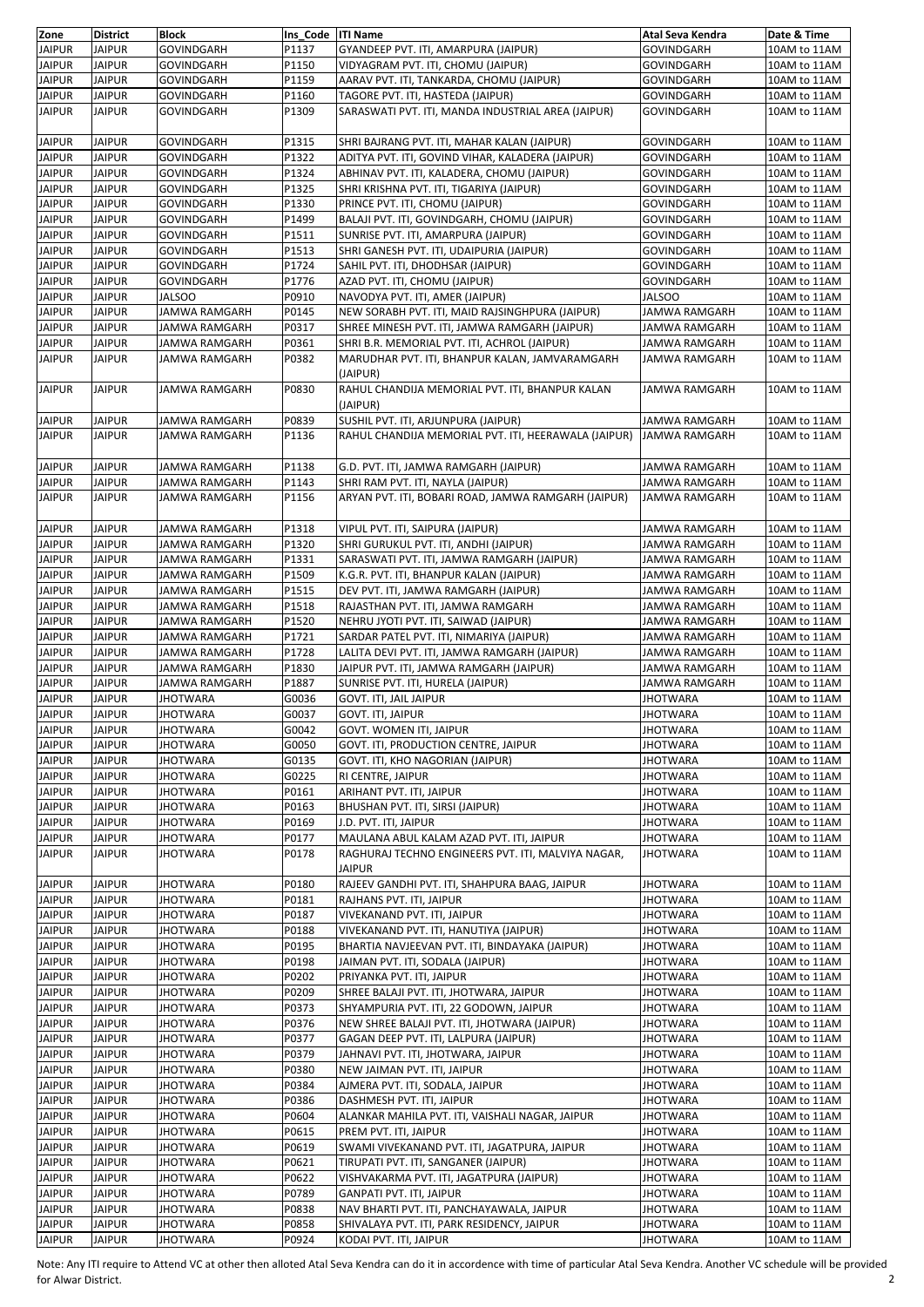| Zone                           | <b>District</b>                | <b>Block</b>                | Ins Code   ITI Name |                                                                                     | Atal Seva Kendra                   | Date & Time                  |
|--------------------------------|--------------------------------|-----------------------------|---------------------|-------------------------------------------------------------------------------------|------------------------------------|------------------------------|
| <b>JAIPUR</b>                  | <b>JAIPUR</b>                  | <b>JHOTWARA</b>             | P0930               | P.N.B. PVT. ITI, BHANKROTA (JAIPUR)                                                 | <b>JHOTWARA</b>                    | 10AM to 11AM                 |
| <b>JAIPUR</b>                  | <b>JAIPUR</b>                  | <b>JHOTWARA</b>             | P0931               | M.S.D.C. PVT. ITI, JAIPUR                                                           | <b>JHOTWARA</b>                    | 10AM to 11AM                 |
| <b>JAIPUR</b>                  | <b>JAIPUR</b>                  | <b>JHOTWARA</b>             | P1022               | BABA RAMDEV PVT. ITI, MACHWA (JAIPUR)                                               | JHOTWARA                           | 10AM to 11AM                 |
| <b>JAIPUR</b>                  | <b>JAIPUR</b>                  | <b>JHOTWARA</b>             | P1025               | METRO PVT. ITI, GOVINDPURA (JAIPUR)                                                 | JHOTWARA                           | 10AM to 11AM                 |
| <b>JAIPUR</b>                  | <b>JAIPUR</b>                  | <b>JHOTWARA</b>             | P1132               | NARAYANA PVT. ITI, BINDAYAKA (JAIPUR)                                               | <b>JHOTWARA</b>                    | 10AM to 11AM                 |
| <b>JAIPUR</b><br><b>JAIPUR</b> | <b>JAIPUR</b><br><b>JAIPUR</b> | <b>JHOTWARA</b>             | P1135               | GENIUS ACADEMY PVT. ITI, SIRSI ROAD, JAIPUR                                         | JHOTWARA                           | 10AM to 11AM<br>10AM to 11AM |
| <b>JAIPUR</b>                  | JAIPUR                         | JHOTWARA<br>JHOTWARA        | P1142<br>P1144      | ABHIGYAN PVT. ITI, BALAJI VIHAR, JAIPUR<br>SHRI GANESH PVT. ITI, JHOTWARA (JAIPUR)  | <b>JHOTWARA</b><br><b>JHOTWARA</b> | 10AM to 11AM                 |
| <b>JAIPUR</b>                  | <b>JAIPUR</b>                  | <b>JHOTWARA</b>             | P1158               | AADI PVT. ITI, JAI NAGAR, HARMADA, JAIPUR                                           | <b>JHOTWARA</b>                    | 10AM to 11AM                 |
| <b>JAIPUR</b>                  | <b>JAIPUR</b>                  | <b>JHOTWARA</b>             | P1310               | CHETANYA PVT. ITI, PANCHYAWALA, VAISHALI NAGAR                                      | <b>JHOTWARA</b>                    | 10AM to 11AM                 |
|                                |                                |                             |                     | (JAIPUR)                                                                            |                                    |                              |
| <b>JAIPUR</b>                  | <b>JAIPUR</b>                  | <b>JHOTWARA</b>             | P1311               | S.P.D.M. PVT. ITI, JHOTWARA (JAIPUR)                                                | <b>JHOTWARA</b>                    | 10AM to 11AM                 |
| <b>JAIPUR</b>                  | <b>JAIPUR</b>                  | <b>JHOTWARA</b>             | P1317               | IMPULSE PVT. ITI. JHOTWARA (JAIPUR)                                                 | JHOTWARA                           | 10AM to 11AM                 |
| <b>JAIPUR</b>                  | JAIPUR                         | JHOTWARA                    | P1321               | LOKESH PVT. ITI, SABRAMPURA (JAIPUR)                                                | <b>JHOTWARA</b>                    | 10AM to 11AM                 |
| <b>JAIPUR</b>                  | <b>JAIPUR</b>                  | <b>JHOTWARA</b>             | P1505               | DEEP SHIKHA PVT. ITI, CHANDPOL, JAIPUR                                              | <b>JHOTWARA</b>                    | 10AM to 11AM                 |
| <b>JAIPUR</b>                  | <b>JAIPUR</b>                  | JHOTWARA                    | P1516               | SUNRISE PVT. ITI, PURANI CHUNGI (JAIPUR)                                            | <b>JHOTWARA</b>                    | 10AM to 11AM                 |
| <b>JAIPUR</b>                  | JAIPUR                         | JHOTWARA                    | P1517               | JAYA PVT. ITI, SARNA DUNGAR INDUSTRIAL AREA, JAIPUR                                 | <b>JHOTWARA</b>                    | 10AM to 11AM                 |
| <b>JAIPUR</b>                  | <b>JAIPUR</b>                  |                             |                     |                                                                                     |                                    |                              |
| <b>JAIPUR</b>                  | <b>JAIPUR</b>                  | <b>JHOTWARA</b><br>JHOTWARA | P1610<br>P1699      | GANESHAM PVT. ITI, HASANPURA (JAIPUR)<br>SHRI BHAWANI NIKETAN PVT. ITI, JAIPUR      | <b>JHOTWARA</b><br>JHOTWARA        | 10AM to 11AM<br>10AM to 11AM |
| <b>JAIPUR</b>                  | <b>JAIPUR</b>                  | <b>JHOTWARA</b>             | P1702               | UNIVERSAL PVT. ITI, MANZI RENWAL (JAIPUR)                                           | JHOTWARA                           | 10AM to 11AM                 |
| <b>JAIPUR</b>                  | <b>JAIPUR</b>                  | <b>JHOTWARA</b>             | P1781               | BIYANI PVT. ITI, JAIPUR                                                             | JHOTWARA                           | 10AM to 11AM                 |
| <b>JAIPUR</b>                  | <b>JAIPUR</b>                  | <b>JHOTWARA</b>             | P1832               | BALAJI PVT. ITI, JHOTWARA (JAIPUR)                                                  | JHOTWARA                           | 10AM to 11AM                 |
| <b>JAIPUR</b>                  | <b>JAIPUR</b>                  | KOTPUTLI                    | G0040               | <b>GOVT. ITI, KOTPUTALI (JAIPUR)</b>                                                | <b>KOTPUTLI</b>                    | 10AM to 11AM                 |
| <b>JAIPUR</b>                  | <b>JAIPUR</b>                  | KOTPUTLI                    | P0192               | BALAJI PVT. ITI, KANSLI (JAIPUR)                                                    | <b>KOTPUTLI</b>                    | 10AM to 11AM                 |
| <b>JAIPUR</b>                  | <b>JAIPUR</b>                  | KOTPUTLI                    | P0206               | RAVI PVT. ITI, DADUKA (JAIPUR)                                                      | KOTPUTLI                           | 10AM to 11AM                 |
| <b>JAIPUR</b>                  | <b>JAIPUR</b>                  | <b>KOTPUTLI</b>             | P0207               | SHARDA PVT. ITI, KOTPUTLI (JAIPUR)                                                  | <b>KOTPUTLI</b>                    | 10AM to 11AM                 |
| <b>JAIPUR</b>                  | <b>JAIPUR</b>                  | <b>KOTPUTLI</b>             | P0369               | INDIAN PVT. ITI, TASKOLA (JAIPUR)                                                   | <b>KOTPUTLI</b>                    | 10AM to 11AM                 |
| <b>JAIPUR</b>                  | JAIPUR                         | KOTPUTLI                    | P0370               | VIKAS PVT. ITI, KOTPUTLI (JAIPUR)                                                   | KOTPUTLI                           | 10AM to 11AM                 |
| <b>JAIPUR</b>                  | <b>JAIPUR</b>                  | <b>KOTPUTLI</b>             | P0383               | BASANT PVT. ITI, KOTPUTLI (JAIPUR)                                                  | <b>KOTPUTLI</b>                    | 10AM to 11AM                 |
| <b>JAIPUR</b>                  | <b>JAIPUR</b>                  | KOTPUTLI                    | P0385               | SHRI KRISHAN PVT. ITI, KOTPUTLI (JAIPUR)                                            | <b>KOTPUTLI</b>                    | 10AM to 11AM                 |
| <b>JAIPUR</b>                  | <b>JAIPUR</b>                  | KOTPUTLI                    | P0617               | S.D.S. PVT. ITI, PATHRERI (JAIPUR)                                                  | KOTPUTLI                           | 10AM to 11AM                 |
| <b>JAIPUR</b>                  | <b>JAIPUR</b>                  | <b>KOTPUTLI</b>             | P0954               | RAJASTHAN PVT. ITI, RAIKARANPURA (JAIPUR)                                           | <b>KOTPUTLI</b>                    | 10AM to 11AM                 |
| <b>JAIPUR</b>                  | <b>JAIPUR</b>                  | KOTPUTLI                    | P0956               | BHARATI PVT. ITI, KANWAPURA (JAIPUR)                                                | KOTPUTLI                           | 10AM to 11AM                 |
| <b>JAIPUR</b><br><b>JAIPUR</b> | <b>JAIPUR</b><br><b>JAIPUR</b> | KOTPUTLI<br><b>KOTPUTLI</b> | P0964<br>P1023      | TAJ MEMORIAL PVT. ITI, JAGDISHPURA (JAIPUR)<br>CHANKAYA PVT. ITI, KOTPUTLI (JAIPUR) | KOTPUTLI<br><b>KOTPUTLI</b>        | 10AM to 11AM<br>10AM to 11AM |
| <b>JAIPUR</b>                  | <b>JAIPUR</b>                  | <b>KOTPUTLI</b>             | P1147               | CLE PVT. ITI, JAGDISHPURA (JAIPUR)                                                  | <b>KOTPUTLI</b>                    | 10AM to 11AM                 |
| <b>JAIPUR</b>                  | <b>JAIPUR</b>                  | KOTPUTLI                    | P1307               | KRISH PVT. ITI, KOTPUTLI (JAIPUR)                                                   | KOTPUTLI                           | 10AM to 11AM                 |
| <b>JAIPUR</b>                  | <b>JAIPUR</b>                  | <b>KOTPUTLI</b>             | P1319               | NEW SUBODH PVT. ITI, RAIKARANPURA (JAIPUR)                                          | KOTPUTLI                           | 10AM to 11AM                 |
| <b>JAIPUR</b>                  | <b>JAIPUR</b>                  | KOTPUTLI                    | P1326               | BHANWARLAL PVT. ITI, MOHANPURA (JAIPUR)                                             | KOTPUTLI                           | 10AM to 11AM                 |
| <b>JAIPUR</b>                  | <b>JAIPUR</b>                  | KOTPUTLI                    | P1508               | VIKAS PVT. ITI, KHARAB (JAIPUR)                                                     | KOTPUTLI                           | 10AM to 11AM                 |
| <b>JAIPUR</b>                  | <b>JAIPUR</b>                  | KOTPUTLI                    | P1512               | GLOBAL PVT. ITI, KOTPUTLI (JAIPUR)                                                  | KOTPUTLI                           | 10AM to 11AM                 |
| <b>JAIPUR</b>                  | JAIPUR                         | KOTPUTLI                    | P1711               | SANSKAR PVT. ITI, KOTPUTLI (JAIPUR)                                                 | KOTPUTLI                           | 10AM to 11AM                 |
| <b>JAIPUR</b>                  | <b>JAIPUR</b>                  | PAOTA                       | P0797               | SHRI SHAYAM PVT. ITI, PAOTA (JAIPUR)                                                | PAOTA                              | 10AM to 11AM                 |
| <b>JAIPUR</b>                  | <b>JAIPUR</b>                  | <b>PAOTA</b>                | P0966               | SAGAR PVT. ITI, PAOTA (JAIPUR)                                                      | PAOTA                              | 10AM to 11AM                 |
| <b>JAIPUR</b>                  | <b>JAIPUR</b>                  | PAOTA                       | P1126               | DEEPAK PVT. ITI, PAOTA (JAIPUR)                                                     | PAOTA                              | 10AM to 11AM                 |
| <b>JAIPUR</b>                  | JAIPUR                         | PAOTA                       | P1152               | SHRI SITARAM PVT. ITI, PAOTA (JAIPUR)                                               | PAOTA                              | 10AM to 11AM                 |
| <b>JAIPUR</b><br><b>JAIPUR</b> | <b>JAIPUR</b><br><b>JAIPUR</b> | PAOTA                       | P1157               | SHRI KRISHNA GYANDEEP PVT. ITI, PAOTA (JAIPUR)                                      | PAOTA                              | 10AM to 11AM<br>10AM to 11AM |
| <b>JAIPUR</b>                  | JAIPUR                         | PAOTA<br>PAOTA              | P1327<br>P1761      | SUBODH PVT. ITI, PAOTA (JAIPUR)<br>THE RAJASTHAN PVT. ITI, PAOTA (JAIPUR)           | PAOTA<br>PAOTA                     | 10AM to 11AM                 |
| <b>JAIPUR</b>                  | <b>JAIPUR</b>                  | PAOTA                       | P1782               | KISHAN JANKALYAN PVT. ITI, PAOTA (JAIPUR)                                           | PAOTA                              | 10AM to 11AM                 |
| <b>JAIPUR</b>                  | <b>JAIPUR</b>                  | PHAGI                       | G0122               | GOVT. ITI, PHAGI (JAIPUR)                                                           | PHAGI                              | 10AM to 11AM                 |
| <b>JAIPUR</b>                  | <b>JAIPUR</b>                  | PHAGI                       | P1024               | GEETANJALI PVT. ITI, RANWAL MANJI (JAIPUR)                                          | PHAGI                              | 10AM to 11AM                 |
| <b>JAIPUR</b>                  | <b>JAIPUR</b>                  | PHAGI                       | P1510               | THOMAS CANGAN PVT. ITI, RAMPURA (JAIPUR)                                            | PHAGI                              | 10AM to 11AM                 |
| <b>JAIPUR</b>                  | <b>JAIPUR</b>                  | PHAGI                       | P1705               | PHAGI PVT. ITI, HARSOOLIYA (JAIPUR)                                                 | PHAGI                              | 10AM to 11AM                 |
| <b>JAIPUR</b>                  | <b>JAIPUR</b>                  | SAMBHAR                     | G0046               | GOVT. ITI, SAMBHAR (JAIPUR)                                                         | SAMBHAR                            | 10AM to 11AM                 |
| <b>JAIPUR</b>                  | <b>JAIPUR</b>                  | SAMBHAR                     | P0365               | TRIVENY PVT. ITI, KISHANGARH RENWAL (JAIPUR)                                        | SAMBHAR                            | 10AM to 11AM                 |
| <b>JAIPUR</b>                  | JAIPUR                         | SAMBHAR                     | P0375               | SMT. BHAWARI DEVI PVT. ITI, KISHANGARH RAINWAL,                                     | SAMBHAR                            | 10AM to 11AM                 |
| <b>JAIPUR</b>                  | <b>JAIPUR</b>                  | SAMBHAR                     | P0387               | PHULERA (JAIPUR)<br>VINAYAK PVT. ITI, DADUNAGAR, PHULERA (JAIPUR)                   | SAMBHAR                            | 10AM to 11AM                 |
| <b>JAIPUR</b>                  | JAIPUR                         | SAMBHAR                     | P0389               | SHRI RAMDEV PVT. ITI, PHULERA (JAIPUR)                                              | SAMBHAR                            | 10AM to 11AM                 |
| <b>JAIPUR</b>                  | <b>JAIPUR</b>                  | SAMBHAR                     | P0620               | TAGORE SHIKSHA NIKETAN PVT. ITI, BHAINSLANA (JAIPUR)                                | SAMBHAR                            | 10AM to 11AM                 |
|                                |                                |                             |                     |                                                                                     |                                    |                              |
| <b>JAIPUR</b>                  | JAIPUR                         | SAMBHAR                     | P0759               | NAVJIVAN PVT. ITI, BANDE KA BALAJI (JAIPUR)                                         | SAMBHAR                            | 10AM to 11AM                 |
| <b>JAIPUR</b>                  | <b>JAIPUR</b>                  | SAMBHAR                     | P0769               | BHARTI PVT. ITI, BHAINSAWA (JAIPUR)                                                 | SAMBHAR                            | 10AM to 11AM                 |
| <b>JAIPUR</b>                  | <b>JAIPUR</b>                  | SAMBHAR                     | P0855               | SANKALP PVT. ITI, DUNGARI, HINGONIA (JAIPUR)                                        | SAMBHAR                            | 10AM to 11AM                 |
| <b>JAIPUR</b>                  | JAIPUR                         | SAMBHAR                     | P0884               | BALAJI PVT. ITI, KISHANGARH RENWAL, PHULERA (JAIPUR)                                | SAMBHAR                            | 10AM to 11AM                 |
|                                |                                |                             |                     |                                                                                     |                                    |                              |
| <b>JAIPUR</b>                  | <b>JAIPUR</b>                  | SAMBHAR                     | P0923               | AARIYAN PVT. ITI, HINGONIA (JAIPUR)                                                 | SAMBHAR                            | 10AM to 11AM                 |
| <b>JAIPUR</b>                  | JAIPUR                         | SAMBHAR                     | P0960               | RAJASTHAN PVT. ITI, HINGONIYA (JAIPUR)                                              | SAMBHAR                            | 10AM to 11AM                 |
| <b>JAIPUR</b><br><b>JAIPUR</b> | <b>JAIPUR</b><br><b>JAIPUR</b> | SAMBHAR<br>SAMBHAR          | P0962<br>P1020      | KULDEEP PVT. ITI, BHAINSAWA (JAIPUR)<br>AKSHAT PVT. ITI, KISHANGARH RENWAL (JAIPUR) | SAMBHAR<br>SAMBHAR                 | 10AM to 11AM<br>10AM to 11AM |
| <b>JAIPUR</b>                  | JAIPUR                         | SAMBHAR                     | P1139               | R.K. PVT. ITI, PHULERA (JAIPUR)                                                     | SAMBHAR                            | 10AM to 11AM                 |
| <b>JAIPUR</b>                  | <b>JAIPUR</b>                  | SAMBHAR                     | P1148               | RAJASTHAN PVT. ITI, KISHANGARH RENWAL (JAIPUR)                                      | SAMBHAR                            | 10AM to 11AM                 |
| <b>JAIPUR</b>                  | <b>JAIPUR</b>                  | SAMBHAR                     | P1306               | OM PVT. ITI, KHERI MILAK (JAIPUR)                                                   | SAMBHAR                            | 10AM to 11AM                 |
| <b>JAIPUR</b>                  | JAIPUR                         | SAMBHAR                     | P1308               | JAI HIND PVT. ITI, PHULERA (JAIPUR)                                                 | SAMBHAR                            | 10AM to 11AM                 |
| <b>JAIPUR</b>                  | <b>JAIPUR</b>                  | SAMBHAR                     | P1313               | SHRI RAM PVT. ITI, BHADEAR PURA (JAIPUR)                                            | SAMBHAR                            | 10AM to 11AM                 |
| <b>JAIPUR</b>                  | <b>JAIPUR</b>                  | SAMBHAR                     | P1514               | MAA SARASWATI PVT. ITI, JOBNER (JAIPUR)                                             | SAMBHAR                            | 10AM to 11AM                 |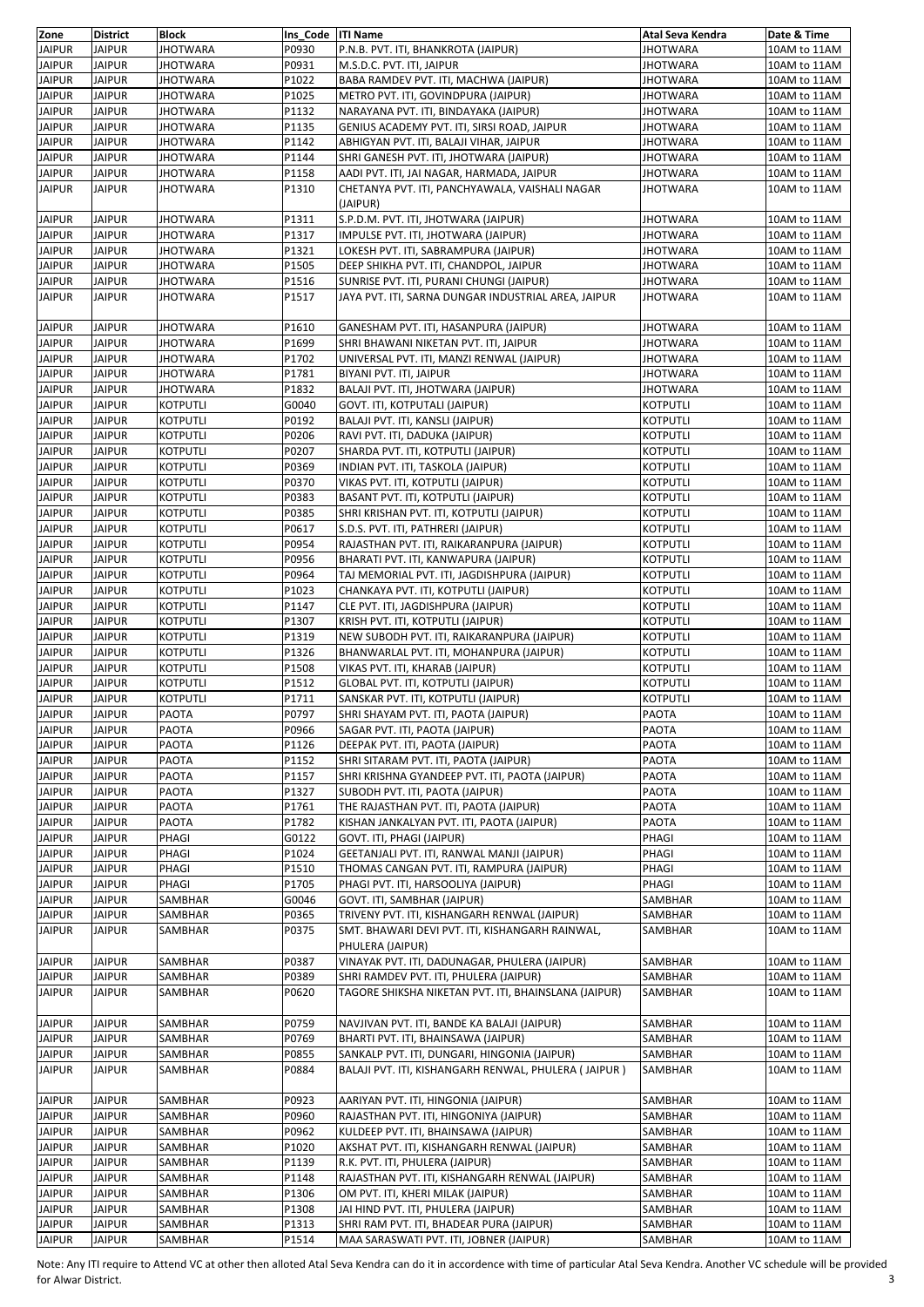| Zone          | <b>District</b> | <b>Block</b> | Ins Code ITI Name |                                                     | Atal Seva Kendra | Date & Time  |
|---------------|-----------------|--------------|-------------------|-----------------------------------------------------|------------------|--------------|
| <b>JAIPUR</b> | <b>JAIPUR</b>   | SAMBHAR      | P1525             | JOBNER PVT. ITI, JOBNER (JAIPUR)                    | SAMBHAR          | 10AM to 11AM |
| <b>JAIPUR</b> | <b>JAIPUR</b>   | SAMBHAR      | P1649             | SHREE GANESH PVT. ITI, KHEERWA (JAIPUR)             | SAMBHAR          | 10AM to 11AM |
| <b>JAIPUR</b> | <b>JAIPUR</b>   | SANGANER     | G0123             | GOVT. ITI, SANGANER (JAIPUR)                        | SANGANER         | 10AM to 11AM |
| <b>JAIPUR</b> | <b>JAIPUR</b>   | SANGANER     | P0167             | I.S. PVT. ITI, KALYANPURA, JAIPUR                   | SANGANER         | 10AM to 11AM |
| <b>JAIPUR</b> | <b>JAIPUR</b>   | SANGANER     | P0183             | SAINT WILFRED COLLEGE OF TECHNOLOGY PVT. ITI,       | SANGANER         | 10AM to 11AM |
|               |                 |              |                   | MANSAROVER, JAIPUR                                  |                  |              |
| <b>JAIPUR</b> | <b>JAIPUR</b>   | SANGANER     | P0186             | VIKAS PVT. ITI, MANSAROVAR, JAIPUR                  | SANGANER         | 10AM to 11AM |
| <b>JAIPUR</b> | <b>JAIPUR</b>   | SANGANER     | P0199             | NEWTECH PVT. ITI, BAGRU (JAIPUR)                    | SANGANER         | 10AM to 11AM |
| <b>JAIPUR</b> | <b>JAIPUR</b>   | SANGANER     | P0200             | NOBLE TECHNOLOGY PVT. ITI, MACHEDA (JAIPUR)         | SANGANER         | 10AM to 11AM |
| <b>JAIPUR</b> | <b>JAIPUR</b>   | SANGANER     | P0204             | RAGHUKUL TECHNO ENGINEERS PVT. ITI, MALVIYA NAGAR,  | SANGANER         | 10AM to 11AM |
|               |                 |              |                   | <b>JAIPUR</b>                                       |                  |              |
| <b>JAIPUR</b> | <b>JAIPUR</b>   | SANGANER     | P0205             | RAJASTHAN PVT. ITI, MANSAROVER, JAIPUR              | SANGANER         | 10AM to 11AM |
| <b>JAIPUR</b> | <b>JAIPUR</b>   | SANGANER     | P0212             | VISHALAKSHI PVT. ITI, SANGANER (JAIPUR)             | SANGANER         | 10AM to 11AM |
| <b>JAIPUR</b> | JAIPUR          | SANGANER     | P0315             | AMRIT PVT. ITI, MANSAROVAR (JAIPUR)                 | SANGANER         | 10AM to 11AM |
| <b>JAIPUR</b> | <b>JAIPUR</b>   | SANGANER     | P0318             | TAGOUR PVT. ITI, MACHEDA (JAIPUR)                   | SANGANER         | 10AM to 11AM |
| <b>JAIPUR</b> | <b>JAIPUR</b>   | SANGANER     | P0363             | SHIV PVT. ITI, MACHEDA, JAIPUR                      | SANGANER         | 10AM to 11AM |
| <b>JAIPUR</b> | <b>JAIPUR</b>   | SANGANER     | P0374             | DEV PVT. ITI, SITAPURA, JAIPUR                      | SANGANER         | 10AM to 11AM |
| <b>JAIPUR</b> | <b>JAIPUR</b>   | SANGANER     | P0608             | J.D.H. PVT. ITI, MALVIYA NAGAR, JAIPUR              | SANGANER         | 10AM to 11AM |
| <b>JAIPUR</b> | <b>JAIPUR</b>   | SANGANER     | P0609             | K.K. MEMORIAL PVT. ITI, GONER (JAIPUR)              | SANGANER         | 10AM to 11AM |
| <b>JAIPUR</b> | JAIPUR          | SANGANER     | P0610             | MODERN PVT. ITI, MALVIYA NAGAR, JAIPUR              | SANGANER         | 10AM to 11AM |
| <b>JAIPUR</b> | <b>JAIPUR</b>   | SANGANER     | P0613             | NIRMALA DEVI PVT. ITI, SANGANER (JAIPUR)            | SANGANER         | 10AM to 11AM |
| <b>JAIPUR</b> | <b>JAIPUR</b>   | SANGANER     | P0753             | SIDDHARTH PVT. ITI, PRATAP NAGAR, SANGANER (JAIPUR) | SANGANER         | 10AM to 11AM |
|               |                 |              |                   |                                                     |                  |              |
| <b>JAIPUR</b> | <b>JAIPUR</b>   | SANGANER     | P0764             | SHREE RAM PVT. ITI, GURJAR KITHADI, (JAIPUR)        | SANGANER         | 10AM to 11AM |
| <b>JAIPUR</b> | <b>JAIPUR</b>   | SANGANER     | P0766             | L B S PVT. ITI, SANGANER (JAIPUR)                   | SANGANER         | 10AM to 11AM |
| <b>JAIPUR</b> | JAIPUR          | SANGANER     | P0767             | RAVI PVT. ITI, NEOTA (JAIPUR)                       | SANGANER         | 10AM to 11AM |
| <b>JAIPUR</b> | <b>JAIPUR</b>   | SANGANER     | P0799             | ARAVALI PVT. ITI, BAGRU (JAIPUR)                    | SANGANER         | 10AM to 11AM |
| <b>JAIPUR</b> | <b>JAIPUR</b>   | SANGANER     | P0801             | ISP PVT. ITI, MANSAROVAR (JAIPUR)                   | SANGANER         | 10AM to 11AM |
| <b>JAIPUR</b> | JAIPUR          | SANGANER     | P0809             | MAN SAROVAR PVT. ITI, MANSAROVAR, JAIPUR            | SANGANER         | 10AM to 11AM |
| <b>JAIPUR</b> | <b>JAIPUR</b>   | SANGANER     | P0862             | NEW SUNRISE PVT. ITI, MANGYAWAR, MANSAROVAR         | SANGANER         | 10AM to 11AM |
|               |                 |              |                   | (JAIPUR)                                            |                  |              |
| <b>JAIPUR</b> | <b>JAIPUR</b>   | SANGANER     | P0868             | SHRI NAVEEN PVT. ITI, SITAPURA, JAIPUR              | SANGANER         | 10AM to 11AM |
| <b>JAIPUR</b> | <b>JAIPUR</b>   | SANGANER     | P0872             | NEW TECH. GROUP PVT. ITI, BAGRU (JAIPUR)            | SANGANER         | 10AM to 11AM |
| <b>JAIPUR</b> | <b>JAIPUR</b>   | SANGANER     | P0875             | VIVEKANAND PVT. ITI, SITAPURA, JAIPUR               | SANGANER         | 10AM to 11AM |
| <b>JAIPUR</b> | <b>JAIPUR</b>   | SANGANER     | P0892             | GAURAV PVT. ITI, JAIPUR                             | SANGANER         | 10AM to 11AM |
| <b>JAIPUR</b> | <b>JAIPUR</b>   | SANGANER     | P0896             | NEW BRIGHT LAND PVT. ITI, MALIVYA NAGAR, JAIPUR     | SANGANER         | 10AM to 11AM |
| <b>JAIPUR</b> | <b>JAIPUR</b>   | SANGANER     | P0899             | SIDDHANT PVT. ITI, MANSAROVAR, JAIPUR               | SANGANER         | 10AM to 11AM |
| <b>JAIPUR</b> | JAIPUR          | SANGANER     | P0907             | VINAYAK RAJ PVT. ITI, JAGATPURA (JAIPUR)            | SANGANER         | 10AM to 11AM |
| <b>JAIPUR</b> | <b>JAIPUR</b>   | SANGANER     | P0917             | ROOP RAJAT PVT. ITI, MANSAROVER, SANGANER, JAIPUR   | SANGANER         | 10AM to 11AM |
|               |                 |              |                   |                                                     |                  |              |
| <b>JAIPUR</b> | <b>JAIPUR</b>   | SANGANER     | P0952             | SHREE BALAJI PVT. ITI, BAGRU (JAIPUR)               | SANGANER         | 10AM to 11AM |
| <b>JAIPUR</b> | <b>JAIPUR</b>   | SANGANER     | P0953             | SURPARSHVA PVT. ITI, FAGODIYA WALA (JAIPUR)         | SANGANER         | 10AM to 11AM |
| <b>JAIPUR</b> | <b>JAIPUR</b>   | SANGANER     | P0957             | PRAKASH PVT. ITI, SANGANER (JAIPUR)                 | SANGANER         | 10AM to 11AM |
| <b>JAIPUR</b> | <b>JAIPUR</b>   | SANGANER     | P0959             | SHIVALIK PVT. ITI, (JAIPUR)                         | SANGANER         | 10AM to 11AM |
| <b>JAIPUR</b> | <b>JAIPUR</b>   | SANGANER     | P0965             | SAPIENCE PVT. ITI, JAIPUR                           | SANGANER         | 10AM to 11AM |
| <b>JAIPUR</b> | <b>JAIPUR</b>   | SANGANER     | P1027             | RAMA KRISHNA PVT. ITI, RAGHUNATHPURA (JAIPUR)       | SANGANER         | 10AM to 11AM |
| <b>JAIPUR</b> | <b>JAIPUR</b>   | SANGANER     | P1127             | ADARSH PVT. ITI, BHIWAL COLONY (JAIPUR)             | SANGANER         | 10AM to 11AM |
| <b>JAIPUR</b> | <b>JAIPUR</b>   | SANGANER     | P1133             | S.D. PVT. ITI, MANSAROVAR (JAIPUR)                  | SANGANER         | 10AM to 11AM |
| <b>JAIPUR</b> | <b>JAIPUR</b>   | SANGANER     | P1146             | KAMAL RATAN PVT. ITI, RAMCHANDRAPURA (JAIPUR)       | SANGANER         | 10AM to 11AM |
| <b>JAIPUR</b> | <b>JAIPUR</b>   | SANGANER     | P1149             | SAINT ANDREWS PVT. ITI, GOPALPURA BY PASS, JAIPUR   | SANGANER         | 10AM to 11AM |
| <b>JAIPUR</b> | <b>JAIPUR</b>   | SANGANER     | P1154             | SHRI HANUMAT PVT. ITI, MAHAPURA (JAIPUR)            | SANGANER         | 10AM to 11AM |
| <b>JAIPUR</b> | <b>JAIPUR</b>   | SANGANER     | P1155             | BRCM PVT. ITI, MAHAPURA, AJMER ROAD (JAIPUR)        | SANGANER         | 10AM to 11AM |
| <b>JAIPUR</b> | <b>JAIPUR</b>   | SANGANER     | P1312             | SWABHIMAAN PVT. ITI, HARVANSHPURA (JAIPUR)          | SANGANER         | 10AM to 11AM |
| <b>JAIPUR</b> | <b>JAIPUR</b>   | SANGANER     | P1316             | D.H. PVT. ITI, LUNIYAWAS (JAIPUR)                   | SANGANER         | 10AM to 11AM |
| <b>JAIPUR</b> | <b>JAIPUR</b>   | SANGANER     | P1323             | GEETANJALI PVT. ITI, SANGANER (JAIPUR)              | SANGANER         | 10AM to 11AM |
| <b>JAIPUR</b> | <b>JAIPUR</b>   | SANGANER     | P1498             | SARTHAK PVT. ITI, JAGATPURA (JAIPUR)                | SANGANER         | 10AM to 11AM |
| <b>JAIPUR</b> | <b>JAIPUR</b>   | SANGANER     | P1502             | B.S. PVT. ITI, BAGRU (JAIPUR)                       | SANGANER         | 10AM to 11AM |
| <b>JAIPUR</b> | <b>JAIPUR</b>   | SANGANER     | P1507             | VISHWAKARMA PVT. ITI, BAGRU (JAIPUR)                | SANGANER         | 10AM to 11AM |
| <b>JAIPUR</b> | JAIPUR          | SANGANER     | P1657             | CHAUDHARY PVT. ITI, SANGANER (JAIPUR)               | SANGANER         | 10AM to 11AM |
| <b>JAIPUR</b> | <b>JAIPUR</b>   | SANGANER     | P1793             | R S KAUSALYA DEVI PVT. ITI, ()                      | SANGANER         | 10AM to 11AM |
| <b>JAIPUR</b> | <b>JAIPUR</b>   | SANGANER     | P1806             | CHANDRAKALAN PVT. ITI, BAMBALA (JAIPUR)             | SANGANER         | 10AM to 11AM |
| <b>JAIPUR</b> | <b>JAIPUR</b>   | SHAHPURA     | G0047             | GOVT. ITI, SHAHPURA (JAIPUR)                        | SHAHPURA         | 10AM to 11AM |
| <b>JAIPUR</b> | <b>JAIPUR</b>   | SHAHPURA     | P0185             | TRIVENI PVT. ITI, DHAOLI, SHAHPURA (JAIPUR)         | SHAHPURA         | 10AM to 11AM |
| <b>JAIPUR</b> | JAIPUR          | SHAHPURA     | P0316             | SHREE RAMANANDACHARYA PVT. ITI, SHAHPURA (JAIPUR)   | SHAHPURA         | 10AM to 11AM |
|               |                 |              |                   |                                                     |                  |              |
| <b>JAIPUR</b> | JAIPUR          | SHAHPURA     | P0362             | MANVI PVT. ITI, SHAHPURA (JAIPUR)                   | SHAHPURA         | 10AM to 11AM |
| <b>JAIPUR</b> | <b>JAIPUR</b>   | SHAHPURA     | P0366             | RAJASTHAN PVT. ITI, AMARSAR (JAIPUR)                | <b>SHAHPURA</b>  | 10AM to 11AM |
| <b>JAIPUR</b> | <b>JAIPUR</b>   | SHAHPURA     | P0381             | BABA BHAGWAN DAS PVT. ITI, SHAHPURA (JAIPUR)        | SHAHPURA         | 10AM to 11AM |
| <b>JAIPUR</b> | <b>JAIPUR</b>   | SHAHPURA     | P0605             | ARJU PVT. ITI, MANOHARPUR (JAIPUR)                  | SHAHPURA         | 10AM to 11AM |
| <b>JAIPUR</b> | JAIPUR          | SHAHPURA     | P0749             | SHRI BALAJI PVT. ITI, A-170, MANOHARPUR, JAIPUR     | SHAHPURA         | 10AM to 11AM |
| <b>JAIPUR</b> | <b>JAIPUR</b>   | SHAHPURA     | P0755             | BABA GANGA DAS VIDHYAPETH PVT. ITI, CHIMANPURA      | SHAHPURA         | 10AM to 11AM |
|               |                 |              |                   | (JAIPUR)                                            |                  |              |
| <b>JAIPUR</b> | JAIPUR          | SHAHPURA     | P0788             | SHAHPURA PVT. ITI, SHAHPURA (JAIPUR)                | SHAHPURA         | 10AM to 11AM |
| <b>JAIPUR</b> | <b>JAIPUR</b>   | SHAHPURA     | P0804             | VIJAY PVT. ITI, RADAWAS (JAIPUR)                    | SHAHPURA         | 10AM to 11AM |
| <b>JAIPUR</b> | <b>JAIPUR</b>   | SHAHPURA     | P0807             | TRIVENY PVT. ITI, SHAHPURA (JAIPUR)                 | SHAHPURA         | 10AM to 11AM |
| <b>JAIPUR</b> | JAIPUR          | SHAHPURA     | P0877             | BHAIRAV PVT. ITI, DHAOLI (JAIPUR)                   | SHAHPURA         | 10AM to 11AM |
| <b>JAIPUR</b> | <b>JAIPUR</b>   | SHAHPURA     | P0902             | SHIVAM PVT. ITI, MANOHARPUR (JAIPUR)                | SHAHPURA         | 10AM to 11AM |
| <b>JAIPUR</b> | <b>JAIPUR</b>   | SHAHPURA     | P0971             | RADHA MADHAV PVT. ITI, NAYAN (JAIPUR)               | SHAHPURA         | 10AM to 11AM |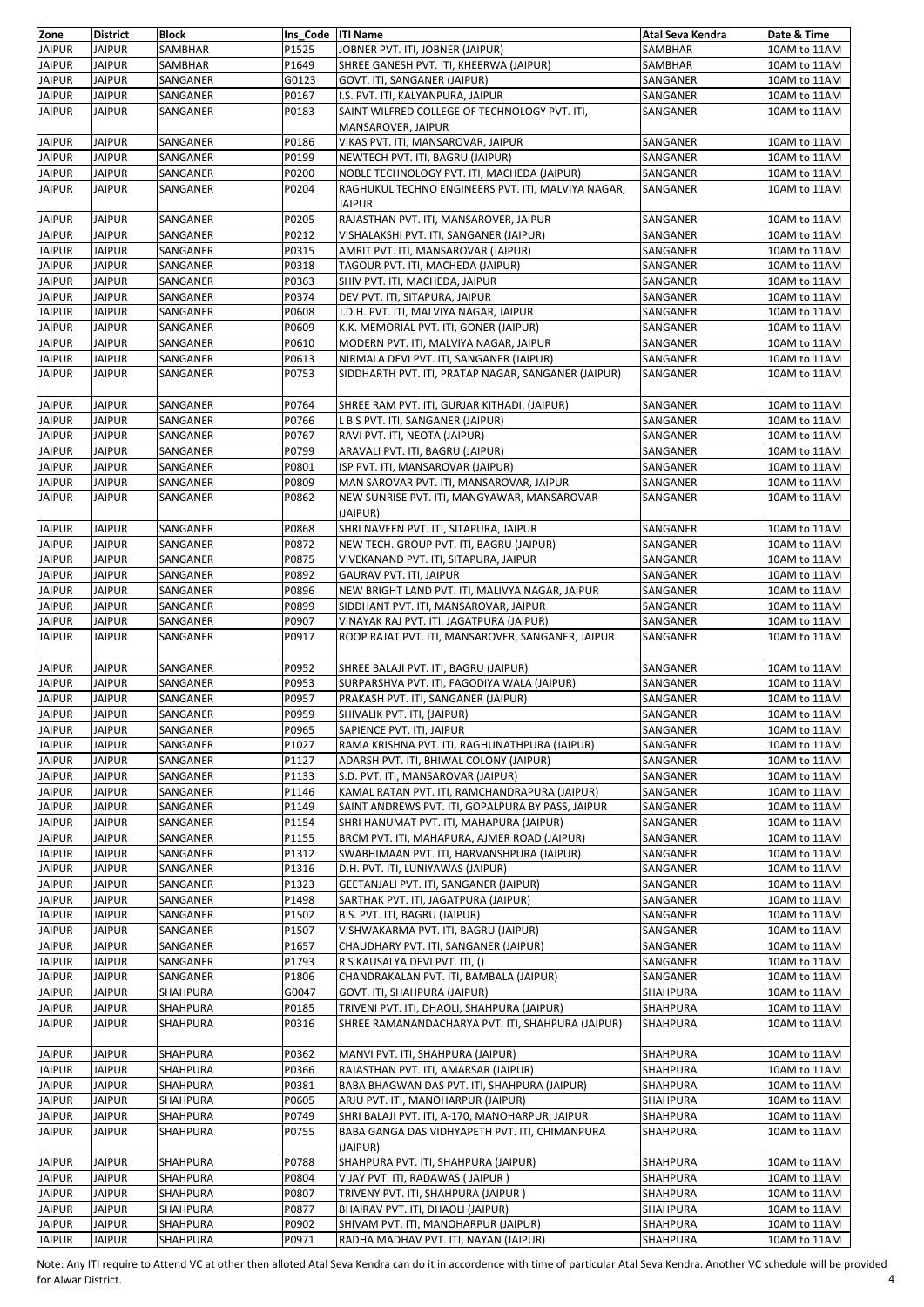| Zone          | <b>District</b> | <b>Block</b>    | Ins_Code   ITI Name |                                                                                  | Atal Seva Kendra | Date & Time    |
|---------------|-----------------|-----------------|---------------------|----------------------------------------------------------------------------------|------------------|----------------|
| <b>JAIPUR</b> | <b>JAIPUR</b>   | SHAHPURA        | P1021               | BABA PVT. ITI, NAYAN, TH-SHAHPURA (JAIPUR)                                       | SHAHPURA         | 10AM to 11AM   |
| <b>JAIPUR</b> | <b>JAIPUR</b>   | SHAHPURA        | P1031               | SHRI RAMANANDACHARYA PVT. ITI, NATHAWALA (JAIPUR)                                | SHAHPURA         | 10AM to 11AM   |
| <b>JAIPUR</b> | <b>JAIPUR</b>   | SHAHPURA        | P1140               | GURUKUL PVT. ITI, NANGAL SUSAWATAN (JAIPUR)                                      | SHAHPURA         | 10AM to 11AM   |
|               |                 |                 |                     |                                                                                  |                  |                |
| <b>JAIPUR</b> | <b>JAIPUR</b>   | SHAHPURA        | P1329               | AYUSHMAN PVT. ITI, MANOHARPUR (JAIPUR)                                           | <b>SHAHPURA</b>  | 10AM to 11AM   |
| <b>JAIPUR</b> | <b>JAIPUR</b>   | SHAHPURA        | P1501               | SARDAR PATEL PVT. ITI, GULAB BARI (JAIPUR)                                       | <b>SHAHPURA</b>  | 10AM to 11AM   |
| <b>JAIPUR</b> | <b>JAIPUR</b>   | SHAHPURA        | P1503               | MARUDHARA PVT. ITI, VIDARA (JAIPUR)                                              | SHAHPURA         | 10AM to 11AM   |
| <b>JAIPUR</b> | <b>JAIPUR</b>   | SHAHPURA        | P1506               | VASUDHA PVT. ITI, MAHOHARPUR (JAIPUR)                                            | SHAHPURA         | 10AM to 11AM   |
| <b>JAIPUR</b> | <b>JAIPUR</b>   | SHAHPURA        | P1519               | SHRI SHYAM PVT. ITI, MANOHARPUR (JAIPUR)                                         | SHAHPURA         | 10AM to 11AM   |
| <b>JAIPUR</b> | <b>JAIPUR</b>   | <b>SHAHPURA</b> | P1614               | VIVEKANAND PVT. ITI, PRATAPPURA (JAIPUR)                                         | SHAHPURA         | 10AM to 11AM   |
| <b>JAIPUR</b> | <b>JAIPUR</b>   | SHAHPURA        | P1719               | SHIVA PVT. ITI, AMARPURA (JAIPUR)                                                | SHAHPURA         | 10AM to 11AM   |
| <b>JAIPUR</b> | <b>JAIPUR</b>   | SHAHPURA        | P1872               | AADHAR PVT. ITI, SHAHPURA (JAIPUR)                                               | SHAHPURA         | 10AM to 11AM   |
| <b>JAIPUR</b> | <b>JAIPUR</b>   | VIRATNAGAR      | P0368               | B.N. PVT. ITI, VIRAT NAGAR, JAIPUR                                               | VIRATNAGAR       | 10AM to 11AM   |
| <b>JAIPUR</b> | <b>JAIPUR</b>   | VIRATNAGAR      | P1521               | CHANDRAWANSHI PVT. ITI, BANI PARK (JAIPUR)                                       | VIRATNAGAR       | 10AM to 11AM   |
|               |                 |                 |                     |                                                                                  |                  |                |
| <b>JAIPUR</b> | <b>JAIPUR</b>   | VIRATNAGAR      | P1524               | JAI MAHAVEER PVT. ITI, VIRAT NAGAR, JAIPUR                                       | VIRATNAGAR       | 10AM to 11AM   |
| <b>JAIPUR</b> | <b>JAIPUR</b>   | VIRATNAGAR      | P1690               | ANMOL PVT. ITI, ANTELA (JAIPUR)                                                  | VIRATNAGAR       | 10AM to 11AM   |
| <b>JAIPUR</b> | <b>JAIPUR</b>   | VIRATNAGAR      | P1831               | SARDAR VALLABH BHAI PATEL, PRIVATE ITI PVT. ITI, BEELWARI VIRATNAGAR<br>(JAIPUR) |                  | 10AM to 11AM   |
| <b>JAIPUR</b> | <b>DAUSA</b>    | <b>BANDIKUI</b> | G0146               | GOVT. ITI, BASWA (DAUSA)                                                         | <b>BANDIKUI</b>  | 11 AM to 12 PM |
|               |                 |                 |                     |                                                                                  |                  |                |
| <b>JAIPUR</b> | <b>DAUSA</b>    | <b>BANDIKUI</b> | P0137               | SHRI KRISHNA PVT. ITI, BANDIKUI (DAUSA)                                          | <b>BANDIKUI</b>  | 11 AM to 12 PM |
|               |                 |                 |                     |                                                                                  |                  |                |
|               |                 |                 |                     |                                                                                  |                  |                |
| <b>JAIPUR</b> | <b>DAUSA</b>    | <b>BANDIKUI</b> | P0146               | PUSHPAWATI PVT. ITI, BANDIKUI (DAUSA)                                            | <b>BANDIKUI</b>  | 11 AM to 12 PM |
|               |                 |                 |                     |                                                                                  |                  |                |
| <b>JAIPUR</b> | <b>DAUSA</b>    | <b>BANDIKUI</b> | P0148               | SHREE GIRIRAJ PVT. ITI, BANDIKUI (DAUSA)                                         | <b>BANDIKUI</b>  | 11 AM to 12 PM |
|               |                 |                 |                     |                                                                                  |                  |                |
| <b>JAIPUR</b> | DAUSA           | <b>BANDIKUI</b> | P0423               | SHREE SHYAM PVT. ITI, BANDIKUI (DAUSA)                                           | <b>BANDIKUI</b>  | 11 AM to 12 PM |
|               |                 |                 |                     |                                                                                  |                  |                |
| <b>JAIPUR</b> | DAUSA           | <b>BANDIKUI</b> | P0424               | ROYAL PVT. ITI, KOLANA (DAUSA)                                                   | <b>BANDIKUI</b>  | 11 AM to 12 PM |
|               |                 |                 |                     |                                                                                  |                  |                |
|               |                 |                 |                     |                                                                                  |                  |                |
| <b>JAIPUR</b> | DAUSA           | <b>BANDIKUI</b> | P0425               | SMT. GANGA DEVI PVT. ITI, BASWA (DAUSA)                                          | <b>BANDIKUI</b>  | 11 AM to 12 PM |
|               |                 |                 |                     |                                                                                  |                  |                |
| <b>JAIPUR</b> | <b>DAUSA</b>    | <b>BANDIKUI</b> | P0430               | DEEP SHEKHA PVT. ITI, BANDIKUI (DAUSA)                                           | <b>BANDIKUI</b>  | 11 AM to 12 PM |
|               |                 |                 |                     |                                                                                  |                  |                |
| <b>JAIPUR</b> | DAUSA           | <b>BANDIKUI</b> | P0431               | VIJAY PVT. ITI, BANDIKUI (DAUSA)                                                 | <b>BANDIKUI</b>  | 11 AM to 12 PM |
|               |                 |                 |                     |                                                                                  |                  |                |
| <b>JAIPUR</b> | DAUSA           | <b>BANDIKUI</b> | P0585               | MAHATMA GANDHI PVT. ITI, BANDIKUI (DAUSA)                                        | <b>BANDIKUI</b>  | 11 AM to 12 PM |
|               |                 |                 |                     |                                                                                  |                  |                |
| <b>JAIPUR</b> | DAUSA           | <b>BANDIKUI</b> | P0586               | MEENAKSHI PVT. ITI, BANDIKUI (DAUSA)                                             | <b>BANDIKUI</b>  | 11 AM to 12 PM |
|               |                 |                 |                     |                                                                                  |                  |                |
|               |                 |                 |                     |                                                                                  |                  |                |
| <b>JAIPUR</b> | DAUSA           | <b>BANDIKUI</b> | P0593               | SHRI VINAYAK PVT. ITI, BANDIKUI (DAUSA)                                          | <b>BANDIKUI</b>  | 11 AM to 12 PM |
|               |                 |                 |                     |                                                                                  |                  |                |
| <b>JAIPUR</b> | DAUSA           | BANDIKUI        | P0594               | VIJAY PVT. ITI, SIKANDARA (DAUSA)                                                | <b>BANDIKUI</b>  | 11 AM to 12 PM |
|               |                 |                 |                     |                                                                                  |                  |                |
| <b>JAIPUR</b> | DAUSA           | <b>BANDIKUI</b> | P0805               | LOTWARA PVT. ITI, LOTAWARA (DAUSA)                                               | <b>BANDIKUI</b>  | 11 AM to 12 PM |
|               |                 |                 |                     |                                                                                  |                  |                |
| <b>JAIPUR</b> | <b>DAUSA</b>    | <b>BANDIKUI</b> | P0949               | JEEYASH PVT. ITI, GURHA KATLA (DAUSA)                                            | <b>BANDIKUI</b>  | 11 AM to 12 PM |
|               |                 |                 |                     |                                                                                  |                  |                |
|               |                 |                 |                     |                                                                                  |                  |                |
| <b>JAIPUR</b> | DAUSA           | BANDIKUI        | P1291               | MA SHERAWALI PVT. ITI, DHANI- PANDITON KI KARNWAR, TH-BANDIKUI                   |                  | 11 AM to 12 PM |
|               |                 |                 |                     | BASWA (DAUSA)                                                                    |                  |                |
| <b>JAIPUR</b> | DAUSA           | <b>BANDIKUI</b> | P1294               | RAJASTHALI PVT. ITI, ASHAPURA, JODHPURIYA (DAUSA)                                | BANDIKUI         | 11 AM to 12 PM |
|               |                 |                 |                     |                                                                                  |                  |                |
| <b>JAIPUR</b> | DAUSA           | <b>BANDIKUI</b> | P1299               | SHRI GANDHI PVT. ITI, BADIYAL KALAN (DAUSA)                                      | <b>BANDIKUI</b>  | 11 AM to 12 PM |
|               |                 |                 |                     |                                                                                  |                  |                |
| <b>JAIPUR</b> | <b>DAUSA</b>    | BANDIKUI        | P1485               | SHREE GOPAL PVT. ITI, BAD BISHANPURA, BANDIKUI (DAUSA) BANDIKUI                  |                  | 11 AM to 12 PM |
|               |                 |                 |                     |                                                                                  |                  |                |
| <b>JAIPUR</b> | DAUSA           | <b>BANDIKUI</b> | P1613               | S.R. MAHANA PVT. ITI, LOTWARA (DAUSA)                                            | <b>BANDIKUI</b>  | 11 AM to 12 PM |
|               |                 |                 |                     |                                                                                  |                  |                |
|               |                 |                 |                     |                                                                                  |                  |                |
| <b>JAIPUR</b> | DAUSA           | BANDIKUI        | P1824               | KANISHK PVT. ITI, BANDIKUI (DAUSA)                                               | <b>BANDIKUI</b>  | 11 AM to 12 PM |
|               |                 |                 |                     |                                                                                  |                  |                |
| <b>JAIPUR</b> | DAUSA           | <b>BANDIKUI</b> | P1889               | VIVEKANANDA PVT. ITI, BANDIKUI (DAUSA)                                           | BANDIKUI         | 11 AM to 12 PM |
|               |                 |                 |                     |                                                                                  |                  |                |
| <b>JAIPUR</b> | DAUSA           | BANDIKUI        | P1902               | NEW MEENAKSHI PVT. ITI, BANDIKUI (DAUSA)                                         | <b>BANDIKUI</b>  | 11 AM to 12 PM |
|               |                 |                 |                     |                                                                                  |                  |                |
| <b>JAIPUR</b> | DAUSA           | DAUSA           | G0032               | GOVT. ITI, DAUSA                                                                 | <b>DAUSA</b>     | 11 AM to 12 PM |
|               |                 |                 |                     |                                                                                  |                  |                |
| <b>JAIPUR</b> | DAUSA           | DAUSA           | P0135               | SHRI AGRESEN PVT. ITI, DAUSA                                                     | DAUSA            | 11 AM to 12 PM |
|               |                 |                 |                     |                                                                                  |                  |                |
|               |                 |                 |                     |                                                                                  |                  |                |
| <b>JAIPUR</b> | DAUSA           | <b>DAUSA</b>    | P0138               | YASHODA PVT. ITI, NANGAL RAJAWATAN (DAUSA)                                       | DAUSA            | 11 AM to 12 PM |
|               |                 |                 |                     |                                                                                  |                  |                |
| <b>JAIPUR</b> | <b>DAUSA</b>    | DAUSA           | P0139               | ASHISH PVT. ITI, DAUSA                                                           | <b>DAUSA</b>     | 11 AM to 12 PM |
|               |                 |                 |                     |                                                                                  |                  |                |
| <b>JAIPUR</b> | DAUSA           | DAUSA           | P0141               | INDIAN INSTITUTE OF PVT. ITI, HINGOTIYA (DAUSA)                                  | DAUSA            | 11 AM to 12 PM |
|               |                 |                 |                     |                                                                                  |                  |                |
| <b>JAIPUR</b> | DAUSA           | <b>DAUSA</b>    | P0142               | INDIAN PVT. ITI, DAUSA                                                           | DAUSA            | 11 AM to 12 PM |
|               |                 |                 |                     |                                                                                  |                  |                |
| <b>JAIPUR</b> | DAUSA           | <b>DAUSA</b>    | P0143               | MA PITAMBRA PVT. ITI, DAUSA                                                      | <b>DAUSA</b>     | 11 AM to 12 PM |
|               |                 |                 |                     |                                                                                  |                  |                |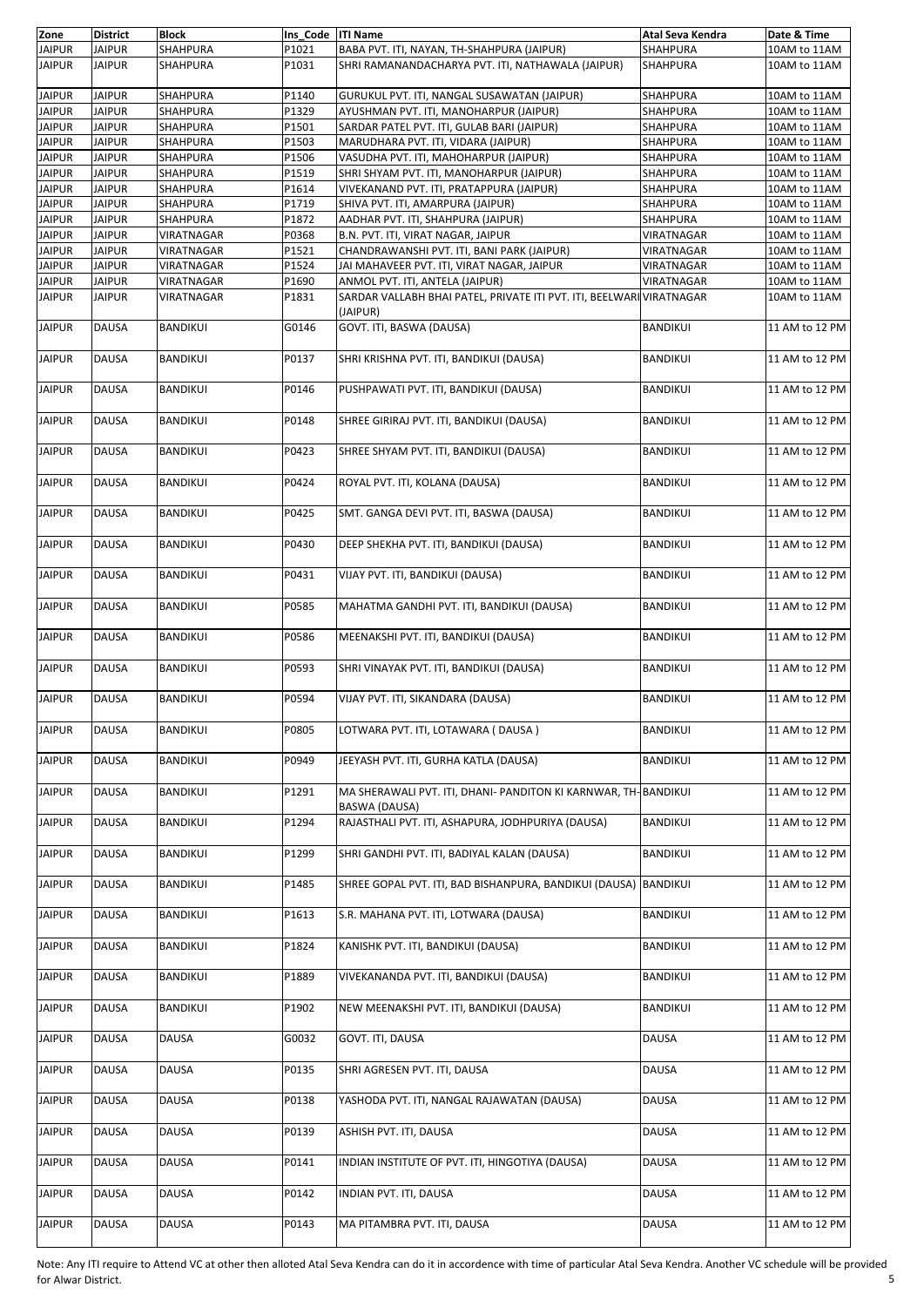| Zone          | <b>District</b> | <b>Block</b> | Ins Code   ITI Name |                                                                     | Atal Seva Kendra | Date & Time    |
|---------------|-----------------|--------------|---------------------|---------------------------------------------------------------------|------------------|----------------|
| <b>JAIPUR</b> | DAUSA           | DAUSA        | P0144               | MAHARSHI ANGIRA PVT. ITI, DAUSA                                     | <b>DAUSA</b>     | 11 AM to 12 PM |
| <b>JAIPUR</b> | <b>DAUSA</b>    | <b>DAUSA</b> | P0149               | SHREE KRISHNA PVT. ITI, DAUSA                                       | <b>DAUSA</b>     | 11 AM to 12 PM |
| <b>JAIPUR</b> | DAUSA           | DAUSA        | P0150               | YASHODA PVT. ITI, DAUSA                                             | <b>DAUSA</b>     | 11 AM to 12 PM |
| <b>JAIPUR</b> | DAUSA           | <b>DAUSA</b> | P0420               | SHIV PVT. ITI, DAUSA                                                | <b>DAUSA</b>     | 11 AM to 12 PM |
| <b>JAIPUR</b> | <b>DAUSA</b>    | DAUSA        | P0421               | SWASTIK PVT. ITI, SOMNATH (DAUSA)                                   | <b>DAUSA</b>     | 11 AM to 12 PM |
| <b>JAIPUR</b> | DAUSA           | DAUSA        | P0422               | KULDEEP PVT. ITI, SIRIAN, DAUSA                                     | <b>DAUSA</b>     | 11 AM to 12 PM |
| <b>JAIPUR</b> | <b>DAUSA</b>    | <b>DAUSA</b> | P0426               | KRISHNA PVT. ITI, DAUSA                                             | <b>DAUSA</b>     | 11 AM to 12 PM |
| <b>JAIPUR</b> | <b>DAUSA</b>    | DAUSA        | P0427               | JAGDISH PRASAD BOHRA PVT. ITI, DAUSA                                | <b>DAUSA</b>     | 11 AM to 12 PM |
| <b>JAIPUR</b> | DAUSA           | DAUSA        | P0428               | KESAR PVT. ITI, DAUSA                                               | <b>DAUSA</b>     | 11 AM to 12 PM |
| <b>JAIPUR</b> | DAUSA           | DAUSA        | P0434               | SHREE VISHVAKARMA PVT. ITI, DAUSA                                   | <b>DAUSA</b>     | 11 AM to 12 PM |
| <b>JAIPUR</b> | <b>DAUSA</b>    | <b>DAUSA</b> | P0437               | VIVEKANAND PVT. ITI, DAUSA                                          | <b>DAUSA</b>     | 11 AM to 12 PM |
| <b>JAIPUR</b> | DAUSA           | DAUSA        | P0581               | GIRISH PVT. ITI, DAUSA                                              | <b>DAUSA</b>     | 11 AM to 12 PM |
| <b>JAIPUR</b> | DAUSA           | <b>DAUSA</b> | P0587               | NATIONAL INSTITUTE OF PVT. ITI, DAUSA                               | <b>DAUSA</b>     | 11 AM to 12 PM |
| <b>JAIPUR</b> | <b>DAUSA</b>    | DAUSA        | P0589               | RAJASTHAN PVT. ITI, SOMNATH NAGAR, DAUSA                            | <b>DAUSA</b>     | 11 AM to 12 PM |
| <b>JAIPUR</b> | <b>DAUSA</b>    | DAUSA        | P0737               | SHRI MOHAN PVT. ITI, DAUSA                                          | <b>DAUSA</b>     | 11 AM to 12 PM |
| <b>JAIPUR</b> | <b>DAUSA</b>    | DAUSA        | P0739               | SWAMI VIVEKANAND PVT. ITI, DAUSA                                    | <b>DAUSA</b>     | 11 AM to 12 PM |
| <b>JAIPUR</b> | <b>DAUSA</b>    | DAUSA        | P0743               | SORABH PVT. ITI, KHERLI, DAUSA                                      | <b>DAUSA</b>     | 11 AM to 12 PM |
| <b>JAIPUR</b> | <b>DAUSA</b>    | <b>DAUSA</b> | P0825               | RAGHUKUL PVT. ITI, DAUSA                                            | <b>DAUSA</b>     | 11 AM to 12 PM |
| <b>JAIPUR</b> | DAUSA           | DAUSA        | P0834               | NEW GIRISH PVT. ITI, DAUSA                                          | <b>DAUSA</b>     | 11 AM to 12 PM |
| <b>JAIPUR</b> | <b>DAUSA</b>    | DAUSA        | P0889               | SHRI SAI PVT. ITI, DAUSA                                            | <b>DAUSA</b>     | 11 AM to 12 PM |
| <b>JAIPUR</b> | DAUSA           | DAUSA        | P0929               | DAKSHA PVT. ITI, DAUSA                                              | <b>DAUSA</b>     | 11 AM to 12 PM |
| <b>JAIPUR</b> | <b>DAUSA</b>    | DAUSA        | P0994               | SHRI KEDARNATH PVT. ITI, KHAN BHAKARI ROAD, DAUSA                   | <b>DAUSA</b>     | 11 AM to 12 PM |
| <b>JAIPUR</b> | <b>DAUSA</b>    | DAUSA        | P1116               | SHREE VINAYAK PVT. ITI, JOSHI COLONY, DAUSA                         | <b>DAUSA</b>     | 11 AM to 12 PM |
| <b>JAIPUR</b> | DAUSA           | DAUSA        | P1297               | KRISHNA PVT. ITI, BHANDAREJ ROAD, DAUSA                             | <b>DAUSA</b>     | 11 AM to 12 PM |
| <b>JAIPUR</b> | DAUSA           | DAUSA        | P1486               | MAA BHAGWATI PVT. ITI, AYODHYA NAGAR, SAITHAL ROAD,<br><b>DAUSA</b> | <b>DAUSA</b>     | 11 AM to 12 PM |
| <b>JAIPUR</b> | DAUSA           | DAUSA        | P1487               | SHREE JAGDISH BOHRA PVT. ITI, GANGA VIHAR COLONY,<br><b>DAUSA</b>   | <b>DAUSA</b>     | 11 AM to 12 PM |
| <b>JAIPUR</b> | <b>DAUSA</b>    | DAUSA        | P1488               | NEW YASHODA PVT. ITI, COLLECTORATE CIRCLE, DAUSA                    | <b>DAUSA</b>     | 11 AM to 12 PM |
| <b>JAIPUR</b> | DAUSA           | DAUSA        | P1489               | MAHARSHI ANGIRA PVT. ITI, KHAN BHAKARI (DAUSA)                      | <b>DAUSA</b>     | 11 AM to 12 PM |
| <b>JAIPUR</b> | <b>DAUSA</b>    | <b>DAUSA</b> | P1617               | SARVODAYI PVT. ITI, DAUSA                                           | <b>DAUSA</b>     | 11 AM to 12 PM |
| <b>JAIPUR</b> | DAUSA           | <b>DAUSA</b> | P1625               | JAI KALYANI PVT. ITI, DAUSA                                         | <b>DAUSA</b>     | 11 AM to 12 PM |
| <b>JAIPUR</b> | DAUSA           | DAUSA        | P1650               | ASHISH PVT. ITI, KHEDA KURD (DAUSA)                                 | <b>DAUSA</b>     | 11 AM to 12 PM |
| <b>JAIPUR</b> | DAUSA           | DAUSA        | P1662               | SARASWATI PVT. ITI, DAUSA                                           | <b>DAUSA</b>     | 11 AM to 12 PM |
| <b>JAIPUR</b> | DAUSA           | DAUSA        | P1684               | RUKMANI DEVI PVT. ITI, DAUSA                                        | <b>DAUSA</b>     | 11 AM to 12 PM |
| <b>JAIPUR</b> | <b>DAUSA</b>    | DAUSA        | P1712               | SIDHI VINAYAK PVT. ITI, DAUSA                                       | <b>DAUSA</b>     | 11 AM to 12 PM |
| <b>JAIPUR</b> | DAUSA           | DAUSA        | P1738               | UTTHAN FIRE AND SAFETY PVT. ITI, DAUSA                              | <b>DAUSA</b>     | 11 AM to 12 PM |
| <b>JAIPUR</b> | <b>DAUSA</b>    | DAUSA        | P1812               | NEW VANSH PVT. ITI, DAUSA                                           | <b>DAUSA</b>     | 11 AM to 12 PM |
| <b>JAIPUR</b> | <b>DAUSA</b>    | DAUSA        | P1822               | NEW MAA BHAGWATI PVT. ITI, DAUSA                                    | <b>DAUSA</b>     | 11 AM to 12 PM |
| <b>JAIPUR</b> | DAUSA           | DAUSA        | P1823               | NEW MAA SARASWATI PVT. ITI, DAUSA                                   | <b>DAUSA</b>     | 11 AM to 12 PM |
| <b>JAIPUR</b> | DAUSA           | <b>DAUSA</b> | P1866               | BOHARA PVT. ITI, DAUSA                                              | <b>DAUSA</b>     | 11 AM to 12 PM |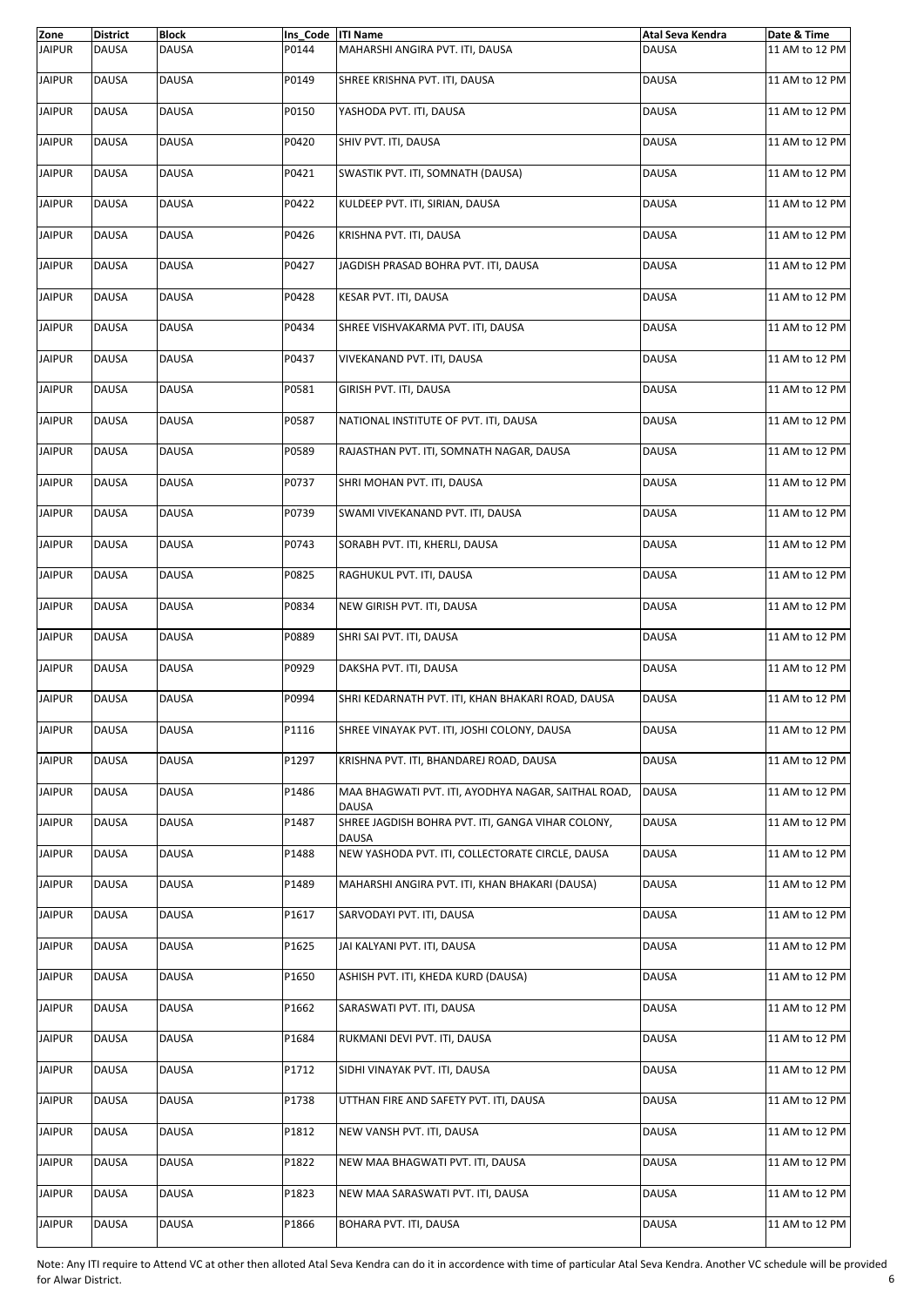| Zone          | <b>District</b> | <b>Block</b>  | Ins Code   ITI Name |                                                   | Atal Seva Kendra | Date & Time    |
|---------------|-----------------|---------------|---------------------|---------------------------------------------------|------------------|----------------|
| <b>JAIPUR</b> | <b>DAUSA</b>    | <b>DAUSA</b>  | P1871               | KULDEEP PVT. ITI, CHHAREDA (DAUSA)                | <b>DAUSA</b>     | 11 AM to 12 PM |
| <b>JAIPUR</b> | <b>DAUSA</b>    | <b>DAUSA</b>  | P1888               | NEW MAA BHAGWATI PVT. ITI, DAUSA                  | <b>DAUSA</b>     | 11 AM to 12 PM |
| <b>JAIPUR</b> | <b>DAUSA</b>    | <b>DAUSA</b>  | P1894               | IMPULSE PVT. ITI, DAUSA                           | <b>DAUSA</b>     | 11 AM to 12 PM |
| <b>JAIPUR</b> | <b>DAUSA</b>    | <b>DAUSA</b>  | P1895               | MAA SARASWATI PVT. ITI, DAUSA                     | <b>DAUSA</b>     | 11 AM to 12 PM |
| <b>JAIPUR</b> | <b>DAUSA</b>    | LALSOT        | P0133               | MAHATMA GANDHI PVT. ITI, LALSOT (DAUSA)           | LALSOT           | 11 AM to 12 PM |
| <b>JAIPUR</b> | <b>DAUSA</b>    | LALSOT        | P0140               | INDIAN INSTITUTE OF PVT. ITI, LALSOT (DAUSA)      | LALSOT           | 11 AM to 12 PM |
| <b>JAIPUR</b> | <b>DAUSA</b>    | LALSOT        | P0433               | SW. SHRI MOOLCHAND MEENA PVT. ITI, LALSOT (DAUSA) | LALSOT           | 11 AM to 12 PM |
| <b>JAIPUR</b> | <b>DAUSA</b>    | LALSOT        | P0435               | DAKHA DEVI INSTITUTE OF PVT. ITI, LALSOT (DAUSA)  | LALSOT           | 11 AM to 12 PM |
| <b>JAIPUR</b> | <b>DAUSA</b>    | LALSOT        | P0438               | SHIV PVT. ITI, KALKAKRA, LALSOT (DAUSA)           | LALSOT           | 11 AM to 12 PM |
| <b>JAIPUR</b> | <b>DAUSA</b>    | LALSOT        | P0584               | KHUSHI PVT. ITI, NAGARIYAWAS (DAUSA)              | LALSOT           | 11 AM to 12 PM |
| <b>JAIPUR</b> | <b>DAUSA</b>    | LALSOT        | P0852               | VINITA PVT. ITI, KALYA DHANI (DAUSA)              | LALSOT           | 11 AM to 12 PM |
| <b>JAIPUR</b> | <b>DAUSA</b>    | LALSOT        | P1296               | KRISHNA PVT. ITI, AMBEDKAR NAGAR, LALSOT (DAUSA)  | LALSOT           | 11 AM to 12 PM |
| <b>JAIPUR</b> | <b>DAUSA</b>    | LALSOT        | P1298               | S.K.D. PVT. ITI, RAMGARH PACHWARA (DAUSA)         | LALSOT           | 11 AM to 12 PM |
| <b>JAIPUR</b> | <b>DAUSA</b>    | LALSOT        | P1656               | SHYAM PVT. ITI, DEHLAL (DAUSA)                    | LALSOT           | 11 AM to 12 PM |
| <b>JAIPUR</b> | <b>DAUSA</b>    | LALSOT        | P1757               | JAI MINESH PVT. ITI, SHYAMPURA KALAN (DAUSA)      | LALSOT           | 11 AM to 12 PM |
| <b>JAIPUR</b> | <b>DAUSA</b>    | LALSOT        | P1827               | NEW MAHATMA GANDHI PVT. ITI, LALSOT (DAUSA)       | LALSOT           | 11 AM to 12 PM |
| <b>JAIPUR</b> | <b>DAUSA</b>    | LAWAN         | G0186               | GOVT. ITI, LAWAN (DAUSA) CAMP GOVT. ITI, DAUSA    | LAWAN            | 11 AM to 12 PM |
| <b>JAIPUR</b> | <b>DAUSA</b>    | <b>MAHWA</b>  | P0129               | DEEPAK PVT. ITI, MANDAWAR (DAUSA)                 | <b>MAHWA</b>     | 11 AM to 12 PM |
| <b>JAIPUR</b> | <b>DAUSA</b>    | <b>MAHWA</b>  | P0130               | GULPADIA PVT. ITI, RASEEDPUR (DAUSA)              | <b>MAHWA</b>     | 11 AM to 12 PM |
| <b>JAIPUR</b> | <b>DAUSA</b>    | <b>MAHWA</b>  | P0132               | MAHATMA GANDHI PVT. ITI, MAHWA (DAUSA)            | <b>MAHWA</b>     | 11 AM to 12 PM |
| <b>JAIPUR</b> | <b>DAUSA</b>    | <b>MAHWA</b>  | P0311               | BHAGAT SINGH PVT. ITI, MAHWA (DAUSA)              | <b>MAHWA</b>     | 11 AM to 12 PM |
| <b>JAIPUR</b> | DAUSA           | <b>MAHWA</b>  | P0429               | NISHANT PVT. ITI, PADLI, SAMLETI (DAUSA)          | <b>MAHWA</b>     | 11 AM to 12 PM |
| <b>JAIPUR</b> | <b>DAUSA</b>    | <b>MAHWA</b>  | P0432               | MITTAL PVT. ITI, MANDAWAR (DAUSA)                 | MAHWA            | 11 AM to 12 PM |
| <b>JAIPUR</b> | DAUSA           | MAHWA         | P0582               | GLOBAL PVT. ITI, TEEKRI JAFARAN (DAUSA)           | <b>MAHWA</b>     | 11 AM to 12 PM |
| <b>JAIPUR</b> | DAUSA           | MAHWA         | P0583               | GURU DIKSHA PVT. ITI, MANDAWAR (DAUSA)            | MAHWA            | 11 AM to 12 PM |
| <b>JAIPUR</b> | DAUSA           | MAHWA         | P0591               | ROHIT PVT. ITI, MAHWA (DAUSA)                     | MAHWA            | 11 AM to 12 PM |
| <b>JAIPUR</b> | DAUSA           | <b>MAHWA</b>  | P0592               | SHRI SHYAM PVT. ITI, TEEKRI JAFRAN, MAHWA (DAUSA) | MAHWA            | 11 AM to 12 PM |
| <b>JAIPUR</b> | DAUSA           | MAHWA         | P1290               | RAJ PVT. ITI, KHERLA BUJURG (DAUSA)               | MAHWA            | 11 AM to 12 PM |
| <b>JAIPUR</b> | DAUSA           | <b>MAHWA</b>  | P1292               | BHAGIRATH PVT. ITI, MAUJPUR (DAUSA)               | MAHWA            | 11 AM to 12 PM |
| <b>JAIPUR</b> | DAUSA           | <b>MAHWA</b>  | P1295               | VINAYAK PVT. ITI, TIKRI JAFRAN, MAHWA (DAUSA)     | MAHWA            | 11 AM to 12 PM |
| <b>JAIPUR</b> | DAUSA           | MAHWA         | P1807               | BHUMIKA PVT. ITI, MAHWA (DAUSA)                   | MAHWA            | 11 AM to 12 PM |
| <b>JAIPUR</b> | DAUSA           | SIKRAI        | G0147               | GOVT. ITI, SIKRAI (DAUSA)                         | SIKRAI           | 11 AM to 12 PM |
| <b>JAIPUR</b> | DAUSA           | SIKRAI        | P0539               | BHAGAT SINGH PVT. ITI, SIKRAI (DAUSA)             | SIKRAI           | 11 AM to 12 PM |
| <b>JAIPUR</b> | DAUSA           | SIKRAI        | P0588               | NUTAN PVT. ITI, GEEJGARH (DAUSA)                  | SIKRAI           | 11 AM to 12 PM |
| <b>JAIPUR</b> | DAUSA           | SIKRAI        | P1293               | BALAJI PVT. ITI, GEEJGARH, SIKRAI (DAUSA)         | SIKRAI           | 11 AM to 12 PM |
| <b>JAIPUR</b> | DAUSA           | <b>SIKRAI</b> | P1484               | RAJSTHALI PVT. ITI, SIKANDARA (DAUSA)             | SIKRAI           | 11 AM to 12 PM |
| <b>JAIPUR</b> | DAUSA           | SIKRAI        | P1695               | MD PVT. ITI, THEEKARIYA (DAUSA)                   | SIKRAI           | 11 AM to 12 PM |
| <b>JAIPUR</b> | DAUSA           | SIKRAI        | P1746               | NEW RAJASTHAN PVT. ITI, SIKRAI (DAUSA)            | SIKRAI           | 11 AM to 12 PM |
| <b>JAIPUR</b> | <b>DAUSA</b>    | SIKRAI        | P1771               | VANSH PVT. ITI, SIKRAI (DAUSA)                    | SIKRAI           | 11 AM to 12 PM |

Note: Any ITI require to Attend VC at other then alloted Atal Seva Kendra can do it in accordence with time of particular Atal Seva Kendra. Another VC schedule will be provided for Alwar District. 7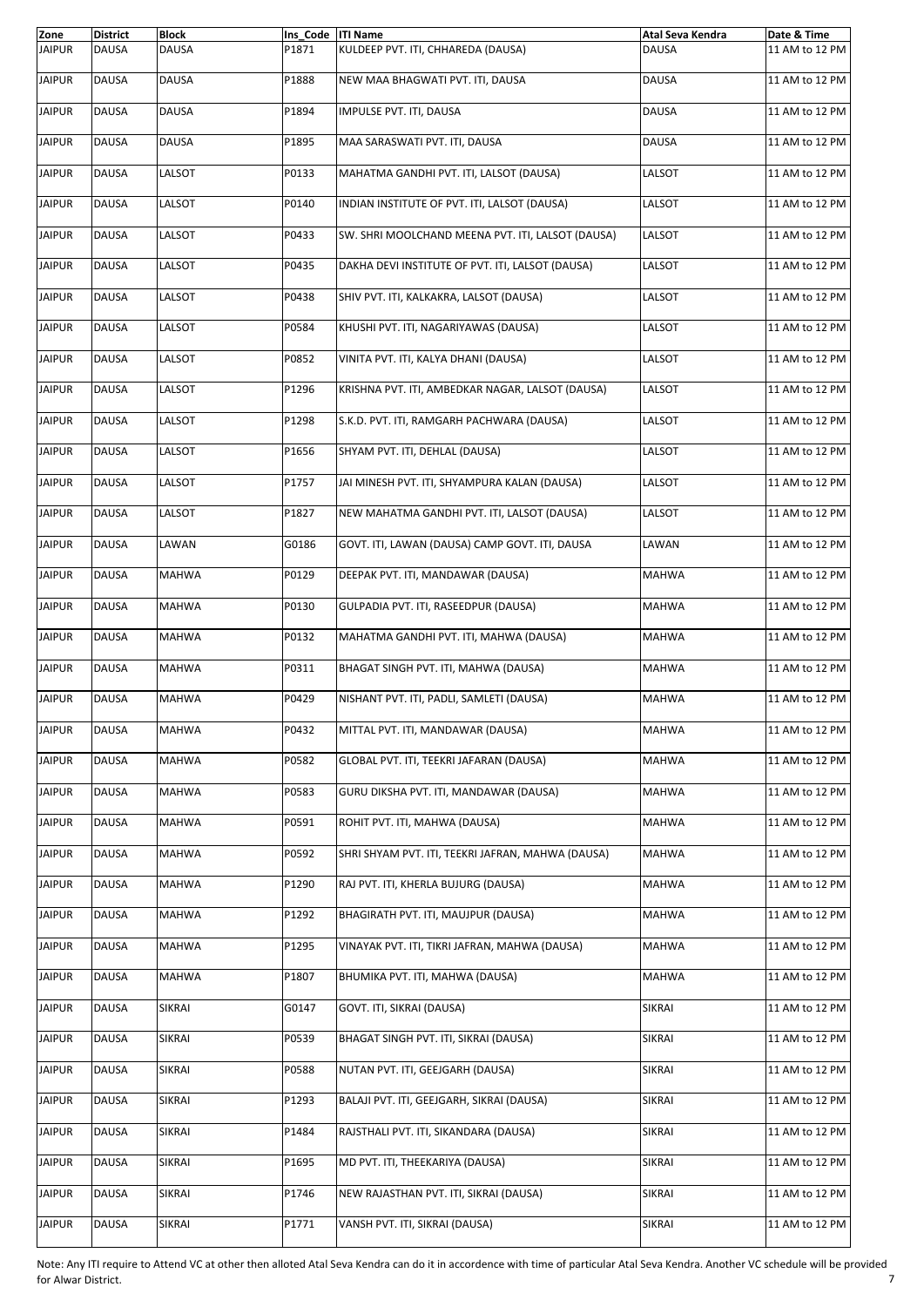| Zone          | <b>District</b>          | <b>Block</b>                | Ins Code  ITI Name |                                                             | Atal Seva Kendra  | Date & Time    |
|---------------|--------------------------|-----------------------------|--------------------|-------------------------------------------------------------|-------------------|----------------|
| <b>JAIPUR</b> | <b>DAUSA</b>             | <b>SIKRAI</b>               | P1788              | RAJASTHALI PVT. ITI, SIKRAI (DAUSA)                         | <b>SIKRAI</b>     | 11 AM to 12 PM |
| <b>JAIPUR</b> | <b>DAUSA</b>             | <b>SIKRAI</b>               | P1826              | SANKALP PVT. ITI, SIKANDRA (DAUSA)                          | <b>SIKRAI</b>     | 11 AM to 12 PM |
| <b>JAIPUR</b> | <b>DAUSA</b>             | SIKRAI                      | P1896              | MAA JAWALA PVT. ITI, GARH (DAUSA)                           | SIKRAI            | 11 AM to 12 PM |
| <b>JAIPUR</b> | <b>DAUSA</b>             | <b>SIKRAI</b>               | P1901              | S G PVT. ITI, DHOOLKOT (DAUSA)                              | <b>SIKRAI</b>     | 11 AM to 12 PM |
| <b>JAIPUR</b> | JHUNJHUNU ALSISAR        |                             | P0218              | ACHARYA SHREE MAHAPRAGYA PVT. ITI, TAMKOR<br>(JHUNJHUNU)    | <b>ALSISAR</b>    | 11 AM to 12 PM |
| <b>JAIPUR</b> | JHUNJHUNU ALSISAR        |                             | P0775              | SETH MOTILAL PVT. ITI, ISARPURA (JHUNJHUNU)                 | ALSISAR           | 11 AM to 12 PM |
| <b>JAIPUR</b> | <b>JHUNJHUNU ALSISAR</b> |                             | P0827              | SHRI GOVIND PVT. ITI, BISSAU (JHUNJHUNU)                    | <b>ALSISAR</b>    | 11 AM to 12 PM |
| <b>JAIPUR</b> | <b>JHUNJHUNU ALSISAR</b> |                             | P1348              | VIVEKANAND PVT. ITI, BISSAU (JHUNJHUNU)                     | <b>ALSISAR</b>    | 11 AM to 12 PM |
| <b>JAIPUR</b> | JHUNJHUNU ALSISAR        |                             | P1351              | R.P. DULER PVT. ITI, BISSAU (JHUNJHUNU)                     | <b>ALSISAR</b>    | 11 AM to 12 PM |
| <b>JAIPUR</b> | JHUNJHUNU ALSISAR        |                             | P1768              | CHANAKYA PVT. ITI, JHUNJHUNUN                               | <b>ALSISAR</b>    | 11 AM to 12 PM |
| <b>JAIPUR</b> | JHUNJHUNU BUHANA         |                             | P0223              | TAGOUR PVT. ITI, SINGHANA (JHUNJHUNU)                       | <b>BUHANA</b>     | 11 AM to 12 PM |
| <b>JAIPUR</b> | JHUNJHUNU BUHANA         |                             | P0487              | RAO PVT. ITI, GHARDANA KHURD (JHUNJHUNU)                    | <b>BUHANA</b>     | 11 AM to 12 PM |
| <b>JAIPUR</b> | <b>JHUNJHUNU BUHANA</b>  |                             | P0637              | MANOJ PVT. ITI, BANWAS (JHUNJHUNU)                          | <b>BUHANA</b>     | 11 AM to 12 PM |
| <b>JAIPUR</b> | JHUNJHUNU BUHANA         |                             | P0638              | MOHIT PVT. ITI, BHUANA (JHUNJHUNU)                          | <b>BUHANA</b>     | 11 AM to 12 PM |
| <b>JAIPUR</b> | JHUNJHUNU BUHANA         |                             | P0641              | RAMCHANDRA BOHARA PVT. ITI, KALAKHARI (JHUNJHUNU)           | <b>BUHANA</b>     | 11 AM to 12 PM |
| <b>JAIPUR</b> | <b>JHUNJHUNU BUHANA</b>  |                             | P0644              | SHREE NATH PVT. ITI, SHIVPURA, BUHANA (JHUNJHUNU)           | <b>BUHANA</b>     | 11 AM to 12 PM |
| <b>JAIPUR</b> | JHUNJHUNU BUHANA         |                             | P0645              | SHRI AMICHAND PVT. ITI, BUHANA (JHUNJHUNU)                  | <b>BUHANA</b>     | 11 AM to 12 PM |
| <b>JAIPUR</b> | JHUNJHUNU BUHANA         |                             | P0977              | UMRAO SINGH ARYA PVT. ITI, PACHERI KALAN (JHUNJHUNU)        | <b>BUHANA</b>     | 11 AM to 12 PM |
| <b>JAIPUR</b> | <b>JHUNJHUNU BUHANA</b>  |                             | P1631              | GLOBAL PVT. ITI, SINGHANA (JHUNJHUNUN)                      | <b>BUHANA</b>     | 11 AM to 12 PM |
| <b>JAIPUR</b> | JHUNJHUNU BUHANA         |                             | P1729              | PARISKAR PVT. ITI, BUHANA (JHUNJHUNUN)                      | <b>BUHANA</b>     | 11 AM to 12 PM |
| <b>JAIPUR</b> | JHUNJHUNU BUHANA         |                             | P1777              | YADUVANSHI PVT. ITI, SOHLI (JHUNJHUNUN)                     | <b>BUHANA</b>     | 11 AM to 12 PM |
| <b>JAIPUR</b> | JHUNJHUNU BUHANA<br>N    |                             | P1899              | SHRI GANESH PVT. ITI, CHURINA (JHUNJHUNUN)                  | <b>BUHANA</b>     | 11 AM to 12 PM |
| <b>JAIPUR</b> | JHUNJHUNU CHIRAWA        |                             | G0031              | GOVT. ITI, CHIRAWA (JHUNJHUNUN)                             | CHIRAWA           | 11 AM to 12 PM |
| <b>JAIPUR</b> | JHUNJHUNU CHIRAWA        |                             | P0488              | SHREE RAMESHWERLAL SHARMA PVT. ITI, CHIRAWA<br>(JHUNJHUNU)  | CHIRAWA           | 11 AM to 12 PM |
| <b>JAIPUR</b> | JHUNJHUNU CHIRAWA        |                             | P0632              | CH. MANGAL CHAND JHAJHARIA PVT. ITI, SULTANA<br>(JHUNJHUNU) | CHIRAWA           | 11 AM to 12 PM |
| <b>JAIPUR</b> | JHUNJHUNU CHIRAWA        |                             | P0639              | PRINCE REGIONAL PVT. ITI, SHYOPURA (JHUNJHUNU)              | CHIRAWA           | 11 AM to 12 PM |
| <b>JAIPUR</b> | JHUNJHUNU CHIRAWA        |                             | P0640              | RAJASTHAN PVT. ITI, CHIRAWA (JHUNJHUNU)                     | CHIRAWA           | 11 AM to 12 PM |
| <b>JAIPUR</b> | JHUNJHUNU CHIRAWA        |                             | P1624              | SHREE SHYAM PVT. ITI, MANDRELA (JHUNJHUNUN)                 | CHIRAWA           | 11 AM to 12 PM |
| <b>JAIPUR</b> | JHUNJHUNU CHIRAWA        |                             | P1681              | VIVEKANAND PVT. ITI, CHANANA (JHUNJHUNUN)                   | CHIRAWA           | 11 AM to 12 PM |
| <b>JAIPUR</b> | JHUNJHUNU CHIRAWA        |                             | P1689              | MODERN PVT. ITI, CHANANA (JHUNJHUNUN)                       | CHIRAWA           | 11 AM to 12 PM |
| <b>JAIPUR</b> | JHUNJHUNU CHIRAWA        |                             | P1731              | GURUKRIPA PVT. ITI, CHIRAWA (JHUNJHUNUN)                    | CHIRAWA           | 11 AM to 12 PM |
| <b>JAIPUR</b> |                          | <b>MUNINUMU UNUHILION</b>   | G0030              | GOVT. ITI, BINJUSAR (JHUNJHUNUN)                            | JHUNJHUNUN        | 11 AM to 12 PM |
| <b>JAIPUR</b> |                          | <b>UNUNIFIED UNUHILMUHI</b> | G0127              | GOVT. ITI, JHUNJHUNUN                                       | <b>JHUNJHUNUN</b> | 11 AM to 12 PM |
| <b>JAIPUR</b> |                          | <b>MUNINUMU UNUHIUNUM</b>   | P0215              | SHIV OMKAR MAHESHWARI PVT. ITI, BAGGAR (JHUNJHUNU)          | <b>JHUNJHUNUN</b> | 11 AM to 12 PM |
| <b>JAIPUR</b> |                          | <b>UNUNIFIED UNUHUNUNG</b>  | P0217              | VARAH MIHIR PVT. ITI, BAGGAD (JHUNJHUNU)                    | <b>JHUNJHUNUN</b> | 11 AM to 12 PM |
| <b>JAIPUR</b> |                          | <b>UNUNIFIED UNUHUNUNG</b>  | P0635              | SHREE L.R. MEMORIAL PVT. ITI, MANDAWA (JHUNJHUNU)           | <b>JHUNJHUNUN</b> | 11 AM to 12 PM |
| <b>JAIPUR</b> |                          | <b>MUNINUMU UNUHIUNUM</b>   | P0821              | BGK PVT. ITI, TALUK CHURI, AJITGARH (JHUNJHUNU)             | JHUNJHUNUN        | 11 AM to 12 PM |
| <b>JAIPUR</b> |                          | <b>UNUNIFIED UNUHUNUNG</b>  | P0832              | CH. CHARAN SINGH PVT. ITI, MANDAWA (JHUNJHUNU)              | JHUNJHUNUN        | 11 AM to 12 PM |
| <b>JAIPUR</b> | N                        | <b>UNUNIFIED UNUHILMUHI</b> | P0876              | CKRD PVT. ITI, JHUNJHUNUN                                   | <b>JHUNJHUNUN</b> | 11 AM to 12 PM |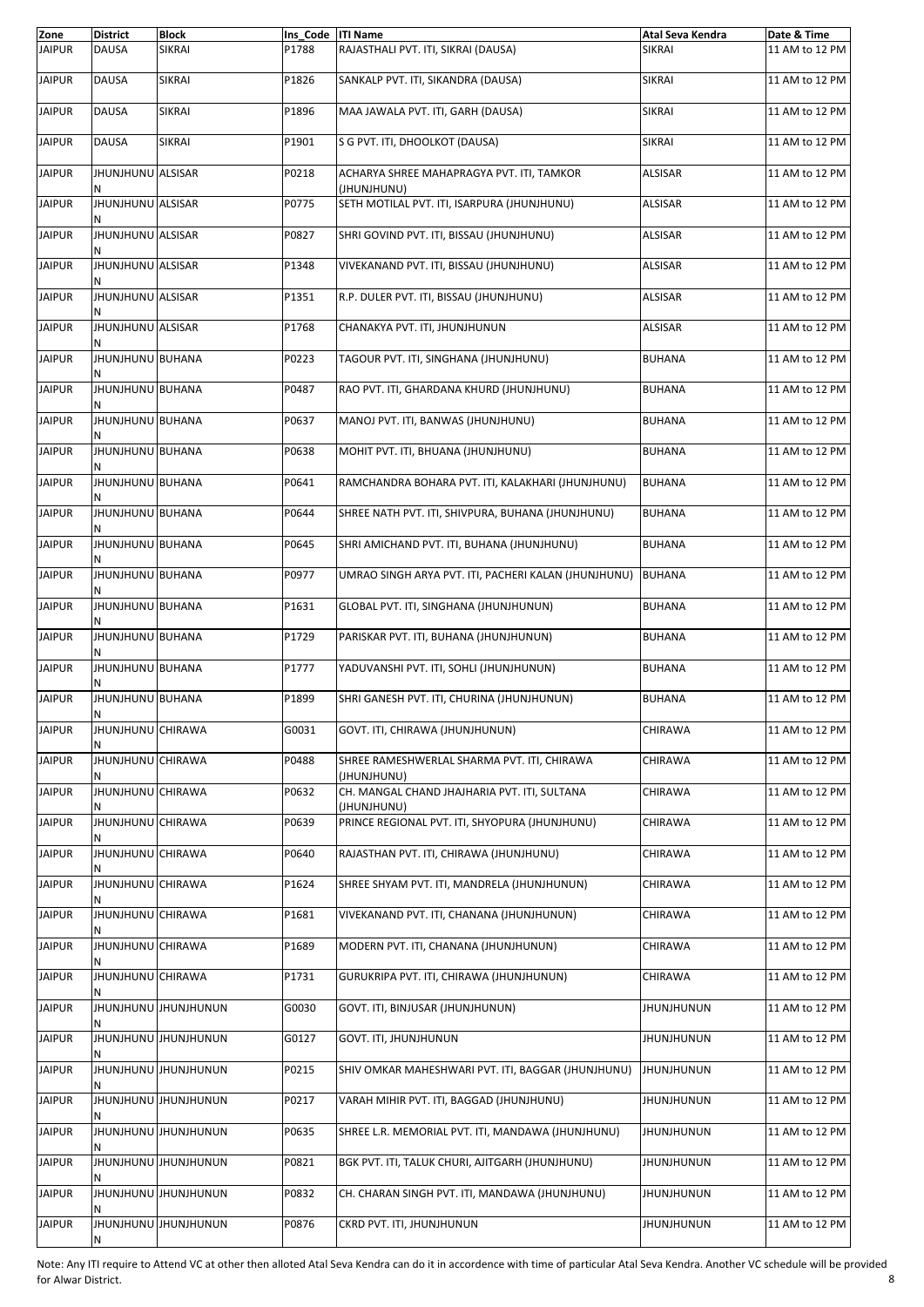| Zone          | <b>District</b>              | <b>Block</b>                | Ins Code  ITI Name |                                                                             | Atal Seva Kendra  | Date & Time    |
|---------------|------------------------------|-----------------------------|--------------------|-----------------------------------------------------------------------------|-------------------|----------------|
| <b>JAIPUR</b> | Ν                            | <b>UNUNJHUNU JHUNJHUNUN</b> | P1343              | SETH MOTILAL PVT. ITI, JHUNJHUNUN                                           | <b>JHUNJHUNUN</b> | 11 AM to 12 PM |
| <b>JAIPUR</b> |                              | JHUNJHUNU JHUNJHUNUN        | P1347              | RAJ PVT. ITI, JHUNJHUNUN                                                    | <b>JHUNJHUNUN</b> | 11 AM to 12 PM |
| <b>JAIPUR</b> |                              | JHUNJHUNU JHUNJHUNUN        | P1537              | DHATTARWAL PVT. ITI, LAMBA (JHUNJHUNU)                                      | <b>JHUNJHUNUN</b> | 11 AM to 12 PM |
| <b>JAIPUR</b> |                              | <b>JHUNJHUNU JHUNJHUNUN</b> | P1622              | SHAMBHAVI PVT. ITI, KHAJPUR BAS (JHUNJHUNUN)                                | <b>JHUNJHUNUN</b> | 11 AM to 12 PM |
| <b>JAIPUR</b> |                              | JHUNJHUNU JHUNJHUNUN        | P1741              | SAINIK PVT. ITI, JHUNJHUNUN                                                 | <b>JHUNJHUNUN</b> | 11 AM to 12 PM |
| <b>JAIPUR</b> |                              | JHUNJHUNU JHUNJHUNUN        | P1774              | MAHARANI PVT. ITI, JHUNJHUNUN                                               | <b>JHUNJHUNUN</b> | 11 AM to 12 PM |
| <b>JAIPUR</b> | N                            | <b>JHUNJHUNU JHUNJHUNUN</b> | P1850              | TAGORE PVT. ITI, SEETSAR (JHUNJHUNUN)                                       | <b>JHUNJHUNUN</b> | 11 AM to 12 PM |
| <b>JAIPUR</b> | JHUNJHUNU KHETRI             |                             | G0039              | GOVT. ITI, KHETRI (JHUNJHUNUN)                                              | <b>KHETRI</b>     | 11 AM to 12 PM |
| <b>JAIPUR</b> | <b>JHUNJHUNU KHETRI</b>      |                             | P0220              | MAHARAJA AGRESEN PVT. ITI, KHETRI NAGAR (JHUNJUNU)                          | KHETRI            | 11 AM to 12 PM |
| <b>JAIPUR</b> | <b>JHUNJHUNU KHETRI</b>      |                             | P0483              | KHETRI PVT. ITI, KHETRI (JHUNJHUNU)                                         | <b>KHETRI</b>     | 11 AM to 12 PM |
| <b>JAIPUR</b> | <b>JHUNJHUNU KHETRI</b>      |                             | P0485              | JALNDRA INSTITUTE OF PVT. ITI, PAPURANA (JHUNJHUNU)                         | <b>KHETRI</b>     | 11 AM to 12 PM |
| <b>JAIPUR</b> | JHUNJHUNU KHETRI             |                             | P0486              | SAINIK PVT. ITI, KHETRI NAGAR (JHUNJHUNU)                                   | <b>KHETRI</b>     | 11 AM to 12 PM |
| <b>JAIPUR</b> | <b>JHUNJHUNU KHETRI</b><br>Ν |                             | P0489              | MAHAVEER PVT. ITI, LAL GARH (JHUNJHUNU)                                     | KHETRI            | 11 AM to 12 PM |
| <b>JAIPUR</b> | <b>JHUNJHUNU KHETRI</b>      |                             | P0634              | GOODWILL PVT. ITI, CHARAWAS (JHUNJHUNU)                                     | <b>KHETRI</b>     | 11 AM to 12 PM |
| <b>JAIPUR</b> | JHUNJHUNU KHETRI             |                             | P0636              | MANI MALA PVT. ITI, GOTHRA, KHETRI NAGAR (JHUNJHUNU)                        | <b>KHETRI</b>     | 11 AM to 12 PM |
| <b>JAIPUR</b> | <b>JHUNJHUNU KHETRI</b>      |                             | P0847              | SDS PVT. ITI, RAJOTA (JHUNJHUNU)                                            | KHETRI            | 11 AM to 12 PM |
| <b>JAIPUR</b> | <b>JHUNJHUNU KHETRI</b>      |                             | P1165              | ADARSH PVT. ITI, MEHARA JATOOWAS (JHUNJHUNU)                                | <b>KHETRI</b>     | 11 AM to 12 PM |
| <b>JAIPUR</b> | <b>JHUNJHUNU KHETRI</b>      |                             | P1166              | VIVEKANAND PVT. ITI, RAJOTA (JHUNJHUNU)                                     | <b>KHETRI</b>     | 11 AM to 12 PM |
| <b>JAIPUR</b> | JHUNJHUNU KHETRI             |                             | P1350              | SANSKAR BHARTI PVT. ITI, KHETRI (JHUNJHUNU)                                 | <b>KHETRI</b>     | 11 AM to 12 PM |
| <b>JAIPUR</b> | <b>JHUNJHUNU KHETRI</b>      |                             | P1629              | BLM PVT. ITI, RAJOTA (JHUNJHUNUN)                                           | <b>KHETRI</b>     | 11 AM to 12 PM |
| <b>JAIPUR</b> | JHUNJHUNU KHETRI             |                             | P1897              | RAJKAMAL PVT. ITI, NANGALIYA GUJARWAS (JHUNJHUNUN)                          | <b>KHETRI</b>     | 11 AM to 12 PM |
| <b>JAIPUR</b> | Ν                            | JHUNJHUNU NAWALGARH         | G0221              | GOVT. ITI, NAWALGARH (JHUNJHUNU)                                            | NAWALGARH         | 11 AM to 12 PM |
| <b>JAIPUR</b> | N                            | JHUNJHUNU NAWALGARH         | P0214              | JAMNADHAR SAGARMAL BAGRODIA PVT. ITI, MUKANDGARH   NAWALGARH<br>(JHUNJHUNU) |                   | 11 AM to 12 PM |
| <b>JAIPUR</b> |                              | JHUNJHUNU NAWALGARH         | P0221              | NEW INDIAN PVT. ITI, NAVALGARH (JHUNJHUNU)                                  | NAWALGARH         | 11 AM to 12 PM |
| <b>JAIPUR</b> |                              | JHUNJHUNU NAWALGARH         | P0222              | SHEKAWATI PVT. ITI, DUNDLOD (JHUNJHUNU)                                     | NAWALGARH         | 11 AM to 12 PM |
| <b>JAIPUR</b> |                              | JHUNJHUNU NAWALGARH         | P0642              | RUNTHLA PVT. ITI, NAWALGARH (JHUNJHUNU)                                     | NAWALGARH         | 11 AM to 12 PM |
| <b>JAIPUR</b> |                              | JHUNJHUNU NAWALGARH         | P0643              | SAWTANTRATA SENANI CHOUDHARY BEGA RAM PVT. ITI,<br>KOLSIYA (JHUNJHUNUN)     | NAWALGARH         | 11 AM to 12 PM |
| <b>JAIPUR</b> |                              | JHUNJHUNU NAWALGARH         | P0646              | TOLASARIA PVT. ITI, DUNDLOD (JHUNJHUNU)                                     | NAWALGARH         | 11 AM to 12 PM |
| <b>JAIPUR</b> |                              | JHUNJHUNU NAWALGARH         | P1034              | BABA GANGANATH PVT. ITI, CHARA KA BAS (JHUNJHUNU)                           | NAWALGARH         | 11 AM to 12 PM |
| <b>JAIPUR</b> |                              | JHUNJHUNU NAWALGARH         | P1164              | CHAUDHARY HARLAL PVT. ITI, RANASAR (JHUNJHUNU)                              | NAWALGARH         | 11 AM to 12 PM |
| <b>JAIPUR</b> |                              | JHUNJHUNU NAWALGARH         | P1341              | EKTA PVT. ITI, KIRODI (JHUNJHUNU)                                           | NAWALGARH         | 11 AM to 12 PM |
| <b>JAIPUR</b> |                              | JHUNJHUNU NAWALGARH         | P1342              | PANDIT GANESH NARAYAN PVT. ITI, KHIROR (JHUNJHUNU)                          | NAWALGARH         | 11 AM to 12 PM |
| <b>JAIPUR</b> |                              | JHUNJHUNU NAWALGARH         | P1538              | MANU OXFORD PVT. ITI, MOHABBATSAR (JHUNJHUNU)                               | NAWALGARH         | 11 AM to 12 PM |
| <b>JAIPUR</b> |                              | JHUNJHUNU NAWALGARH         | P1540              | SHRI BHAIRAV BABA PVT. ITI, NAWALGARH (JHUNJHUNU)                           | NAWALGARH         | 11 AM to 12 PM |
| <b>JAIPUR</b> | N                            | JHUNJHUNU NAWALGARH         | P1836              | KANTIKUMAR R. PODAR PVT. ITI, NAWALGARH<br>(JHUNJHUNUN)                     | NAWALGARH         | 11 AM to 12 PM |
| <b>JAIPUR</b> |                              | JHUNJHUNU NAWALGARH         | P1837              | BABA RAM SA PEER PVT. ITI, NAWALGARH (JHUNJHUNUN)                           | NAWALGARH         | 11 AM to 12 PM |
| <b>JAIPUR</b> | JHUNJHUNU SURAJGARH          |                             | P0213              | BIRLA TECHNICAL TRAINING INSTITUTE, PILANI (JHUNJHUNU) SURAJGARH            |                   | 11 AM to 12 PM |
| <b>JAIPUR</b> | JHUNJHUNU SURAJGARH          |                             | P0219              | HALWAN PVT. ITI, PILOD (JHUNJHUNU)                                          | SURAJGARH         | 11 AM to 12 PM |
| <b>JAIPUR</b> | JHUNJHUNU SURAJGARH<br>N     |                             | P0224              | TAGOUR PVT. ITI, SURAJGARH (JHUNJHUNU)                                      | SURAJGARH         | 11 AM to 12 PM |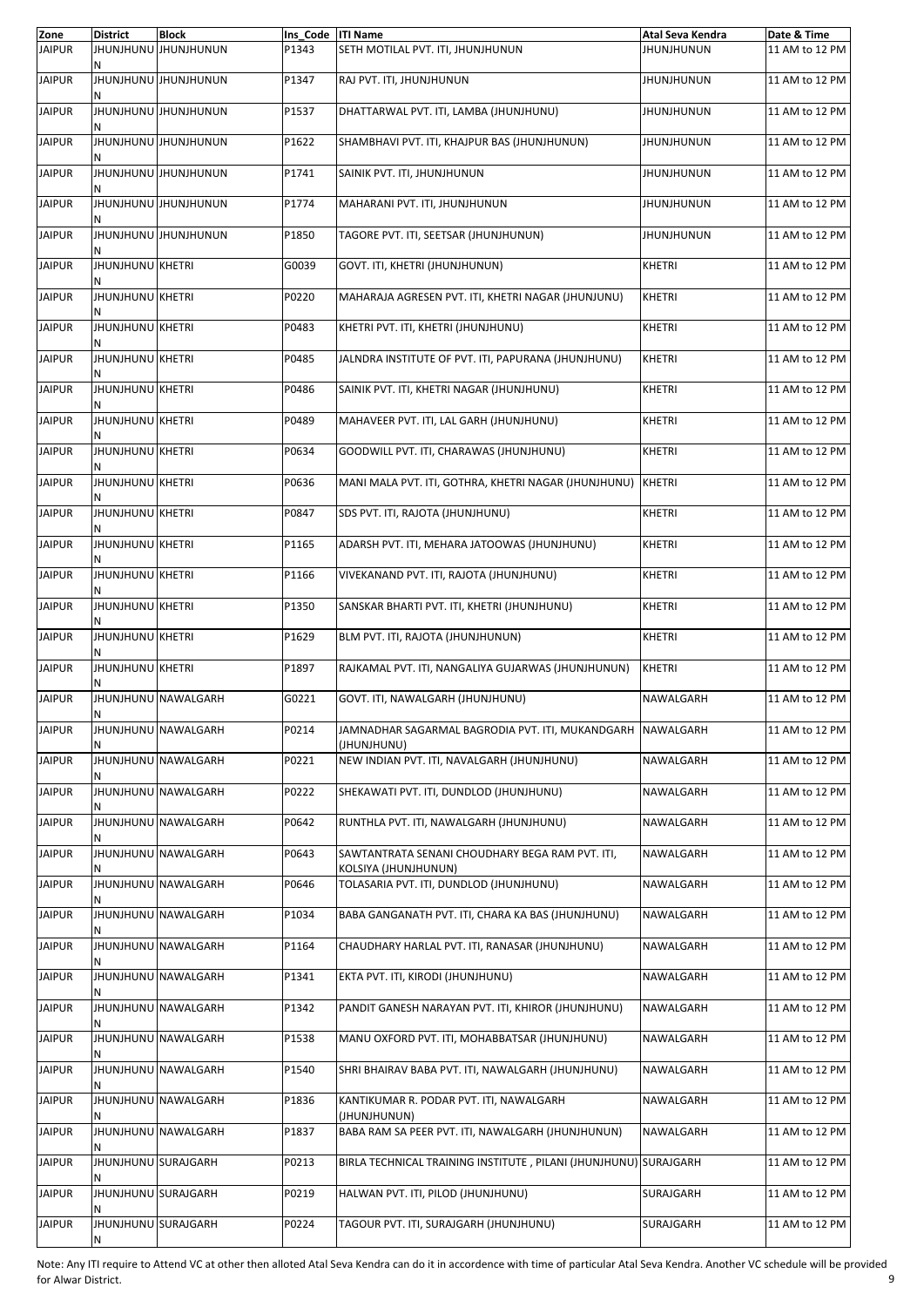| Zone          | <b>District</b>          | <b>Block</b>          | Ins Code | <b>ITI Name</b>                                                   | Atal Seva Kendra     | Date & Time    |
|---------------|--------------------------|-----------------------|----------|-------------------------------------------------------------------|----------------------|----------------|
| <b>JAIPUR</b> | JHUNJHUNU SURAJGARH<br>N |                       | P0647    | Y.S. HALWAN PVT. ITI, PILANI (JHUNJHUNU)                          | SURAJGARH            | 11 AM to 12 PM |
| <b>JAIPUR</b> | JHUNJHUNU SURAJGARH      |                       | P0861    | ANUJA PVT. ITI, RAJGARH ROAD, PILANI (JHUNJHUNU)                  | SURAJGARH            | 11 AM to 12 PM |
| <b>JAIPUR</b> | JHUNJHUNU SURAJGARH      |                       | P0920    | SARASWATI VIDYA MANDIR PVT. ITI, JAISINGHWAS<br>(JHUNJHUNU)       | SURAJGARH            | 11 AM to 12 PM |
| <b>JAIPUR</b> | JHUNJHUNU SURAJGARH      |                       | P0976    | RAJASTHAN CHIRAWA PVT. ITI, CHIRAWA (JHUNJHUNU)                   | SURAJGARH            | 11 AM to 12 PM |
| <b>JAIPUR</b> | JHUNJHUNU SURAJGARH<br>Ν |                       | P1344    | SHAHID H.S. ADARSH PVT. ITI, SURAJGARH (JHUNJHUNU)                | SURAJGARH            | 11 AM to 12 PM |
| <b>JAIPUR</b> | JHUNJHUNU SURAJGARH      |                       | P1345    | MAA SARASWATI PVT. ITI, PILANI (JHUNJHUNU)                        | SURAJGARH            | 11 AM to 12 PM |
| <b>JAIPUR</b> | JHUNJHUNU SURAJGARH      |                       | P1651    | SHEKHAWATI PVT. ITI, KADODA (JHUNJHUNUN)                          | SURAJGARH            | 11 AM to 12 PM |
| <b>JAIPUR</b> | JHUNJHUNU SURAJGARH<br>Ν |                       | P1683    | SHRI MADHUKAR SHYAM PVT. ITI, SURAJGARH<br>(JHUNJHUNUN)           | SURAJGARH            | 11 AM to 12 PM |
| <b>JAIPUR</b> | JHUNJHUNU SURAJGARH      |                       | P1700    | SANKALP PVT. ITI, SURAJGARH (JHUNJHUNUN)                          | SURAJGARH            | 11 AM to 12 PM |
| <b>JAIPUR</b> | JHUNJHUNU SURAJGARH      |                       | P1786    | VAIDIK PVT. ITI, BANGOTHRI KHURD (JHUNJHUNUN)                     | SURAJGARH            | 11 AM to 12 PM |
| <b>JAIPUR</b> | JHUNJHUNU SURAJGARH      |                       | P1838    | TAGORE PVT. ITI, PILANI (JHUNJHUNUN)                              | SURAJGARH            | 11 AM to 12 PM |
| <b>JAIPUR</b> |                          | JHUNJHUNU UDAIPURWATI | P0490    | VISION PVT. ITI, TODI-DUDIYA (JHUNJHUNU)                          | <b>UDAIPURWATI</b>   | 11 AM to 12 PM |
| <b>JAIPUR</b> | N                        | JHUNJHUNU UDAIPURWATI | P0631    | AMMAN PVT. ITI, DHOLAKHERA (JHUNJHUNU)                            | <b>UDAIPURWATI</b>   | 11 AM to 12 PM |
| <b>JAIPUR</b> | Ν                        | JHUNJHUNU UDAIPURWATI | P0633    | EKTA PVT. ITI, UDAIPURWATI (JHUNJHUNU)                            | <b>UDAIPURWATI</b>   | 11 AM to 12 PM |
| <b>JAIPUR</b> |                          | JHUNJHUNU UDAIPURWATI | P0813    | SHRI ANURAG PVT. ITI, TEETANWAR (JHUNJHUNU)                       | <b>UDAIPURWATI</b>   | 11 AM to 12 PM |
| <b>JAIPUR</b> | N                        | JHUNJHUNU UDAIPURWATI | P0841    | SHRI BALAJI PVT. ITI, GUDHA GORJI (JHUNJHUNU)                     | <b>UDAIPURWATI</b>   | 11 AM to 12 PM |
| <b>JAIPUR</b> | Ν                        | JHUNJHUNU UDAIPURWATI | P0895    | BHANWAR KANWAR SUGAN SINGH PVT. ITI, INDRAPURA<br>(JHUNJHUNU)     | <b>UDAIPURWATI</b>   | 11 AM to 12 PM |
| <b>JAIPUR</b> |                          | JHUNJHUNU UDAIPURWATI | P1346    | SHRI SHRADDHANATH PVT. ITI, GUDHA GORJI (JHUNJHUNU)               | <b>UDAIPURWATI</b>   | 11 AM to 12 PM |
| <b>JAIPUR</b> | Ν                        | JHUNJHUNU UDAIPURWATI | P1349    | VISHWAKARMA PVT. ITI, GUDHA GORJI (JHUNJHUNU)                     | <b>UDAIPURWATI</b>   | 11 AM to 12 PM |
| <b>JAIPUR</b> |                          | JHUNJHUNU UDAIPURWATI | P1352    | KIRAN PVT. ITI, GURA (JHUNJHUNU)                                  | <b>UDAIPURWATI</b>   | 11 AM to 12 PM |
| <b>JAIPUR</b> |                          | JHUNJHUNU UDAIPURWATI | P1353    | CHAMBAL PVT. ITI, CHHAOSARI (JHUNJHUNU)                           | <b>UDAIPURWATI</b>   | 11 AM to 12 PM |
| <b>JAIPUR</b> | N                        | JHUNJHUNU UDAIPURWATI | P1539    | TAGORE PVT. ITI, BHORKI (JHUNJHUNU)                               | <b>UDAIPURWATI</b>   | 11 AM to 12 PM |
| <b>JAIPUR</b> |                          | JHUNJHUNU UDAIPURWATI | P1630    | JAI GIRIRAJ PVT. ITI, UDAIPURWATI (JHUNJHUNUN)                    | <b>UDAIPURWATI</b>   | 11 AM to 12 PM |
| <b>JAIPUR</b> |                          | JHUNJHUNU UDAIPURWATI | P1642    | RAJASTHAN PVT. ITI, GUDHA GORJI (JHUNJHUNUN)                      | <b>UDAIPURWATI</b>   | 11 AM to 12 PM |
| <b>JAIPUR</b> |                          | JHUNJHUNU UDAIPURWATI | P1804    | SHRI BAWALIYA BABA PVT. ITI, UDAIPURWATI (JHUNJHUNUN) UDAIPURWATI |                      | 11 AM to 12 PM |
| <b>JAIPUR</b> | <b>SIKAR</b>             | DANTA RAMGARH         | G0125    | GOVT. ITI, KHOOR (SIKAR)                                          | DANTA RAMGARH        | 11 AM to 12 PM |
| <b>JAIPUR</b> | <b>SIKAR</b>             | DANTA RAMGARH         | P0326    | SHREE BALAJI PVT. ITI, DANTA (SIKAR)                              | DANTA RAMGARH        | 11 AM to 12 PM |
| <b>JAIPUR</b> | <b>SIKAR</b>             | DANTA RAMGARH         | P0448    | SHEKHAWATI PVT. ITI, LOSAL (SIKAR)                                | <b>DANTA RAMGARH</b> | 11 AM to 12 PM |
| <b>JAIPUR</b> | <b>SIKAR</b>             | DANTA RAMGARH         | P0703    | BALAJI PVT. ITI, BAY (SIKAR)                                      | DANTA RAMGARH        | 11 AM to 12 PM |
| <b>JAIPUR</b> | <b>SIKAR</b>             | DANTA RAMGARH         | P0714    | SUMITRA MEMORIAL PVT. ITI, LOSAL (SIKAR)                          | DANTA RAMGARH        | 11 AM to 12 PM |
| <b>JAIPUR</b> | <b>SIKAR</b>             | DANTA RAMGARH         | P0783    | SHRI RAGHUNATH PVT. ITI, DANTA RAMGARH (SIKAR)                    | DANTA RAMGARH        | 11 AM to 12 PM |
| <b>JAIPUR</b> | <b>SIKAR</b>             | DANTA RAMGARH         | P0808    | VEER TEJA PVT. ITI, KHOOR (SIKAR)                                 | DANTA RAMGARH        | 11 AM to 12 PM |
| <b>JAIPUR</b> | <b>SIKAR</b>             | <b>DANTA RAMGARH</b>  | P1058    | RAJASTHAN PVT. ITI, BAY (SIKAR)                                   | DANTA RAMGARH        | 11 AM to 12 PM |
| <b>JAIPUR</b> | <b>SIKAR</b>             | DANTA RAMGARH         | P1230    | SHRI SAI BABA PVT. ITI, DANTARAMGARH (SIKAR)                      | DANTA RAMGARH        | 11 AM to 12 PM |
| <b>JAIPUR</b> | SIKAR                    | DANTA RAMGARH         | P1236    | VINAYAK PVT. ITI, KHOOR (SIKAR)                                   | DANTA RAMGARH        | 11 AM to 12 PM |
| <b>JAIPUR</b> | SIKAR                    | <b>DANTA RAMGARH</b>  | P1237    | SHIVAM PVT ITI, DANTARAMGARH (SIKAR)                              | DANTA RAMGARH        | 11 AM to 12 PM |
| <b>JAIPUR</b> | <b>SIKAR</b>             | DANTA RAMGARH         | P1405    | NAVYUG PVT. ITI, DANTARAMGARH (SIKAR)                             | DANTA RAMGARH        | 11 AM to 12 PM |
| <b>JAIPUR</b> | <b>SIKAR</b>             | DANTA RAMGARH         | P1407    | VIVEKANAND PVT. ITI, KULI KHACHARIYAWAS (SIKAR)                   | DANTA RAMGARH        | 11 AM to 12 PM |
| <b>JAIPUR</b> | <b>SIKAR</b>             | DANTA RAMGARH         | P1412    | TAGORE PVT. ITI, DANTARAMGARH (SIKAR)                             | DANTA RAMGARH        | 11 AM to 12 PM |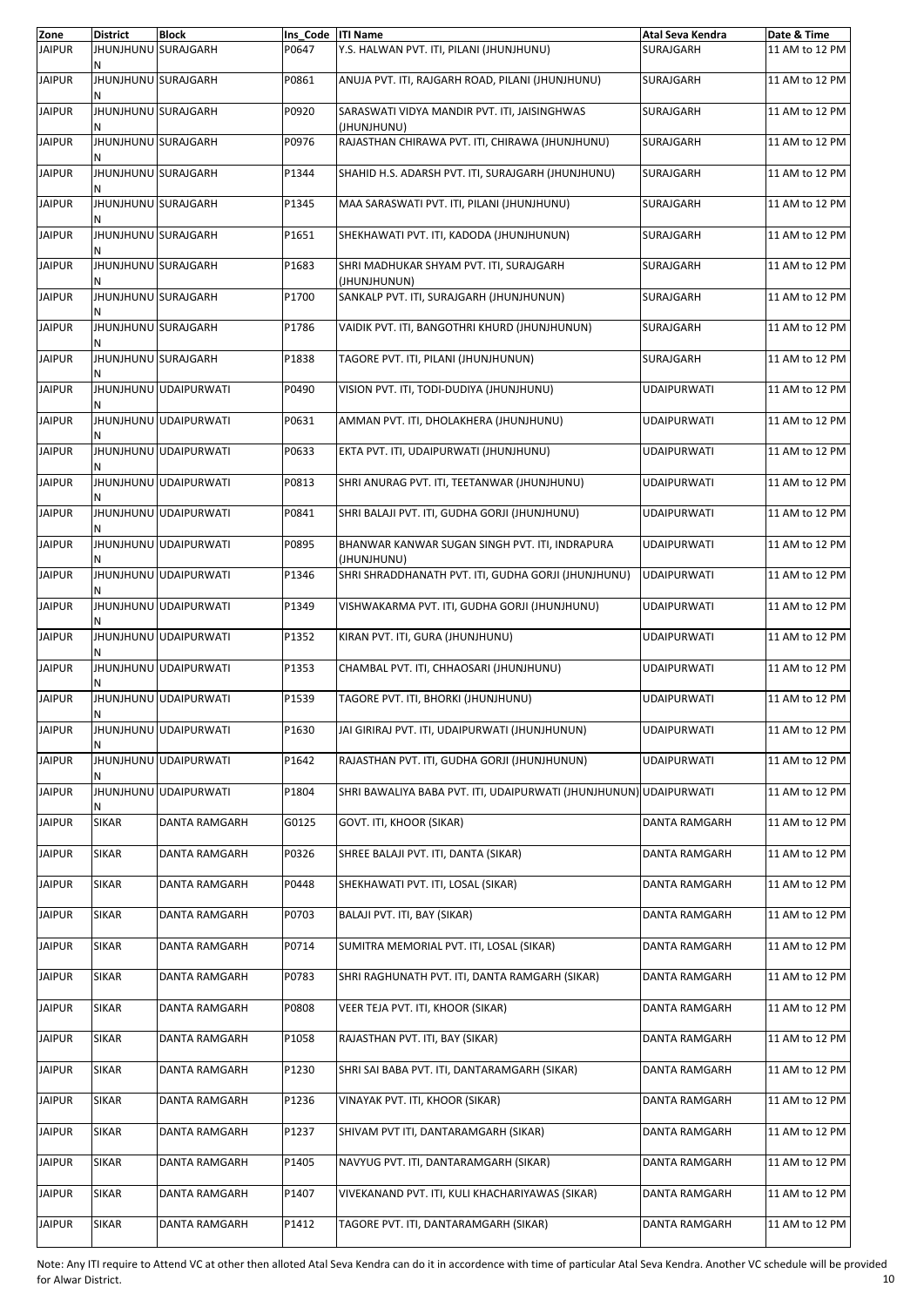| Zone          | <b>District</b> | <b>Block</b>         | Ins Code  ITI Name |                                                                        | <b>Atal Seva Kendra</b> | Date & Time    |
|---------------|-----------------|----------------------|--------------------|------------------------------------------------------------------------|-------------------------|----------------|
| <b>JAIPUR</b> | <b>SIKAR</b>    | DANTA RAMGARH        | P1415              | SARASWATI PVT. ITI, DANTARAMGARH (SIKAR)                               | <b>DANTA RAMGARH</b>    | 11 AM to 12 PM |
| <b>JAIPUR</b> | <b>SIKAR</b>    | DANTA RAMGARH        | P1420              | LOSAL PVT. ITI, LOSAL (SIKAR)                                          | <b>DANTA RAMGARH</b>    | 11 AM to 12 PM |
| <b>JAIPUR</b> | <b>SIKAR</b>    | DANTA RAMGARH        | P1421              | SHREE RAM PVT. ITI, SHISHU RANOLI (SIKAR)                              | <b>DANTA RAMGARH</b>    | 11 AM to 12 PM |
| <b>JAIPUR</b> | <b>SIKAR</b>    | <b>DANTA RAMGARH</b> | P1426              | UNNATI PVT. ITI, LOSAL (SIKAR)                                         | DANTA RAMGARH           | 11 AM to 12 PM |
| <b>JAIPUR</b> | <b>SIKAR</b>    | DANTA RAMGARH        | P1583              | SANKALP PVT. ITI, DANTARAMGARH (SIKAR)                                 | DANTA RAMGARH           | 11 AM to 12 PM |
| <b>JAIPUR</b> | <b>SIKAR</b>    | DANTA RAMGARH        | P1587              | SHREE RAM PVT. ITI, KHATU SHYAM JI (SIKAR)                             | DANTA RAMGARH           | 11 AM to 12 PM |
| <b>JAIPUR</b> | <b>SIKAR</b>    | <b>DANTA RAMGARH</b> | P1596              | SHREE SHYAM PVT. ITI, BAY (SIKAR)                                      | DANTA RAMGARH           | 11 AM to 12 PM |
| <b>JAIPUR</b> | <b>SIKAR</b>    | DANTA RAMGARH        | P1877              | BHARAT BHARTI, DANTARAMGARH (SIKAR)                                    | DANTA RAMGARH           | 11 AM to 12 PM |
| <b>JAIPUR</b> | <b>SIKAR</b>    | DHOD                 | P0452              | DESH BANDHU PVT. ITI, SEWA (SIKAR)                                     | DHOD                    | 11 AM to 12 PM |
| <b>JAIPUR</b> | <b>SIKAR</b>    | DHOD                 | P0782              | PRINCE ACADEMY OF HIGHER EDUCATION PVT. ITI, NANI<br>(SIKAR)           | DHOD                    | 11 AM to 12 PM |
| <b>JAIPUR</b> | <b>SIKAR</b>    | DHOD                 | P0990              | ARJUN PVT. ITI, SIKAR                                                  | DHOD                    | 11 AM to 12 PM |
| <b>JAIPUR</b> | <b>SIKAR</b>    | DHOD                 | P1043              | SORABH PVT. ITI, PALBAS ROAD, SIKAR                                    | DHOD                    | 11 AM to 12 PM |
| <b>JAIPUR</b> | <b>SIKAR</b>    | DHOD                 | P1227              | TIRUPATI PVT. ITI, SEVA (SIKAR)                                        | DHOD                    | 11 AM to 12 PM |
| <b>JAIPUR</b> | <b>SIKAR</b>    | DHOD                 | P1408              | VINAYAK PVT. ITI, DODH (SIKAR)                                         | DHOD                    | 11 AM to 12 PM |
| <b>JAIPUR</b> | <b>SIKAR</b>    | DHOD                 | P1418              | SHREE SHYAM PVT. ITI, KHOOR (SIKAR)                                    | DHOD                    | 11 AM to 12 PM |
| <b>JAIPUR</b> | <b>SIKAR</b>    | DHOD                 | P1431              | RAJ PVT. ITI, KHOOR (SIKAR)                                            | DHOD                    | 11 AM to 12 PM |
| <b>JAIPUR</b> | <b>SIKAR</b>    | DHOD                 | P1582              | SUBHASH PVT. ITI, SEWAD BARI (SIKAR)                                   | DHOD                    | 11 AM to 12 PM |
| <b>JAIPUR</b> | <b>SIKAR</b>    | DHOD                 | P1590              | TAGORE PVT. ITI, DUGOLI (SIKAR)                                        | DHOD                    | 11 AM to 12 PM |
| <b>JAIPUR</b> | SIKAR           | DHOD                 | P1593              | ST.JOHNS PVT. ITI, SEWAD BARI (SIKAR)                                  | DHOD                    | 11 AM to 12 PM |
| <b>JAIPUR</b> | <b>SIKAR</b>    | DHOD                 | P1597              | SARASWATI PVT. ITI, SEWAD BARI (SIKAR)                                 | DHOD                    | 11 AM to 12 PM |
| <b>JAIPUR</b> | <b>SIKAR</b>    | DHOD                 | P1598              | GOVINDAM PVT. ITI, SABALPURA, SIKAR                                    | DHOD                    | 11 AM to 12 PM |
| <b>JAIPUR</b> | <b>SIKAR</b>    | <b>FATEHPUR</b>      | G0035              | GOVT. ITI, FATEHPUR (SIKAR)                                            | <b>FATEHPUR</b>         | 11 AM to 12 PM |
| <b>JAIPUR</b> | <b>SIKAR</b>    | <b>FATEHPUR</b>      | P0451              | BAGARIA PVT. ITI, FATEHPUR SHEKHAWATI (SIKAR)                          | <b>FATEHPUR</b>         | 11 AM to 12 PM |
| <b>JAIPUR</b> | <b>SIKAR</b>    | <b>FATEHPUR</b>      | P0705              | DEEN DAYAL PVT. ITI, BARI (SIKAR)                                      | <b>FATEHPUR</b>         | 11 AM to 12 PM |
| <b>JAIPUR</b> | <b>SIKAR</b>    | <b>FATEHPUR</b>      | P1878              | GB PVT. ITI, DAULATABAD (SIKAR)                                        | FATEHPUR                | 11 AM to 12 PM |
| <b>JAIPUR</b> | <b>SIKAR</b>    | KHANDELA             | P0296              | R.S. PVT. ITI, KANWAT (SIKAR)                                          | KHANDELA                | 11 AM to 12 PM |
| <b>JAIPUR</b> | <b>SIKAR</b>    | KHANDELA             | P0447              | BALAJI PVT. ITI, KHANDELA (SIKAR)                                      | KHANDELA                | 11 AM to 12 PM |
| <b>JAIPUR</b> | <b>SIKAR</b>    | KHANDELA             | P0781              | J. J. PVT. ITI, JUGALPURA (SIKAR)                                      | KHANDELA                | 11 AM to 12 PM |
| <b>JAIPUR</b> | <b>SIKAR</b>    | KHANDELA             | P0989              | ACHI DEVI PVT. ITI, KHANDELA (SIKAR)                                   | KHANDELA                | 11 AM to 12 PM |
| <b>JAIPUR</b> | <b>SIKAR</b>    | KHANDELA             | P1044              | VIVEKANAND PVT. ITI, JHARLI (SIKAR)                                    | KHANDELA                | 11 AM to 12 PM |
| <b>JAIPUR</b> | <b>SIKAR</b>    | KHANDELA             | P1220              | MINAL PVT. ITI, KANWAT (SIKAR)                                         | KHANDELA                | 11 AM to 12 PM |
| <b>JAIPUR</b> | <b>SIKAR</b>    | KHANDELA             | P1406              | SUNRISE PVT. ITI, THOI (SIKAR)                                         | KHANDELA                | 11 AM to 12 PM |
| <b>JAIPUR</b> | <b>SIKAR</b>    | KHANDELA             | P1411              | SHRI NARSING BHAGWAN PVT. ITI, THOI (SIKAR)                            | KHANDELA                | 11 AM to 12 PM |
| <b>JAIPUR</b> | <b>SIKAR</b>    | KHANDELA             | P1413              | SHRI SHYAM PVT. ITI, KHANDELA (SIKAR)                                  | KHANDELA                | 11 AM to 12 PM |
| <b>JAIPUR</b> | <b>SIKAR</b>    | KHANDELA             | P1580              | MAA BHAGWATI PVT. ITI, NANGAL NATHUSAR (SIKAR)                         | KHANDELA                | 11 AM to 12 PM |
| <b>JAIPUR</b> | <b>SIKAR</b>    | KHANDELA             | P1742              | SATYAM PVT. ITI, SRI MADHOPUR (SIKAR)                                  | KHANDELA                | 11 AM to 12 PM |
| <b>JAIPUR</b> | <b>SIKAR</b>    | LAXMANGARH           | G0212              | KARMABAI GOVT. WOMEN ITI, LAXMANGARH (SIKAR) CAMP                      | LAXMANGARH              | 11 AM to 12 PM |
| <b>JAIPUR</b> | <b>SIKAR</b>    | LAXMANGARH           | P0295              | GOVT. ITI, SIKAR<br>PALRIWALA VOCATIONAL TRAINING & RESEARCH INSTITUTE | LAXMANGARH              | 11 AM to 12 PM |
| <b>JAIPUR</b> | <b>SIKAR</b>    | LAXMANGARH           | P0882              | PVT. ITI, LAXMANGARH (SIKAR)<br>BHARTIYA PVT. ITI, LAXMANGARH (SIKAR)  | LAXMANGARH              | 11 AM to 12 PM |
|               |                 |                      |                    |                                                                        |                         |                |

Note: Any ITI require to Attend VC at other then alloted Atal Seva Kendra can do it in accordence with time of particular Atal Seva Kendra. Another VC schedule will be provided for Alwar District. 11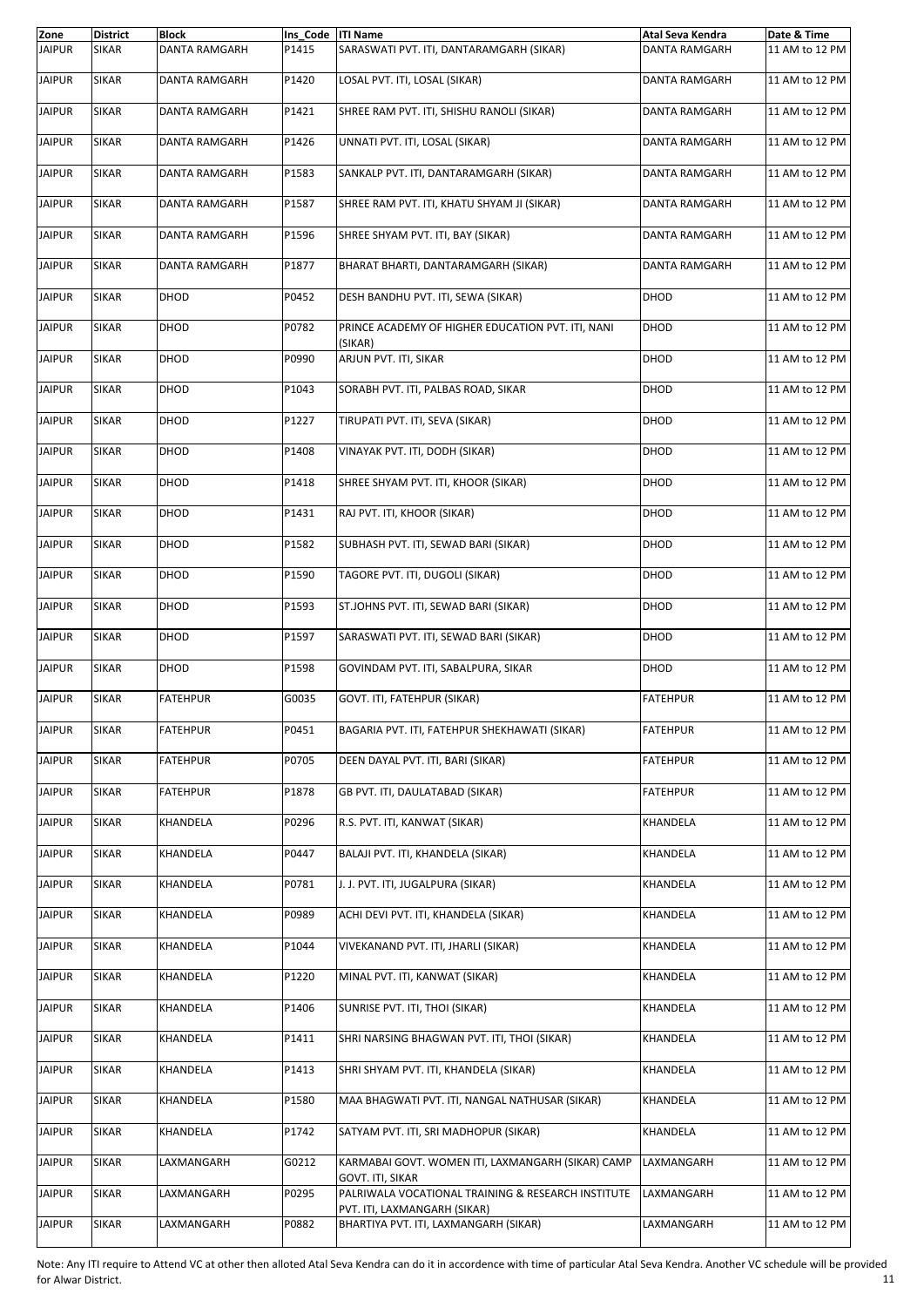| Zone          | <b>District</b> | <b>Block</b>         | Ins Code   ITI Name |                                                            | Atal Seva Kendra     | Date & Time    |
|---------------|-----------------|----------------------|---------------------|------------------------------------------------------------|----------------------|----------------|
| <b>JAIPUR</b> | <b>SIKAR</b>    | LAXMANGARH           | P1231               | SAFAL PVT. ITI, LAXMANGARH (SIKAR)                         | LAXMANGARH           | 11 AM to 12 PM |
| <b>JAIPUR</b> | <b>SIKAR</b>    | LAXMANGARH           | P1233               | MADHAV PVT. ITI, BATHOTH (SIKAR)                           | LAXMANGARH           | 11 AM to 12 PM |
| JAIPUR        | <b>SIKAR</b>    | LAXMANGARH           | P1403               | MARUDHARA PVT. ITI, LAXMANGARH (SIKAR)                     | LAXMANGARH           | 11 AM to 12 PM |
| <b>JAIPUR</b> | <b>SIKAR</b>    | LAXMANGARH           | P1422               | NAVEEN PVT. ITI, LAXMANGARH (SIKAR)                        | LAXMANGARH           | 11 AM to 12 PM |
| <b>JAIPUR</b> | <b>SIKAR</b>    | LAXMANGARH           | P1427               | SARASWATI PVT. ITI, BALARA (SIKAR)                         | LAXMANGARH           | 11 AM to 12 PM |
| <b>JAIPUR</b> | <b>SIKAR</b>    | LAXMANGARH           | P1589               | VEER TEJA PVT. ITI, KACHHWA (SIKAR)                        | LAXMANGARH           | 11 AM to 12 PM |
| <b>JAIPUR</b> | <b>SIKAR</b>    | LAXMANGARH           | P1592               | SUNDER DEVI PVT. ITI, LACHHMANGARH (SIKAR)                 | LAXMANGARH           | 11 AM to 12 PM |
| <b>JAIPUR</b> | <b>SIKAR</b>    | LAXMANGARH           | P1612               | PARAM PVT. ITI, NARAYAN KA BAS (SIKAR)                     | LAXMANGARH           | 11 AM to 12 PM |
| <b>JAIPUR</b> | SIKAR           | LAXMANGARH           | P1627               | TAGORE PVT. ITI, PANLAWA (SIKAR)                           | LAXMANGARH           | 11 AM to 12 PM |
| <b>JAIPUR</b> | <b>SIKAR</b>    | LAXMANGARH           | P1716               | RAJASTHAN PVT. ITI, KHEERWA (SIKAR)                        | LAXMANGARH           | 11 AM to 12 PM |
| <b>JAIPUR</b> | <b>SIKAR</b>    | LAXMANGARH           | P1773               | VIRENDRA PVT. ITI, LACHHMANGARH (SIKAR)                    | LAXMANGARH           | 11 AM to 12 PM |
| JAIPUR        | <b>SIKAR</b>    | LAXMANGARH           | P1843               | DHANWANTARI PVT. ITI, LAXMANGARH (SIKAR)                   | LAXMANGARH           | 11 AM to 12 PM |
| <b>JAIPUR</b> | <b>SIKAR</b>    | <b>NEEM KA THANA</b> | P0287               | ARAVALI PVT. ITI, NEEM KA THANA (SIKAR)                    | <b>NEEM KA THANA</b> | 11 AM to 12 PM |
| <b>JAIPUR</b> | <b>SIKAR</b>    | <b>NEEM KA THANA</b> | P0294               | KARMBHUMI PVT. ITI, NEEM KA THANA (SIKAR)                  | <b>NEEM KA THANA</b> | 11 AM to 12 PM |
| <b>JAIPUR</b> | <b>SIKAR</b>    | <b>NEEM KA THANA</b> | P0298               | SHARDA SADAN PVT. ITI, NEEM KA THANA (SIKAR)               | NEEM KA THANA        | 11 AM to 12 PM |
| <b>JAIPUR</b> | <b>SIKAR</b>    | <b>NEEM KA THANA</b> | P0444               | YADUWANSI PVT. ITI, HASAMPUR (SIKAR)                       | <b>NEEM KA THANA</b> | 11 AM to 12 PM |
| <b>JAIPUR</b> | <b>SIKAR</b>    | NEEM KA THANA        | P0446               | DEEPSHIKHA PVT. ITI, AJEETGARH (SIKAR)                     | <b>NEEM KA THANA</b> | 11 AM to 12 PM |
| <b>JAIPUR</b> | <b>SIKAR</b>    | <b>NEEM KA THANA</b> | P0740               | VARDA PVT. ITI, CHALA (SIKAR)                              | <b>NEEM KA THANA</b> | 11 AM to 12 PM |
| JAIPUR        | <b>SIKAR</b>    | <b>NEEM KA THANA</b> | P0850               | BHAVISHYA PVT. ITI, DEHRA GUHALA, NEEM KA THANA<br>(SIKAR) | <b>NEEM KA THANA</b> | 11 AM to 12 PM |
| <b>JAIPUR</b> | <b>SIKAR</b>    | NEEM KA THANA        | P0873               | ANNPURNA PVT. ITI, MAWANDA (SIKAR)                         | <b>NEEM KA THANA</b> | 11 AM to 12 PM |
| <b>JAIPUR</b> | <b>SIKAR</b>    | <b>NEEM KA THANA</b> | P0888               | AKHIL PVT. ITI, NEEM KA THANA (SIKAR)                      | <b>NEEM KA THANA</b> | 11 AM to 12 PM |
| <b>JAIPUR</b> | <b>SIKAR</b>    | <b>NEEM KA THANA</b> | P0915               | VARDA PVT. ITI, NEEM KA THANA (SIKAR)                      | <b>NEEM KA THANA</b> | 11 AM to 12 PM |
| <b>JAIPUR</b> | <b>SIKAR</b>    | NEEM KA THANA        | P1041               | APEX PVT. ITI, NEEM KA THANA (SIKAR)                       | <b>NEEM KA THANA</b> | 11 AM to 12 PM |
| <b>JAIPUR</b> | <b>SIKAR</b>    | NEEM KA THANA        | P1042               | NEW ARAWALI PVT. ITI, NEEM KA THANA (SIKAR)                | <b>NEEM KA THANA</b> | 11 AM to 12 PM |
| <b>JAIPUR</b> | <b>SIKAR</b>    | NEEM KA THANA        | P1219               | SARASWATI PVT. ITI, NEEM KA THANA (SIKAR)                  | NEEM KA THANA        | 11 AM to 12 PM |
| <b>JAIPUR</b> | <b>SIKAR</b>    | NEEM KA THANA        | P1434               | BHARAT PVT. ITI, NEEM KA THANA (SIKAR)                     | NEEM KA THANA        | 11 AM to 12 PM |
| <b>JAIPUR</b> | <b>SIKAR</b>    | NEEM KA THANA        | P1595               | SHRI VINAYAK PVT. ITI, CHALA (SIKAR)                       | NEEM KA THANA        | 11 AM to 12 PM |
| <b>JAIPUR</b> | SIKAR           | NEEM KA THANA        | P1706               | SHRI BABA KUSHLA PVT. ITI, MAWANDA KHURD (SIKAR)           | <b>NEEM KA THANA</b> | 11 AM to 12 PM |
| <b>JAIPUR</b> | <b>SIKAR</b>    | NEEM KA THANA        | P1787               | BABA NARAYANDAS PVT. ITI, NEEM-KA-THANA (SIKAR)            | NEEM KA THANA        | 11 AM to 12 PM |
| <b>JAIPUR</b> | <b>SIKAR</b>    | NEEM KA THANA        | P1842               | TAGORE PVT. ITI, CHALA (SIKAR)                             | NEEM KA THANA        | 11 AM to 12 PM |
| JAIPUR        | SIKAR           | PATAN                | P0701               | ASHA DEVI PVT. ITI, PATAN (SIKAR)                          | PATAN                | 11 AM to 12 PM |
| <b>JAIPUR</b> | <b>SIKAR</b>    | PATAN                | P0710               | PRAGATI SHEEL PVT. ITI, PATAN (SIKAR)                      | PATAN                | 11 AM to 12 PM |
| <b>JAIPUR</b> | SIKAR           | PIPRALI              | G0048               | GOVT. ITI, SIKAR                                           | PIPRALI              | 11 AM to 12 PM |
| <b>JAIPUR</b> | SIKAR           | PIPRALI              | P0288               | HAJRAT OMER BIN KHATAAB PVT. ITI, SIKAR                    | PIPRALI              | 11 AM to 12 PM |
| <b>JAIPUR</b> | <b>SIKAR</b>    | PIPRALI              | P0297               | SATYAM PVT. ITI, SIKAR                                     | PIPRALI              | 11 AM to 12 PM |
| <b>JAIPUR</b> | SIKAR           | PIPRALI              | P0443               | SHEKHAWATI PVT. ITI, PALBAS ROAD, SIKAR                    | PIPRALI              | 11 AM to 12 PM |
| JAIPUR        | <b>SIKAR</b>    | PIPRALI              | P0450               | A.N. PVT. ITI, GOKULPURA, SIKAR                            | PIPRALI              | 11 AM to 12 PM |
| <b>JAIPUR</b> | <b>SIKAR</b>    | PIPRALI              | P0453               | SAMBAL PVT. ITI, SHIV SINGH PURA, SIKAR                    | PIPRALI              | 11 AM to 12 PM |
| <b>JAIPUR</b> | <b>SIKAR</b>    | PIPRALI              | P0702               | BALAJI PVT. ITI, RANOLI (SIKAR)                            | PIPRALI              | 11 AM to 12 PM |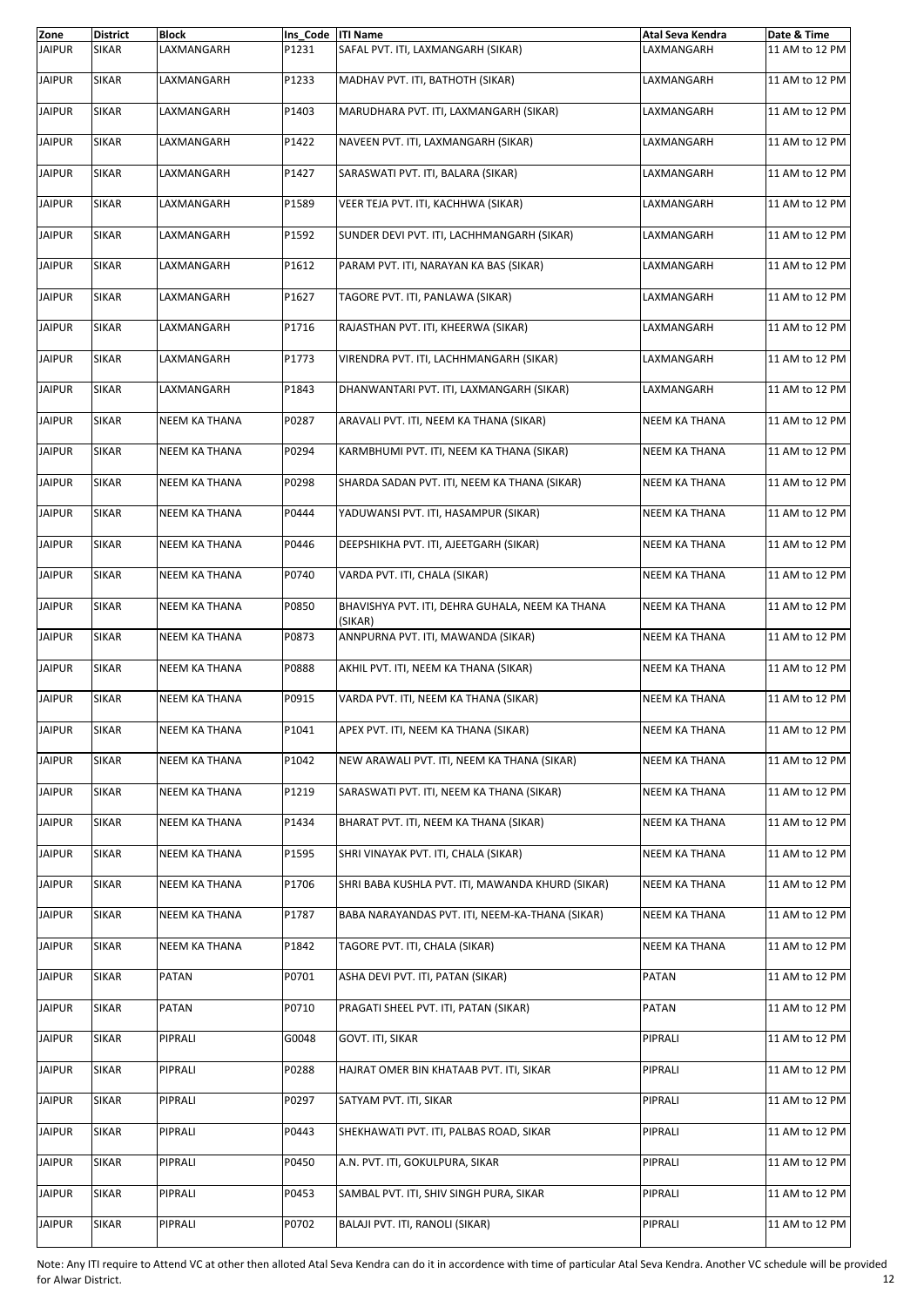| Zone          | <b>District</b> | <b>Block</b> | Ins Code   ITI Name |                                                | Atal Seva Kendra | Date & Time    |
|---------------|-----------------|--------------|---------------------|------------------------------------------------|------------------|----------------|
| <b>JAIPUR</b> | <b>SIKAR</b>    | PIPRALI      | P0709               | NEW SHEKHAWATI. PVT. ITI, SIKAR                | PIPRALI          | 11 AM to 12 PM |
| <b>JAIPUR</b> | <b>SIKAR</b>    | PIPRALI      | P0711               | S.V.P. PVT. ITI, PALSANA (SIKAR)               | PIPRALI          | 11 AM to 12 PM |
| <b>JAIPUR</b> | <b>SIKAR</b>    | PIPRALI      | P0712               | SHEKHAWATI PVT. ITI, NAVALGARH ROAD, SIKAR     | PIPRALI          | 11 AM to 12 PM |
| <b>JAIPUR</b> | <b>SIKAR</b>    | PIPRALI      | P0713               | SHREE RAM PVT. ITI, BERI, SIKAR                | PIPRALI          | 11 AM to 12 PM |
| <b>JAIPUR</b> | <b>SIKAR</b>    | PIPRALI      | P0715               | UNITECH PVT. ITI, SIKAR                        | PIPRALI          | 11 AM to 12 PM |
| <b>JAIPUR</b> | <b>SIKAR</b>    | PIPRALI      | P0716               | VEDANT PVT. ITI, SIKAR                         | PIPRALI          | 11 AM to 12 PM |
| <b>JAIPUR</b> | <b>SIKAR</b>    | PIPRALI      | P0818               | JAMNA DEVI PVT. ITI, SIKAR                     | PIPRALI          | 11 AM to 12 PM |
| <b>JAIPUR</b> | <b>SIKAR</b>    | PIPRALI      | P0831               | GOVINDAM PVT. ITI, PALWAS ROAD, SIKAR          | PIPRALI          | 11 AM to 12 PM |
| <b>JAIPUR</b> | <b>SIKAR</b>    | PIPRALI      | P0844               | BALAJI PVT. ITI, SAMARTHPURA (SIKAR)           | PIPRALI          | 11 AM to 12 PM |
| <b>JAIPUR</b> | <b>SIKAR</b>    | PIPRALI      | P0845               | KRISHNA PVT. ITI, SIKAR                        | PIPRALI          | 11 AM to 12 PM |
| <b>JAIPUR</b> | <b>SIKAR</b>    | PIPRALI      | P0865               | CITY PVT. ITI, KONARK, SIKAR                   | PIPRALI          | 11 AM to 12 PM |
| <b>JAIPUR</b> | <b>SIKAR</b>    | PIPRALI      | P1221               | SUNRISE PVT. ITI, REWASA (SIKAR)               | PIPRALI          | 11 AM to 12 PM |
| <b>JAIPUR</b> | <b>SIKAR</b>    | PIPRALI      | P1222               | MARUTI PVT. ITI, CHIRIYA TIBBA, SIKAR          | PIPRALI          | 11 AM to 12 PM |
| <b>JAIPUR</b> | <b>SIKAR</b>    | PIPRALI      | P1223               | PARAMHANS PVT. ITI, RANOLI (SIKAR)             | PIPRALI          | 11 AM to 12 PM |
| <b>JAIPUR</b> | <b>SIKAR</b>    | PIPRALI      | P1224               | SANJEEVANI PVT. ITI, JAIPUR ROAD, SIKAR        | PIPRALI          | 11 AM to 12 PM |
| <b>JAIPUR</b> | <b>SIKAR</b>    | PIPRALI      | P1228               | PRAGATI PVT. ITI, GANGA VIHAR, SIKAR           | PIPRALI          | 11 AM to 12 PM |
| <b>JAIPUR</b> | <b>SIKAR</b>    | PIPRALI      | P1229               | SEKHAWATI PVT. ITI, JAIPUR ROAD, SIKAR         | PIPRALI          | 11 AM to 12 PM |
| <b>JAIPUR</b> | <b>SIKAR</b>    | PIPRALI      | P1232               | BHARTI PVT. ITI, BAJAJ GRAM (SIKAR)            | PIPRALI          | 11 AM to 12 PM |
| <b>JAIPUR</b> | <b>SIKAR</b>    | PIPRALI      | P1235               | GYANDEV PVT. ITI, RADHA KRISHANPURA (SIKAR)    | PIPRALI          | 11 AM to 12 PM |
| <b>JAIPUR</b> | <b>SIKAR</b>    | PIPRALI      | P1409               | VICTORIA PVT. ITI, PIPARLI ROAD, SIKAR         | PIPRALI          | 11 AM to 12 PM |
| <b>JAIPUR</b> | <b>SIKAR</b>    | PIPRALI      | P1410               | SHRI RAM PVT. ITI, PALSANA (SIKAR)             | PIPRALI          | 11 AM to 12 PM |
| <b>JAIPUR</b> | <b>SIKAR</b>    | PIPRALI      | P1414               | SURABHI PVT. ITI, RADHA KRISHANPURA (SIKAR)    | PIPRALI          | 11 AM to 12 PM |
| <b>JAIPUR</b> | <b>SIKAR</b>    | PIPRALI      | P1416               | LMG PVT. ITI, BIKANER BY PASS, SIKAR           | PIPRALI          | 11 AM to 12 PM |
| <b>JAIPUR</b> | <b>SIKAR</b>    | PIPRALI      | P1419               | SHRI RUPANA DHAM PVT. ITI, PALSANA (SIKAR)     | PIPRALI          | 11 AM to 12 PM |
| <b>JAIPUR</b> | <b>SIKAR</b>    | PIPRALI      | P1423               | SARASWATI PVT. ITI, DAULATPURA (SIKAR)         | PIPRALI          | 11 AM to 12 PM |
| <b>JAIPUR</b> | <b>SIKAR</b>    | PIPRALI      | P1428               | NAV PRARNA PVT. ITI, TILOKPURA (SIKAR)         | PIPRALI          | 11 AM to 12 PM |
| <b>JAIPUR</b> | <b>SIKAR</b>    | PIPRALI      | P1432               | SUNTECH PVT. ITI, JAIPUR ROAD, SIKAR           | PIPRALI          | 11 AM to 12 PM |
| <b>JAIPUR</b> | <b>SIKAR</b>    | PIPRALI      | P1576               | S.R. PVT. ITI, PALSANA (SIKAR)                 | PIPRALI          | 11 AM to 12 PM |
| <b>JAIPUR</b> | <b>SIKAR</b>    | PIPRALI      | P1578               | CITY PVT. ITI, GOKULPURA (SIKAR)               | PIPRALI          | 11 AM to 12 PM |
| <b>JAIPUR</b> | <b>SIKAR</b>    | PIPRALI      | P1579               | RUDKI PVT. ITI, RANOLI (SIKAR)                 | PIPRALI          | 11 AM to 12 PM |
| <b>JAIPUR</b> | <b>SIKAR</b>    | PIPRALI      | P1581               | MODERN PVT. ITI, NANI (SIKAR)                  | PIPRALI          | 11 AM to 12 PM |
| <b>JAIPUR</b> | <b>SIKAR</b>    | PIPRALI      | P1584               | M.L. PVT. ITI, GOKULPURA (SIKAR)               | PIPRALI          | 11 AM to 12 PM |
| <b>JAIPUR</b> | <b>SIKAR</b>    | PIPRALI      | P1585               | SHRI SHYAM PVT. ITI, RANOLI (SIKAR)            | PIPRALI          | 11 AM to 12 PM |
| <b>JAIPUR</b> | <b>SIKAR</b>    | PIPRALI      | P1586               | DADRAJ KATARIYA PVT. ITI, CHIRIYA TIBBA, SIKAR | PIPRALI          | 11 AM to 12 PM |
| <b>JAIPUR</b> | <b>SIKAR</b>    | PIPRALI      | P1591               | RAJASTHAN PVT. ITI, SIKAR                      | PIPRALI          | 11 AM to 12 PM |
| <b>JAIPUR</b> | <b>SIKAR</b>    | PIPRALI      | P1594               | GURUPRAGYA PVT. ITI, RAGHUNATHGARH (SIKAR)     | PIPRALI          | 11 AM to 12 PM |
| <b>JAIPUR</b> | <b>SIKAR</b>    | PIPRALI      | P1645               | BHAWANI NIKETAN PVT. ITI, SIKAR                | PIPRALI          | 11 AM to 12 PM |
| <b>JAIPUR</b> | <b>SIKAR</b>    | PIPRALI      | P1672               | BAL BHARTI PVT. ITI, PALWAS (SIKAR)            | PIPRALI          | 11 AM to 12 PM |
| <b>JAIPUR</b> | <b>SIKAR</b>    | PIPRALI      | P1687               | JAMNALAL BAJAJ PVT. ITI, SIKAR                 | PIPRALI          | 11 AM to 12 PM |

Note: Any ITI require to Attend VC at other then alloted Atal Seva Kendra can do it in accordence with time of particular Atal Seva Kendra. Another VC schedule will be provided for Alwar District. 13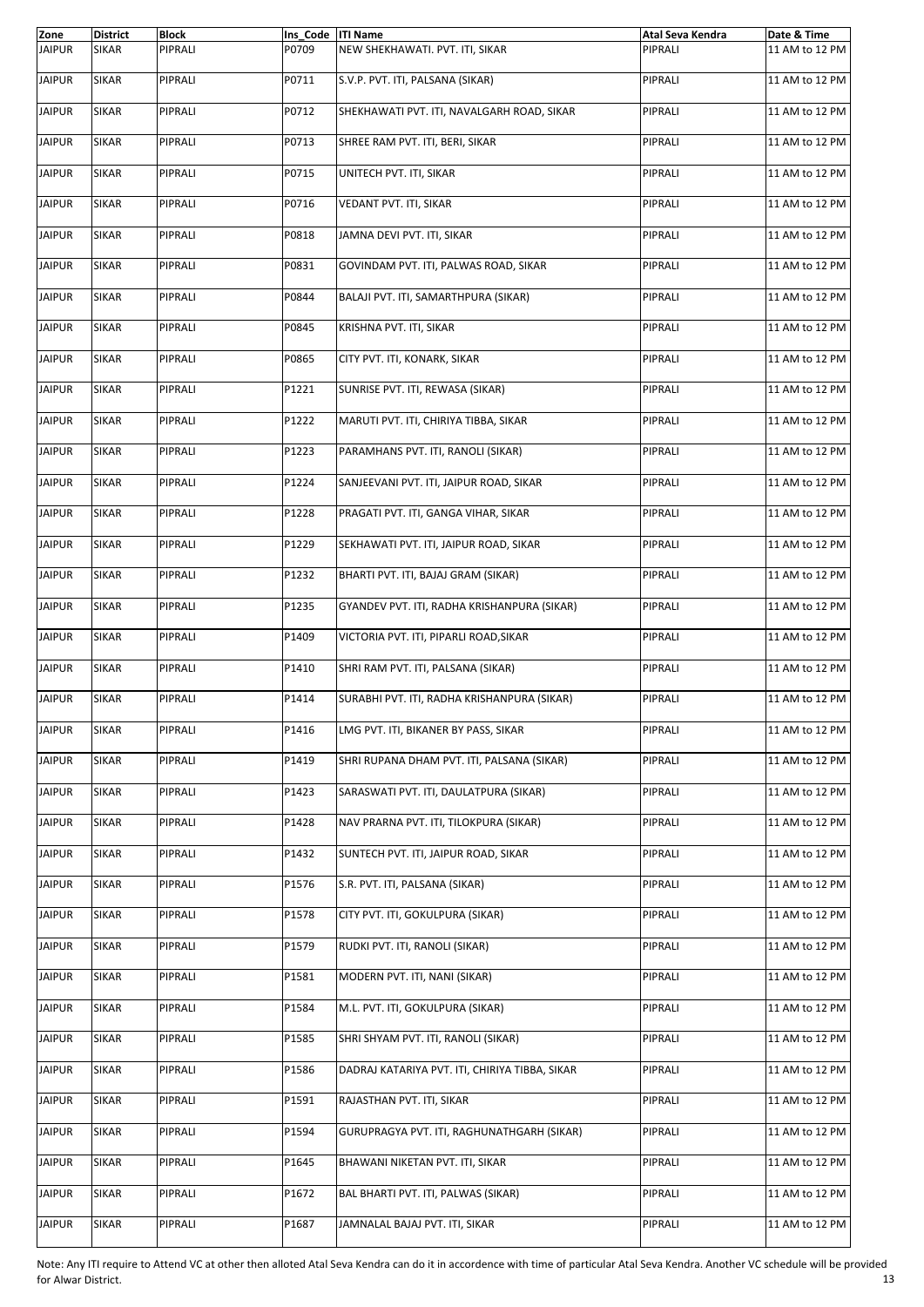| Zone          | <b>District</b> | <b>Block</b>        | Ins_Code  ITI Name |                                                                   | Atal Seva Kendra    | Date & Time    |
|---------------|-----------------|---------------------|--------------------|-------------------------------------------------------------------|---------------------|----------------|
| <b>JAIPUR</b> | <b>SIKAR</b>    | PIPRALI             | P1840              | SPARK PVT. ITI, SIKAR                                             | PIPRALI             | 11 AM to 12 PM |
| <b>JAIPUR</b> | <b>SIKAR</b>    | PIPRALI             | P1841              | VATIKA PVT. ITI, SIKAR                                            | PIPRALI             | 11 AM to 12 PM |
| <b>JAIPUR</b> | <b>SIKAR</b>    | PIPRALI             | P1844              | QUALITY PVT. ITI, SIKAR                                           | PIPRALI             | 11 AM to 12 PM |
| <b>JAIPUR</b> | <b>SIKAR</b>    | SRI MADHOPUR        | G0213              | GOVT. ITI, SRI MADHOPUR (SIKAR) CAMP GOVT. ITI, CHOMU<br>(JAIPUR) | SRI MADHOPUR        | 11 AM to 12 PM |
| <b>JAIPUR</b> | <b>SIKAR</b>    | SRI MADHOPUR        | P0289              | AANCHHAL PVT. ITI, RINGUS (SIKAR)                                 | SRI MADHOPUR        | 11 AM to 12 PM |
| <b>JAIPUR</b> | <b>SIKAR</b>    | SRI MADHOPUR        | P0292              | GEETA PVT. ITI, AJEETGARH (SIKAR)                                 | SRI MADHOPUR        | 11 AM to 12 PM |
| <b>JAIPUR</b> | <b>SIKAR</b>    | SRI MADHOPUR        | P0293              | JYOTI PVT. ITI, AJEETGARH, SHREE MADHOPUR(SIKAR)                  | SRI MADHOPUR        | 11 AM to 12 PM |
| <b>JAIPUR</b> | <b>SIKAR</b>    | SRI MADHOPUR        | P0445              | MAHATMA GANDHI PVT. ITI, SRI MADHOPUR (SIKAR)                     | SRI MADHOPUR        | 11 AM to 12 PM |
| <b>JAIPUR</b> | <b>SIKAR</b>    | SRI MADHOPUR        | P0707              | INDIAN PVT. ITI, RINGUS (SIKAR)                                   | SRI MADHOPUR        | 11 AM to 12 PM |
| <b>JAIPUR</b> | <b>SIKAR</b>    | <b>SRI MADHOPUR</b> | P0708              | MAHARAJA PVT. ITI, SRI MADHOPUR (SIKAR)                           | SRI MADHOPUR        | 11 AM to 12 PM |
| <b>JAIPUR</b> | <b>SIKAR</b>    | SRI MADHOPUR        | P0746              | GURUKUL PVT. ITI, CHOMU PUROHITAN (SIKAR)                         | SRI MADHOPUR        | 11 AM to 12 PM |
| <b>JAIPUR</b> | <b>SIKAR</b>    | SRI MADHOPUR        | P0864              | CHANKYA PVT. ITI, REENGUS (SIKAR)                                 | <b>SRI MADHOPUR</b> | 11 AM to 12 PM |
| <b>JAIPUR</b> | <b>SIKAR</b>    | SRI MADHOPUR        | P0897              | MAHALA PVT. ITI, REENGUS (SIKAR)                                  | SRI MADHOPUR        | 11 AM to 12 PM |
| <b>JAIPUR</b> | <b>SIKAR</b>    | SRI MADHOPUR        | P0913              | SHANTI PVT. ITI, RINGUS (SIKAR)                                   | SRI MADHOPUR        | 11 AM to 12 PM |
| <b>JAIPUR</b> | <b>SIKAR</b>    | SRI MADHOPUR        | P1404              | SHARV KALYAN PVT. ITI, SRI MADHOPUR (SIKAR)                       | <b>SRI MADHOPUR</b> | 11 AM to 12 PM |
| <b>JAIPUR</b> | <b>SIKAR</b>    | SRI MADHOPUR        | P1417              | SHRI SHYAM PVT. ITI, AJITGARH (SIKAR)                             | SRI MADHOPUR        | 11 AM to 12 PM |
| <b>JAIPUR</b> | <b>SIKAR</b>    | SRI MADHOPUR        | P1424              | IDEAL PVT. ITI, SANTOSHPURA (SIKAR)                               | SRI MADHOPUR        | 11 AM to 12 PM |
| <b>JAIPUR</b> | <b>SIKAR</b>    | SRI MADHOPUR        | P1425              | B.R. PVT. ITI, SRI MADHOPUR (SIKAR)                               | SRI MADHOPUR        | 11 AM to 12 PM |
| <b>JAIPUR</b> | <b>SIKAR</b>    | SRI MADHOPUR        | P1429              | CHANAKYA PVT. ITI, SRI MADHOPUR (SIKAR)                           | SRI MADHOPUR        | 11 AM to 12 PM |
| <b>JAIPUR</b> | <b>SIKAR</b>    | SRI MADHOPUR        | P1430              | B.R. PVT. ITI, REENGUS (SIKAR)                                    | SRI MADHOPUR        | 11 AM to 12 PM |
| <b>JAIPUR</b> | <b>SIKAR</b>    | SRI MADHOPUR        | P1433              | SASTRI PVT. ITI, SRI MADHOPUR (SIKAR)                             | SRI MADHOPUR        | 11 AM to 12 PM |
| <b>JAIPUR</b> | SIKAR           | SRI MADHOPUR        | P1577              | SHRI SHYAM PVT. ITI, HANSPUR (SIKAR)                              | SRI MADHOPUR        | 11 AM to 12 PM |
| <b>JAIPUR</b> | <b>SIKAR</b>    | <b>SRI MADHOPUR</b> | P1698              | BHARTIYA PVT. ITI, REENGUS (SIKAR)                                | SRI MADHOPUR        | 11 AM to 12 PM |
| <b>KOTA</b>   | <b>BARAN</b>    | ANTAH               | G0071              | GOVT. ITI, ANTA (BARAN)                                           | ANTAH               | 12PM to 1PM    |
| <b>KOTA</b>   | <b>BARAN</b>    | ANTAH               | P0500              | MA VABHAV LAXMI PVT. ITI, MANGROL (BARAN)                         | ANTAH               | 12PM to 1PM    |
| <b>KOTA</b>   | BARAN           | ANTAH               | P0519              | ARIHANT PVT. ITI, BATAWADI (BARAN)                                | ANTAH               | 12PM to 1PM    |
| <b>KOTA</b>   | <b>BARAN</b>    | ANTAH               | P0538              | ARYABHAT PVT. ITI, ANTA (BARAN)                                   | ANTAH               | 12PM to 1PM    |
| KOTA          | <b>BARAN</b>    | ANTAH               | P0541              | G.N. PVT. ITI, ANTA (BARAN)                                       | ANTAH               | 12PM to 1PM    |
| KOTA          | <b>BARAN</b>    | ANTAH               | P0542              | HADOTI PVT. ITI, ANTA (BARAN)                                     | ANTAH               | 12PM to 1PM    |
| KOTA          | <b>BARAN</b>    | ANTAH               | P0900              | G.T PVT. ITI, ANTA (BARAN)                                        | ANTAH               | 12PM to 1PM    |
| KOTA          | <b>BARAN</b>    | ANTAH               | P1065              | NEW ISECT PVT. ITI, MANGROL (BARAN)                               | ANTAH               | 12PM to 1PM    |
| KOTA          | <b>BARAN</b>    | ANTAH               | P1068              | CHHATRADHARI PVT. ITI, ANTA (BARAN)                               | ANTAH               | 12PM to 1PM    |
| KOTA          | <b>BARAN</b>    | ANTAH               | P1072              | B S N PVT. ITI, SETH, MANGROL (BARAN)                             | ANTAH               | 12PM to 1PM    |
| KOTA          | <b>BARAN</b>    | ANTAH               | P1269              | HARE KRISHNA PVT. ITI, MANGROL (BARAN)                            | ANTAH               | 12PM to 1PM    |
| KOTA          | BARAN           | ANTAH               | P1455              | SHREE RAM PVT. ITI, ANTA (BARAN)                                  | ANTAH               | 12PM to 1PM    |
| KOTA          | <b>BARAN</b>    | ANTAH               | P1456              | SUBODH PVT. ITI, ANTA (BARAN)                                     | ANTAH               | 12PM to 1PM    |
| KOTA          | <b>BARAN</b>    | ANTAH               | P1457              | SHREE VISHAVKARMA PVT. ITI, MANGROL (BARAN)                       | ANTAH               | 12PM to 1PM    |
| KOTA          | BARAN           | ATRU                | G0072              | GOVT. ITI, ATRU (BARAN)                                           | ATRU                | 12PM to 1PM    |
| KOTA          | <b>BARAN</b>    | ATRU                | P1064              | SATHYA SAI PVT. ITI, MOONDLA (BARAN)                              | ATRU                | 12PM to 1PM    |
| KOTA          | <b>BARAN</b>    | ATRU                | P1070              | SHREE KESHAV PVT. ITI, ATTRU (BARAN)                              | ATRU                | 12PM to 1PM    |
| KOTA          | BARAN           | ATRU                | P1071              | SURYA PVT. ITI, ATTRU (BARAN)                                     | ATRU                | 12PM to 1PM    |
| KOTA          | <b>BARAN</b>    | ATRU                | P1073              | SHREE SHYAM PVT. ITI, ATTRU (BARAN)                               | ATRU                | 12PM to 1PM    |
| KOTA          | <b>BARAN</b>    | <b>BARAN</b>        | G0074              | GOVT. ITI, BARAN                                                  | <b>BARAN</b>        | 12PM to 1PM    |
| KOTA          | BARAN           | <b>BARAN</b>        | P0069              | HADOTI PVT. ITI, BARAN                                            | <b>BARAN</b>        | 12PM to 1PM    |
| KOTA          | <b>BARAN</b>    | <b>BARAN</b>        | P0540              | EMINENT PVT. ITI, BARAN                                           | <b>BARAN</b>        | 12PM to 1PM    |
| KOTA          | <b>BARAN</b>    | <b>BARAN</b>        | P0545              | SHRI KRISHNA PVT. ITI, BARAN                                      | BARAN               | 12PM to 1PM    |
| KOTA          | BARAN           | <b>BARAN</b>        | P0826              | SHREE SHAYAM PVT. ITI, BARAN                                      | <b>BARAN</b>        | 12PM to 1PM    |
| <b>KOTA</b>   | <b>BARAN</b>    | <b>BARAN</b>        | P0854              | R.B.M. PVT. ITI, BARAN                                            | <b>BARAN</b>        | 12PM to 1PM    |
| KOTA          | <b>BARAN</b>    | <b>BARAN</b>        | P0940              | KANHA PVT. ITI, BARAN                                             | <b>BARAN</b>        | 12PM to 1PM    |
| KOTA          | BARAN           | <b>BARAN</b>        | P0941              | ISECT PVT. ITI, BARAN                                             | <b>BARAN</b>        | 12PM to 1PM    |
| <b>KOTA</b>   | <b>BARAN</b>    | <b>BARAN</b>        | P0942              | SAI PVT. ITI, BARAN                                               | <b>BARAN</b>        | 12PM to 1PM    |
| KOTA          | <b>BARAN</b>    | <b>BARAN</b>        | P1003              | RAJ PVT. ITI, BARAN                                               | <b>BARAN</b>        | 12PM to 1PM    |
| KOTA          | <b>BARAN</b>    | <b>BARAN</b>        | P1063              | MAA SARASWATI PVT. ITI, BARAN                                     | <b>BARAN</b>        | 12PM to 1PM    |
| <b>KOTA</b>   | <b>BARAN</b>    | <b>BARAN</b>        | P1067              | SWAMI VIVEKANAND PVT. ITI, BARAN                                  | <b>BARAN</b>        | 12PM to 1PM    |
| <b>KOTA</b>   | BARAN           | <b>BARAN</b>        | P1069              | SHREE RADHA PVT. ITI, GAJANPURA, BARAN                            | <b>BARAN</b>        | 12PM to 1PM    |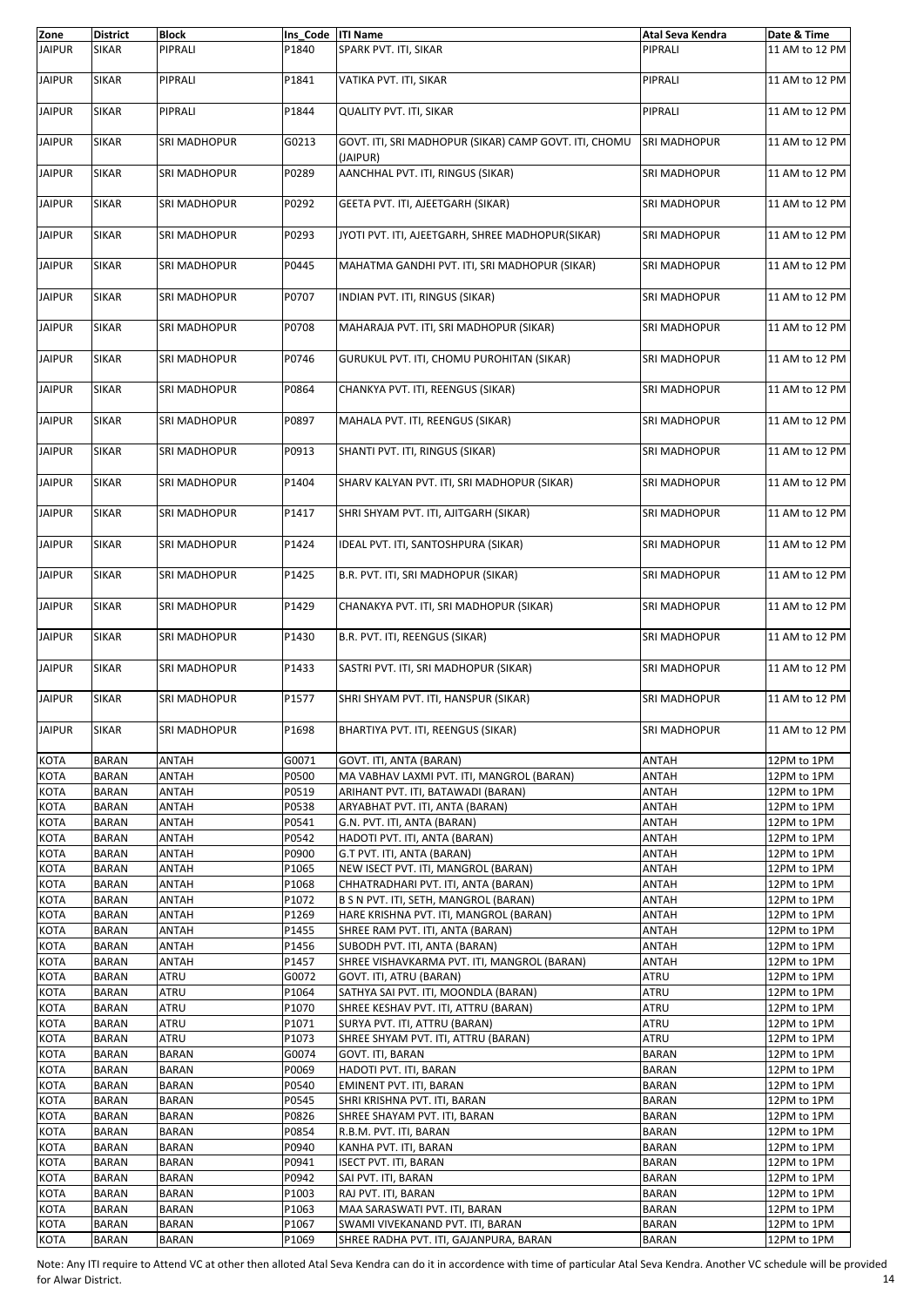| Zone                | <b>District</b>              | <b>Block</b>                                   | Ins Code ITI Name |                                                                                 | Atal Seva Kendra                               | Date & Time                |
|---------------------|------------------------------|------------------------------------------------|-------------------|---------------------------------------------------------------------------------|------------------------------------------------|----------------------------|
| <b>KOTA</b>         | <b>BARAN</b>                 | <b>BARAN</b>                                   | P1266             | RAMNARAYAN PVT. ITI, BARAN                                                      | <b>BARAN</b>                                   | 12PM to 1PM                |
| <b>KOTA</b>         | <b>BARAN</b>                 | BARAN                                          | P1267             | SHREE RAM PVT. ITI, MANGROL BY PASS, BARAN                                      | <b>BARAN</b>                                   | 12PM to 1PM                |
| <b>KOTA</b>         | <b>BARAN</b>                 | <b>BARAN</b>                                   | P1268<br>P1454    | DHARNIDHAR PVT. ITI, NATRAJ NAGAR, BARAN<br>SHRI JI PVT. ITI, BARAN             | <b>BARAN</b>                                   | 12PM to 1PM                |
| KOTA<br>KOTA        | <b>BARAN</b><br><b>BARAN</b> | BARAN<br>BARAN                                 | P1715             | MAA VAISHNAVI PVT. ITI, BARAN                                                   | <b>BARAN</b><br><b>BARAN</b>                   | 12PM to 1PM<br>12PM to 1PM |
| KOTA                | <b>BARAN</b>                 | CHHABRA                                        | G0077             | GOVT. ITI, CHHABRA (BARAN)                                                      | CHHABRA                                        | 12PM to 1PM                |
| KOTA                | <b>BARAN</b>                 | CHHABRA                                        | P0546             | SHRI LAXMI PVT. ITI, CHHABRA (BARAN)                                            | CHHABRA                                        | 12PM to 1PM                |
| KOTA                | <b>BARAN</b>                 | CHHIPABAROD                                    | P0501             | VISHWAKARMA PVT. ITI, CHHIPABAROD (BARAN)                                       | CHHIPABAROD                                    | 12PM to 1PM                |
| KOTA                | <b>BARAN</b>                 | CHHIPABAROD                                    | P1066             | SHRI VINAYAK PVT. ITI, CHHIPABAROD (BARAN)                                      | CHHIPABAROD                                    | 12PM to 1PM                |
| KOTA                | <b>BARAN</b>                 | KISHANGANJ                                     | P1004             | JAI HIND PVT. ITI, KISHANGANJ (BARAN)                                           | KISHANGANJ                                     | 12PM to 1PM                |
| KOTA                | <b>BARAN</b>                 | SHAHBAD                                        | G0115             | GOVT. ITI, KELWARA (BARAN)                                                      | SHAHBAD                                        | 12PM to 1PM                |
| KOTA                | <b>BARAN</b>                 | SHAHBAD                                        | G0138             | GOVT. ITI, SHAHBAD (BARAN)                                                      | SHAHBAD                                        | 12PM to 1PM                |
| KOTA                | <b>BARAN</b>                 | SHAHBAD                                        | P1062             | PREET PVT. ITI, KELWARA (BARAN)                                                 | SHAHBAD                                        | 12PM to 1PM                |
| KOTA                | <b>BARAN</b>                 | SHAHBAD                                        | P1466             | SHRI SHYAM PVT. ITI, DEORI (BARAN)                                              | SHAHBAD                                        | 12PM to 1PM                |
| <b>KOTA</b>         | <b>BUNDI</b>                 | <b>BUNDI</b>                                   | G0076             | GOVT. ITI, BUNDI                                                                | <b>BUNDI</b>                                   | 12PM to 1PM                |
| <b>KOTA</b>         | <b>BUNDI</b>                 | <b>BUNDI</b>                                   | P0104             | SHRI MAHA LAKSHMI PVT. ITI, BUNDI                                               | <b>BUNDI</b>                                   | 12PM to 1PM                |
| KOTA                | <b>BUNDI</b>                 | <b>BUNDI</b>                                   | P0105             | PADHMAVATI PVT. ITI, BUNDI                                                      | <b>BUNDI</b>                                   | 12PM to 1PM                |
| <b>KOTA</b>         | <b>BUNDI</b>                 | <b>BUNDI</b>                                   | P0503             | NEW PADMAVATI PVT. ITI, BUNDI                                                   | <b>BUNDI</b>                                   | 12PM to 1PM                |
| <b>KOTA</b><br>KOTA | <b>BUNDI</b><br><b>BUNDI</b> | <b>BUNDI</b><br><b>BUNDI</b>                   | P0565<br>P0837    | SOURABH PVT. ITI, BUNDI<br>SONY TECH PVT. ITI, BUNDI                            | <b>BUNDI</b><br><b>BUNDI</b>                   | 12PM to 1PM<br>12PM to 1PM |
| <b>KOTA</b>         | <b>BUNDI</b>                 | <b>BUNDI</b>                                   | P0891             | UNIQUE PVT. ITI, BUNDI                                                          | <b>BUNDI</b>                                   | 12PM to 1PM                |
| KOTA                | <b>BUNDI</b>                 | <b>BUNDI</b>                                   | P0946             | NEHRU PVT. ITI, BUNDI                                                           | <b>BUNDI</b>                                   | 12PM to 1PM                |
| KOTA                | <b>BUNDI</b>                 | <b>BUNDI</b>                                   | P1012             | LAKSHAY DEEP PVT. ITI, BUNDI                                                    | <b>BUNDI</b>                                   | 12PM to 1PM                |
| <b>KOTA</b>         | <b>BUNDI</b>                 | <b>BUNDI</b>                                   | P1096             | MG PVT. ITI, DEVPURA, BUNDI                                                     | <b>BUNDI</b>                                   | 12PM to 1PM                |
| KOTA                | <b>BUNDI</b>                 | <b>BUNDI</b>                                   | P1097             | GURUKUL PVT. ITI, SHIV SHAKTI COLONY, BUNDI                                     | <b>BUNDI</b>                                   | 12PM to 1PM                |
| KOTA                | <b>BUNDI</b>                 | <b>BUNDI</b>                                   | P1100             | DEV PVT. ITI, NEW MANSAROVER COLONY, BUNDI                                      | <b>BUNDI</b>                                   | 12PM to 1PM                |
| <b>KOTA</b>         | <b>BUNDI</b>                 | <b>BUNDI</b>                                   | P1101             | SHREE DEVI PVT. ITI, BUNDI                                                      | <b>BUNDI</b>                                   | 12PM to 1PM                |
| KOTA                | <b>BUNDI</b>                 | <b>BUNDI</b>                                   | P1104             | KSHATRIYA PVT. ITI, INDRA COLONY, BUNDI                                         | <b>BUNDI</b>                                   | 12PM to 1PM                |
| KOTA                | <b>BUNDI</b>                 | <b>BUNDI</b>                                   | P1286             | MATESHWARI PVT. ITI, BEEBANWA ROAD, BUNDI                                       | <b>BUNDI</b>                                   | 12PM to 1PM                |
| KOTA                | <b>BUNDI</b>                 | <b>HINDOLI</b>                                 | P0562             | MATESHWARI PVT. ITI, HINDOLI (BUNDI)                                            | <b>HINDOLI</b>                                 | 12PM to 1PM                |
| KOTA                | <b>BUNDI</b>                 | <b>HINDOLI</b>                                 | P1093             | SHRI BALAJI PVT. ITI, BARA NAYA GAON (BUNDI)                                    | <b>HINDOLI</b>                                 | 12PM to 1PM                |
| KOTA                | <b>BUNDI</b>                 | <b>HINDOLI</b>                                 | P1621             | RISE PVT. ITI, PECH KI BAORI (BUNDI)                                            | HINDOLI                                        | 12PM to 1PM                |
| KOTA                | <b>BUNDI</b>                 | <b>KESHORAI PATAN</b>                          | G0080             | GOVT. ITI, KESHORAIPATAN (BUNDI)                                                | KESHORAI PATAN                                 | 12PM to 1PM                |
| KOTA<br>KOTA        | <b>BUNDI</b><br><b>BUNDI</b> | KESHORAI PATAN                                 | G0082<br>P0095    | GOVT. ITI, LAKHERI (BUNDI)                                                      | <b>KESHORAI PATAN</b><br><b>KESHORAI PATAN</b> | 12PM to 1PM                |
| KOTA                | <b>BUNDI</b>                 | <b>KESHORAI PATAN</b><br><b>KESHORAI PATAN</b> | P0559             | SORABH PVT. ITI, LAKHERI (BUNDI)<br>GOVINDAM PVT. ITI, KAPRAIN (BUNDI)          | <b>KESHORAI PATAN</b>                          | 12PM to 1PM<br>12PM to 1PM |
| KOTA                | <b>BUNDI</b>                 | KESHORAI PATAN                                 | P0560             | MAA BIJASAN PVT. ITI, MOHANPURA (BUNDI)                                         | <b>KESHORAI PATAN</b>                          | 12PM to 1PM                |
| <b>KOTA</b>         | <b>BUNDI</b>                 | <b>KESHORAI PATAN</b>                          | P0561             | MAHARANA PRATAP PVT. ITI, KESHORAI PATAN (BUNDI)                                | <b>KESHORAI PATAN</b>                          | 12PM to 1PM                |
|                     |                              |                                                |                   |                                                                                 |                                                |                            |
| KOTA                | <b>BUNDI</b>                 | <b>KESHORAI PATAN</b>                          | P0563             | NATIONAL PVT. ITI, KAPRAIN (BUNDI)                                              | <b>KESHORAI PATAN</b>                          | 12PM to 1PM                |
| KOTA                | <b>BUNDI</b>                 | <b>KESHORAI PATAN</b>                          | P0564             | SANSKAR PVT. ITI, KESHORAI PATAN (BUNDI)                                        | <b>KESHORAI PATAN</b>                          | 12PM to 1PM                |
| KOTA                | <b>BUNDI</b>                 | <b>KESHORAI PATAN</b>                          | P0928             | SHIVA PVT. ITI, LAKHERI (BUNDI)                                                 | KESHORAI PATAN                                 | 12PM to 1PM                |
| KOTA                | <b>BUNDI</b>                 | KESHORAI PATAN                                 | P0993             | GURU KRIPA PVT. ITI, KAPRAIN (BUNDI)                                            | <b>KESHORAI PATAN</b>                          | 12PM to 1PM                |
| <b>KOTA</b>         | <b>BUNDI</b>                 | <b>KESHORAI PATAN</b>                          | P1095             | LAKSHYA PVT. ITI, KESHORAI PATAN (BUNDI)                                        | <b>KESHORAI PATAN</b>                          | 12PM to 1PM                |
| KOTA                | <b>BUNDI</b>                 | <b>KESHORAI PATAN</b>                          | P1099             | VARDHMAN PVT. ITI, KESHORAIPATAN (BUNDI)                                        | <b>KESHORAI PATAN</b>                          | 12PM to 1PM                |
| <b>KOTA</b>         | <b>BUNDI</b>                 | <b>KESHORAI PATAN</b>                          | P1102             | DEV GURU PVT. ITI, KESHORAI PATAN (BUNDI)                                       | <b>KESHORAI PATAN</b>                          | 12PM to 1PM                |
| <b>KOTA</b>         | <b>BUNDI</b>                 | <b>KESHORAI PATAN</b>                          | P1103             | APEX PVT. ITI, KESHORAI PATAN (BUNDI)                                           | <b>KESHORAI PATAN</b>                          | 12PM to 1PM                |
| KOTA                | <b>BUNDI</b>                 | <b>KESHORAI PATAN</b>                          | P1476             | SHRI ANNAPURNA PVT. ITI, KAPRAIN (BUNDI)                                        | KESHORAI PATAN                                 | 12PM to 1PM                |
| <b>KOTA</b>         | <b>BUNDI</b>                 | KESHORAI PATAN                                 | P1682             | SHRI RAMKRISHNA PVT. ITI, KAPRAIN (BUNDI)                                       | KESHORAI PATAN<br><b>KESHORAI PATAN</b>        | 12PM to 1PM                |
| <b>KOTA</b><br>KOTA | <b>BUNDI</b><br><b>BUNDI</b> | <b>KESHORAI PATAN</b><br>NAINWA                | P1779<br>P0504    | SANSKAR PVT. ITI, KESHORAIPATAN (BUNDI)<br>NENVA PVT. ITI, NAINWA (BUNDI)       | NAINWA                                         | 12PM to 1PM<br>12PM to 1PM |
| <b>KOTA</b>         | <b>BUNDI</b>                 | NAINWA                                         | P0505             | JAI AMBE PVT. ITI, NAINWA (BUNDI)                                               | NAINWA                                         | 12PM to 1PM                |
| <b>KOTA</b>         | <b>BUNDI</b>                 | NAINWA                                         | P0506             | RISE PVT. ITI, NAINWA (BUNDI)                                                   | NAINWA                                         | 12PM to 1PM                |
| KOTA                | <b>BUNDI</b>                 | NAINWA                                         | P1094             | RAMA PVT. ITI, DEI (BUNDI)                                                      | NAINWA                                         | 12PM to 1PM                |
| <b>KOTA</b>         | <b>BUNDI</b>                 | NAINWA                                         | P1637             | SHRI NARAYAN PVT. ITI, NAINWA (BUNDI)                                           | NAINWA                                         | 12PM to 1PM                |
| <b>KOTA</b>         | <b>BUNDI</b>                 | NAINWA                                         | P1803             | INDERGARH PVT. ITI, NAINWA (BUNDI)                                              | <b>NAINWA</b>                                  | 12PM to 1PM                |
| KOTA                | <b>BUNDI</b>                 | TALERA                                         | G0088             | GOVT. ITI, TALERA (BUNDI)                                                       | TALERA                                         | 12PM to 1PM                |
| <b>KOTA</b>         | <b>BUNDI</b>                 | TALERA                                         | P0835             | NEW MAHALAXMI PVT. ITI, TALERA ( BUNDI )                                        | TALERA                                         | 12PM to 1PM                |
| KOTA                | <b>BUNDI</b>                 | TALERA                                         | P0871             | VEDANT PVT. ITI, JAKHMOOND (BUNDI)                                              | TALERA                                         | 12PM to 1PM                |
| KOTA                | <b>BUNDI</b>                 | TALERA                                         | P0927             | PADMAWATI PVT. ITI, KUNWARTI (BUNDI)                                            | TALERA                                         | 12PM to 1PM                |
| KOTA                | <b>BUNDI</b>                 | TALERA                                         | P1013             | SHRI KRISHNA PVT. ITI, TALERA (BUNDI)                                           | TALERA                                         | 12PM to 1PM                |
| KOTA                | <b>BUNDI</b>                 | TALERA                                         | P1105             | KAUSHAL PVT. ITI, SEENTA (BUNDI)                                                | TALERA                                         | 12PM to 1PM                |
| KOTA                | JHALAWAR                     | AKLERA                                         | G0070             | GOVT. ITI, AKLERA (JHALAWAR)                                                    | AKLERA                                         | 12PM to 1PM                |
| KOTA                | JHALAWAR                     | AKLERA                                         | P0973             | SAINATH PVT. ITI, AKLERA (JHALAWAR)                                             | AKLERA                                         | 12PM to 1PM                |
| KOTA                | JHALAWAR                     | AKLERA                                         | P0974             | GURUKUL PVT. ITI, AKLERA (JHALAWAR)                                             | AKLERA                                         | 12PM to 1PM                |
| KOTA<br>KOTA        | JHALAWAR<br>JHALAWAR         | AKLERA<br>AKLERA                               | P1162<br>P1334    | SHREE KRISHNA PVT. ITI, AKLERA (JHALAWAR)<br>MODERN PVT. ITI, AKLERA (JHALAWAR) | AKLERA<br>AKLERA                               | 12PM to 1PM<br>12PM to 1PM |
| KOTA                | JHALAWAR                     | AKLERA                                         | P1339             | RAJRANI PVT. ITI, AKLERA (JHALAWAR)                                             | AKLERA                                         | 12PM to 1PM                |
| KOTA                | JHALAWAR                     | AKLERA                                         | P1531             | ADARSH PVT. ITI, AKLERA (JHALAWAR)                                              | AKLERA                                         | 12PM to 1PM                |
| KOTA                | JHALAWAR                     | AKLERA                                         | P1536             | ADITYA PVT. ITI, AKLERA (JHALAWAR)                                              | AKLERA                                         | 12PM to 1PM                |
| <b>KOTA</b>         | JHALAWAR                     | <b>BAKANI</b>                                  | G0073             | GOVT. ITI, BAKANI (JHALAWAR)                                                    | <b>BAKANI</b>                                  | 12PM to 1PM                |
| <b>KOTA</b>         | JHALAWAR                     | <b>BAKANI</b>                                  | P1528             | GURUKUL PVT. ITI, JHALAWAR                                                      | <b>BAKANI</b>                                  | 12PM to 1PM                |
| KOTA                | JHALAWAR                     | <b>BHAWANI MANDI</b>                           | G0075             | GOVT. ITI, BHAWANI MANDI (JHALAWAR)                                             | <b>BHAWANI MANDI</b>                           | 12PM to 1PM                |
| <b>KOTA</b>         | JHALAWAR                     | <b>BHAWANI MANDI</b>                           | P0624             | INDIA INTERNATIONAL PVT. ITI, BHAWANI MANDI                                     | <b>BHAWANI MANDI</b>                           | 12PM to 1PM                |
|                     |                              |                                                |                   | (JHALAWAR)                                                                      |                                                |                            |
| <b>KOTA</b>         | <b>JHALAWAR</b>              | <b>BHAWANI MANDI</b>                           | P0629             | SHRI KANHAIYA PVT. ITI, BHAWANI MANDI (JHALAWAR)                                | <b>BHAWANI MANDI</b>                           | 12PM to 1PM                |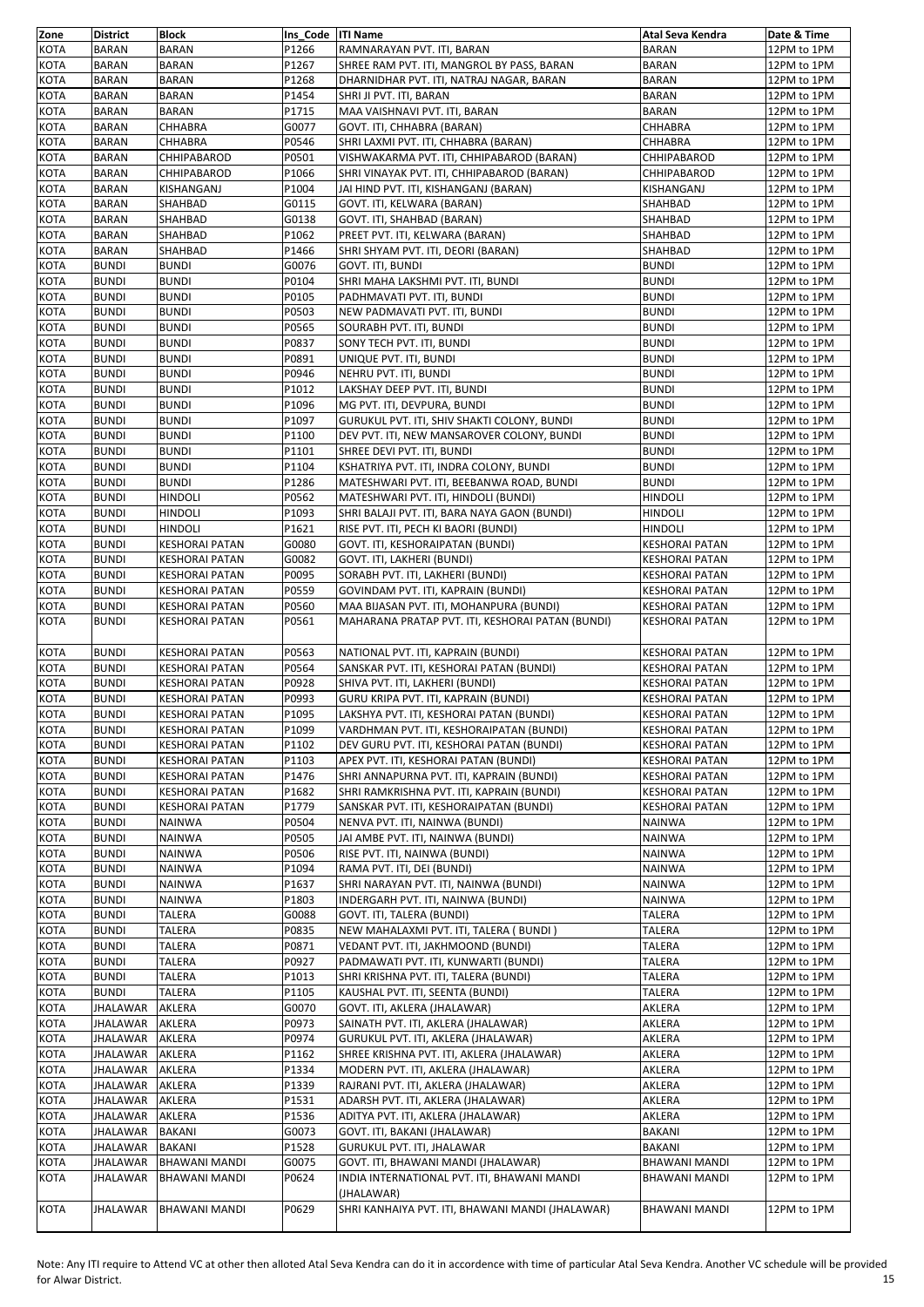| Zone                       | <b>District</b> | <b>Block</b>                     | Ins Code   ITI Name |                                                                                       | Atal Seva Kendra          | Date & Time |
|----------------------------|-----------------|----------------------------------|---------------------|---------------------------------------------------------------------------------------|---------------------------|-------------|
| <b>KOTA</b>                | <b>JHALAWAR</b> | <b>BHAWANI MANDI</b>             | P1161               | SHREE KRISHNA PVT. ITI, BHAWANI MANDI (JHALAWAR)                                      | <b>BHAWANI MANDI</b>      | 12PM to 1PM |
|                            |                 |                                  |                     |                                                                                       |                           |             |
| KOTA                       | JHALAWAR        | <b>BHAWANI MANDI</b>             | P1530               | S.M. PVT. ITI, BHAWANI MANDI (JHALAWAR)                                               | <b>BHAWANI MANDI</b>      | 12PM to 1PM |
| KOTA                       | <b>JHALAWAR</b> | <b>BHAWANI MANDI</b>             | P1883               | RAJMATA VIJAYARAJE SINDHIYA PVT ITI, BHAWANI MANDI                                    | BHAWANI MANDI             | 12PM to 1PM |
|                            |                 |                                  |                     |                                                                                       |                           |             |
|                            |                 |                                  |                     | (JHALAWAR)                                                                            |                           |             |
| KOTA                       | <b>JHALAWAR</b> | <b>DAG</b>                       | P0627               | S.M.S PVT. ITI, DAG (JHALAWAR)                                                        | DAG                       | 12PM to 1PM |
| <b>KOTA</b>                | <b>JHALAWAR</b> | <b>DAG</b>                       | P1335               | ELITE PVT. ITI, CHAUMAHLA, BHAWANI MANDI (JHALAWAR)                                   | DAG                       | 12PM to 1PM |
|                            |                 |                                  |                     |                                                                                       |                           |             |
| KOTA                       | JHALAWAR        | <b>JHALRAPATAN</b>               | G0078               | GOVT. ITI, JHALAWAR                                                                   | JHALRAPATAN               | 12PM to 1PM |
| <b>KOTA</b>                | <b>JHALAWAR</b> | <b>JHALRAPATAN</b>               | G0131               | GOVT. ITI, JHALRAPATAN (JHALAWAR)                                                     | <b>JHALRAPATAN</b>        | 12PM to 1PM |
| <b>KOTA</b>                | JHALAWAR        | <b>JHALRAPATAN</b>               | P0625               | MAA NARVADA PVT. ITI, JHALAWAR                                                        | JHALRAPATAN               | 12PM to 1PM |
| <b>KOTA</b>                | JHALAWAR        | <b>JHALRAPATAN</b>               | P0626               | RAJASTHAN PVT. ITI, JHALAWAR                                                          | <b>JHALRAPATAN</b>        | 12PM to 1PM |
|                            | <b>JHALAWAR</b> |                                  | P0628               |                                                                                       |                           |             |
| <b>KOTA</b>                |                 | <b>JHALRAPATAN</b>               |                     | SARDAR PATAL PVT. ITI, JHALAWAR                                                       | JHALRAPATAN               | 12PM to 1PM |
| KOTA                       | <b>JHALAWAR</b> | JHALRAPATAN                      | P0630               | TECHNO PVT. ITI, JHALAWAR                                                             | JHALRAPATAN               | 12PM to 1PM |
| KOTA                       | JHALAWAR        | <b>JHALRAPATAN</b>               | P0823               | MAHATMA GANDHI PVT. ITI, JHALAWAR                                                     | JHALRAPATAN               | 12PM to 1PM |
| <b>KOTA</b>                | JHALAWAR        | <b>JHALRAPATAN</b>               | P0863               | SWAMI VIVEKANAND PVT. ITI, JHALAWAR                                                   | JHALRAPATAN               | 12PM to 1PM |
| <b>KOTA</b>                | <b>JHALAWAR</b> | <b>JHALRAPATAN</b>               | P0975               | MAHARAJA INDRAJEET SINGH PVT. ITI, JHALRAPATAN                                        | JHALRAPATAN               | 12PM to 1PM |
|                            |                 |                                  |                     | (JHALAWAR)                                                                            |                           |             |
| <b>KOTA</b>                | <b>JHALAWAR</b> | <b>JHALRAPATAN</b>               | P1033               | PT. RATNAKER PVT. ITI, JHALRAPATAN (JHALAWAR)                                         | JHALRAPATAN               | 12PM to 1PM |
| <b>KOTA</b>                | JHALAWAR        | <b>JHALRAPATAN</b>               | P1336               | MAA SHARDA PVT. ITI, JHALRAPATAN (JHALAWAR)                                           | JHALRAPATAN               | 12PM to 1PM |
| <b>KOTA</b>                | JHALAWAR        | <b>JHALRAPATAN</b>               | P1338               | SIDDARTH PVT. ITI, JHALAWAR                                                           | JHALRAPATAN               | 12PM to 1PM |
|                            |                 |                                  |                     |                                                                                       |                           |             |
| <b>KOTA</b>                | JHALAWAR        | <b>JHALRAPATAN</b>               | P1340               | MAHARAJA PVT. ITI, MUNDERI (JHALAWAR)                                                 | JHALRAPATAN               | 12PM to 1PM |
| <b>KOTA</b>                | JHALAWAR        | <b>JHALRAPATAN</b>               | P1534               | ADARSH PVT. ITI, KHANPUR ROAD, JHALAWAR                                               | <b>JHALRAPATAN</b>        | 12PM to 1PM |
| <b>KOTA</b>                | JHALAWAR        | <b>JHALRAPATAN</b>               | P1535               | SIGMA PVT. ITI, MUNDERI (JHALAWAR)                                                    | JHALRAPATAN               | 12PM to 1PM |
| <b>KOTA</b>                | JHALAWAR        | <b>JHALRAPATAN</b>               | P1697               | SHREE RAM PVT. ITI, JHALRAPATAN (JHALAWAR)                                            | JHALRAPATAN               | 12PM to 1PM |
| <b>KOTA</b>                | JHALAWAR        | <b>JHALRAPATAN</b>               | P1795               | SHAGUN PVT. ITI, JHALRAPATAN (JHALAWAR)                                               | JHALRAPATAN               | 12PM to 1PM |
| <b>KOTA</b>                | JHALAWAR        | <b>JHALRAPATAN</b>               | P1874               | BALAJI PVT. ITI, KHAIRASI (JHALAWAR)                                                  | JHALRAPATAN               | 12PM to 1PM |
| <b>KOTA</b>                | JHALAWAR        | <b>KHANPUR</b>                   | G0116               | GOVT. ITI, KHANPUR (JHALAWAR)                                                         | <b>KHANPUR</b>            | 12PM to 1PM |
|                            |                 |                                  | P1163               |                                                                                       |                           |             |
| <b>KOTA</b><br><b>KOTA</b> | JHALAWAR        | <b>KHANPUR</b><br><b>KHANPUR</b> | P1333               | RATHORJI PVT. ITI, KHANPUR (JHALAWAR)<br>MAHARSHI ARVIND PVT. ITI, KHANPUR (JHALAWAR) | KHANPUR<br><b>KHANPUR</b> | 12PM to 1PM |
|                            | JHALAWAR        |                                  |                     |                                                                                       |                           | 12PM to 1PM |
| <b>KOTA</b>                | JHALAWAR        | <b>KHANPUR</b>                   | P1337               | NEW RAJASTHAN PVT. ITI, KHANPUR (JHALAWAR)                                            | <b>KHANPUR</b>            | 12PM to 1PM |
| <b>KOTA</b>                | JHALAWAR        | <b>KHANPUR</b>                   | P1529               | GENLUS PVT. ITI, KHANPUR (JHALAWAR)                                                   | KHANPUR                   | 12PM to 1PM |
| <b>KOTA</b>                | JHALAWAR        | <b>KHANPUR</b>                   | P1533               | SHIVAM PVT. ITI, KHANPUR (JHALAWAR)                                                   | <b>KHANPUR</b>            | 12PM to 1PM |
| <b>KOTA</b>                | <b>JHALAWAR</b> | <b>MANOHAR THANA</b>             | P1532               | SUMAN PVT. ITI, MANOHARTHANA (JHALAWAR)                                               | <b>MANOHAR THANA</b>      | 12PM to 1PM |
| <b>KOTA</b>                | <b>JHALAWAR</b> | PIRAWA                           | G0084               | GOVT. ITI, PIDAWA (JHALAWAR)                                                          | PIRAWA                    | 12PM to 1PM |
| <b>KOTA</b>                | KOTA            | <b>ITAWA</b>                     | G0205               | GOVT. ITI, ITAWA (KOTA)                                                               | <b>ITAWA</b>              | 12PM to 1PM |
| <b>KOTA</b>                | <b>KOTA</b>     | ITAWA                            | P0475               | ADARSH PVT. ITI, ITAWA (KOTA)                                                         | ITAWA                     | 12PM to 1PM |
|                            |                 |                                  |                     |                                                                                       |                           |             |
| <b>KOTA</b>                | <b>KOTA</b>     | <b>ITAWA</b>                     | P1192               | ASTHA PVT. ITI, ITAWA (KOTA)                                                          | <b>ITAWA</b>              | 12PM to 1PM |
| <b>KOTA</b>                | <b>KOTA</b>     | <b>ITAWA</b>                     | P1199               | OM PVT. ITI, ITAWA (KOTA)                                                             | ITAWA                     | 12PM to 1PM |
| KOTA                       | <b>KOTA</b>     | ITAWA                            | P1550               | VISHWANATH PVT. ITI, AYANA (KOTA)                                                     | ITAWA                     | 12PM to 1PM |
| <b>KOTA</b>                | <b>KOTA</b>     | <b>ITAWA</b>                     | P1646               | NEW GYAN JYOTI PVT. ITI, KARWAR (KOTA)                                                | <b>ITAWA</b>              | 12PM to 1PM |
| <b>KOTA</b>                | <b>KOTA</b>     | KHAIRABAD                        | G0114               | GOVT. ITI, KHAIRABAD (KOTA)                                                           | KHAIRABAD                 | 12PM to 1PM |
| KOTA                       | <b>KOTA</b>     | KHAIRABAD                        | P0670               | DIVYA AKSH PVT. ITI, MODAK STATION (KOTA)                                             | KHAIRABAD                 | 12PM to 1PM |
| <b>KOTA</b>                | <b>KOTA</b>     | KHAIRABAD                        | P0932               | LAKSHAY PVT. ITI, RAMGANJ MANDI (KOTA)                                                | KHAIRABAD                 | 12PM to 1PM |
| KOTA                       | <b>KOTA</b>     | KHAIRABAD                        | P0980               | SHREE KANTA PVT. ITI, RAMGANJ MANDI (KOTA)                                            | KHAIRABAD                 | 12PM to 1PM |
| <b>KOTA</b>                | <b>KOTA</b>     | KHAIRABAD                        | P1196               | RAJDEEP PVT. ITI, KHAIRABAD (KOTA)                                                    | KHAIRABAD                 | 12PM to 1PM |
|                            |                 | KHAIRABAD                        |                     |                                                                                       |                           |             |
| <b>KOTA</b>                | KOTA            |                                  | P1366               | SHREE CHARBHUJA PVT. ITI, CHAMBAL INDUSTRIAL AREA,                                    | KHAIRABAD                 | 12PM to 1PM |
|                            |                 |                                  |                     | <b>KOTA</b>                                                                           |                           |             |
| <b>KOTA</b>                | <b>KOTA</b>     | KHAIRABAD                        | P1370               | SHREE NATH PVT. ITI, CHECHAT (KOTA)                                                   | KHAIRABAD                 | 12PM to 1PM |
| <b>KOTA</b>                | <b>KOTA</b>     | KHAIRABAD                        | P1685               | SHRI CHARBHUJA PVT. ITI, CHECHAT (KOTA)                                               | KHAIRABAD                 | 12PM to 1PM |
| <b>KOTA</b>                | <b>KOTA</b>     | LADPURA                          | G0081               | GOVT. ITI, KOTA                                                                       | LADPURA                   | 12PM to 1PM |
| <b>KOTA</b>                | KOTA            | LADPURA                          | G0083               | GOVT. WOMEN ITI, KOTA                                                                 | LADPURA                   | 12PM to 1PM |
| <b>KOTA</b>                | <b>KOTA</b>     | LADPURA                          | G0113               | GOVT. ITI, BTC, KOTA                                                                  | LADPURA                   | 12PM to 1PM |
| <b>KOTA</b>                | <b>KOTA</b>     | LADPURA                          | G0223               | GOVT. ITI, PRODUCTION CENTRE, KOTA                                                    | LADPURA                   | 12PM to 1PM |
|                            | KOTA            |                                  | P0246               |                                                                                       |                           |             |
| <b>KOTA</b>                |                 | LADPURA                          |                     | DR. RADHA KRISHNAN PVT. ITI, KOTA                                                     | LADPURA                   | 12PM to 1PM |
| <b>KOTA</b>                | <b>KOTA</b>     | LADPURA                          | P0247               | MAHATMA GANDHI PVT. ITI, BORKHERA, KOTA                                               | LADPURA                   | 12PM to 1PM |
| <b>KOTA</b>                | <b>KOTA</b>     | LADPURA                          | P0248               | RAJASTHAN PVT. ITI, TALWANDI, KOTA                                                    | LADPURA                   | 12PM to 1PM |
| <b>KOTA</b>                | KOTA            | LADPURA                          | P0249               | SHRI RAMCHANDRA PVT. ITI, KOTA                                                        | LADPURA                   | 12PM to 1PM |
| <b>KOTA</b>                | <b>KOTA</b>     | LADPURA                          | P0250               | VAIBHAV SHRI PVT. ITI, KOTA                                                           | LADPURA                   | 12PM to 1PM |
| <b>KOTA</b>                | <b>KOTA</b>     | LADPURA                          | P0252               | LAL BAHADUR SHASTRI PVT. ITI, KOTA                                                    | LADPURA                   | 12PM to 1PM |
| <b>KOTA</b>                | KOTA            | LADPURA                          | P0253               | MAHARSHI RAMESHVARANAND PVT. ITI, LADPURA, KOTA                                       | LADPURA                   | 12PM to 1PM |
|                            |                 |                                  |                     |                                                                                       |                           |             |
| <b>KOTA</b>                | <b>KOTA</b>     | LADPURA                          | P0254               | PRATAP PVT. ITI, KOTA                                                                 | LADPURA                   | 12PM to 1PM |
|                            |                 |                                  |                     |                                                                                       |                           |             |
| <b>KOTA</b>                | KOTA            | LADPURA                          | P0255               | RAMESHVRANAND PVT. ITI, MAHAVEER COLONY, LADPURA,                                     | LADPURA                   | 12PM to 1PM |
|                            |                 |                                  |                     | KOTA                                                                                  |                           |             |
| KOTA                       | <b>KOTA</b>     | LADPURA                          | P0256               | SANT NAMDEV PVT. ITI, KOTA                                                            | LADPURA                   | 12PM to 1PM |
| <b>KOTA</b>                | KOTA            | LADPURA                          | P0257               | SCIENCE ACADEMY PVT. ITI, KOTA                                                        | LADPURA                   | 12PM to 1PM |
| <b>KOTA</b>                | <b>KOTA</b>     | LADPURA                          | P0258               | VISHVAKARMA PVT. ITI, KOTA                                                            | LADPURA                   | 12PM to 1PM |
| <b>KOTA</b>                | KOTA            | LADPURA                          | P0474               | VAIBHAV LAXMI PVT. ITI, PANCHAWATI NAGAR, KUNHARI,                                    | LADPURA                   | 12PM to 1PM |
|                            |                 |                                  |                     | KOTA                                                                                  |                           |             |
|                            |                 |                                  |                     |                                                                                       |                           |             |
| KOTA                       | <b>KOTA</b>     | LADPURA                          | P0476               | SARVODYA PVT. ITI, SURAJ POLE, KOTA                                                   | LADPURA                   | 12PM to 1PM |
| <b>KOTA</b>                | <b>KOTA</b>     | LADPURA                          | P0477               | MOHHAMMADI PVT. ITI, KOTA                                                             | LADPURA                   | 12PM to 1PM |
| <b>KOTA</b>                | <b>KOTA</b>     | LADPURA                          | P0478               | SHRI LAL BAHADUR SHASTRI PVT. ITI, LADPURA, KOTA                                      | LADPURA                   | 12PM to 1PM |
| <b>KOTA</b>                | <b>KOTA</b>     | LADPURA                          | P0479               | SETH SHREE BADRILAL TIJUBAI PVT. ITI, KUNHARI, KOTA                                   | LADPURA                   | 12PM to 1PM |
| <b>KOTA</b>                | <b>KOTA</b>     | LADPURA                          | P0481               | NEW RAJASTHAN PVT. ITI, KOTA                                                          | LADPURA                   | 12PM to 1PM |
| <b>KOTA</b>                | <b>KOTA</b>     | LADPURA                          | P0669               | CHHATRAPATI SHIVAJI PVT. ITI, KOTA                                                    | LADPURA                   | 12PM to 1PM |
| <b>KOTA</b>                | <b>KOTA</b>     | LADPURA                          | P0734               | SORABH PVT. ITI, KOTA                                                                 | LADPURA                   | 12PM to 1PM |
| KOTA                       | <b>KOTA</b>     | LADPURA                          | P0735               | ARIHANT PVT. ITI, KOTA                                                                | LADPURA                   | 12PM to 1PM |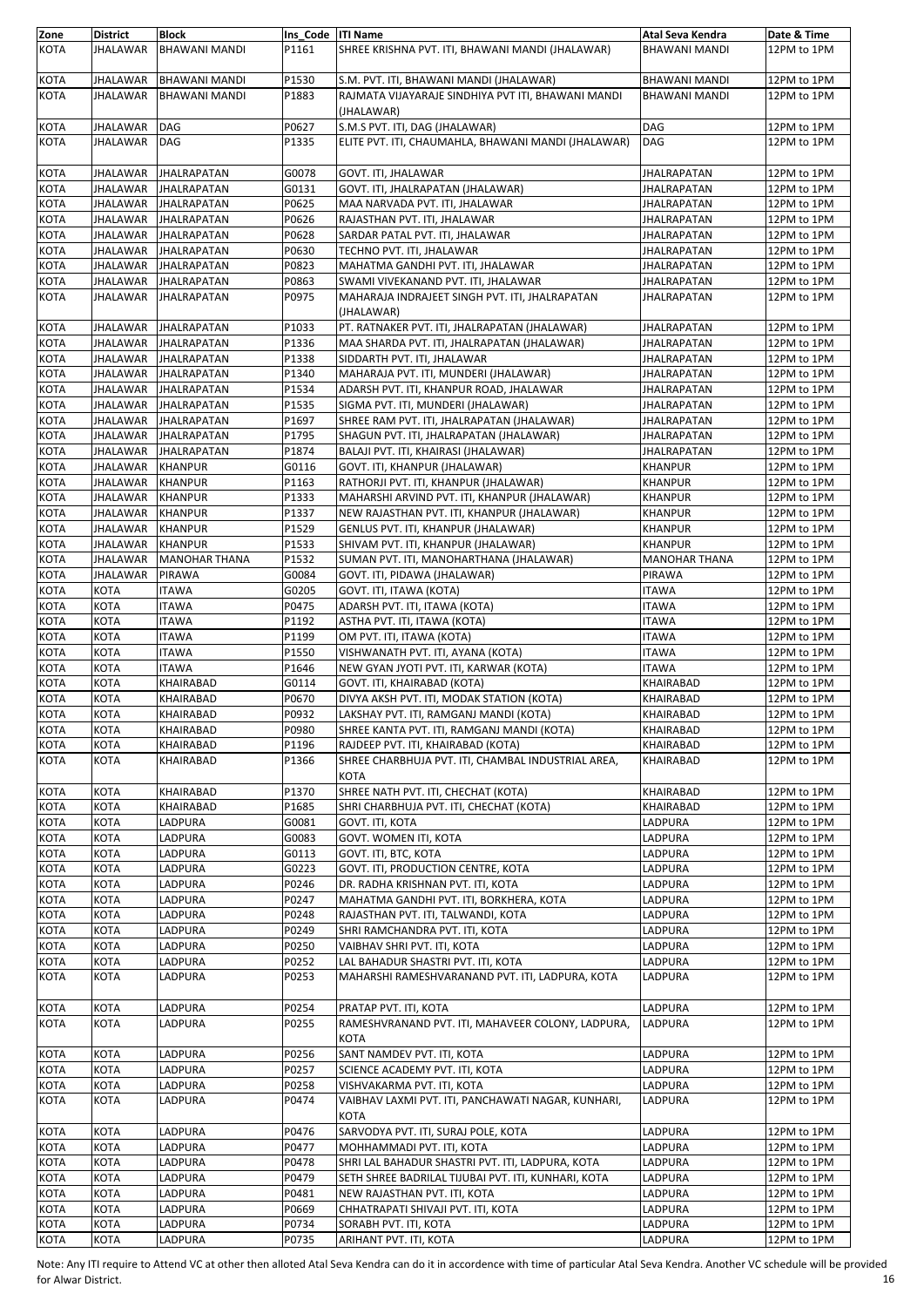| Zone           | <b>District</b> | <b>Block</b>   | Ins Code   ITI Name |                                                            | Atal Seva Kendra | Date & Time |
|----------------|-----------------|----------------|---------------------|------------------------------------------------------------|------------------|-------------|
| <b>KOTA</b>    | KOTA            | LADPURA        | P0741               | MAHARANA PRATAP PVT. ITI. GOPALPURA, KOTA                  | LADPURA          | 12PM to 1PM |
| KOTA           | KOTA            | LADPURA        | P0745               | MAULANA AZAD PVT. ITI, UMMEDPURA (JAGPURA) KOTA            | LADPURA          | 12PM to 1PM |
| KOTA           | <b>KOTA</b>     | LADPURA        | P0754               | SHRI GIRI RAJ PVT. ITI, KUNHARI, KOTA                      | LADPURA          | 12PM to 1PM |
| KOTA           | KOTA            | LADPURA        | P0774               | RAMA PVT. ITI, BALAJI NAGAR, KOTA                          | LADPURA          | 12PM to 1PM |
| KOTA           | <b>KOTA</b>     | LADPURA        | P0815               | BHARTI PVT. ITI, KOTA                                      | LADPURA          | 12PM to 1PM |
| KOTA           | <b>KOTA</b>     | LADPURA        | P0820               | NAVODAYA PVT. ITI, LADPURA, KOTA                           | LADPURA          | 12PM to 1PM |
| KOTA           | KOTA            | LADPURA        | P0836               | YOGIRAJ PVT. ITI, NAYANOHRA, KOTA                          | LADPURA          | 12PM to 1PM |
| KOTA           | KOTA            | LADPURA        | P0874               | BALAJI PVT. ITI, RANGBARI, KOTA                            | LADPURA          | 12PM to 1PM |
| KOTA           | <b>KOTA</b>     | LADPURA        | P0887               | ARYAN PVT. ITI, RAIPURA, KOTA                              | LADPURA          |             |
|                |                 |                |                     |                                                            |                  | 12PM to 1PM |
| KOTA           | <b>KOTA</b>     | LADPURA        | P0893               | SH. RADHE RANI PVT. ITI, KUNHARI, KOTA                     | LADPURA          | 12PM to 1PM |
| <b>KOTA</b>    | KOTA            | LADPURA        | P0894               | VISHVKARMA PVT. ITI, ABHAIPUR (KOTA)                       | LADPURA          | 12PM to 1PM |
| KOTA           | <b>KOTA</b>     | LADPURA        | P0919               | SIDDHANT PVT. ITI, RETYA CHOWKI, LADPURA, KOTA             | LADPURA          | 12PM to 1PM |
| KOTA           | <b>KOTA</b>     | LADPURA        | P0921               | LAKSHYA PVT ITI GUMANPURA, KOTA                            | LADPURA          | 12PM to 1PM |
| KOTA           | <b>KOTA</b>     | LADPURA        | P0933               | MUSKAN PVT. ITI, LADPURA (KOTA)                            | LADPURA          | 12PM to 1PM |
| KOTA           | <b>KOTA</b>     | LADPURA        | P0979               | HADOTI PVT. ITI, LADPURA (KOTA)                            | LADPURA          | 12PM to 1PM |
| <b>KOTA</b>    | KOTA            | LADPURA        | P1035               | G.L. PVT. ITI, JAWAHAR NAGAR, KOTA                         | LADPURA          | 12PM to 1PM |
| KOTA           | <b>KOTA</b>     | LADPURA        | P1036               | MOTHER INDIA PVT. ITI, KOTA                                | LADPURA          | 12PM to 1PM |
| <b>KOTA</b>    | <b>KOTA</b>     | LADPURA        | P1037               | SARVODAYA PVT. ITI, RIICO INDUSTRIAL AREA, RANPUR          | LADPURA          | 12PM to 1PM |
|                |                 |                |                     | (KOTA)                                                     |                  |             |
| <b>KOTA</b>    | <b>KOTA</b>     | LADPURA        | P1119               | GURUKUL PVT. ITI, RIICO INDUSTRIAL AREA, RANPUR, KOTA      | <b>LADPURA</b>   | 12PM to 1PM |
| <b>KOTA</b>    | KOTA            | LADPURA        | P1141               | MOHAMMEDI PVT. ITI, GAONDI (KOTA)                          | LADPURA          | 12PM to 1PM |
| <b>KOTA</b>    | <b>KOTA</b>     | LADPURA        | P1188               | SUMAN BHARTI PVT. ITI, DADA BARI, KOTA                     | LADPURA          | 12PM to 1PM |
| KOTA           | <b>KOTA</b>     | LADPURA        | P1189               | KOTA PVT. ITI, NAYAPURA, KOTA                              | LADPURA          | 12PM to 1PM |
|                |                 |                |                     |                                                            |                  |             |
| KOTA           | KOTA            | LADPURA        | P1191               | RAJA PVT. ITI, BORKHERA (KOTA)                             | LADPURA          | 12PM to 1PM |
| KOTA           | <b>KOTA</b>     | LADPURA        | P1194               | MAHADEV PVT. ITI, BASANT VIHAR, KOTA                       | LADPURA          | 12PM to 1PM |
| KOTA           | <b>KOTA</b>     | LADPURA        | P1195               | SANJEEVNI PVT. ITI, KESHAVPURA, KOTA                       | LADPURA          | 12PM to 1PM |
| KOTA           | KOTA            | LADPURA        | P1197               | NEW SCIENCE ACADEMY PVT. ITI, MANDANA (KOTA)               | LADPURA          | 12PM to 1PM |
| KOTA           | KOTA            | LADPURA        | P1198               | SHIV SAI PVT. ITI, KOTA                                    | LADPURA          | 12PM to 1PM |
| KOTA           | KOTA            | LADPURA        | P1361               | LORD KRISHNA PVT. ITI, KHERLI FATAK, KOTA                  | LADPURA          | 12PM to 1PM |
| KOTA           | <b>KOTA</b>     | LADPURA        | P1362               | YGN PVT. ITI, ANANTPURA CIRCLE, KOTA                       | LADPURA          | 12PM to 1PM |
| <b>KOTA</b>    | <b>KOTA</b>     | LADPURA        | P1363               | SHRI PRATAP PVT. ITI, SHRI MAHA LAXMI NAGAR, KOTA          | LADPURA          | 12PM to 1PM |
| KOTA           | KOTA            | LADPURA        | P1367               | MODI PVT. ITI, SWAMI VIVEKANAND NAGAR, KOTA                | LADPURA          | 12PM to 1PM |
| KOTA           | <b>KOTA</b>     | LADPURA        | P1368               | LORD BUDDHA PVT. ITI, RANPUR (KOTA)                        | LADPURA          | 12PM to 1PM |
| <b>KOTA</b>    | <b>KOTA</b>     | LADPURA        | P1369               | MAGNIFYING PVT. ITI, KOTA                                  | LADPURA          | 12PM to 1PM |
| <b>KOTA</b>    | KOTA            | LADPURA        | P1371               | LAKSHY PVT. ITI, DADA BARI, KOTA                           | LADPURA          | 12PM to 1PM |
| KOTA           | <b>KOTA</b>     | LADPURA        | P1372               | SHIV PVT. ITI, KHERLI FATAK, KOTA                          | LADPURA          | 12PM to 1PM |
| <b>KOTA</b>    | <b>KOTA</b>     | LADPURA        | P1373               | HIFT PVT. ITI, RANGBARI, KOTA                              | LADPURA          | 12PM to 1PM |
|                |                 |                |                     |                                                            |                  |             |
| <b>KOTA</b>    | KOTA            | LADPURA        | P1374               | MAA SARASWATI PVT. ITI, SHRINATH PURAM, KOTA               | LADPURA          | 12PM to 1PM |
| KOTA           | <b>KOTA</b>     | LADPURA        | P1375               | BALAJI PVT. ITI, RANPUR (KOTA)                             | LADPURA          | 12PM to 1PM |
| <b>KOTA</b>    | <b>KOTA</b>     | LADPURA        | P1376               | SHRINATH PVT. ITI, KHERLI FATAK, KOTA                      | LADPURA          | 12PM to 1PM |
| <b>KOTA</b>    | KOTA            | LADPURA        | P1545               | MAHARISHI ARVIND PVT. ITI, RIICO INDUSTRIAL AREA, KOTA     | <b>LADPURA</b>   | 12PM to 1PM |
| <b>KOTA</b>    | <b>KOTA</b>     | LADPURA        | P1546               | SAVITRI DEVI PVT. ITI, MAHAVEER NAGAR, KOTA                | LADPURA          | 12PM to 1PM |
| <b>KOTA</b>    | <b>KOTA</b>     | LADPURA        | P1547               | SHREE VITTHAL PVT. ITI, VALLABH BARI, KOTA                 | LADPURA          | 12PM to 1PM |
| KOTA           | KOTA            | LADPURA        | P1548               | GANDHI PVT. ITI, R K COLONY, KOTA                          | LADPURA          | 12PM to 1PM |
| <b>KOTA</b>    | KOTA            | LADPURA        | P1549               | SHREE RAM PVT. ITI, KUNHARI (KOTA)                         | LADPURA          | 12PM to 1PM |
| KOTA           | KOTA            | LADPURA        | P1552               | ALLIED PVT. ITI, TALWANDI, KOTA                            | LADPURA          | 12PM to 1PM |
| KOTA           | <b>KOTA</b>     | LADPURA        | P1553               | JAISWAL PVT. ITI, RANPUR (KOTA)                            | LADPURA          | 12PM to 1PM |
| <b>KOTA</b>    | KOTA            | LADPURA        | P1626               | RAJRANI PVT. ITI, LADPURA (KOTA)                           | LADPURA          | 12PM to 1PM |
|                |                 |                |                     |                                                            |                  |             |
| KOTA           | KOTA            | LADPURA        | P1676               | SHREE RADHA RAMAN PVT. ITI, KOTA                           | LADPURA          | 12PM to 1PM |
| KOTA           | <b>KOTA</b>     | SANGOD         | G0085               | GOVT. ITI, SANGOD (KOTA)                                   | SANGOD           | 12PM to 1PM |
| KOTA           | KOTA            | SANGOD         | P0671               | JAWAHAR LAL NEHRU PVT. ITI, JOLAPA ROAD (KOTA)             | SANGOD           | 12PM to 1PM |
| KOTA           | KOTA            | SANGOD         | P0773               | SWARGIYA SHREE PATEL CHANDALAL PVT. ITI, KAMOLAR<br>(KOTA) | SANGOD           | 12PM to 1PM |
| KOTA           | <b>KOTA</b>     | SANGOD         | P1365               | RADHA KRISHNA PVT. ITI, DHIKOLI (KOTA)                     | SANGOD           | 12PM to 1PM |
| KOTA           | KOTA            | SANGOD         | P1377               | MAA GAYATRI PVT. ITI, SANGOD (KOTA)                        | SANGOD           | 12PM to 1PM |
| KOTA           | KOTA            | SANGOD         | P1378               | RAVINDRA NATH TAGORE PVT. ITI, SANGOD (KOTA)               | SANGOD           | 12PM to 1PM |
| KOTA           | <b>KOTA</b>     | SANGOD         | P1554               | JYOTI PVT. ITI, PAMLA KHERI (KOTA)                         | SANGOD           | 12PM to 1PM |
| KOTA           | KOTA            | SULTANPUR      | G0087               | GOVT. ITI, SULTANPUR (KOTA)                                | SULTANPUR        | 12PM to 1PM |
| KOTA           | KOTA            | SULTANPUR      | P0885               | UTTAM PVT. ITI, ZALIMPURA (KOTA)                           | <b>SULTANPUR</b> | 12PM to 1PM |
| KOTA           | <b>KOTA</b>     | SULTANPUR      | P1551               | SHREE SHYAM SANADAY PVT. ITI, KANWARPURA (KOTA)            | SULTANPUR        | 12PM to 1PM |
| <b>KOTA</b>    | KOTA            | SULTANPUR      | P1891               | SHREE GYANDEEP PVT. ITI, DIGOD (KOTA)                      | <b>SULTANPUR</b> | 12PM to 1PM |
|                |                 |                |                     |                                                            |                  |             |
| <b>JODHPUR</b> | BARMER          | <b>BALOTRA</b> | G0052               | GOVT. ITI, BALOTRA (BARMER)                                | <b>BALOTRA</b>   | 2PM to 3PM  |
| JODHPUR BARMER |                 | <b>BALOTRA</b> | P1005               | MEGHWAL PVT. ITI, BALOTRA (BARMER)                         | <b>BALOTRA</b>   | 2PM to 3PM  |
| JODHPUR BARMER |                 | <b>BALOTRA</b> | P1270               | JYOTI PVT. ITI, BALOTRA (BARMER)                           | <b>BALOTRA</b>   | 2PM to 3PM  |
| JODHPUR BARMER |                 | <b>BALOTRA</b> | P1271               | PRAGYAN PVT. ITI, GANDHIPURA, BALOTRA (BARMER)             | <b>BALOTRA</b>   | 2PM to 3PM  |
| JODHPUR BARMER |                 | <b>BALOTRA</b> | P1458               | R.K. PVT. ITI, PACHPADRA (BARMER)                          | <b>BALOTRA</b>   | 2PM to 3PM  |
| <b>JODHPUR</b> | <b>BARMER</b>   | <b>BALOTRA</b> | P1460               | SANSKAR A VALLEY OF EDUCATION PVT. ITI, BHANDIYAWAS,       | <b>BALOTRA</b>   | 2PM to 3PM  |
|                |                 |                |                     | PACHPADRA (BARMER)                                         |                  |             |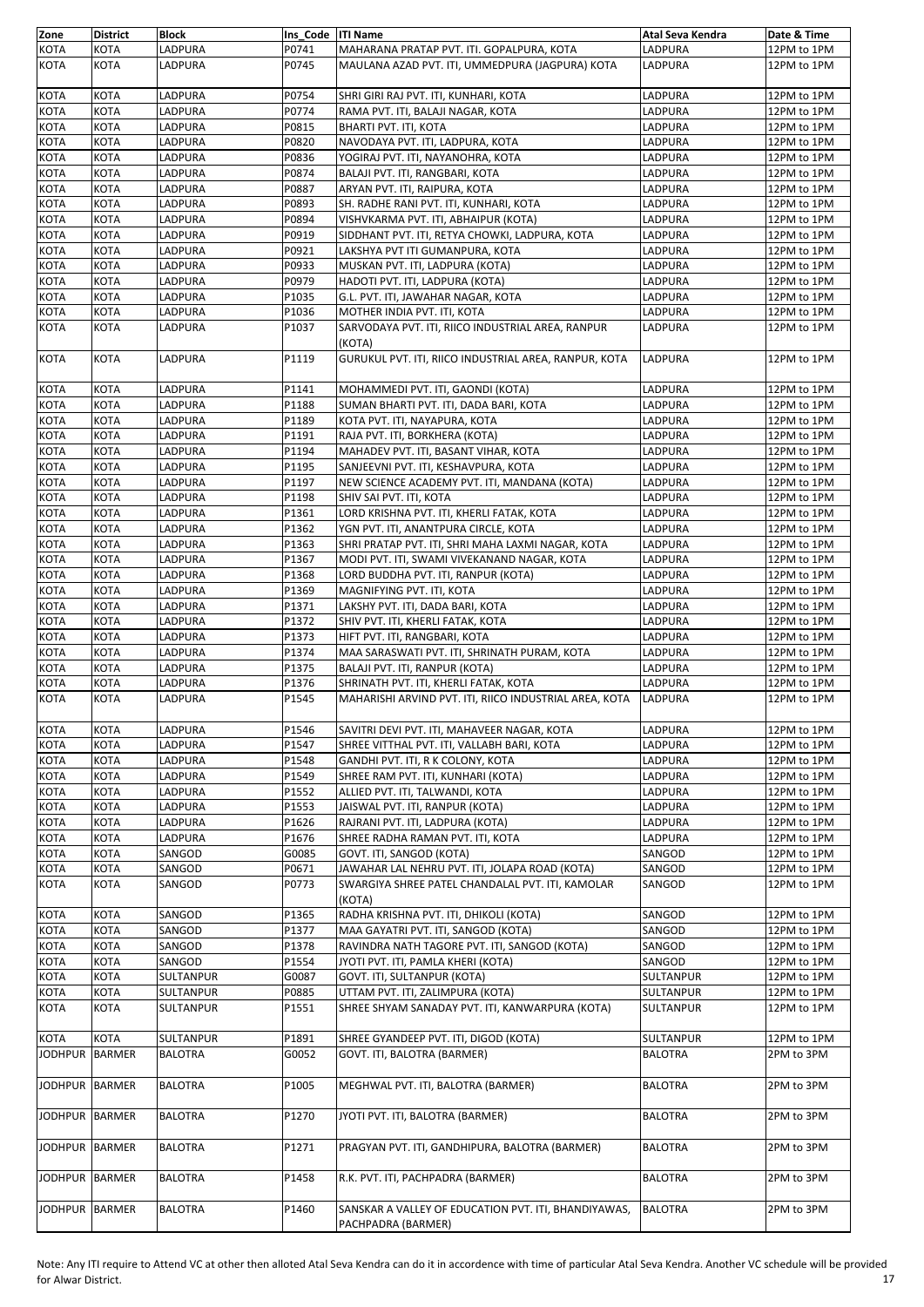| Zone           | <b>District</b>   | <b>Block</b>       | Ins Code   ITI Name |                                                                   | Atal Seva Kendra   | Date & Time |
|----------------|-------------------|--------------------|---------------------|-------------------------------------------------------------------|--------------------|-------------|
| <b>JODHPUR</b> | <b>BARMER</b>     | <b>BALOTRA</b>     | P1462               | MALANI PVT. ITI, BALOTRA (BARMER)                                 | <b>BALOTRA</b>     | 2PM to 3PM  |
| JODHPUR BARMER |                   | <b>BALOTRA</b>     | P1464               | MAHARISHI DAYANAND SARASWATI PVT. ITI, JERLA (BARMER) BALOTRA     |                    | 2PM to 3PM  |
| JODHPUR BARMER |                   | <b>BARMER</b>      | G0053               | GOVT. ITI, BARMER                                                 | <b>BARMER</b>      | 2PM to 3PM  |
| JODHPUR BARMER |                   | <b>BARMER</b>      | P1074               | MAHESH PVT. ITI, LANGERA ROAD, BARMER                             | <b>BARMER</b>      | 2PM to 3PM  |
| JODHPUR BARMER |                   | <b>BARMER</b>      | P1075               | CAMBRIDGE PVT. ITI, BALDEO NAGAR (BARMER)                         | <b>BARMER</b>      | 2PM to 3PM  |
| JODHPUR BARMER |                   | <b>BARMER</b>      | P1459               | SHRI BALAJI PVT. ITI, BALDEO NAGAR (BARMER)                       | <b>BARMER</b>      | 2PM to 3PM  |
| JODHPUR BARMER |                   | <b>BARMER</b>      | P1461               | K.K MEMORIAL PVT. ITI, DARLJI KI HAUDI, BARMER                    | BARMER             | 2PM to 3PM  |
| JODHPUR BARMER |                   | BARMER             | P1463               | KRISHNA PVT. ITI, STATION ROAD, BARMER                            | BARMER             | 2PM to 3PM  |
| JODHPUR BARMER |                   | <b>BARMER</b>      | P1465               | SHRI DAMARAM MEMORIAL PVT. ITI, INDIRA COLONY,<br><b>BARMER</b>   | <b>BARMER</b>      | 2PM to 3PM  |
| JODHPUR BARMER |                   | <b>BARMER</b>      | P1628               | SMT. DHAPU DEVI MEMORIAL PVT. ITI, BALDEO NAGAR<br>(BARMER)       | <b>BARMER</b>      | 2PM to 3PM  |
| JODHPUR BARMER |                   | <b>BARMER</b>      | P1632               | TRUN PVT. ITI, MANSHONIYON KI BASTI (BARMER)                      | <b>BARMER</b>      | 2PM to 3PM  |
| JODHPUR BARMER |                   | <b>BARMER</b>      | P1639               | RAMDEV PVT. ITI, BALDEO NAGAR (BARMER)                            | <b>BARMER</b>      | 2PM to 3PM  |
| JODHPUR BARMER |                   | <b>BAYTOO</b>      | G0167               | GOVT. ITI, BAYTOO (BARMER) CAMP GOVT. ITI, BARMER                 | <b>BAYTOO</b>      | 2PM to 3PM  |
| JODHPUR BARMER |                   | <b>BAYTOO</b>      | P1816               | MARUDHAR PVT. ITI, BAYTOO (BARMER)                                | <b>BAYTOO</b>      | 2PM to 3PM  |
| JODHPUR BARMER |                   | CHOHTAN            | G0168               | GOVT. ITI, CHOHTAN (BARMER) CAMP GOVT. ITI, RAMSAR<br>(BARMER)    | CHOHTAN            | 2PM to 3PM  |
| JODHPUR BARMER |                   | DHORIMANNA         | G0169               | GOVT. ITI, DHORIMANNA (BARMER), CAMP GOVT. ITI,<br><b>BARMER</b>  | DHORIMANNA         | 2PM to 3PM  |
| JODHPUR BARMER |                   | DHORIMANNA         | P1634               | THAR PVT. ITI, DHORIMANNA (BARMER)                                | DHORIMANNA         | 2PM to 3PM  |
| JODHPUR BARMER |                   | DHORIMANNA         | P1815               | SHREE RAMDEV PVT. ITI, DHORIMANNA (BARMER)                        | DHORIMANNA         | 2PM to 3PM  |
| JODHPUR BARMER |                   | DHORIMANNA         | P1858               | MARUDHARA PVT. ITI, DHORIMANNA (BARMER)                           | DHORIMANNA         | 2PM to 3PM  |
| JODHPUR BARMER |                   | <b>GUDHAMALANI</b> | G0170               | GOVT. ITI, GUDHA MALANI (BARMER) CAMP GOVT. ITI, SHEO<br>(BARMER) | <b>GUDHAMALANI</b> | 2PM to 3PM  |
| JODHPUR BARMER |                   | <b>GUDHAMALANI</b> | P1859               | MP PVT. ITI, GUDHA MALANI (BARMER)                                | <b>GUDHAMALANI</b> | 2PM to 3PM  |
| JODHPUR BARMER |                   | RAMSAR             | G0137               | GOVT. ITI, RAMSAR (BARMER)                                        | RAMSAR             | 2PM to 3PM  |
| JODHPUR BARMER |                   | SAMDARI            | P1717               | SANKALP PVT. ITI, SAMDARI (BARMER)                                | SAMDARI            | 2PM to 3PM  |
| JODHPUR BARMER |                   | SHEO               | G0121               | GOVT. ITI. SHEO (BARMER)                                          | SHEO               | 2PM to 3PM  |
| JODHPUR BARMER |                   | SINDHARI           | G0171               | GOVT. ITI, SINDARI (BARMER) CAMP GOVT. ITI, SIWANA<br>(BARMER)    | SINDHARI           | 2PM to 3PM  |
| JODHPUR BARMER |                   | SINDHARI           | P1723               | SHRI AMAR PVT. ITI, SINDARI (BARMER)                              | SINDHARI           | 2PM to 3PM  |
| JODHPUR BARMER |                   | SIWANA             | G0068               | GOVT. ITI, SIWANA (BARMER)                                        | SIWANA             | 2PM to 3PM  |
|                | JODHPUR JAISALMER | JAISALMER          | G0055               | GOVT. ITI, JAISALMER                                              | JAISALMER          | 2PM to 3PM  |
| JODHPUR        | JAISALMER         | JAISALMER          | P0510               | JAGTAMBA PVT. ITI, JAISALMER                                      | JAISALMER          | 2PM to 3PM  |
|                | JODHPUR JAISALMER | SAM                | G0195               | GOVT. ITI, SAM (JAISALMER)                                        | SAM                | 2PM to 3PM  |
|                | JODHPUR JAISALMER | SANKRA             | G0064               | GOVT. ITI, POKRAN (JAISALMER)                                     | SANKRA             | 2PM to 3PM  |
|                | JODHPUR JAISALMER | SANKRA             | P1833               | SANKALP PVT. ITI, POKRAN (JAISALMER)                              | SANKRA             | 2PM to 3PM  |
| <b>JODHPUR</b> | JAISALMER         | SANKRA             | P1882               | GAYATRI PVT. ITI, POKARAN (JAISALMER)                             | SANKRA             | 2PM to 3PM  |
| JODHPUR JALOR  |                   | AHORE              | P1332               | SARASWATI PVT. ITI, BHADRAJOON (JALORE)                           | AHORE              | 2PM to 3PM  |
| JODHPUR JALOR  |                   | AHORE              | P1527               | AAHORE PVT. ITI, AHORE (JALORE)                                   | AHORE              | 2PM to 3PM  |
| <b>JODHPUR</b> | <b>JALOR</b>      | BHINMAL            | G0196               | GOVT. ITI, BHINMAL (JALOR) CAMP GOVT. ITI, RANIWARA<br>(JALORE)   | BHINMAL            | 2PM to 3PM  |
| JODHPUR JALOR  |                   | CHITALWANA         | G0197               | GOVT. ITI, CHITALWANA (JALOR) CAMP GOVT. ITI, JALOR               | CHITALWANA         | 2PM to 3PM  |
| JODHPUR JALOR  |                   | <b>JALOR</b>       | G0056               | GOVT. ITI, JALOR                                                  | JALOR              | 2PM to 3PM  |
| JODHPUR JALOR  |                   | JALOR              | P1873               | JAI AMBE PVT. ITI, JALORE (JALORE)                                | JALOR              | 2PM to 3PM  |

Note: Any ITI require to Attend VC at other then alloted Atal Seva Kendra can do it in accordence with time of particular Atal Seva Kendra. Another VC schedule will be provided for Alwar District. 18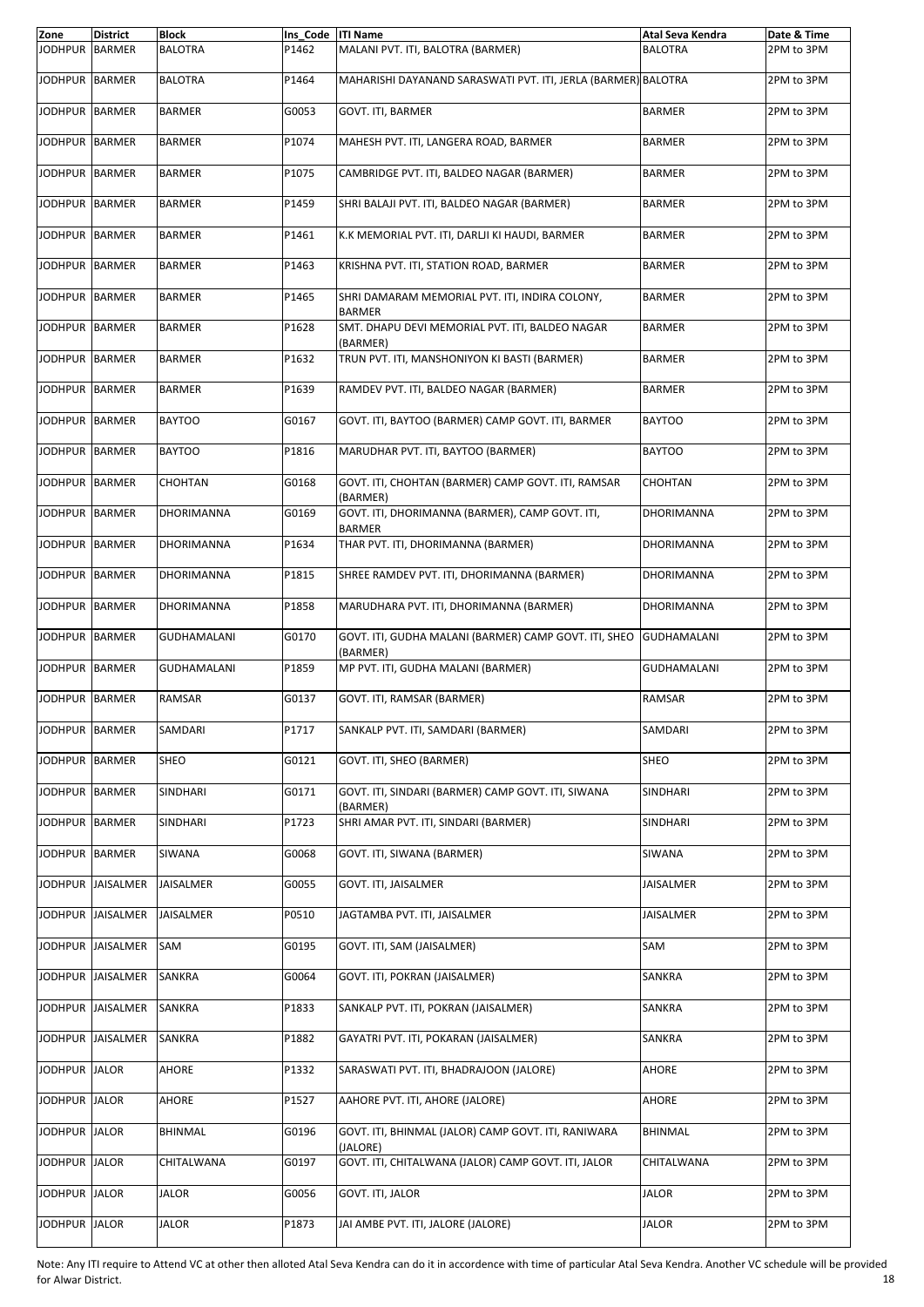| Zone            | <b>District</b> | <b>Block</b>       | Ins Code   ITI Name |                                                                         | Atal Seva Kendra   | Date & Time |
|-----------------|-----------------|--------------------|---------------------|-------------------------------------------------------------------------|--------------------|-------------|
| JODHPUR         | <b>JALOR</b>    | <b>JASWANTPURA</b> | G0198               | GOVT. ITI, JASWANT PURA (JALOR) CAMP GOVT. ITI, JALOR                   | <b>JASWANTPURA</b> | 2PM to 3PM  |
| JODHPUR JALOR   |                 | RANIWARA           | G0065               | GOVT. ITI, RANIWARA (JALORE)                                            | RANIWARA           | 2PM to 3PM  |
| JODHPUR JALOR   |                 | SANCHORE           | G0199               | GOVT. ITI, SANCHORE (JALOR) CAMP GOVT. ITI, JALOR                       | SANCHORE           | 2PM to 3PM  |
| JODHPUR JALOR   |                 | SAYLA              | P0911               | SHRI HEERA LAL YOGI PVT. ITI, WALERA ( JALORE)                          | SAYLA              | 2PM to 3PM  |
| JODHPUR JODHPUR |                 | <b>BALESAR</b>     | G0119               | GOVT. ITI, BALESAR (JODHPUR)                                            | <b>BALESAR</b>     | 2PM to 3PM  |
| JODHPUR JODHPUR |                 | <b>BALESAR</b>     | P1727               | NEELKANTH PVT. ITI, CHAMU (JODHPUR)                                     | <b>BALESAR</b>     | 2PM to 3PM  |
| JODHPUR JODHPUR |                 | <b>BAORI</b>       | P1178               | MARUDHARA PVT. ITI, UMMEDNAGAR (JODHPUR)                                | <b>BAORI</b>       | 2PM to 3PM  |
| JODHPUR JODHPUR |                 | <b>BAP</b>         | G0144               | GOVT. ITI, BAP (JODHPUR)                                                | <b>BAP</b>         | 2PM to 3PM  |
| JODHPUR JODHPUR |                 | <b>BHOPALGARH</b>  | G0200               | GOVT. ITI, BHOPALGARH (JODHPUR) CAMP GOVT. ITI, PIPAR<br>CITY (JODHPUR) | BHOPALGARH         | 2PM to 3PM  |
| JODHPUR         | <b>JODHPUR</b>  | <b>BHOPALGARH</b>  | P0787               | SHIVA PVT. ITI, BARNI KHURD (JODHPUR)                                   | BHOPALGARH         | 2PM to 3PM  |
| JODHPUR JODHPUR |                 | <b>BHOPALGARH</b>  | P0842               | NEER PVT. ITI, PIPAR ROAD (JODHPUR)                                     | <b>BHOPALGARH</b>  | 2PM to 3PM  |
| JODHPUR JODHPUR |                 | <b>BHOPALGARH</b>  | P0901               | TEJAS PVT. ITI, BHOPALGARH (JODHPUR)                                    | BHOPALGARH         | 2PM to 3PM  |
| JODHPUR JODHPUR |                 | <b>BHOPALGARH</b>  | P1169               | SHIV SHAKTI PVT. ITI, KHANGTA (JODHPUR)                                 | BHOPALGARH         | 2PM to 3PM  |
| JODHPUR JODHPUR |                 | <b>BILARA</b>      | G0201               | GOVT. ITI, BILARA (JODHPUR)                                             | <b>BILARA</b>      | 2PM to 3PM  |
| JODHPUR JODHPUR |                 | <b>BILARA</b>      | P1653               | BILARA PVT. ITI, BILARA (JODHPUR)                                       | <b>BILARA</b>      | 2PM to 3PM  |
| JODHPUR JODHPUR |                 | <b>BILARA</b>      | P1839               | GRAMODAYA PVT. ITI, BILARA (JODHPUR)                                    | <b>BILARA</b>      | 2PM to 3PM  |
| JODHPUR JODHPUR |                 | BILARA             | P1875               | RAJ PVT. ITI, BILARA (JODHPUR)                                          | <b>BILARA</b>      | 2PM to 3PM  |
| JODHPUR JODHPUR |                 | LOHAWAT            | G0202               | GOVT. ITI, LOHAWAT (JODHPUR) CAMP GOVT. ITI, BAP<br>(JODHPUR)           | LOHAWAT            | 2PM to 3PM  |
| JODHPUR JODHPUR |                 | LUNI               | G0120               | GOVT. ITI, LUNI (JODHPUR)                                               | LUNI               | 2PM to 3PM  |
| JODHPUR JODHPUR |                 | LUNI               | P0511               | GURU HASTI PVT. ITI, JODHPUR                                            | LUNI               | 2PM to 3PM  |
| JODHPUR JODHPUR |                 | LUNI               | P1172               | AADARSH PVT. ITI, JHALAMAND (JODHPUR)                                   | LUNI               | 2PM to 3PM  |
| JODHPUR JODHPUR |                 | LUNI               | P1179               | SHUBHDEEP PVT. ITI, JODHPUR                                             | LUNI               | 2PM to 3PM  |
| JODHPUR JODHPUR |                 | LUNI               | P1185               | MARWAR PVT. ITI, KHARDA BHANDOO (JODHPUR)                               | LUNI               | 2PM to 3PM  |
| JODHPUR JODHPUR |                 | LUNI               | P1356               | G.D. MEMORIAL PVT. ITI, KURI BHAGTASANI (JODHPUR)                       | LUNI               | 2PM to 3PM  |
| JODHPUR JODHPUR |                 | LUNI               | P1541               | G.S. JANGID PVT. ITI, GANGANA (JODHPUR)                                 | LUNI               | 2PM to 3PM  |
| JODHPUR JODHPUR |                 | LUNI               | P1876               | YES PVT. ITI. JODHPUR (JODHPUR)                                         | LUNI               | 2PM to 3PM  |
| JODHPUR JODHPUR |                 | <b>MANDOR</b>      | G0058               | GOVT. ITI, JODHPUR                                                      | <b>MANDOR</b>      | 2PM to 3PM  |
| JODHPUR JODHPUR |                 | <b>MANDOR</b>      | G0059               | GOVT. WOMEN ITI, JODHPUR                                                | <b>MANDOR</b>      | 2PM to 3PM  |
| JODHPUR JODHPUR |                 | <b>MANDOR</b>      | G0150               | GOVT. ITI, JAIL JODHPUR                                                 | <b>MANDOR</b>      | 2PM to 3PM  |
| JODHPUR JODHPUR |                 | <b>MANDOR</b>      | G0203               | GOVT. ITI, MANDOR (JODHPUR)                                             | <b>MANDOR</b>      | 2PM to 3PM  |
| JODHPUR JODHPUR |                 | <b>MANDOR</b>      | G0222               | GOVT. ITI, PRODUCTION CENTRE, JODHPUR                                   | <b>MANDOR</b>      | 2PM to 3PM  |
| JODHPUR JODHPUR |                 | <b>MANDOR</b>      | P0226               | MAULANA ABUL KALAM AZAD MUSLIM PVT. ITI, JODHPUR                        | <b>MANDOR</b>      | 2PM to 3PM  |
| JODHPUR JODHPUR |                 | <b>MANDOR</b>      | P0796               | NEW RAJASTHAN PVT. ITI, JODHPUR                                         | <b>MANDOR</b>      | 2PM to 3PM  |
| JODHPUR JODHPUR |                 | <b>MANDOR</b>      | P0978               | SHREE SITA SAMRIDI PVT. ITI, BHADWASIYA, JODHPUR                        | <b>MANDOR</b>      | 2PM to 3PM  |
| JODHPUR         | <b>JODHPUR</b>  | <b>MANDOR</b>      | P1109               | SLBS PVT. ITI, DANGIYAWAS (JODHPUR)                                     | <b>MANDOR</b>      | 2PM to 3PM  |
| JODHPUR JODHPUR |                 | <b>MANDOR</b>      | P1170               | JODHPUR PVT. ITI, MANDOR (JODHPUR)                                      | <b>MANDOR</b>      | 2PM to 3PM  |
| JODHPUR JODHPUR |                 | <b>MANDOR</b>      | P1171               | MARWAR PVT. ITI, KHOKHARIA (JODHPUR)                                    | <b>MANDOR</b>      | 2PM to 3PM  |
| JODHPUR         | <b>JODHPUR</b>  | <b>MANDOR</b>      | P1173               | THE RAJASTHAN PVT. ITI, MANDOR (JODHPUR)                                | <b>MANDOR</b>      | 2PM to 3PM  |
| JODHPUR JODHPUR |                 | <b>MANDOR</b>      | P1174               | SWAMI VIVEKANAND PVT. ITI, MAGRA POONJLA, JODHPUR                       | <b>MANDOR</b>      | 2PM to 3PM  |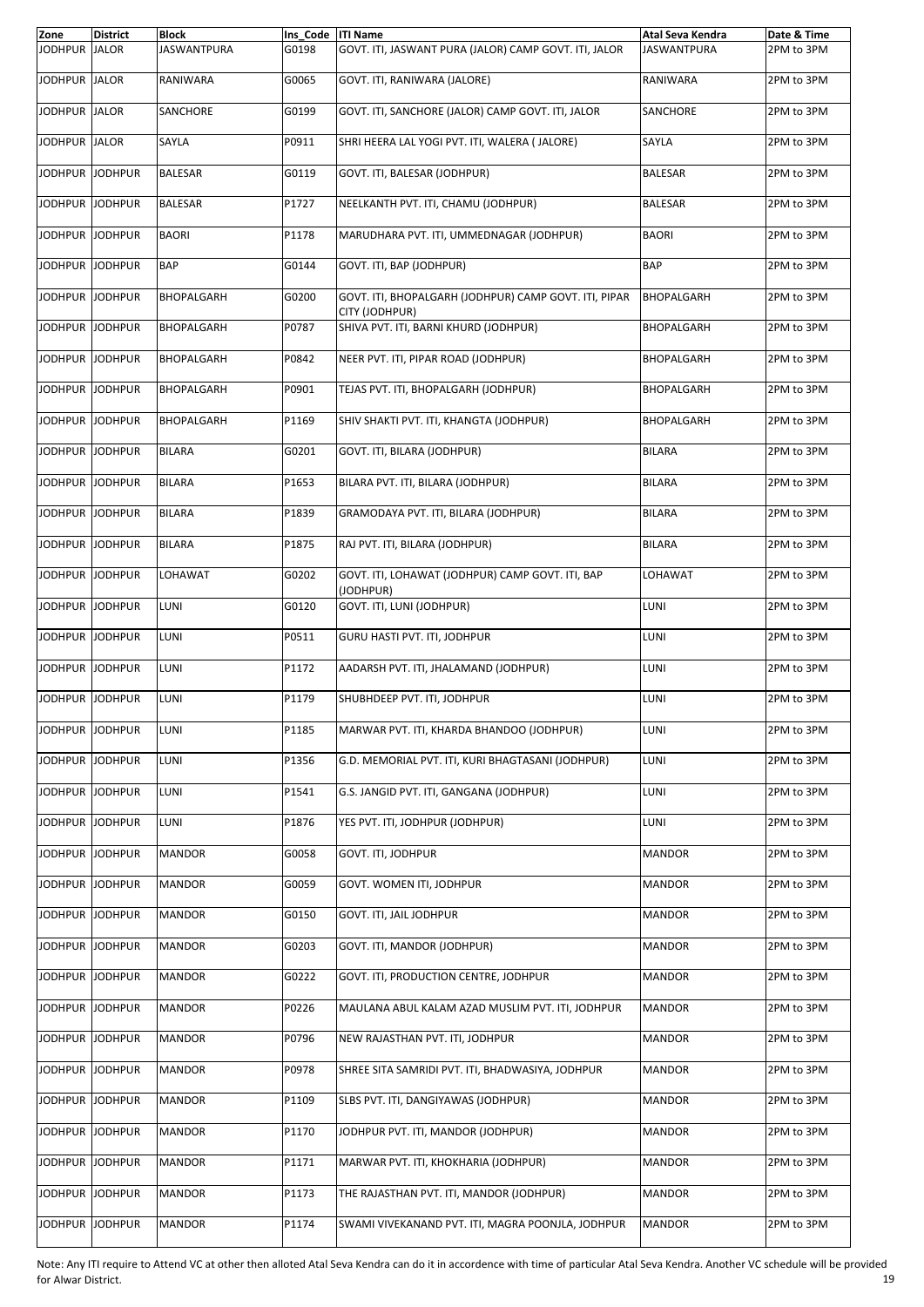| Zone            | <b>District</b> | <b>Block</b>           | Ins Code   ITI Name |                                                                    | Atal Seva Kendra       | Date & Time |
|-----------------|-----------------|------------------------|---------------------|--------------------------------------------------------------------|------------------------|-------------|
| <b>JODHPUR</b>  | <b>JODHPUR</b>  | <b>MANDOR</b>          | P1180               | THE TULSI PVT. ITI, NANDRI (JODHPUR)                               | <b>MANDOR</b>          | 2PM to 3PM  |
| JODHPUR JODHPUR |                 | <b>MANDOR</b>          | P1181               | SHRI BALAJI PVT. ITI, PAOTA, JODHPUR                               | <b>MANDOR</b>          | 2PM to 3PM  |
| JODHPUR JODHPUR |                 | <b>MANDOR</b>          | P1182               | JODHANA PVT. ITI, BANAR ROAD, JODHPUR                              | <b>MANDOR</b>          | 2PM to 3PM  |
| JODHPUR JODHPUR |                 | <b>MANDOR</b>          | P1183               | JODHPUR PVT. ITI, SARAN NAGAR, JODHPUR                             | <b>MANDOR</b>          | 2PM to 3PM  |
| JODHPUR JODHPUR |                 | <b>MANDOR</b>          | P1357               | RAJ PVT. ITI, BAWARLA (JODHPUR)                                    | <b>MANDOR</b>          | 2PM to 3PM  |
| JODHPUR JODHPUR |                 | <b>MANDOR</b>          | P1358               | CENTRAL MODERN PVT. ITI, JODHPUR                                   | <b>MANDOR</b>          | 2PM to 3PM  |
| JODHPUR JODHPUR |                 | <b>MANDOR</b>          | P1775               | VIKAS PVT. ITI, DIGARI (JODHPUR)                                   | <b>MANDOR</b>          | 2PM to 3PM  |
| JODHPUR JODHPUR |                 | <b>OSIAN</b>           | P0230               | AADARSH PVT. ITI, OSIAN (JODHPUR)                                  | <b>OSIAN</b>           | 2PM to 3PM  |
| JODHPUR JODHPUR |                 | PHALODI                | G0062               | GOVT. ITI, PHALODI (JODHPUR)                                       | PHALODI                | 2PM to 3PM  |
| JODHPUR         | <b>JODHPUR</b>  | PHALODI                | P1354               | SUGAN PVT. ITI, PHALODI (JODHPUR)                                  | PHALODI                | 2PM to 3PM  |
| JODHPUR JODHPUR |                 | PHALODI                | P1652               | HARSH PVT. ITI, PHALODI (JODHPUR)                                  | PHALODI                | 2PM to 3PM  |
| JODHPUR JODHPUR |                 | <b>PIPAR CITY</b>      | G0063               | GOVT. ITI, PIPAR CITY (JODHPUR)                                    | <b>PIPAR CITY</b>      | 2PM to 3PM  |
| JODHPUR JODHPUR |                 | PIPAR CITY             | P0738               | SHRI BHAIRAV PVT. ITI, PIPAR CITY (JODHPUR)                        | PIPAR CITY             | 2PM to 3PM  |
| JODHPUR JODHPUR |                 | PIPAR CITY             | P0881               | SHRI HARI AADARSH PVT. ITI, BORUNDA (JODHPUR)                      | PIPAR CITY             | 2PM to 3PM  |
| JODHPUR JODHPUR |                 | <b>PIPAR CITY</b>      | P0898               | ARVIND PVT. ITI, PIPAR CITY (JODHPUR)                              | PIPAR CITY             | 2PM to 3PM  |
| JODHPUR JODHPUR |                 | PIPAR CITY             | P1168               | MAHADEV PVT. ITI, BORUNDA (JODHPUR)                                | PIPAR CITY             | 2PM to 3PM  |
| JODHPUR JODHPUR |                 | PIPAR CITY             | P1175               | SHRI OM PVT. ITI, BORUNDA (JODHPUR)                                | PIPAR CITY             | 2PM to 3PM  |
| JODHPUR JODHPUR |                 | <b>PIPAR CITY</b>      | P1176               | NOBLE PVT. ITI, PIPAR CITY (JODHPUR)                               | PIPAR CITY             | 2PM to 3PM  |
| JODHPUR JODHPUR |                 | <b>PIPAR CITY</b>      | P1177               | POOJA PVT. ITI, PIPAR CITY (JODHPUR)                               | PIPAR CITY             | 2PM to 3PM  |
| JODHPUR JODHPUR |                 | PIPAR CITY             | P1184               | SHREE HARI ADARSH PVT. ITI, PIPAR CITY (JODHPUR)                   | PIPAR CITY             | 2PM to 3PM  |
| JODHPUR JODHPUR |                 | <b>PIPAR CITY</b>      | P1543               | NISHKAM PVT. ITI, PIPAR CITY (JODHPUR)                             | PIPAR CITY             | 2PM to 3PM  |
| JODHPUR JODHPUR |                 | SHERGARH               | G0204               | GOVT. ITI, SHERGARH (JODHPUR) CAMP GOVT. ITI, BALESAR<br>(JODHPUR) | SHERGARH               | 2PM to 3PM  |
| JODHPUR JODHPUR |                 | TINWARI                | P0793               | SHRI RAM PVT. ITI, TINWARI (JODHPUR)                               | TINWARI                | 2PM to 3PM  |
| JODHPUR JODHPUR |                 | TINWARI                | P1355               | MAHADEV PVT. ITI, KOTRA (JODHPUR)                                  | <b>TINWARI</b>         | 2PM to 3PM  |
| JODHPUR JODHPUR |                 | TINWARI                | P1542               | MAHIPAL PVT. ITI, TINWARI (JODHPUR)                                | TINWARI                | 2PM to 3PM  |
| JODHPUR JODHPUR |                 | TINWARI                | P1730               | SHRI IMRAT PVT. ITI, OSIAN (JODHPUR)                               | TINWARI                | 2PM to 3PM  |
| JODHPUR PALI    |                 | BALI                   | G0061               | GOVT. ITI, PHALNA (PALI)                                           | <b>BALI</b>            | 2PM to 3PM  |
| JODHPUR PALI    |                 | DESURI                 | G0054               | GOVT. ITI, DESURI (PALI)                                           | <b>DESURI</b>          | 2PM to 3PM  |
| JODHPUR PALI    |                 | JAITARAN               | G0057               | GOVT. ITI, JAITARAN (PALI)                                         | JAITARAN               | 2PM to 3PM  |
| <b>JODHPUR</b>  | PALI            | JAITARAN               | P1573               | SAINATH PVT. ITI, JAITARAN (PALI)                                  | JAITARAN               | 2PM to 3PM  |
| JODHPUR PALI    |                 | JAITARAN               | P1667               | GYAN GANGA PVT. ITI, BALUPURA (PALI)                               | JAITARAN               | 2PM to 3PM  |
| JODHPUR PALI    |                 | JAITARAN               | P1707               | SAINI PVT. ITI, JAITARAN (PALI)                                    | JAITARAN               | 2PM to 3PM  |
| JODHPUR PALI    |                 | <b>MARWAR JUNCTION</b> | P1214               | ACHARYA MAHASHRAMAN PVT. ITI, RANAWAS(PALI)                        | <b>MARWAR JUNCTION</b> | 2PM to 3PM  |
| JODHPUR PALI    |                 | <b>MARWAR JUNCTION</b> | P1892               | MARWAR PVT. ITI, MARWAR JUNCTION (PALI)                            | <b>MARWAR JUNCTION</b> | 2PM to 3PM  |
| JODHPUR         | PALI            | PALI                   | G0060               | GOVT. ITI, PALI                                                    | PALI                   | 2PM to 3PM  |
| <b>JODHPUR</b>  | PALI            | PALI                   | P0846               | ISON PVT. ITI, PALI                                                | PALI                   | 2PM to 3PM  |
| JODHPUR PALI    |                 | PALI                   | P1212               | ADITYA PVT. ITI, AMBAWARI, PALI                                    | PALI                   | 2PM to 3PM  |
| JODHPUR         | PALI            | PALI                   | P1215               | KRISHNA PVT. ITI, CHIMARPUR, PALI                                  | PALI                   | 2PM to 3PM  |
| <b>JODHPUR</b>  | PALI            | RAIPUR                 | P0686               | SANSKAR PVT. ITI, JHALA KI CHAUKI (PALI)                           | RAIPUR                 | 2PM to 3PM  |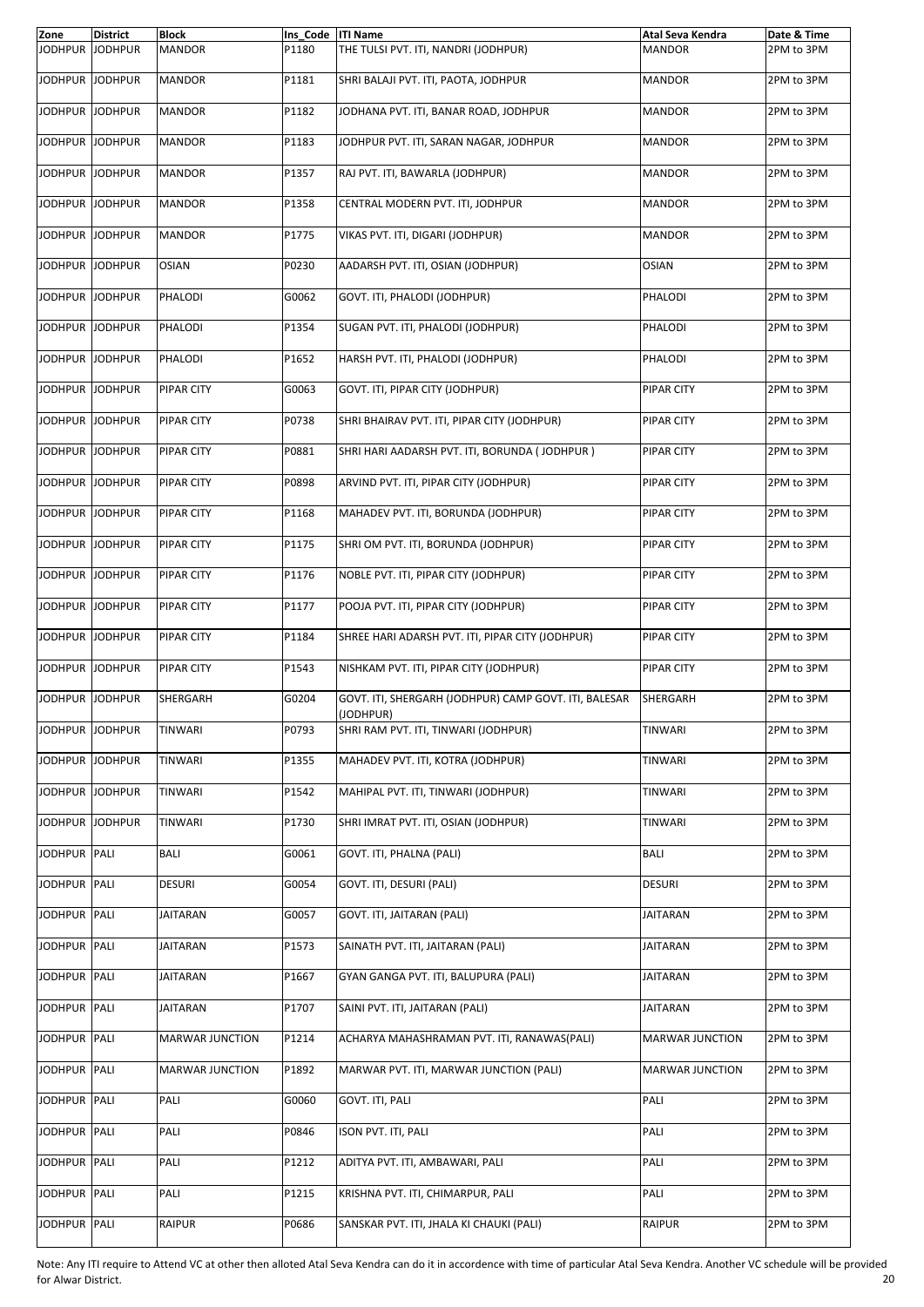| Zone           | <b>District</b>                | <b>Block</b>                   | Ins Code   ITI Name |                                                                        | Atal Seva Kendra     | Date & Time |
|----------------|--------------------------------|--------------------------------|---------------------|------------------------------------------------------------------------|----------------------|-------------|
| <b>JODHPUR</b> | PALI                           | <b>RANI STATION</b>            | G0207               | GOVT. ITI, RANI (PALI) CAMP GOVT. ITI, PHALNA (PALI)                   | <b>RANI STATION</b>  | 2PM to 3PM  |
| JODHPUR PALI   |                                | ROHAT                          | G0208               | GOVT. ITI. ROHAT (PALI) CAMP GOVT. ITI. PALI                           | <b>ROHAT</b>         | 2PM to 3PM  |
| JODHPUR PALI   |                                | SOJAT                          | G0069               | GOVT. ITI. SOJAT CITY (PALI)                                           | SOJAT                | 2PM to 3PM  |
| JODHPUR PALI   |                                | <b>SOJAT</b>                   | P1725               | BALAJI PVT ITI, SOJAT CITY (PALI)                                      | SOJAT                | 2PM to 3PM  |
| <b>JODHPUR</b> | PALI                           | <b>SUMERPUR</b>                | P1213               | H.K. HI TECH. PVT. ITI, SINDROO (PALI)                                 | <b>SUMERPUR</b>      | 2PM to 3PM  |
| JODHPUR PALI   |                                | <b>SUMERPUR</b>                | P1886               | CLG PVT. ITI, SUMERPUR (PALI)                                          | <b>SUMERPUR</b>      | 2PM to 3PM  |
| JODHPUR SIROHI |                                | ABU ROAD                       | G0051               | GOVT. ITI, ABU ROAD (SIROHI)                                           | <b>ABU ROAD</b>      | 2PM to 3PM  |
| JODHPUR SIROHI |                                | <b>ABU ROAD</b>                | P0717               | SHREE NATH PVT. ITI, AMTHALA (SIROHI)                                  | <b>ABU ROAD</b>      | 2PM to 3PM  |
| JODHPUR SIROHI |                                | <b>ABU ROAD</b>                | P1599               | USB PVT. ITI, VASADA (SIROHI)                                          | <b>ABU ROAD</b>      | 2PM to 3PM  |
| JODHPUR SIROHI |                                | PINDWARA                       | G0214               | GOVT. ITI, PINDWARA (SIROHI), CAMP GOVT. ITI, SIROHI                   | PINDWARA             | 2PM to 3PM  |
| JODHPUR SIROHI |                                | PINDWARA                       | P1677               | MADHAV PVT. ITI, BHARAJA (SIROHI)                                      | PINDWARA             | 2PM to 3PM  |
| JODHPUR SIROHI |                                | <b>REODAR</b>                  | G0215               | GOVT. ITI, REODAR (SIROHI)                                             | <b>REODAR</b>        | 2PM to 3PM  |
| JODHPUR SIROHI |                                | SHEOGANJ                       | G0066               | GOVT. ITI, SHIVGANJ (SIROHI)                                           | SHEOGANJ             | 2PM to 3PM  |
| <b>JODHPUR</b> | <b>SIROHI</b>                  | <b>SIROHI</b>                  | G0067               | GOVT. ITI, SIROHI                                                      | <b>SIROHI</b>        | 2PM to 3PM  |
| JODHPUR SIROHI |                                | <b>SIROHI</b>                  | P0718               | VISHWAKARMA KAUSHAL PVT. ITI, BARLOOT (SIROHI)                         | <b>SIROHI</b>        | 2PM to 3PM  |
| <b>UDAIPUR</b> | <b>BANSWARA</b>                | <b>ANANDPURI</b>               | G0159               | GOVT. ITI, ANANDPURI (BANSWARA) CAMP GOVT. ITI,<br>BAGIDORA (BANSWARA) | <b>ANANDPURI</b>     | 2PM to 3PM  |
| <b>UDAIPUR</b> | BANSWARA                       | <b>ARTHOONA</b>                | G0160               | GOVT. ITI, ARTHOONA (BANSWARA) CAMP GOVT. ITI,<br>BAGIDORA (BANSWARA)  | <b>ARTHOONA</b>      | 2PM to 3PM  |
| <b>UDAIPUR</b> | BANSWARA                       | <b>BAGIDORA</b>                | G0091               | GOVT. ITI, BAGIDORA (BANSWARA)                                         | <b>BAGIDORA</b>      | 2PM to 3PM  |
| <b>UDAIPUR</b> | BANSWARA BAGIDORA              |                                | P0859               | JAMBUKHAND PVT. ITI, KALINJARA (BANSWARA)                              | <b>BAGIDORA</b>      | 2PM to 3PM  |
| <b>UDAIPUR</b> | <b>BANSWARA</b>                | <b>BANSWARA</b>                | G0092               | GOVT. ITI, BANSWARA                                                    | <b>BANSWARA</b>      | 2PM to 3PM  |
| <b>UDAIPUR</b> | BANSWARA BANSWARA              |                                | G0161               | GOVT. WOMEN ITI, BANSWARA CAMP GOVT. ITI, BANSWARA BANSWARA            |                      | 2PM to 3PM  |
| <b>UDAIPUR</b> | BANSWARA                       | <b>BANSWARA</b>                | P1736               | MAA TRIPURA SUNDARI PVT. ITI, BANSWARA                                 | <b>BANSWARA</b>      | 2PM to 3PM  |
|                |                                | UDAIPUR BANSWARA CHHOTI SARWAN | G0162               | GOVT. ITI, CHHOTI SARWA (BANSWARA) CAMP GOVT. ITI,<br>BANSWARA         | <b>CHHOTI SARWAN</b> | 2PM to 3PM  |
| <b>UDAIPUR</b> | BANSWARA                       | <b>GARHI</b>                   | P1265               | BHUVANESHWARI PVT. ITI, PARTAPUR (BANSWARA)                            | GARHI                | 2PM to 3PM  |
|                | UDAIPUR BANSWARA               | <b>GHATOL</b>                  | G0163               | GOVT. ITI, GHATOL (BANSWARA) CAMP GOVT. ITI,<br><b>BANSWARA</b>        | GHATOL               | 2PM to 3PM  |
| <b>UDAIPUR</b> | BANSWARA                       | <b>GHATOL</b>                  | P1797               | SARASWATI VIDHYA MANDIR PVT. ITI, GHATOL (BANSWARA)                    | <b>GHATOL</b>        | 2PM to 3PM  |
| UDAIPUR        | BANSWARA GHATOL                |                                | P1857               | LBS PVT. ITI, GANORA (BANSWARA)                                        | <b>GHATOL</b>        | 2PM to 3PM  |
| UDAIPUR        |                                | BANSWARA KUSHALGARH            | G0164               | GOVT. ITI, KUSHALGARH (BANSWARA)                                       | KUSHALGARH           | 2PM to 3PM  |
| <b>UDAIPUR</b> | BANSWARA                       | KUSHALGARH                     | P1753               | SANSKAR PVT. ITI, KUSHALGARH (BANSWARA)                                | KUSHALGARH           | 2PM to 3PM  |
| <b>UDAIPUR</b> | BANSWARA                       | SAJJANGARH                     | G0165               | GOVT. ITI, SAJJANGARH (BANSWARA)                                       | SAJJANGARH           | 2PM to 3PM  |
| <b>UDAIPUR</b> | CHITTAURG BARI SADRI<br>ARH    |                                | G0093               | GOVT. ITI, BARI SADRI (CHITTORGARH)                                    | <b>BARI SADRI</b>    | 2PM to 3PM  |
| <b>UDAIPUR</b> | CHITTAURG<br>ARH               | <b>BARI SADRI</b>              | P0794               | SHREE NATH PVT. ITI, BARI SADRI (CHITTORGARH)                          | BARI SADRI           | 2PM to 3PM  |
| <b>UDAIPUR</b> | CHITTAURG<br>ARH               | <b>BEGUN</b>                   | G0118               | GOVT. ITI, BEGUN (CHITTORGARH)                                         | <b>BEGUN</b>         | 2PM to 3PM  |
| <b>UDAIPUR</b> | <b>CHITTAURG</b><br>ARH        | <b>BEGUN</b>                   | P0108               | ADITYA PVT. ITI, BEGUN (CHITTORGARH)                                   | BEGUN                | 2PM to 3PM  |
| <b>UDAIPUR</b> | CHITTAURG<br>ARH               | <b>BEGUN</b>                   | P1015               | RADHA KRISHNA PVT. ITI, BEGUN (CHITTORGARH)                            | BEGUN                | 2PM to 3PM  |
| <b>UDAIPUR</b> | <b>CHITTAURG</b>               | <b>BHADESAR</b>                | G0139               | GOVT. ITI, BHADESAR (CHITTAURGARH)                                     | BHADESAR             | 2PM to 3PM  |
| <b>UDAIPUR</b> | ARH<br><b>CHITTAURG</b><br>ARH | <b>BHADESAR</b>                | P0114               | S.R.S. PVT. ITI, MANDPHIYA, CHITTORGARH                                | BHADESAR             | 2PM to 3PM  |
| <b>UDAIPUR</b> | CHITTAURG<br>ARH               | BHAINSRORGARH                  | G0104               | GOVT. ITI, RAWATBHATA (CHITTORGARH)                                    | BHAINSRORGARH        | 2PM to 3PM  |
| <b>UDAIPUR</b> | CHITTAURG<br>ARH               | BHAINSRORGARH                  | P0569               | SHRI VIISHVAKARMA PVT. ITI, RAWATBHATA (CHITTORGARH)                   | <b>BHAINSRORGARH</b> | 2PM to 3PM  |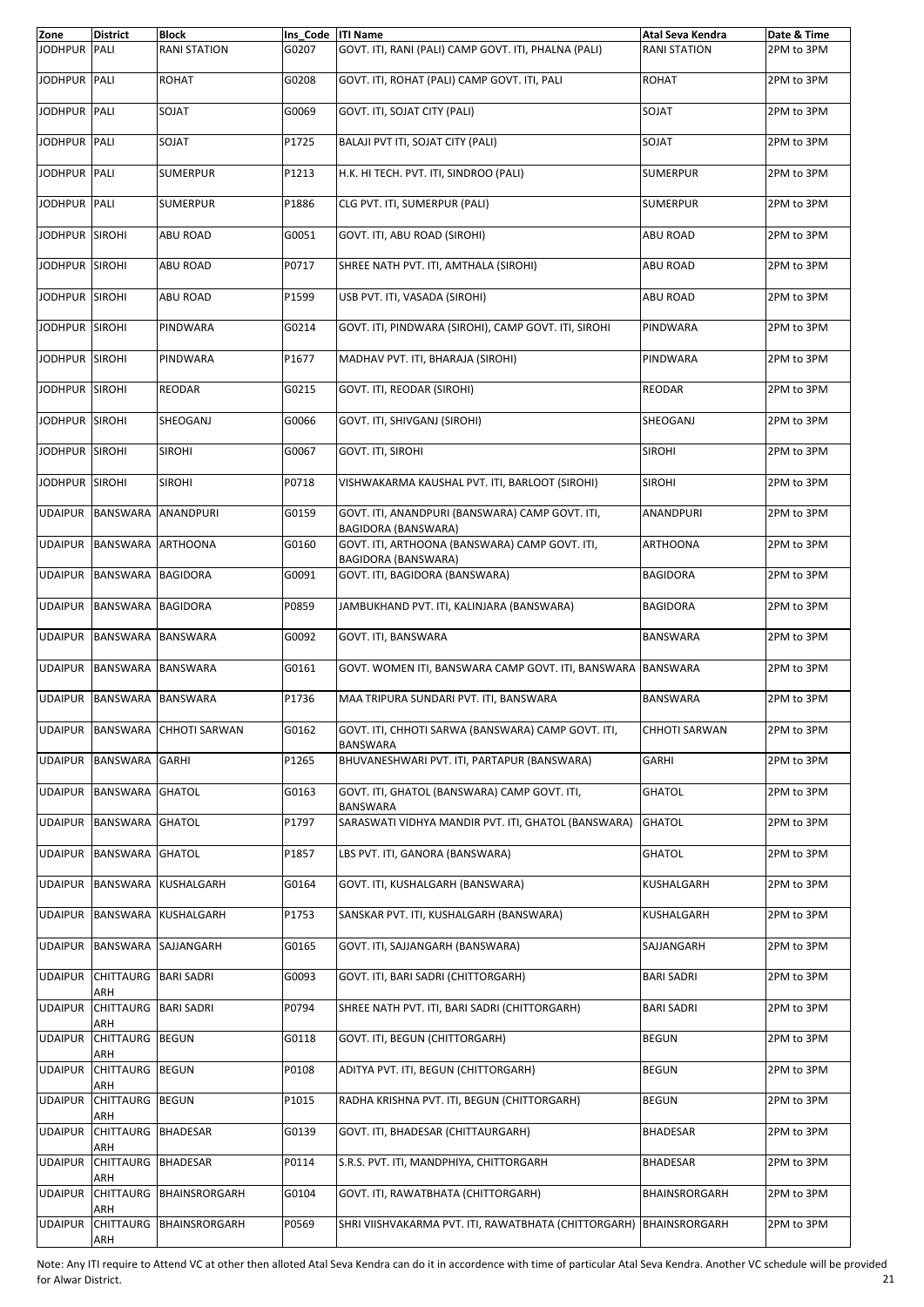| Zone           | <b>District</b>          | <b>Block</b>           | Ins_Code  ITI Name |                                                                                      | Atal Seva Kendra    | Date & Time |
|----------------|--------------------------|------------------------|--------------------|--------------------------------------------------------------------------------------|---------------------|-------------|
| <b>UDAIPUR</b> | <b>CHITTAURG</b><br>ARH  | <b>BHAINSRORGARH</b>   | P1477              | SHIKHAR PVT. ITI, RAWATBHATA (CHITTORGARH)                                           | BHAINSRORGARH       | 2PM to 3PM  |
| <b>UDAIPUR</b> | <b>CHITTAURG</b><br>ARH  | BHOPALSAGAR            | P0109              | MAHARANA PRATAP PVT. ITI, BHUPALSAGAR, CHITTORGARH                                   | <b>BHOPALSAGAR</b>  | 2PM to 3PM  |
| <b>UDAIPUR</b> | ARH                      | CHITTAURG CHITTAURGARH | G0094              | GOVT. ITI, CHITTORGARH                                                               | CHITTAURGARH        | 2PM to 3PM  |
| <b>UDAIPUR</b> | <b>CHITTAURG</b><br>ARH  | CHITTAURGARH           | P0107              | MEWAR GIRLS PVT. ITI, GANDHI NAGAR (CHITTORGARH)                                     | CHITTAURGARH        | 2PM to 3PM  |
| <b>UDAIPUR</b> | <b>CHITTAURG</b><br>ARH  | <b>CHITTAURGARH</b>    | P0111              | ITECH PVT. ITI, CHITTORGARH                                                          | CHITTAURGARH        | 2PM to 3PM  |
| <b>UDAIPUR</b> | ARH                      | CHITTAURG CHITTAURGARH | P0543              | RAJASTHAN PVT. ITI, CHANDERIYA (CHITTAURGARH)                                        | CHITTAURGARH        | 2PM to 3PM  |
| <b>UDAIPUR</b> | <b>CHITTAURG</b><br>ARH  | <b>CHITTAURGARH</b>    | P0566              | AITECH PVT. ITI, SENTHI, CHITTORGARH                                                 | CHITTAURGARH        | 2PM to 3PM  |
| <b>UDAIPUR</b> | <b>CHITTAURG</b><br>ARH  | <b>CHITTAURGARH</b>    | P0567              | LAL BAHADUR SHASTRI PVT. ITI, CHITTORGARH                                            | CHITTAURGARH        | 2PM to 3PM  |
| <b>UDAIPUR</b> | ARH                      | CHITTAURG CHITTAURGARH | P0568              | SHRI RADHA KRIPA PVT. ITI, SAINTHI, CHITTORGARH                                      | CHITTAURGARH        | 2PM to 3PM  |
| <b>UDAIPUR</b> | <b>CHITTAURG</b><br>ARH  | CHITTAURGARH           | P0761              | DEVYANI PVT. ITI, SAHNAWA (CHITTORGARH)                                              | CHITTAURGARH        | 2PM to 3PM  |
| <b>UDAIPUR</b> | <b>CHITTAURG</b><br>ARH  | <b>CHITTAURGARH</b>    | P1014              | R.S. PVT. ITI, SEMALPUR, CHITTORGARH                                                 | CHITTAURGARH        | 2PM to 3PM  |
| <b>UDAIPUR</b> | ARH                      | CHITTAURG CHITTAURGARH | P1106              | SAMARTH PVT. ITI, GANDHI NAGAR, CHITTORGARH                                          | CHITTAURGARH        | 2PM to 3PM  |
| <b>UDAIPUR</b> | <b>CHITTAURG</b><br>ARH  | <b>CHITTAURGARH</b>    | P1287              | MAHARANA PRATAP PVT. ITI, SURAJPOLE, CHITTORGARH                                     | CHITTAURGARH        | 2PM to 3PM  |
| <b>UDAIPUR</b> | <b>CHITTAURG</b><br>ARH  | <b>CHITTAURGARH</b>    | P1664              | PASS INSTITUTE OF FIRE & SAFETY PVT. ITI, CHITTAURGARH                               | CHITTAURGARH        | 2PM to 3PM  |
| <b>UDAIPUR</b> | ARH                      | CHITTAURG CHITTAURGARH | P1714              | SARVODAYA PVT. ITI, CHITTAURGARH                                                     | CHITTAURGARH        | 2PM to 3PM  |
| <b>UDAIPUR</b> | <b>CHITTAURG</b><br>ARH  | <b>DUNGLA</b>          | G0183              | GOVT. ITI, DOONGLA (CHITTAURGARH) CAMP GOVT. ITI, BARI DUNGLA<br>SADRI (CHITTORGARH) |                     | 2PM to 3PM  |
| <b>UDAIPUR</b> | CHITTAURG GANGRAR<br>ARH |                        | G0184              | GOVT. ITI, GANGRAR (CHITTAURGARH) CAMP GOVT. ITI,<br>CHITTORGARH                     | GANGRAR             | 2PM to 3PM  |
| <b>UDAIPUR</b> | CHITTAURG KAPASAN<br>ARH |                        | G0097              | GOVT. ITI, KAPASAN (CHITTORGARH)                                                     | <b>KAPASAN</b>      | 2PM to 3PM  |
| <b>UDAIPUR</b> | <b>CHITTAURG</b><br>ARH  | <b>KAPASAN</b>         | P0442              | ACHARYA SHRI NANESH PVT. ITI, BABRANA (CHITTORGARH)                                  | <b>KAPASAN</b>      | 2PM to 3PM  |
| <b>UDAIPUR</b> | <b>CHITTAURG</b><br>ARH  | <b>NIMBAHERA</b>       | P0106              | J.K. INSTITUTE OF TECHNOLOGY PVT. ITI, NIMBAHERA<br>(CHITTORGARH)                    | NIMBAHERA           | 2PM to 3PM  |
| <b>UDAIPUR</b> | ARH                      | CHITTAURG NIMBAHERA    | P1016              | VEDANTA PVT. ITI, NIMBAHERA (CHITTORGARH)                                            | NIMBAHERA           | 2PM to 3PM  |
| <b>UDAIPUR</b> | <b>CHITTAURG</b><br>ARH  | <b>RASHMI</b>          | G0185              | GOVT. ITI, RASHMI (CHITTAURGARH) CAMP GOVT. ITI,<br>KAPASAN (CHITTORGARH)            | RASHMI              | 2PM to 3PM  |
| <b>UDAIPUR</b> | CHITTAURG RASHMI<br>ARH  |                        | P1745              | VIDHYA PVT. ITI, RASHMI (CHITTAURGARH)                                               | RASHMI              | 2PM to 3PM  |
| <b>UDAIPUR</b> | <b>DUNGARPU</b>          | <b>ASPUR</b>           | G0187              | GOVT. ITI, ASPUR (DUNGARPUR) CAMP GOVT. ITI, SALUMBER ASPUR<br>(UDAIPUR)             |                     | 2PM to 3PM  |
| <b>UDAIPUR</b> | <b>DUNGARPU</b>          | <b>BICHHIWARA</b>      | G0188              | GOVT. ITI, BICHHIWARA (DUNGARPUR) CAMP GOVT. ITI,<br><b>DUNGARPUR</b>                | <b>BICHHIWARA</b>   | 2PM to 3PM  |
| <b>UDAIPUR</b> | <b>DUNGARPU</b>          | <b>BICHHIWARA</b>      | P1663              | MAA ASAPURA PVT. ITI, BICHHIWARA (DUNGARPUR)                                         | <b>BICHHIWARA</b>   | 2PM to 3PM  |
| <b>UDAIPUR</b> | <b>DUNGARPU</b>          | <b>CHIKHLI</b>         | G0189              | GOVT. ITI. CHEEKHLI (DUNGARPUR) CAMP GOVT. ITI.<br>SAGWARA (DUNGARPUR)               | <b>CHIKHLI</b>      | 2PM to 3PM  |
| <b>UDAIPUR</b> | DUNGARPU DOVRA           |                        | G0190              | GOVT. ITI, DOVRA (DUNGARPUR) CAMP GOVT. ITI,<br>DUNGARPUR                            | <b>DOVRA</b>        | 2PM to 3PM  |
| <b>UDAIPUR</b> | <b>DUNGARPU</b>          | <b>DUNGARPUR</b>       | G0096              | GOVT. ITI, DUNGARPUR                                                                 | DUNGARPUR           | 2PM to 3PM  |
| <b>UDAIPUR</b> | DUNGARPU                 | <b>DUNGARPUR</b>       | P0600              | PYAR CHAND NAGDA PVT. ITI, DUNGARPUR                                                 | <b>DUNGARPUR</b>    | 2PM to 3PM  |
| <b>UDAIPUR</b> | DUNGARPU GALIYAKOT       |                        | G0191              | GOVT. ITI, GALIAKOT (DUNGARPUR) CAMP GOVT. ITI,<br>SAGWARA (DUNGARPUR)               | <b>GALIYAKOT</b>    | 2PM to 3PM  |
| <b>UDAIPUR</b> | <b>DUNGARPU</b>          | <b>JHONTHRI</b>        | G0192              | GOVT. ITI, JHONTHRI (DUNGARPUR) CAMP GOVT. ITI,<br>DUNGARPUR                         | <b>JHONTHRI</b>     | 2PM to 3PM  |
| <b>UDAIPUR</b> | DUNGARPU                 | SAGWARA                | G0105              | GOVT. ITI, SAGWARA (DUNGARPUR)                                                       | SAGWARA             | 2PM to 3PM  |
| <b>UDAIPUR</b> | DUNGARPU SAGWARA         |                        | P1726              | KAMAKHYA PVT. ITI, SAGWARA (DUNGARPUR)                                               | SAGWARA             | 2PM to 3PM  |
| <b>UDAIPUR</b> | DUNGARPU                 | SAGWARA                | P1868              | WAGD PVT. ITI, GOWARI (DUNGARPUR)                                                    | SAGWARA             | 2PM to 3PM  |
| <b>UDAIPUR</b> | DUNGARPU                 | SIMALWARA              | P1828              | YASH PVT. ITI, DHAMBOLA (DUNGARPUR)                                                  | SIMALWARA           | 2PM to 3PM  |
| <b>UDAIPUR</b> |                          | DUNGARPU SIMALWARA     | P1829              | GURUKRIPA PVT. ITI, PEETH (DUNGARPUR)                                                | SIMALWARA           | 2PM to 3PM  |
| <b>UDAIPUR</b> | PRATAPGAR ARNOD          |                        | G0090              | GOVT. ITI, ARNODE (PRATAPGARH)                                                       | ARNOD               | 2PM to 3PM  |
| <b>UDAIPUR</b> | H                        | PRATAPGAR CHHOTI SADRI | P0110              | GYAN SAROVER PVT. ITI, CHHOTI SADARI (PRATAPGARH)                                    | <b>CHHOTI SADRI</b> | 2PM to 3PM  |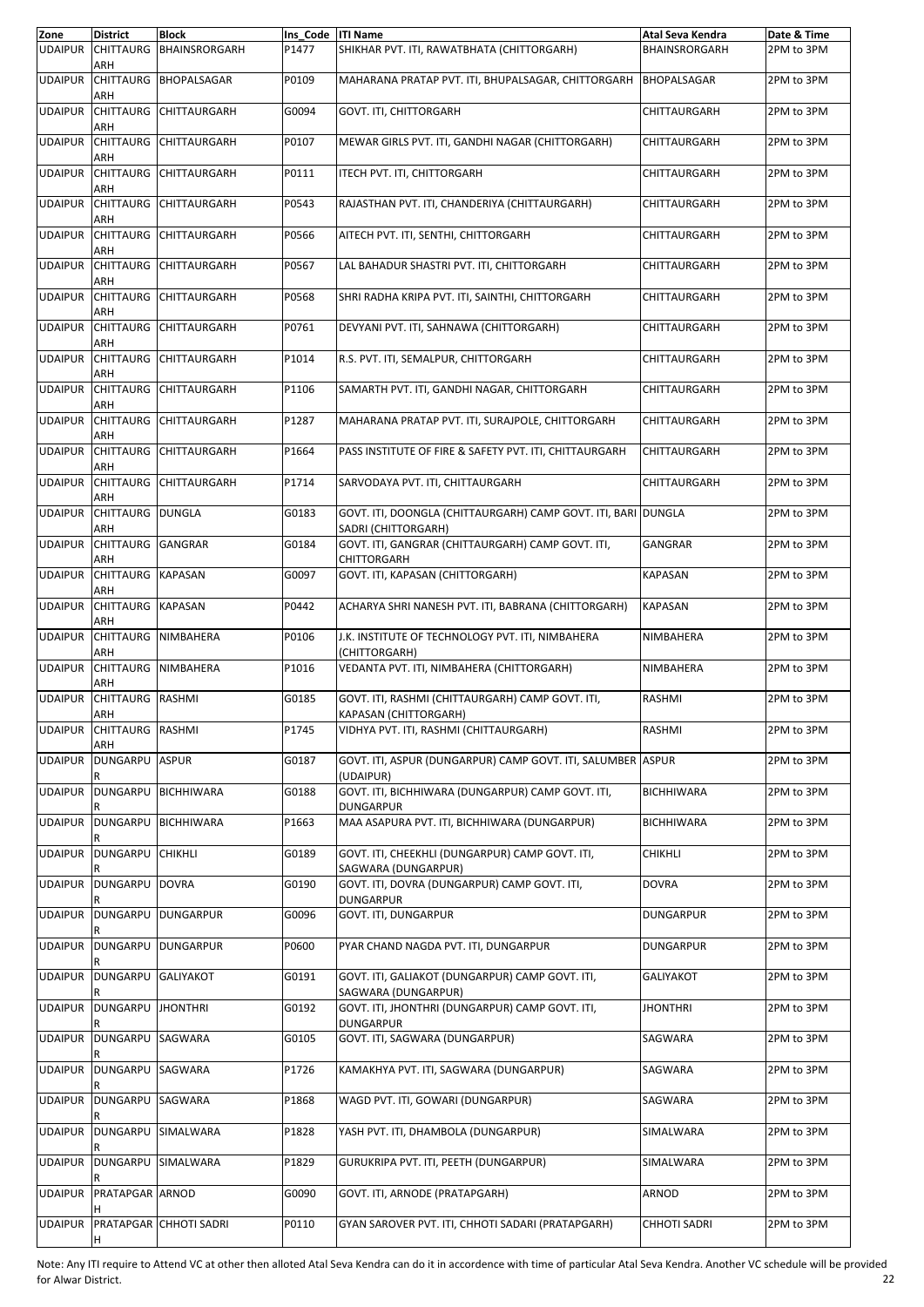| Zone                   | <b>District</b>     | <b>Block</b>                | Ins Code   ITI Name |                                                                                | Atal Seva Kendra | Date & Time |
|------------------------|---------------------|-----------------------------|---------------------|--------------------------------------------------------------------------------|------------------|-------------|
| <b>UDAIPUR</b>         |                     | PRATAPGAR DHARIAWAD         | G0095               | GOVT. ITI, DHARIYAWAD (PRATAPGARH)                                             | <b>DHARIAWAD</b> | 2PM to 3PM  |
| <b>UDAIPUR</b>         |                     | PRATAPGAR PEEPALKHOONT      | G0209               | GOVT. ITI, PEEPALKHOONT (PRATAPGARH) CAMP GOVT. ITI,<br>PRATAPGARH             | PEEPALKHOONT     | 2PM to 3PM  |
| <b>UDAIPUR</b>         |                     | <b>PRATAPGAR PRATAPGARH</b> | G0103               | GOVT. ITI, PRATAPGARH                                                          | PRATAPGARH       | 2PM to 3PM  |
| <b>UDAIPUR</b>         |                     | <b>PRATAPGAR PRATAPGARH</b> | P1574               | VATSALYA PVT. ITI, PRATAPGARH                                                  | PRATAPGARH       | 2PM to 3PM  |
| <b>UDAIPUR</b>         |                     | <b>PRATAPGAR PRATAPGARH</b> | T1903               | SAWARIYA PVT. ITI, PRATAPGARH                                                  | PRATAPGARH       | 2PM to 3PM  |
| <b>UDAIPUR</b>         | RAJSAMAND AMET      |                             | G0089               | GOVT. ITI, AMET (RAJSAMAND)                                                    | AMET             | 2PM to 3PM  |
| <b>UDAIPUR</b>         | RAJSAMAND BHIM      |                             | P0324               | ADVANCE PVT. ITI, BHIM (RAJSAMAND)                                             | <b>BHIM</b>      | 2PM to 3PM  |
| <b>UDAIPUR</b>         | RAJSAMAND BHIM      |                             | P1636               | SHIVAM PVT. ITI, BHIM (RAJSAMAND)                                              | <b>BHIM</b>      | 2PM to 3PM  |
| <b>UDAIPUR</b>         | RAJSAMAND BHIM      |                             | P1655               | ISHWAR PVT. ITI, BHIM (RAJSAMAND)                                              | <b>BHIM</b>      | 2PM to 3PM  |
| <b>UDAIPUR</b>         | RAJSAMAND DEOGARH   |                             | P0512               | KARNI PVT. ITI, DEOGARH, (RAJSAMAND)                                           | <b>DEOGARH</b>   | 2PM to 3PM  |
| <b>UDAIPUR</b>         | RAJSAMAND DEOGARH   |                             | P0791               | SHREE KARNI PVT. ITI, DEOGARH (RAJSAMAND)                                      | <b>DEOGARH</b>   | 2PM to 3PM  |
| <b>UDAIPUR</b>         | RAJSAMAND KHAMNOR   |                             | P0267               | RANTHAMBHOR PVT. ITI, NATHDWARA, KHAMNOR<br>(RAJSAMAND)                        | <b>KHAMNOR</b>   | 2PM to 3PM  |
| <b>UDAIPUR</b>         | RAJSAMAND KHAMNOR   |                             | P1039               | NATHDWARA PVT. ITI, UPLI ODAN (RAJSAMAND)                                      | <b>KHAMNOR</b>   | 2PM to 3PM  |
| <b>UDAIPUR</b>         | RAJSAMAND RAILMAGRA |                             | P1798               | GIRIJA DEVI PVT. ITI, RAILMAGRA (RAJSAMAND)                                    | RAILMAGRA        | 2PM to 3PM  |
| <b>UDAIPUR</b>         | RAJSAMAND RAJSAMAND |                             | G0102               | GOVT. ITI, NATHDWARA (RAJSAMAND)                                               | RAJSAMAND        | 2PM to 3PM  |
| <b>UDAIPUR</b>         |                     | RAJSAMAND RAJSAMAND         | G0117               | GOVT. ITI, RAJSAMAND                                                           | RAJSAMAND        | 2PM to 3PM  |
| <b>UDAIPUR</b>         | <b>UDAIPUR</b>      | <b>BARGAON</b>              | G0216               | GOVT. ITI, BARGAON (UDAIPUR) CAMP GOVT. ITI, UDAIPUR                           | <b>BARGAON</b>   | 2PM to 3PM  |
| UDAIPUR UDAIPUR        |                     | <b>BHINDAR</b>              | P0795               | ARIHANT PVT. ITI, VALLABHANGAR, UDAIPUR                                        | <b>BHINDAR</b>   | 2PM to 3PM  |
| UDAIPUR UDAIPUR        |                     | <b>BHINDAR</b>              | P1606               | MOHIT PVT. ITI, BHINDER (UDAIPUR)                                              | <b>BHINDAR</b>   | 2PM to 3PM  |
| UDAIPUR UDAIPUR        |                     | <b>GIRWA</b>                | G0100               | GOVT. WOMEN ITI, UDAIPUR                                                       | <b>GIRWA</b>     | 2PM to 3PM  |
| <b>UDAIPUR UDAIPUR</b> |                     | GIRWA                       | G0107               | GOVT. ITI, UDAIPUR                                                             | <b>GIRWA</b>     | 2PM to 3PM  |
| UDAIPUR UDAIPUR        |                     | <b>GIRWA</b>                | G0148               | GOVT. ITI (CETT), UDAIPUR                                                      | <b>GIRWA</b>     | 2PM to 3PM  |
| UDAIPUR UDAIPUR        |                     | GIRWA                       | G0224               | GOVT. ITI, PRODUCTION CENTRE, UDAIPUR                                          | <b>GIRWA</b>     | 2PM to 3PM  |
| <b>UDAIPUR UDAIPUR</b> |                     | GIRWA                       | G0229               | GOVT. ITI, JAIL UDAIPUR                                                        | <b>GIRWA</b>     | 2PM to 3PM  |
| <b>UDAIPUR</b>         | <b>UDAIPUR</b>      | GIRWA                       | P0514               | JATIN PVT. ITI, UDAIPUR                                                        | <b>GIRWA</b>     | 2PM to 3PM  |
| <b>UDAIPUR</b>         | <b>UDAIPUR</b>      | GIRWA                       | P0785               | VISVESVARAYA FIRE & SAFETY PVT. ITI, HIRAN MAGRI,<br><b>UDAIPUR</b>            | GIRWA            | 2PM to 3PM  |
| UDAIPUR UDAIPUR        |                     | GIRWA                       | P0816               | NEW JATIN PVT. ITI, UDAIPUR                                                    | GIRWA            | 2PM to 3PM  |
| UDAIPUR UDAIPUR        |                     | GIRWA                       | P1046               | INSTITUTE OF HOTEL MANAGEMENT, CATERING & TOURISM<br>PVT. ITI, GIRVA (UDAIPUR) | <b>GIRWA</b>     | 2PM to 3PM  |
| UDAIPUR UDAIPUR        |                     | GIRWA                       | P1607               | RISHI PVT. ITI, DEBARI (UDAIPUR)                                               | GIRWA            | 2PM to 3PM  |
| UDAIPUR UDAIPUR        |                     | GIRWA                       | P1708               | SINGHANIA PVT. ITI, UDAIPUR                                                    | <b>GIRWA</b>     | 2PM to 3PM  |
| UDAIPUR UDAIPUR        |                     | <b>JHADOL</b>               | P0991               | J.R. PVT. ITI, JHADOL (UDAIPUR)                                                | <b>JHADOL</b>    | 2PM to 3PM  |
| UDAIPUR UDAIPUR        |                     | KHERWARA                    | G0098               | GOVT. ITI, KHAIRWARA (UDAIPUR)                                                 | KHERWARA         | 2PM to 3PM  |
| UDAIPUR UDAIPUR        |                     | KHERWARA                    | P1881               | ASHAPURA PVT. ITI, KHERWARA (UDAIPUR)                                          | KHERWARA         | 2PM to 3PM  |
| UDAIPUR UDAIPUR        |                     | <b>KOTRA</b>                | G0099               | GOVT. ITI, KOTRA (UDAIPUR)                                                     | <b>KOTRA</b>     | 2PM to 3PM  |
| <b>UDAIPUR</b>         | <b>UDAIPUR</b>      | <b>KURABAR</b>              | G0217               | GOVT. ITI, KURABAR (UDAIPUR) CAMP GOVT. ITI, UDAIPUR                           | <b>KURABAR</b>   | 2PM to 3PM  |
| <b>UDAIPUR</b>         | <b>UDAIPUR</b>      | LASADIYA                    | G0218               | GOVT. ITI, LASADIYA (UDAIPUR) CAMP GOVT. ITI,<br>DHARIYAWAD (PRATAPGARH)       | LASADIYA         | 2PM to 3PM  |
| UDAIPUR UDAIPUR        |                     | <b>MAVLI</b>                | G0101               | GOVT. ITI, MAVLI (UDAIPUR)                                                     | <b>MAVLI</b>     | 2PM to 3PM  |
| UDAIPUR UDAIPUR        |                     | <b>MAVLI</b>                | P0992               | SHREE SAI PVT. ITI, FATEHNAGAR (UDAIPUR)                                       | MAVLI            | 2PM to 3PM  |
| UDAIPUR UDAIPUR        |                     | <b>MAVLI</b>                | P1446               | MEWAR PVT. ITI, MAVLI (UDAIPUR)                                                | MAVLI            | 2PM to 3PM  |
| UDAIPUR UDAIPUR        |                     | <b>MAVLI</b>                | P1605               | SANWARIYA JI PVT. ITI, MAVLI (UDAIPUR)                                         | MAVLI            | 2PM to 3PM  |
| UDAIPUR UDAIPUR        |                     | <b>RISHABHDEV</b>           | G0219               | GOVT. ITI, RISHABHDEO (UDAIPUR) CAMP GOVT. ITI,<br>KHAIRWARA (UDAIPUR)         | RISHABHDEV       | 2PM to 3PM  |
| UDAIPUR UDAIPUR        |                     | SALUMBAR                    | G0106               | GOVT. ITI, SALUMBER (UDAIPUR)                                                  | SALUMBAR         | 2PM to 3PM  |
| UDAIPUR UDAIPUR        |                     | SARADA                      | P1445               | SHREE NATH PVT. ITI, PALODARA (UDAIPUR)                                        | SARADA           | 2PM to 3PM  |
| <b>AJMER</b>           | <b>AJMER</b>        | ARAIN                       | P1052               | SANSKAR PVT. ITI, ARAIN (AJMER)                                                | ARAIN            | 3PM to 4PM  |
| AJMER                  | <b>AJMER</b>        | <b>BHINAY</b>               | P0304               | KASTURBA PVT. ITI, BHINAIY (AJMER)                                             | <b>BHINAY</b>    | 3PM to 4PM  |
| <b>AJMER</b>           | <b>AJMER</b>        | <b>BHINAY</b>               | P1246               | NEEL KANTH PVT. ITI, BANDANWARA (AJMER)                                        | BHINAY           | 3PM to 4PM  |
| <b>AJMER</b>           | <b>AJMER</b>        | <b>BHINAY</b>               | P1852               | KESHAV PVT. ITI, BANDANWARA (AJMER)                                            | <b>BHINAY</b>    | 3PM to 4PM  |
| <b>AJMER</b>           | <b>AJMER</b>        | ALAWA                       | G0002               | GOVT. ITI, BEAWAR (AJMER)                                                      | <b>JAWAJA</b>    | 3PM to 4PM  |
| <b>AJMER</b>           | <b>AJMER</b>        | <b>ALAWAJ</b>               | P0004               |                                                                                | AlAWAJ           |             |
|                        |                     |                             |                     | MOHAMMED ALI MEMORIAL PVT. ITI, BEAWAR (AJMER)                                 |                  | 3PM to 4PM  |
| <b>AJMER</b>           | <b>AJMER</b>        | <b>JAWAJA</b>               | P0008               | T.P. PAREEK PVT. ITI, BEAWAR (AJMER)                                           | JAWAJA           | 3PM to 4PM  |
| AJMER                  | AJMER               | <b>JAWAJA</b>               | P0329               | MOUNT ARAVALI PVT. ITI, GANESHPURA (AJMER)                                     | ALAWA            | 3PM to 4PM  |
| <b>AJMER</b>           | <b>AJMER</b>        | ALAWA                       | P0330               | SHRI NARBDESHWAR PVT. ITI, BEAWAR (AJMER)                                      | AlAWAJ           | 3PM to 4PM  |
| AJMER                  | <b>AJMER</b>        | <b>JAWAJA</b>               | P0332               | RAJ PVT. ITI, BEAWAR (AJMER)                                                   | JAWAJA           | 3PM to 4PM  |
| AJMER                  | <b>AJMER</b>        | ALAWA                       | P1000               | BHAGYA SHREE PVT. ITI, SHIVNATHPURA, BEAWAR (AJMER)                            | <b>ALAWAJ</b>    | 3PM to 4PM  |
| <b>AJMER</b>           | <b>AJMER</b>        | <b>JAWAJA</b>               | P1048               | SANSKAR PVT. ITI, DEWATA (AJMER)                                               | <b>JAWAJA</b>    | 3PM to 4PM  |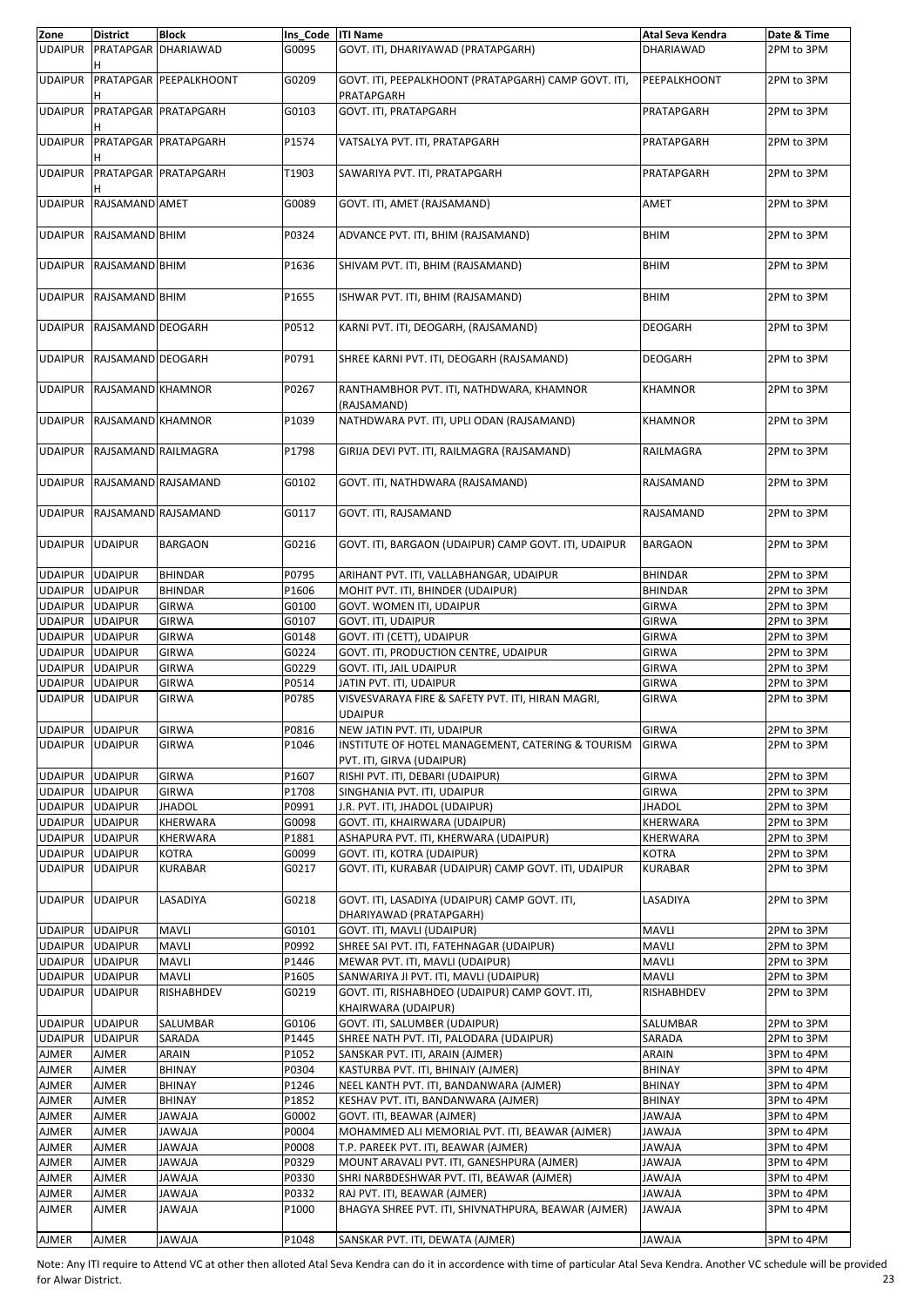| Zone         | <b>District</b> | <b>Block</b>    | Ins Code   ITI Name |                                                                | Atal Seva Kendra  | Date & Time |
|--------------|-----------------|-----------------|---------------------|----------------------------------------------------------------|-------------------|-------------|
| AJMER        | AJMER           | <b>JAWAJA</b>   | P1049               | SATYAM PVT. ITI, SANWA (AJMER)                                 | ALAWAL            | 3PM to 4PM  |
| AJMER        | AJMER           | <b>JAWAJA</b>   | P1249               | SANSKAR PVT. ITI, BEAWAR (AJMER)                               | <b>JAWAJA</b>     | 3PM to 4PM  |
| AJMER        | <b>AJMER</b>    | <b>ALAWAL</b>   | P1252               | UNIQUE PVT. ITI, NOONDRI MEDRATAN (AJMER)                      | <b>JAWAJA</b>     | 3PM to 4PM  |
| AJMER        | AJMER           | ALAWA           | P1448               | NEW RAJ PVT. ITI, GORINADI NUNDRI, BEAWAR (AJMER)              | <b>JAWAJA</b>     | 3PM to 4PM  |
|              |                 |                 |                     |                                                                |                   |             |
| AJMER        | <b>AJMER</b>    | <b>JAWAJA</b>   | P1638               | GURUKUL PVT. ITI, BALA CHARAT (AJMER)                          | <b>JAWAJA</b>     | 3PM to 4PM  |
| AJMER        | AJMER           | <b>ALAWAL</b>   | P1784               | GANPATI PVT. ITI, BEAWAR (AJMER)                               | <b>ALAWAJA</b>    | 3PM to 4PM  |
| AJMER        | <b>AJMER</b>    | <b>JAWAJA</b>   | P1805               | GURU KRIPA PVT. ITI, BEAWAR (AJMER)                            | AlAWAJ            | 3PM to 4PM  |
| AJMER        | AJMER           | <b>KEKRI</b>    | G0006               | GOVT. ITI, KEKRI (AJMER)                                       | <b>KEKRI</b>      | 3PM to 4PM  |
| AJMER        | AJMER           | <b>KEKRI</b>    | P0760               | SHRI SAI PVT. ITI, KEKRI (AJMER)                               | <b>KEKRI</b>      | 3PM to 4PM  |
| AJMER        | <b>AJMER</b>    | <b>KEKRI</b>    | P0857               | RISE PVT. ITI, SAWAR (AJMER)                                   | <b>KEKRI</b>      | 3PM to 4PM  |
| AJMER        | <b>AJMER</b>    | <b>KEKRI</b>    | P0925               | MAA BHAGWATI PVT. ITI, KEKRI (AJMER)                           | <b>KEKRI</b>      | 3PM to 4PM  |
|              |                 | <b>KEKRI</b>    | T1904               |                                                                |                   |             |
| AJMER        | AJMER           |                 |                     | TULASI PVT. ITI, JOONIYA (AJMER)                               | <b>KEKRI</b>      | 3PM to 4PM  |
| AJMER        | <b>AJMER</b>    | KISHANGARH      | G0109               | GOVT. ITI, KISHANGARH (AJMER)                                  | KISHANGARH        | 3PM to 4PM  |
| AJMER        | AJMER           | KISHANGARH      | P0937               | ST. WILFRED PVT. ITI, JAIPUR ROAD, GEGAL (AJMER)               | KISHANGARH        | 3PM to 4PM  |
| AJMER        | <b>AJMER</b>    | KISHANGARH      | P1053               | SHREE GANESH PVT. ITI, KISHANGARH (AJMER)                      | KISHANGARH        | 3PM to 4PM  |
| AJMER        | AJMER           | KISHANGARH      | P1247               | SAGAR PVT. ITI, MADANGANJ (AJMER)                              | KISHANGARH        | 3PM to 4PM  |
| AJMER        | <b>AJMER</b>    | KISHANGARH      | P1248               | VEER TEJA PVT. ITI, SURSURA (AJMER)                            | <b>KISHANGARH</b> | 3PM to 4PM  |
| AJMER        | AJMER           | KISHANGARH      | P1251               | SARVESHWAR PVT. ITI, ROOPANGARH, KISHANGARH (AJMER) KISHANGARH |                   | 3PM to 4PM  |
|              |                 |                 |                     |                                                                |                   |             |
| AJMER        | <b>AJMER</b>    | KISHANGARH      | P1447               | RAJ PVT. ITI, KISHANGARH (AJMER)                               | KISHANGARH        | 3PM to 4PM  |
| AJMER        | AJMER           | KISHANGARH      | P1449               | VIVEKANAND PVT. ITI, KISHANGARH (AJMER)                        | KISHANGARH        | 3PM to 4PM  |
| AJMER        | AJMER           | <b>MASUDA</b>   | G0152               | GOVT. ITI, MASOODA (AJMER)                                     | <b>MASUDA</b>     | 3PM to 4PM  |
| <b>AJMER</b> | <b>AJMER</b>    | <b>MASUDA</b>   | P1660               | SHREE GANPATI PVT. ITI, MASOODA (AJMER)                        | <b>MASUDA</b>     | 3PM to 4PM  |
| AJMER        | AJMER           | PEESANGAN       | G0001               | GOVT. ITI, AJMER                                               | PEESANGAN         | 3PM to 4PM  |
| AJMER        | AJMER           | PEESANGAN       | G0008               | GOVT. WOMEN ITI, AJMER                                         | PEESANGAN         | 3PM to 4PM  |
| AJMER        | AJMER           | PEESANGAN       | G0149               | GOVT. ITI, JAIL AJMER                                          | PEESANGAN         | 3PM to 4PM  |
| AJMER        | AJMER           | PEESANGAN       | G0153               | GOVT. ITI, NASIRABAD (AJMER) CAMP GOVT. ITI, AJMER             | PEESANGAN         | 3PM to 4PM  |
| AJMER        | AJMER           | PEESANGAN       | P0002               | JAJU PVT. ITI, AJMER                                           | PEESANGAN         | 3PM to 4PM  |
| AJMER        | <b>AJMER</b>    | PEESANGAN       | P0003               | JAJU PVT. ITI, PISANGAN (AJMER)                                | PEESANGAN         | 3PM to 4PM  |
| AJMER        | AJMER           | PEESANGAN       | P0005               | RAGHUKUL PVT. ITI, AJMER                                       | PEESANGAN         | 3PM to 4PM  |
| AJMER        | AJMER           | PEESANGAN       | P0007               | SUNITA TECHNICAL CENTRE PVT. ITI, AJMER                        | PEESANGAN         |             |
|              |                 |                 |                     |                                                                |                   | 3PM to 4PM  |
| AJMER        | AJMER           | PEESANGAN       | P0331               | SHREE BABA RAMDEV PVT. ITI, ARJUNPURA JAGIR (AJMER)            | PEESANGAN         | 3PM to 4PM  |
|              |                 |                 |                     |                                                                |                   |             |
| AJMER        | AJMER           | PEESANGAN       | P0518               | NATIONAL PVT. ITI, AJMER                                       | PEESANGAN         | 3PM to 4PM  |
| AJMER        | <b>AJMER</b>    | PEESANGAN       | P1722               | SHREE BALAJI PVT. ITI, BHAWANI KHERA (AJMER)                   | PEESANGAN         | 3PM to 4PM  |
| AJMER        | AJMER           | PEESANGAN       | P1813               | MEERAMANDIR PVT. ITI, AJMER                                    | PEESANGAN         | 3PM to 4PM  |
| AJMER        | AJMER           | PEESANGAN       | P1853               | SHUBHAM VIDYA BHARTI PVT. ITI, JETHANA (AJMER)                 | PEESANGAN         | 3PM to 4PM  |
| AJMER        | AJMER           | PEESANGAN       | P1854               | TULSI PVT. ITI, AJMER (AJMER)                                  | PEESANGAN         | 3PM to 4PM  |
| AJMER        | AJMER           | PEESANGAN       | P1900               | SARASWATI PVT. ITI, NASIRABAD (AJMER)                          | PEESANGAN         | 3PM to 4PM  |
| AJMER        | <b>AJMER</b>    | SARWAR          | G0154               | GOVT. ITI, TANTOTI (AJMER) CAMP GOVT. ITI, KEKRI (AJMER)       | SARWAR            | 3PM to 4PM  |
|              |                 |                 |                     |                                                                |                   |             |
| <b>AJMER</b> | AJMER           | SARWAR          | P1050               | SANSKAR PVT. ITI, SARWAR (AJMER)                               | SARWAR            | 3PM to 4PM  |
| AJMER        | AJMER           | SRINAGAR        | P0001               | IGMENZ PVT. ITI, MADAR, AJMER                                  | SRINAGAR          | 3PM to 4PM  |
| AJMER        | AJMER           | SRINAGAR        | P0328               | CHITRANSH PVT. ITI, AJMER                                      | SRINAGAR          | 3PM to 4PM  |
| AJMER        | AJMER           | SRINAGAR        | P0938               | SHRI SUBHASH MEMORIAL PVT. ITI, KAYAR (AJMER)                  | SRINAGAR          | 3PM to 4PM  |
| AJMER        | <b>AJMER</b>    | SRINAGAR        | P0998               | JAN SHIKSHAN PVT. ITI, PARBATPURA, AJMER                       | SRINAGAR          | 3PM to 4PM  |
| AJMER        | AJMER           | SRINAGAR        | P0999               |                                                                | SRINAGAR          | 3PM to 4PM  |
|              | AJMER           |                 | P1047               | SHIVAM PVT. ITI, PREM NAGAR (AJMER)                            |                   |             |
| AJMER        |                 | SRINAGAR        |                     | NEW CHITRANSH PVT. ITI, HANUMAN NAGAR, AJMER                   | SRINAGAR          | 3PM to 4PM  |
| AJMER        | AJMER           | SRINAGAR        | P1051               | ARYAN PVT. ITI, CHACHIYAWAS (AJMER)                            | SRINAGAR          | 3PM to 4PM  |
| AJMER        | AJMER           | SRINAGAR        | P1250               | RITURAJ PVT. ITI, PUSHKAR BY PASS ROAD, AJMER                  | SRINAGAR          | 3PM to 4PM  |
| AJMER        | AJMER           | SRINAGAR        | P1609               | MEERA PVT. ITI, LOHAGAL (AJMER)                                | SRINAGAR          | 3PM to 4PM  |
| AJMER        | AJMER           | SRINAGAR        | P1644               | GEET GANPATI PVT. ITI, AJMER                                   | SRINAGAR          | 3PM to 4PM  |
| AJMER        | <b>BHILWARA</b> | ASIND           | G0174               | GOVT. ITI, ASIND (BHILWARA) CAMP GOVT. ITI,                    | ASIND             | 3PM to 4PM  |
|              |                 |                 |                     | GULABPURA(BHILWARA)                                            |                   |             |
| AJMER        | <b>BHILWARA</b> | ASIND           | P1734               | MEWAR PVT. ITI, ASIND (BHILWARA)                               | ASIND             | 3PM to 4PM  |
| AJMER        | BHILWARA        | ASIND           | P1783               | BALAJI PVT. ITI, BADNOR (BHILWARA)                             | ASIND             | 3PM to 4PM  |
| AJMER        | BHILWARA        | ASIND           | P1819               | CAMBRIDGE PVT. ITI, ASIND (BHILWARA)                           | ASIND             | 3PM to 4PM  |
| AJMER        | BHILWARA        | BANERA          | G0175               | GOVT. ITI, BANERA (BHILWARA) CAMP GOVT. ITI, SHAHPURA          | <b>BANERA</b>     | 3PM to 4PM  |
|              |                 |                 |                     | (BHILWARA)                                                     |                   |             |
| AJMER        | BHILWARA        | <b>BIJOLIYA</b> | P0502               | PADHMAWATI PVT. ITI, BEJOLIA (BHILWARA)                        | <b>BIJOLIYA</b>   | 3PM to 4PM  |
| AJMER        | BHILWARA        | <b>BIJOLIYA</b> | P1088               | SHRI RAGHAV PVT. ITI, BIJOLIYA (BHILWARA)                      | <b>BIJOLIYA</b>   | 3PM to 4PM  |
| AJMER        | BHILWARA        | <b>HURDA</b>    | G0005               | GOVT. ITI, GULABPURA (BHILWARA)                                | <b>HURDA</b>      | 3PM to 4PM  |
| AJMER        | BHILWARA        | HURDA           | P0833               | SHRI MAHESHSHWARI PVT. ITI, GULABPURA (BHILWARA)               | <b>HURDA</b>      | 3PM to 4PM  |
|              |                 |                 |                     |                                                                |                   |             |
| AJMER        | BHILWARA        | <b>HURDA</b>    | P1007               | K.K. MEMORIAL PVT. ITI, DHUWALIYA, HURDA (BHILWARA)            | <b>HURDA</b>      | 3PM to 4PM  |
|              |                 |                 |                     |                                                                |                   |             |
| AJMER        | <b>BHILWARA</b> | <b>HURDA</b>    | P1633               | MEWAR PVT. ITI, ROOPAHELI (BHILWARA)                           | <b>HURDA</b>      | 3PM to 4PM  |
| AJMER        | BHILWARA        | <b>JAHAZPUR</b> | G0110               | GOVT. ITI, UNCHA (BHILWARA)                                    | <b>JAHAZPUR</b>   | 3PM to 4PM  |
|              |                 |                 | P0786               |                                                                |                   |             |
| AJMER        | BHILWARA        | JAHAZPUR        |                     | VISION PVT. ITI, UNCHA (BHILWARA)                              | <b>JAHAZPUR</b>   | 3PM to 4PM  |
| AJMER        | BHILWARA        | <b>JAHAZPUR</b> | P0943               | SHIVAM PVT. ITI, UNCHA (BHILWAR)                               | <b>JAHAZPUR</b>   | 3PM to 4PM  |
| AJMER        | BHILWARA        | <b>JAHAZPUR</b> | P1193               | MODERN PVT. ITI, JAHAZPUR (BILWARA)                            | <b>JAHAZPUR</b>   | 3PM to 4PM  |
| AJMER        | BHILWARA        | JAHAZPUR        | P1283               | RISE PVT. ITI, JAHAZPUR (BHILWAR)                              | <b>JAHAZPUR</b>   | 3PM to 4PM  |
| AJMER        | BHILWARA        | <b>KOTRI</b>    | G0176               | GOVT. ITI, KOTRI (BHILWARA) CAMP GOVT. ITI, MANDALGARH KOTRI   |                   | 3PM to 4PM  |
|              |                 |                 |                     | (BHILWARA)                                                     |                   |             |
| AJMER        | BHILWARA        | MANDAL          | G0177               | GOVT. ITI, MANDAL (BHILWARA) CAMP GOVT. ITI, BHILWARA          | <b>MANDAL</b>     | 3PM to 4PM  |
|              |                 |                 |                     |                                                                |                   |             |
| <b>AJMER</b> | <b>BHILWARA</b> | MANDALGARH      | G0010               | GOVT. ITI, MANDALGARH (BHILWARA)                               | MANDALGARH        | 3PM to 4PM  |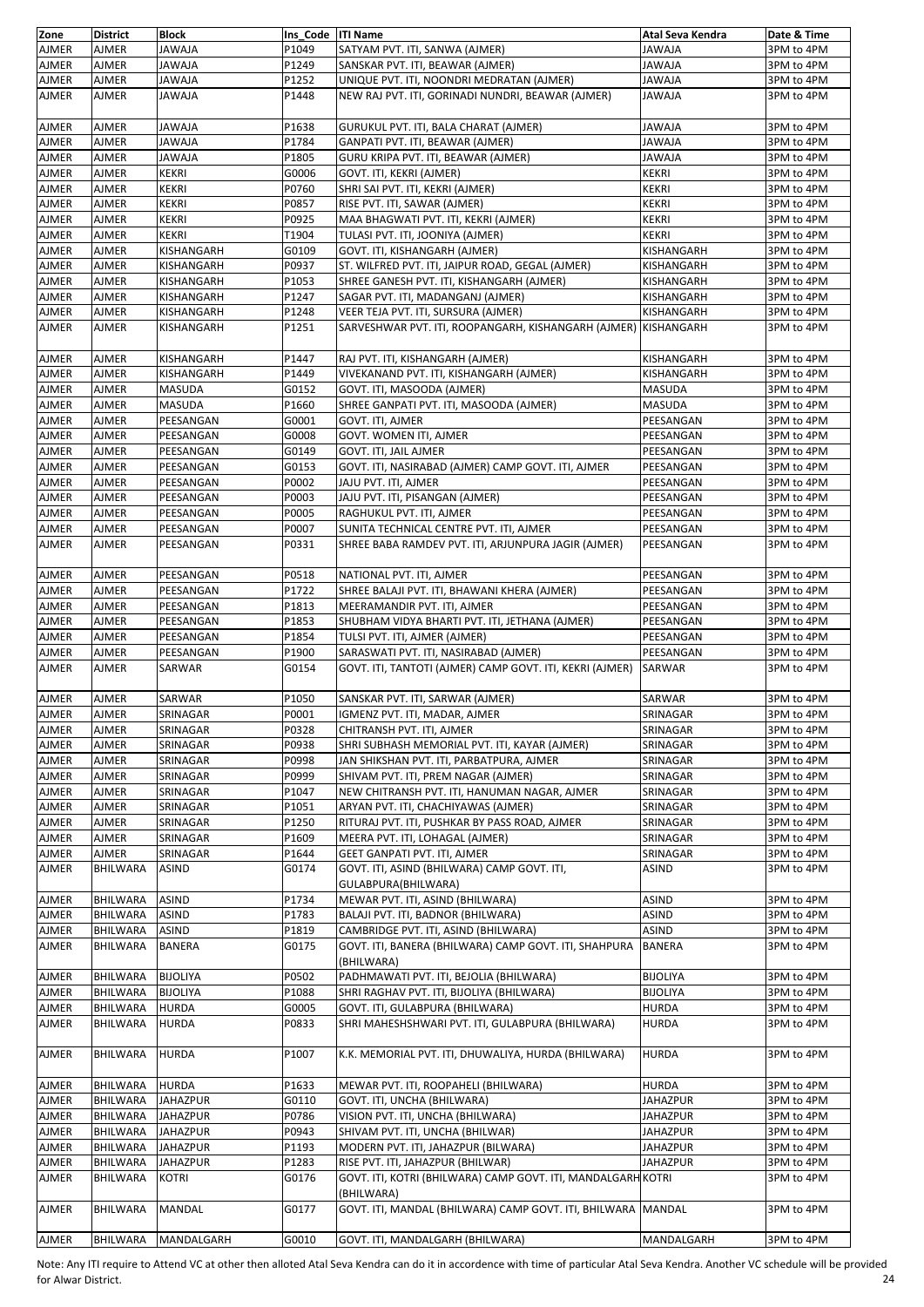| Zone         | <b>District</b> | <b>Block</b>         | Ins Code   ITI Name |                                                              | Atal Seva Kendra     | Date & Time |
|--------------|-----------------|----------------------|---------------------|--------------------------------------------------------------|----------------------|-------------|
|              |                 |                      |                     |                                                              |                      |             |
| <b>AJMER</b> | BHILWARA        | MANDALGARH           | P1089               | SANSKAR PVT. ITI, MANDALGARH (BHILWARA)                      | MANDALGARH           | 3PM to 4PM  |
| <b>AJMER</b> | BHILWARA        | MANDALGARH           | P1735               | NEELKANTH PVT. ITI, MANDALGARH (BHILWARA)                    | MANDALGARH           | 3PM to 4PM  |
| <b>AJMER</b> | BHILWARA        | <b>RAIPUR</b>        | G0178               | GOVT. ITI, RAIPUR (BHILWARA) CAMP GOVT. ITI, GANGAPUR        | <b>RAIPUR</b>        | 3PM to 4PM  |
|              |                 |                      |                     |                                                              |                      |             |
|              |                 |                      |                     | (BHILWARA)                                                   |                      |             |
| <b>AJMER</b> | BHILWARA        | <b>SAHARA</b>        | G0179               | GOVT. ITI, SAHARA (BHILWARA) CAMP GOVT. ITI, GANGAPUR SAHARA |                      | 3PM to 4PM  |
|              |                 |                      |                     |                                                              |                      |             |
|              |                 |                      |                     | (BHILWARA)                                                   |                      |             |
| <b>AJMER</b> | BHILWARA        | <b>SAHARA</b>        | P1620               | VIDHYAA PVT. ITI, GANGAPUR (BHILWARA)                        | SAHARA               | 3PM to 4PM  |
|              |                 |                      |                     |                                                              |                      |             |
| <b>AJMER</b> | BHILWARA        | <b>SAHARA</b>        | P1694               | DR. R.L. JAT PVT. ITI, GANGAPUR (BHILWARA)                   | SAHARA               | 3PM to 4PM  |
| <b>AJMER</b> | BHILWARA        | <b>SHAHPURA</b>      | G0013               | GOVT. ITI, SHAHPURA (BHILWARA)                               | <b>SHAHPURA</b>      | 3PM to 4PM  |
|              |                 |                      |                     |                                                              |                      |             |
| <b>AJMER</b> | BHILWARA        | <b>SHAHPURA</b>      | P0556               | SHAH PVT. ITI, SHAHPURA (BHILWARA)                           | <b>SHAHPURA</b>      | 3PM to 4PM  |
| <b>AJMER</b> | BHILWARA        | <b>SUWANA</b>        | G0003               | GOVT. ITI, BHILWARA                                          | <b>SUWANA</b>        | 3PM to 4PM  |
|              |                 |                      |                     |                                                              |                      |             |
| <b>AJMER</b> | <b>BHILWARA</b> | <b>SUWANA</b>        | G0004               | GOVT. ITI, GANGAPUR (BHILWARA)                               | <b>SUWANA</b>        | 3PM to 4PM  |
| <b>AJMER</b> | BHILWARA        | <b>SUWANA</b>        | G0009               | GOVT. WOMEN ITI, BHILWARA                                    | SUWANA               | 3PM to 4PM  |
|              |                 |                      |                     |                                                              |                      |             |
| <b>AJMER</b> | BHILWARA        | <b>SUWANA</b>        | P0102               | MAHESH PVT. ITI, BHILWARA                                    | SUWANA               | 3PM to 4PM  |
| <b>AJMER</b> | BHILWARA        | <b>SUWANA</b>        | P0557               | SHRI SHYAM PVT. ITI, BHILWARA                                | SUWANA               | 3PM to 4PM  |
|              |                 |                      |                     |                                                              |                      |             |
| <b>AJMER</b> | BHILWARA        | <b>SUWANA</b>        | P1008               | SHRI GURU KRIPA PVT. ITI, BHILWARA                           | SUWANA               | 3PM to 4PM  |
| <b>AJMER</b> | BHILWARA        | SUWANA               | P1086               | SHRI NEELKAMAL PVT. ITI, TILAK NAGAR, BHILWARA               | SUWANA               | 3PM to 4PM  |
|              |                 |                      |                     |                                                              |                      |             |
| <b>AJMER</b> | <b>BHILWARA</b> | <b>SUWANA</b>        | P1087               | KRISHNA PVT. ITI, R C VYAS COLONY, BHILWARA                  | SUWANA               | 3PM to 4PM  |
| <b>AJMER</b> | BHILWARA        | SUWANA               | P1090               | METRO PVT. ITI, ERAS INDUSTRIAL AREA, BHILWARA               | SUWANA               | 3PM to 4PM  |
|              |                 |                      |                     |                                                              |                      |             |
| AJMER        | BHILWARA        | SUWANA               | P1282               | DEVYANI PVT. ITI, SWARUPGANJ CIRCLE, BHILWARA                | SUWANA               | 3PM to 4PM  |
| <b>AJMER</b> | BHILWARA        | <b>SUWANA</b>        | P1618               | KANCHAN SHREE PVT. ITI, BHILWARA                             | SUWANA               | 3PM to 4PM  |
|              |                 |                      |                     |                                                              |                      |             |
| <b>AJMER</b> | BHILWARA        | SUWANA               | P1635               | VARDHMAN PVT. ITI, KARERA (BHILWARA)                         | SUWANA               | 3PM to 4PM  |
| <b>AJMER</b> | BHILWARA        | SUWANA               | P1643               | MAYUR PVT. ITI, BHILWARA                                     | SUWANA               | 3PM to 4PM  |
| <b>AJMER</b> |                 | <b>SUWANA</b>        | P1670               |                                                              | SUWANA               | 3PM to 4PM  |
|              | BHILWARA        |                      |                     | PUNIT PVT. ITI, BHILWARA                                     |                      |             |
| <b>AJMER</b> | BHILWARA        | <b>SUWANA</b>        | P1796               | VIDHYA PVT. ITI, BHILWARA                                    | SUWANA               | 3PM to 4PM  |
| <b>AJMER</b> | BHILWARA        |                      | P1818               | PASS PVT. ITI, BHILWARA                                      |                      | 3PM to 4PM  |
|              |                 | SUWANA               |                     |                                                              | SUWANA               |             |
| <b>AJMER</b> | BHILWARA        | <b>SUWANA</b>        | P1825               | LOTUS PVT. ITI, BHILWARA                                     | SUWANA               | 3PM to 4PM  |
| AJMER        |                 | SUWANA               |                     |                                                              |                      |             |
|              | BHILWARA        |                      | P1864               | SEETA DEVI PVT. ITI, SINDHU NAGAR, BHILWARA                  | SUWANA               | 3PM to 4PM  |
| <b>AJMER</b> | NAGAUR          | DEGANA               | P1211               | VAIDANTI PVT. ITI, GOREDI CHANCHA (NAGAUR)                   | DEGANA               | 3PM to 4PM  |
| <b>AJMER</b> | NAGAUR          | <b>DEGANA</b>        | P1382               | NISHKAM PVT. ITI, DEGANA (NAGAUR)                            | <b>DEGANA</b>        | 3PM to 4PM  |
|              |                 |                      |                     |                                                              |                      |             |
| <b>AJMER</b> | NAGAUR          | DEGANA               | P1389               | MARWAR PVT. ITI, DEGANA (NAGAUR)                             | <b>DEGANA</b>        | 3PM to 4PM  |
|              |                 |                      |                     |                                                              |                      |             |
| <b>AJMER</b> | NAGAUR          | DEGANA               | P1556               | SHRI KARNI PVT. ITI, LANGOD (NAGAUR)                         | <b>DEGANA</b>        | 3PM to 4PM  |
| <b>AJMER</b> | NAGAUR          | <b>DEGANA</b>        | P1780               | RAJ TAIGORE PVT. ITI, THANWALA (NAGAUR)                      | <b>DEGANA</b>        | 3PM to 4PM  |
|              |                 |                      |                     |                                                              |                      |             |
| <b>AJMER</b> | NAGAUR          | DEGANA               | P1849               | MAA SARASWATI PVT. ITI, TILANESH (NAGAUR)                    | <b>DEGANA</b>        | 3PM to 4PM  |
| <b>AJMER</b> | NAGAUR          | DEGANA               | P1890               | SHRI KRISHNA PVT. ITI, DEGANA (NAGAUR)                       | <b>DEGANA</b>        | 3PM to 4PM  |
|              |                 |                      |                     |                                                              |                      |             |
| <b>AJMER</b> | NAGAUR          | <b>DIDWANA</b>       | P0259               | G.D. SOMANI POLYTECHNIC, PVT. ITI, MAULASAR (NAGAUR)         | <b>DIDWANA</b>       | 3PM to 4PM  |
|              |                 |                      |                     |                                                              |                      |             |
|              |                 |                      |                     |                                                              |                      |             |
| AJMER        | NAGAUR          | <b>DIDWANA</b>       | P0472               | C.D. MEMORIAL PVT. ITI, DIDWANA (NAGAUR)                     | <b>DIDWANA</b>       | 3PM to 4PM  |
| <b>AJMER</b> | <b>NAGAUR</b>   | <b>DIDWANA</b>       | P0985               | SK GREENWOOD PVT. ITI, SEKHA BASNI (NAGAUR)                  | <b>DIDWANA</b>       | 3PM to 4PM  |
| <b>AJMER</b> |                 | <b>DIDWANA</b>       |                     |                                                              |                      |             |
|              | <b>NAGAUR</b>   |                      | P1380               | TAGORE PVT. ITI, CHHOTI KHATU (NAGAUR)                       | <b>DIDWANA</b>       | 3PM to 4PM  |
| AJMER        | NAGAUR          | <b>DIDWANA</b>       | P1388               | BHARATI PVT. ITI, DIDWANA (NAGAUR)                           | <b>DIDWANA</b>       | 3PM to 4PM  |
| <b>AJMER</b> |                 | <b>DIDWANA</b>       | P1393               |                                                              |                      |             |
|              | NAGAUR          |                      |                     | DIDWANA PVT. ITI, DIDWANA (NAGAUR)                           | <b>DIDWANA</b>       | 3PM to 4PM  |
| <b>AJMER</b> | <b>NAGAUR</b>   | <b>DIDWANA</b>       | P1555               | VEER TEJA PVT. ITI, CHHOTI KHATU (NAGAUR)                    | <b>DIDWANA</b>       | 3PM to 4PM  |
|              |                 |                      |                     |                                                              |                      |             |
| <b>AJMER</b> | NAGAUR          | <b>DIDWANA</b>       | P1557               | VETO PVT. ITI, TOSINA (NAGAUR)                               | <b>DIDWANA</b>       | 3PM to 4PM  |
| <b>AJMER</b> | NAGAUR          | <b>DIDWANA</b>       | P1562               | GAYATRI PVT. ITI, DIDWANA (NAGAUR)                           | <b>DIDWANA</b>       | 3PM to 4PM  |
| <b>AJMER</b> | NAGAUR          | DIDWANA              | P1571               | PREM PVT. ITI, DIDWANA (NAGAUR)                              | <b>DIDWANA</b>       | 3PM to 4PM  |
|              |                 |                      |                     |                                                              |                      |             |
| <b>AJMER</b> | NAGAUR          | DIDWANA              | P1572               | SHREE BALAJI PVT. ITI, DIDWANA (NAGAUR)                      | <b>DIDWANA</b>       | 3PM to 4PM  |
| <b>AJMER</b> | NAGAUR          | <b>JAYAL</b>         | G0206               | GOVT. ITI, JAYAL (NAGAUR) CAMP GOVT. ITI, NAGAUR             | <b>JAYAL</b>         | 3PM to 4PM  |
|              |                 |                      |                     |                                                              |                      |             |
| <b>AJMER</b> | NAGAUR          | JAYAL                | P0680               | MARUDHAR PVT. ITI, JAYAL (NAGAUR)                            | JAYAL                | 3PM to 4PM  |
| <b>AJMER</b> | NAGAUR          | JAYAL                | P0742               | RAJ PVT. ITI, JHUNJHALA (NAGAUR)                             | JAYAL                | 3PM to 4PM  |
|              |                 |                      |                     |                                                              |                      |             |
| <b>AJMER</b> | NAGAUR          | JAYAL                | P1392               | VINAYAK PVT. ITI, DEH (NAGAUR)                               | JAYAL                | 3PM to 4PM  |
| AJMER        | NAGAUR          | <b>KHEENVSAR</b>     | P0880               | SHRI DAMA RAM MEMORIAL PVT. ITI, KHEENVSAR ( NAGAUR          | <b>KHEENVSAR</b>     | 3PM to 4PM  |
|              |                 |                      |                     |                                                              |                      |             |
|              |                 |                      |                     |                                                              |                      |             |
| <b>AJMER</b> | NAGAUR          | KHEENVSAR            | P0906               | ADARSH PVT. ITI, KHEENVSAR (NAGAUR)                          | KHEENVSAR            | 3PM to 4PM  |
|              |                 |                      |                     |                                                              |                      |             |
| <b>AJMER</b> | NAGAUR          | <b>KHEENVSAR</b>     | P1379               | RONAK PVT. ITI, KHEENVSAR (NAGAUR)                           | KHEENVSAR            | 3PM to 4PM  |
| <b>AJMER</b> | NAGAUR          | KHEENVSAR            | P1563               | MAHADEV PVT. ITI, KHEENVSAR (NAGAUR)                         | KHEENVSAR            | 3PM to 4PM  |
| <b>AJMER</b> | NAGAUR          | <b>KUCHAMAN CITY</b> | G0007               |                                                              | <b>KUCHAMAN CITY</b> | 3PM to 4PM  |
|              |                 |                      |                     | GOVT. ITI, KUCHAMANCITY (NAGAUR)                             |                      |             |
| <b>AJMER</b> | NAGAUR          | <b>KUCHAMAN CITY</b> | P0323               | NOBLE TECHNOLOGY PVT. ITI, KUCHAMANCITY (NAGAUR)             | <b>KUCHAMAN CITY</b> | 3PM to 4PM  |
|              |                 |                      |                     |                                                              |                      |             |
|              |                 |                      |                     |                                                              |                      |             |
| AJMER        | NAGAUR          | <b>KUCHAMAN CITY</b> | P0674               | B.K. BIRLA PVT. ITI, KUCHAMANCITY (NAGAUR)                   | <b>KUCHAMAN CITY</b> | 3PM to 4PM  |
| <b>AJMER</b> | NAGAUR          | <b>KUCHAMAN CITY</b> | P0676               | BALAJI PVT. ITI, KUCHAMAN CITY (NAGAUR)                      | <b>KUCHAMAN CITY</b> | 3PM to 4PM  |
|              |                 |                      |                     |                                                              |                      |             |
| <b>AJMER</b> | NAGAUR          | <b>KUCHAMAN CITY</b> | P0677               | D.R. MEMORIAL PVT. ITI, KUCHAMAN CITY (NAGAUR)               | <b>KUCHAMAN CITY</b> | 3PM to 4PM  |
| <b>AJMER</b> | <b>NAGAUR</b>   | <b>KUCHAMAN CITY</b> | P0777               | SHRI TAGORE PVT. ITI, KUCHAMANCITY (NAGAUR)                  | <b>KUCHAMAN CITY</b> | 3PM to 4PM  |
|              |                 |                      |                     |                                                              |                      |             |
| <b>AJMER</b> | NAGAUR          | <b>KUCHAMAN CITY</b> | P0934               | GOKUL PVT. ITI, KUCHAMAN CITY (NAGAUR)                       | KUCHAMAN CITY        | 3PM to 4PM  |
| AJMER        | NAGAUR          | KUCHAMAN CITY        | P0984               | GLOBAL PVT. ITI, PALARA (NAGAUR)                             | <b>KUCHAMAN CITY</b> | 3PM to 4PM  |
|              |                 |                      |                     |                                                              |                      |             |
| <b>AJMER</b> | NAGAUR          | <b>KUCHAMAN CITY</b> | P1200               | KUCHAMAN PVT. ITI, KUCHAMAN CITY (NAGAUR)                    | KUCHAMAN CITY        | 3PM to 4PM  |
| <b>AJMER</b> | NAGAUR          | <b>KUCHAMAN CITY</b> | P1202               |                                                              |                      |             |
|              |                 |                      |                     | SHREE HARI PVT. ITI, KUCHAMAN CITY (NAGAUR)                  | KUCHAMAN CITY        | 3PM to 4PM  |
| <b>AJMER</b> | NAGAUR          | KUCHAMAN CITY        | P1203               | RAJASTHAN PVT. ITI, KUCHAMAN CITY (NAGAUR)                   | <b>KUCHAMAN CITY</b> | 3PM to 4PM  |
| <b>AJMER</b> | NAGAUR          | <b>KUCHAMAN CITY</b> | P1204               | VIKALP PVT. ITI, KUCHAMAN CITY (NAGAUR)                      |                      | 3PM to 4PM  |
|              |                 |                      |                     |                                                              | <b>KUCHAMAN CITY</b> |             |
| <b>AJMER</b> | NAGAUR          | KUCHAMAN CITY        | P1206               | B.R. KHOKHAR PVT. ITI, KUCHAMAN CITY (NAGAUR)                | KUCHAMAN CITY        | 3PM to 4PM  |
|              |                 |                      |                     |                                                              |                      |             |
| AJMER        | <b>NAGAUR</b>   | KUCHAMAN CITY        | P1381               | VIVEKANAND PVT. ITI, KUCHAMAN CITY (NAGAUR)                  | <b>KUCHAMAN CITY</b> | 3PM to 4PM  |
| <b>AJMER</b> | NAGAUR          | <b>KUCHAMAN CITY</b> | P1387               | SARDAR PATEL PVT. ITI, KUCHAMAN CITY (NAGAUR)                | <b>KUCHAMAN CITY</b> | 3PM to 4PM  |
|              |                 |                      |                     |                                                              |                      |             |
| <b>AJMER</b> | NAGAUR          | KUCHAMAN CITY        | P1399               | SHREE RAM PVT. ITI, KUCHAMAN CITY (NAGAUR)                   | KUCHAMAN CITY        | 3PM to 4PM  |
| <b>AJMER</b> | NAGAUR          | KUCHAMAN CITY        | P1560               | KISAN PVT. ITI, KUCHAMAN CITY (NAGAUR)                       | <b>KUCHAMAN CITY</b> | 3PM to 4PM  |
|              |                 |                      |                     |                                                              |                      |             |
| <b>AJMER</b> | NAGAUR          | <b>KUCHAMAN CITY</b> | P1569               | SATYAM PVT. ITI, CHITAWA (NAGAUR)                            | <b>KUCHAMAN CITY</b> | 3PM to 4PM  |
| <b>AJMER</b> | NAGAUR          | LADNU                | P0260               | SHRI SURAJMAL TAPARIA PVT. ITI, JASWANTGARH (NAGAUR)         | LADNU                | 3PM to 4PM  |
|              |                 |                      |                     |                                                              |                      |             |
|              |                 |                      |                     |                                                              |                      |             |
| <b>AJMER</b> | NAGAUR          | LADNU                | P0982               | MEGA PVT. ITI, BADELA (NAGAUR)                               | LADNU                | 3PM to 4PM  |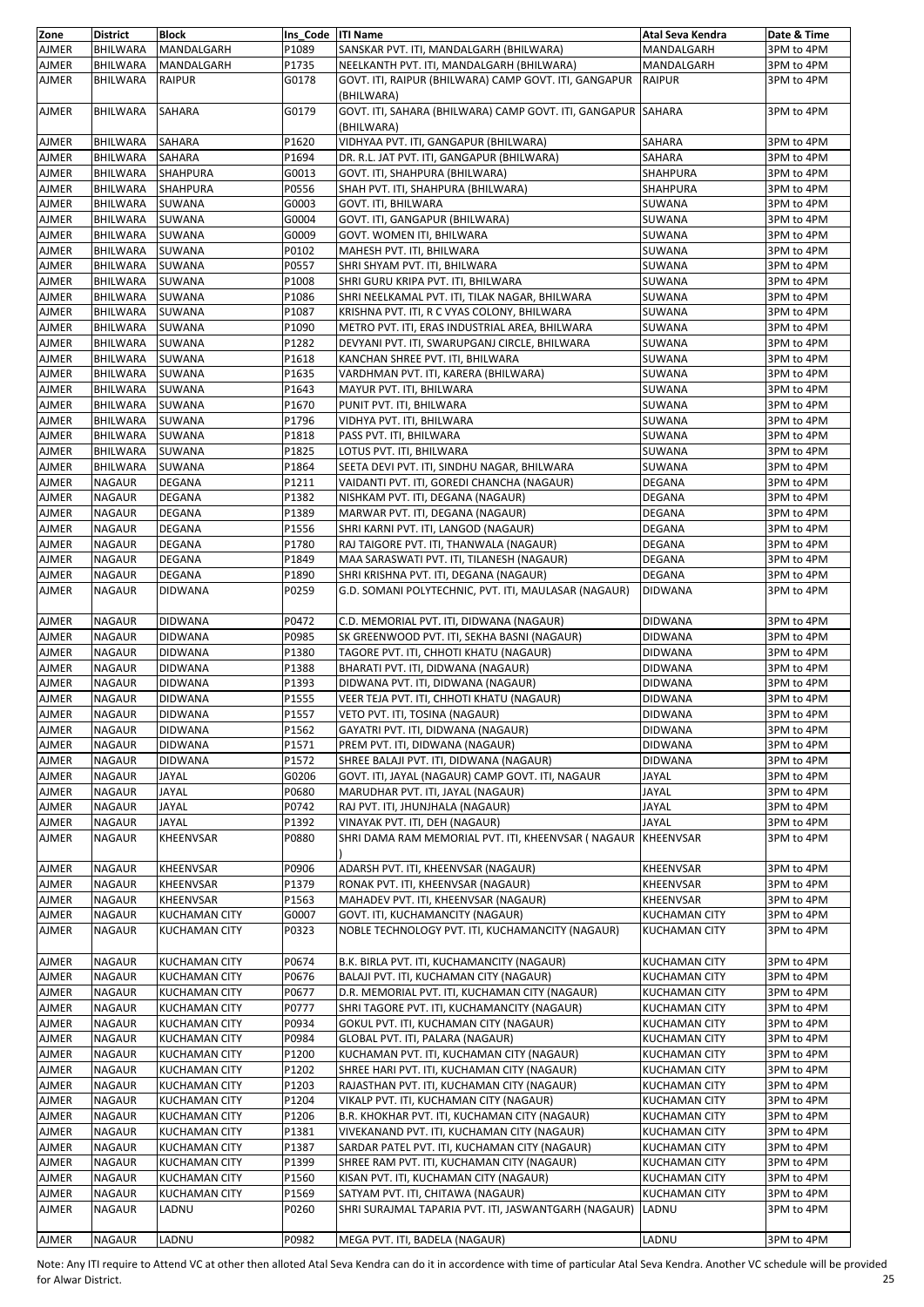| Zone         | <b>District</b> | <b>Block</b>      | Ins Code ITI Name |                                                         | Atal Seva Kendra  | Date & Time |
|--------------|-----------------|-------------------|-------------------|---------------------------------------------------------|-------------------|-------------|
| <b>AJMER</b> | <b>NAGAUR</b>   | LADNU             | P1134             | I.D.M. PVT. ITI, LADNUN (NAGAUR)                        | LADNU             | 3PM to 4PM  |
| <b>AJMER</b> | NAGAUR          | LADNU             | P1209             | SAINT KABIR PVT. ITI, JASWANTGARH (NAGAUR)              | LADNU             | 3PM to 4PM  |
| <b>AJMER</b> | <b>NAGAUR</b>   | LADNU             | P1385             | SHRI KRISHAN PVT. ITI, MEETHARI (NAGAUR)                | LADNU             | 3PM to 4PM  |
|              |                 |                   |                   |                                                         |                   |             |
| <b>AJMER</b> | <b>NAGAUR</b>   | LADNU             | P1386             | SUBH GAURAV PVT. ITI, MEETHARI (NAGAUR)                 | LADNU             | 3PM to 4PM  |
| <b>AJMER</b> | NAGAUR          | LADNU             | P1391             | BAPUJI PVT. ITI, LADNUN (NAGAUR)                        | LADNU             | 3PM to 4PM  |
| <b>AJMER</b> | <b>NAGAUR</b>   | LADNU             | P1570             | NAVEEN VIDHYAPEETH PVT. ITI, NIMBI JODHA (NAGAUR)       | LADNU             | 3PM to 4PM  |
|              |                 |                   |                   |                                                         |                   |             |
| AJMER        | NAGAUR          | <b>MAKRANA</b>    | P1400             | SAMRAT PVT. ITI, MAKRANA (NAGAUR)                       | <b>MAKRANA</b>    | 3PM to 4PM  |
| <b>AJMER</b> | NAGAUR          | <b>MAKRANA</b>    | P1564             | NISHKAM PVT. ITI, MAKRANA (NAGAUR)                      | <b>MAKRANA</b>    | 3PM to 4PM  |
|              |                 |                   |                   |                                                         |                   |             |
| <b>AJMER</b> | NAGAUR          | <b>MAKRANA</b>    | P1658             | RAVINDRANATH TAGORE PVT. ITI, BORAWAR (NAGAUR)          | <b>MAKRANA</b>    | 3PM to 4PM  |
|              |                 |                   |                   |                                                         |                   |             |
| <b>AJMER</b> | <b>NAGAUR</b>   | <b>MERTA</b>      | G0011             | GOVT. ITI, MERTACITY (NAGAUR)                           | <b>MERTA</b>      | 3PM to 4PM  |
| <b>AJMER</b> | <b>NAGAUR</b>   | <b>MERTA</b>      | P0262             | SHREE BALDEV RAM MIRDHA PVT. ITI, MERTACITY (NAGAUR)    | <b>MERTA</b>      | 3PM to 4PM  |
|              |                 |                   |                   |                                                         |                   |             |
| <b>AJMER</b> | NAGAUR          | <b>MERTA</b>      | P0265             | NISHKAM PVT. ITI, MERTA ROAD (NAGAUR)                   | <b>MERTA</b>      | 3PM to 4PM  |
| <b>AJMER</b> | NAGAUR          | <b>MERTA</b>      | P0682             | RAJASTHAN PVT. ITI, GOTAN (NAGAUR)                      | <b>MERTA</b>      | 3PM to 4PM  |
|              |                 |                   |                   |                                                         |                   |             |
| <b>AJMER</b> | <b>NAGAUR</b>   | <b>MERTA</b>      | P0792             | BHASKAR PVT. ITI MERTA ROAD (NAGAUR)                    | <b>MERTA</b>      | 3PM to 4PM  |
| <b>AJMER</b> | <b>NAGAUR</b>   | <b>MERTA</b>      | P0883             | JMK PVT. ITI, SATLAS (NAGAUR)                           | <b>MERTA</b>      | 3PM to 4PM  |
| <b>AJMER</b> | NAGAUR          | <b>MERTA</b>      | P0986             | SHREE SAINATH PVT. ITI, MERTA CITY (NAGAUR)             | <b>MERTA</b>      | 3PM to 4PM  |
| <b>AJMER</b> | <b>NAGAUR</b>   | <b>MERTA</b>      | P1208             | PRABHAKAR PVT. ITI, MERTA CITY (NAGAUR)                 | <b>MERTA</b>      | 3PM to 4PM  |
| AJMER        | NAGAUR          | <b>MERTA</b>      | P1210             | GEETA PVT. ITI, MERTA CITY (NAGAUR)                     | <b>MERTA</b>      | 3PM to 4PM  |
| <b>AJMER</b> | NAGAUR          | <b>MERTA</b>      | P1383             |                                                         | <b>MERTA</b>      | 3PM to 4PM  |
|              |                 |                   |                   | SBRC PVT. ITI, BEETAN (NAGAUR)                          |                   |             |
| <b>AJMER</b> | <b>NAGAUR</b>   | <b>MERTA</b>      | P1567             | SANSKAR PVT. ITI, TALANPUR (NAGAUR)                     | <b>MERTA</b>      | 3PM to 4PM  |
| <b>AJMER</b> | NAGAUR          | <b>MERTA</b>      | P1619             | HRD PVT. ITI, GOTHAN (NAGAUR)                           | <b>MERTA</b>      | 3PM to 4PM  |
| <b>AJMER</b> | NAGAUR          | <b>MOLASAR</b>    | P0675             | B.R. MIRDHA PVT. ITI, MAULASAR (NAGAUR)                 | <b>MOLASAR</b>    | 3PM to 4PM  |
| <b>AJMER</b> | NAGAUR          | <b>MOLASAR</b>    | P0811             | MARWAR PVT. ITI, MALAUSAR (NAGAUR)                      | <b>MOLASAR</b>    | 3PM to 4PM  |
| <b>AJMER</b> | <b>NAGAUR</b>   | <b>MOLASAR</b>    | P0829             | TAGORE PVT. ITI, MAULASAR (NAGAUR)                      | MOLASAR           | 3PM to 4PM  |
|              |                 |                   |                   | R.G. PVT. ITI, MAULASAR (NAGAUR)                        |                   |             |
| <b>AJMER</b> | NAGAUR          | MOLASAR           | P1397             |                                                         | MOLASAR           | 3PM to 4PM  |
| <b>AJMER</b> | <b>NAGAUR</b>   | <b>MOLASAR</b>    | P1559             | VIVEKANAND PVT. ITI, MAULASAR (NAGAUR)                  | <b>MOLASAR</b>    | 3PM to 4PM  |
| <b>AJMER</b> | NAGAUR          | <b>MUNDWA</b>     | P0471             | SINGHJI PVT. ITI, MARWAR MUNDWA, (NAGAUR)               | <b>MUNDWA</b>     | 3PM to 4PM  |
| <b>AJMER</b> | NAGAUR          | <b>MUNDWA</b>     | P0856             | SHIV PVT. ITI, SHEELGAON (NAGAUR)                       | <b>MUNDWA</b>     | 3PM to 4PM  |
| <b>AJMER</b> | NAGAUR          | <b>MUNDWA</b>     | P1201             | POOSARAM PVT. ITI, MUNDWA (NAGAUR)                      | <b>MUNDWA</b>     | 3PM to 4PM  |
| <b>AJMER</b> | NAGAUR          | <b>MUNDWA</b>     | P1558             | TAGORE PVT. ITI, KUCHERA (NAGAUR)                       | MUNDWA            | 3PM to 4PM  |
|              |                 |                   |                   |                                                         |                   |             |
| <b>AJMER</b> | NAGAUR          | NAGAUR            | G0012             | GOVT. ITI, NAGAUR                                       | NAGAUR            | 3PM to 4PM  |
| <b>AJMER</b> | <b>NAGAUR</b>   | <b>NAGAUR</b>     | P0264             | MODEL PVT. ITI, NAGAUR                                  | <b>NAGAUR</b>     | 3PM to 4PM  |
| AJMER        | NAGAUR          | <b>NAGAUR</b>     | P0468             | MIRDHA PVT. ITI, NAGAUR                                 | <b>NAGAUR</b>     | 3PM to 4PM  |
| <b>AJMER</b> | NAGAUR          | <b>NAGAUR</b>     | P1205             | NEW SUFIYA PVT. ITI, OLD INDUSTRIAL AREA, NAGAUR        | NAGAUR            | 3PM to 4PM  |
| <b>AJMER</b> | NAGAUR          | NAGAUR            | P1207             | SDRM PVT. ITI, SANJAY COLONY, NAGAUR                    | <b>NAGAUR</b>     | 3PM to 4PM  |
| <b>AJMER</b> | <b>NAGAUR</b>   | <b>NAGAUR</b>     | P1384             | CHHOG SINGH MEMORIAL PVT. ITI, DEU (NAGAUR)             | <b>NAGAUR</b>     | 3PM to 4PM  |
|              |                 |                   |                   |                                                         |                   |             |
| <b>AJMER</b> | NAGAUR          | NAGAUR            | P1394             | SHIV SHAKTI PVT. ITI, NAGAUR                            | <b>NAGAUR</b>     | 3PM to 4PM  |
| <b>AJMER</b> | <b>NAGAUR</b>   | <b>NAGAUR</b>     | P1396             | DHAPUDEVI PVT. ITI, NAYA DARWAJA, NAGAUR                | <b>NAGAUR</b>     | 3PM to 4PM  |
| <b>AJMER</b> | <b>NAGAUR</b>   | <b>NAGAUR</b>     | P1398             | SHRI DARIYAV PVT. ITI, GOGELAO (NAGAUR)                 | <b>NAGAUR</b>     | 3PM to 4PM  |
| AJMER        | NAGAUR          | <b>NAGAUR</b>     | P1401             | RAJSHREE PVT. ITI, NAGAUR                               | <b>NAGAUR</b>     | 3PM to 4PM  |
| <b>AJMER</b> | NAGAUR          | <b>NAGAUR</b>     | P1402             | SHRI BALAJI PVT. ITI, TAUSAR ROAD, NAGAUR               | <b>NAGAUR</b>     | 3PM to 4PM  |
| AJMER        | NAGAUR          | <b>NAGAUR</b>     | P1565             | PARMANAND PARAMHANS PVT. ITI, NAGAUR                    | <b>NAGAUR</b>     | 3PM to 4PM  |
| <b>AJMER</b> | <b>NAGAUR</b>   | <b>NAGAUR</b>     |                   |                                                         | <b>NAGAUR</b>     | 3PM to 4PM  |
|              |                 |                   | P1566             | SHREE VEER TEJA PVT. ITI, RIICO INDUSTRIAL AREA, NAGAUR |                   |             |
|              |                 |                   |                   |                                                         |                   |             |
| <b>AJMER</b> | <b>NAGAUR</b>   | <b>NAGAUR</b>     | P1568             | P.R.G. MEMORIAL PVT. ITI, FORT ROAD, NAGAUR             | NAGAUR            | 3PM to 4PM  |
| <b>AJMER</b> | NAGAUR          | NAWAN             | G0143             | GOVT. ITI, NAWAN (NAGAUR)                               | NAWAN             | 3PM to 4PM  |
| <b>AJMER</b> | <b>NAGAUR</b>   | <b>NAWAN</b>      | P0679             | MANJU DEVI MEMORIAL PVT. ITI, LUNWA (NAGAUR)            | NAWAN             | 3PM to 4PM  |
| <b>AJMER</b> | NAGAUR          | <b>NAWAN</b>      | P0776             | SHRI DADU PVT. ITI, CHOSLA (NAGAUR)                     | NAWAN             | 3PM to 4PM  |
|              |                 |                   |                   |                                                         |                   |             |
| <b>AJMER</b> | NAGAUR          | PARBATSAR         | P0758             | RITU RAJ PVT. ITI, PARBATSAR (NAGAUR)                   | PARBATSAR         | 3PM to 4PM  |
| <b>AJMER</b> | NAGAUR          | PARBATSAR         | P1390             | GURUKULAM PVT. ITI, BAGOT (NAGAUR)                      | PARBATSAR         | 3PM to 4PM  |
| <b>AJMER</b> | NAGAUR          | <b>RIYAN BADI</b> | P0819             | MANGALAM PVT. ITI, THANWALA (NAGAUR)                    | <b>RIYAN BADI</b> | 3PM to 4PM  |
| <b>AJMER</b> | NAGAUR          | RIYAN BADI        | P0981             | SANTOSH ADARSH PVT. ITI, RIYAN BARI (NAGAUR)            | RIYAN BADI        | 3PM to 4PM  |
| <b>AJMER</b> | NAGAUR          | RIYAN BADI        | P0983             | B.S.R. PVT. ITI, JASNAGAR (NAGAUR)                      | <b>RIYAN BADI</b> | 3PM to 4PM  |
| <b>AJMER</b> | <b>NAGAUR</b>   | <b>RIYAN BADI</b> | P1395             | MAHADEV PVT. ITI, RIYAN BARI (NAGAUR)                   | <b>RIYAN BADI</b> | 3PM to 4PM  |
| AJMER        | TONK            | DEOLI             | P0300             | SANSKAR PVT. ITI, DEOLI (TONK)                          | DEOLI             | 3PM to 4PM  |
| <b>AJMER</b> | TONK            | DEOLI             | P0748             | J.I.T.S. PVT. ITI, MEDICITY (TONK)                      | DEOLI             | 3PM to 4PM  |
|              |                 |                   |                   |                                                         |                   |             |
| <b>AJMER</b> | TONK            | DEOLI             | P0803             | ADARSH PVT. ITI DEOLI (TONK)                            | DEOLI             | 3PM to 4PM  |
| <b>AJMER</b> | TONK            | DEOLI             | P0936             | SANSKAR PVT. ITI, SIROHI (TONK)                         | DEOLI             | 3PM to 4PM  |
| <b>AJMER</b> | <b>TONK</b>     | DEOLI             | P1239             | RISE PVT. ITI, ANWA (TONK)                              | DEOLI             | 3PM to 4PM  |
| <b>AJMER</b> | TONK            | DEOLI             | P1243             | SANSKAR PVT. ITI, NAGAR FORT (TONK)                     | DEOLI             | 3PM to 4PM  |
| AJMER        | TONK            | DEOLI             | P1809             | RADHIKA PVT. ITI, DOONI (TONK)                          | DEOLI             | 3PM to 4PM  |
| <b>AJMER</b> | TONK            | DEOLI             | P1879             | MAYUR PVT ITI, NASIRDA (TONK)                           | DEOLI             | 3PM to 4PM  |
|              |                 |                   |                   |                                                         |                   |             |
| <b>AJMER</b> | TONK            | <b>MALPURA</b>    | P0303             | M.R.C. INTERNATIONAL PVT. ITI, MALPURA (TONK)           | MALPURA           | 3PM to 4PM  |
| <b>AJMER</b> | TONK            | MALPURA           | P0727             | SARASWATI PVT. ITI, MALPURA (TONK)                      | <b>MALPURA</b>    | 3PM to 4PM  |
| <b>AJMER</b> | TONK            | MALPURA           | P1603             | MADHAV PVT. ITI, MALPURA (TONK)                         | MALPURA           | 3PM to 4PM  |
| <b>AJMER</b> | TONK            | MALPURA           | P1732             | SHREE JI PVT. ITI, MALPURA (TONK)                       | MALPURA           | 3PM to 4PM  |
| <b>AJMER</b> | TONK            | <b>NIWAI</b>      | P0301             | SARASWATI PVT. ITI, JUGALPURA KALAN, NIWAI (TONK)       | <b>NIWAI</b>      | 3PM to 4PM  |
|              |                 |                   |                   |                                                         |                   |             |
|              |                 |                   |                   |                                                         |                   |             |
| <b>AJMER</b> | TONK            | NIWAI             | P0302             | INDIAN INSTITUTE OF PVT. ITI, NIWAI (TONK)              | <b>NIWAI</b>      | 3PM to 4PM  |
| <b>AJMER</b> | <b>TONK</b>     | <b>NIWAI</b>      | P0722             | DESRAJ PVT. ITI, NIWAI (TONK)                           | <b>NIWAI</b>      | 3PM to 4PM  |
| <b>AJMER</b> | TONK            | NIWAI             | P0731             | SHREE SEVANAND PVT. ITI, NEWAI (TONK)                   | <b>NIWAI</b>      | 3PM to 4PM  |
| <b>AJMER</b> | TONK            | NIWAI             | P0732             | VINAYAK PVT. ITI, NEWAI (TONK)                          | <b>NIWAI</b>      | 3PM to 4PM  |
| <b>AJMER</b> | TONK            | <b>NIWAI</b>      | P0878             | SEVANAND PVT. ITI, JUGALPURA KALAN (TONK)               | <b>NIWAI</b>      | 3PM to 4PM  |
|              |                 |                   |                   |                                                         |                   |             |
| <b>AJMER</b> | TONK            | NIWAI             | P1045             | NEW DESHRAJ NAVJEEVAN PVT. ITI, NEWAI (TONK)            | <b>NIWAI</b>      | 3PM to 4PM  |
| <b>AJMER</b> | TONK            | NIWAI             | P1241             | SHIV PVT. ITI, NEWAI (TONK)                             | <b>NIWAI</b>      | 3PM to 4PM  |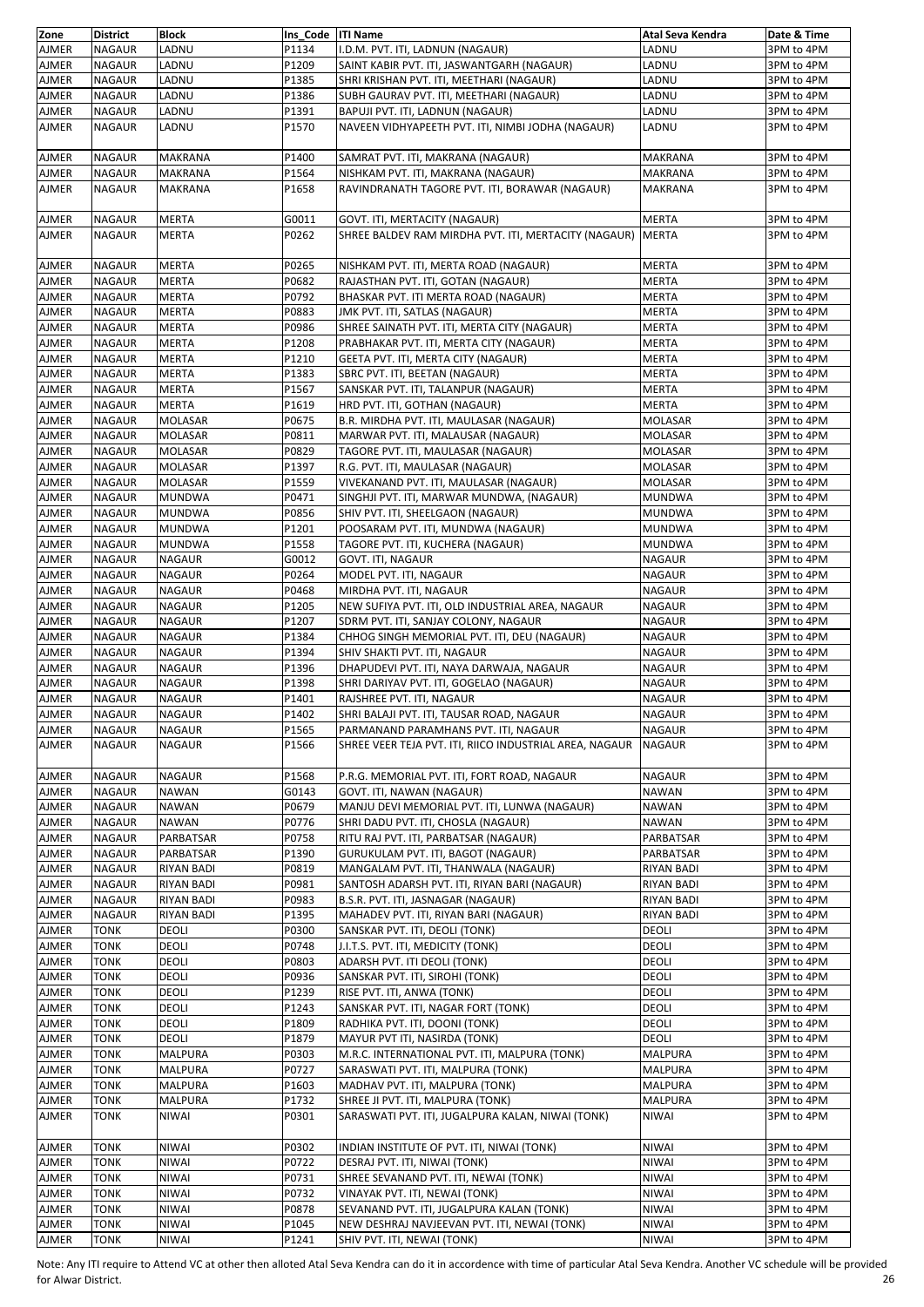| Zone                 | <b>District</b>          | <b>Block</b>        | Ins Code ITI Name |                                                          | Atal Seva Kendra    | Date & Time |
|----------------------|--------------------------|---------------------|-------------------|----------------------------------------------------------|---------------------|-------------|
| AJMER                | TONK                     | <b>NIWAI</b>        | P1444             | BALAJI PVT. ITI, NEWAI (TONK)                            | <b>NIWAI</b>        | 3PM to 4PM  |
| AJMER                | TONK                     | <b>NIWAI</b>        | P1733             | GURUKRIPA PVT. ITI, NIWAI (TONK)                         | <b>NIWAI</b>        | 3PM to 4PM  |
| AJMER                | TONK                     | <b>NIWAI</b>        | P1744             | MISSION PVT. ITI, NIWAI (TONK)                           | <b>NIWAI</b>        | 3PM to 4PM  |
| AJMER                | <b>TONK</b>              | <b>NIWAI</b>        | P1748             | THE DESHRAJ PVT. ITI, NIWAI (TONK)                       | <b>NIWAI</b>        | 3PM to 4PM  |
| AJMER                | TONK                     | <b>NIWAI</b>        | P1749             | RNT PVT. ITI, NIWAI (TONK)                               | <b>NIWAI</b>        | 3PM to 4PM  |
| AJMER                | TONK                     | <b>TODARAISINGH</b> | G0014             | GOVT. ITI, TODARAISINGH (TONK)                           | <b>TODARAISINGH</b> | 3PM to 4PM  |
| AJMER                | TONK                     | TODARAISINGH        | P1238             | SANSKAR PVT. ITI, RATWAI (TONK)                          | <b>TODARAISINGH</b> | 3PM to 4PM  |
| AJMER                | TONK                     | <b>TONK</b>         | G0015             | GOVT. ITI, TONK                                          | <b>TONK</b>         | 3PM to 4PM  |
| AJMER                | TONK                     | <b>TONK</b>         | P0726             | RAHUL PVT. ITI, TONK                                     | <b>TONK</b>         | 3PM to 4PM  |
| <b>AJMER</b>         | TONK                     | TONK                | P0728             | SHAHIL PVT. ITI, TONK                                    | <b>TONK</b>         | 3PM to 4PM  |
| AJMER                | TONK                     | <b>TONK</b>         | P0730             | SHIV PVT. ITI, TONK                                      | <b>TONK</b>         | 3PM to 4PM  |
| AJMER                | TONK                     | <b>TONK</b>         | P0814             | SHREE GOVIND DEV PVT. ITI, TONK                          | <b>TONK</b>         | 3PM to 4PM  |
| AJMER                | TONK                     | TONK                | P1240             | BHUNESHWARI PVT. ITI, NH-12, TONK                        | <b>TONK</b>         | 3PM to 4PM  |
| AJMER                | TONK                     | TONK                | P1242             | SAINT JOSEPH PVT. ITI, BICHHARAS (TONK)                  | <b>TONK</b>         | 3PM to 4PM  |
| AJMER                | TONK                     | <b>TONK</b>         | P1244             | SWASTHYA KALYAN PVT. ITI, WAZEERPURA (TONK)              | <b>TONK</b>         | 3PM to 4PM  |
| AJMER                | TONK                     | <b>TONK</b>         | P1245             | BKLG PVT. ITI, H.H COLONY, TONK                          | <b>TONK</b>         | 3PM to 4PM  |
| AJMER                | TONK                     | TONK                | P1602             | AMAN PVT. ITI, TONK                                      | TONK                | 3PM to 4PM  |
| AJMER                | TONK                     | <b>TONK</b>         | P1604             | NEW SARASWATI PVT. ITI, TONK                             | <b>TONK</b>         | 3PM to 4PM  |
| AJMER                | <b>TONK</b>              | <b>TONK</b>         | P1691             | SHREE TEJA PVT. ITI, PEEPLU (TONK)                       | <b>TONK</b>         | 3PM to 4PM  |
| AJMER                | TONK                     | <b>TONK</b>         | P1756             | SEVANAND PVT. ITI, TONK                                  | <b>TONK</b>         | 3PM to 4PM  |
| AJMER                | TONK                     | <b>TONK</b>         | P1791             | MAA AMBIKA PVT. ITI, TONK                                | <b>TONK</b>         | 3PM to 4PM  |
| AJMER                | TONK                     | <b>TONK</b>         | P1792             | HARSAL PVT. ITI, TONK                                    | <b>TONK</b>         | 3PM to 4PM  |
| <b>AJMER</b>         | <b>TONK</b>              | <b>TONK</b>         | P1810             | SEVANAND PVT. ITI, PEEPLU (TONK)                         | <b>TONK</b>         | 3PM to 4PM  |
| AJMER                | TONK                     | TONK                | P1811             | SHRI SAI BABA PVT. ITI, BAMBOR GATE, TONK                | <b>TONK</b>         | 3PM to 4PM  |
| AJMER                | TONK                     | <b>UNIARA</b>       | P0723             | GLOBAL PVT. ITI, ALIGARH, TONK                           | <b>UNIARA</b>       | 3PM to 4PM  |
| AJMER                | TONK                     | <b>UNIARA</b>       | P0724             | KARNI PVT. ITI, ALIGARH (TONK)                           | UNIARA              | 3PM to 4PM  |
| AJMER                | TONK                     | <b>UNIARA</b>       | P0725             | MAA JAGDAMBA PVT. ITI, GARH UNIYARA (TONK)               | UNIARA              | 3PM to 4PM  |
| AJMER                | TONK                     | <b>UNIARA</b>       | P0729             | SHIV PVT. ITI, ALIGARH (TONK)                            | <b>UNIARA</b>       | 3PM to 4PM  |
| AJMER                | TONK                     | <b>UNIARA</b>       | P1098             | SHRI PATI PVT. ITI, PALAI (TONK)                         | UNIARA              | 3PM to 4PM  |
| AJMER                | TONK                     | <b>UNIARA</b>       | P1845             | RAJNISH PVT. ITI, UNIARA (TONK)                          | UNIARA              | 3PM to 4PM  |
| AJMER                | TONK                     | <b>UNIARA</b>       | P1880             | SHEKHAWATI PVT. ITI, CHORU (TONK)                        | <b>UNIARA</b>       | 3PM to 4PM  |
| <b>BHARATP</b>       | <b>BHARATPUR BAYANA</b>  |                     | G0027             | GOVT. ITI, BAYANA (BHARATPUR)                            | <b>BAYANA</b>       | 4PM to 5PM  |
| UR                   | BHARATP BHARATPUR BAYANA |                     | P0082             | VIDHYA SAROVAR PVT. ITI, SIKANDARA (BHARATPUR)           | <b>BAYANA</b>       | 4PM to 5PM  |
| UR                   | BHARATP BHARATPUR BAYANA |                     | P0088             | ARYA BHATT PVT. ITI, BAYANA (BHARATPUR)                  | <b>BAYANA</b>       | 4PM to 5PM  |
| UR                   | BHARATP BHARATPUR BAYANA |                     | P0396             | MA SANJA DEVI PVT. ITI, BIDYARI (BHARATPUR)              | <b>BAYANA</b>       | 4PM to 5PM  |
| UR                   | BHARATP BHARATPUR BAYANA |                     | P0398             | DEV PVT. ITI, BAYANA (BHARATPUR)                         | <b>BAYANA</b>       | 4PM to 5PM  |
| UR                   | BHARATP BHARATPUR BAYANA |                     | P0550             | SHREE NRASINGH PVT. ITI, BAYANA (BHARATPUR)              | <b>BAYANA</b>       | 4PM to 5PM  |
| UR                   | BHARATP BHARATPUR BAYANA |                     | P0552             | SHRI VISHVAKARMA PVT. ITI, BAYANA (BHARATPUR)            | <b>BAYANA</b>       | 4PM to 5PM  |
| UR<br><b>BHARATP</b> | <b>BHARATPUR BAYANA</b>  |                     | P0554             | VIVEKANAND PVT. ITI, BAYANA (BHARATPUR)                  | <b>BAYANA</b>       | 4PM to 5PM  |
| UR<br><b>BHARATP</b> | <b>BHARATPUR BAYANA</b>  |                     | P0555             | YASH PVT. ITI, BAYANA (BHARATPUR)                        | BAYANA              | 4PM to 5PM  |
| UR<br><b>BHARATP</b> | <b>BHARATPUR BAYANA</b>  |                     | P0828             | ANGEL PVT. ITI, BRAHMAWAD (BHARATPUR)                    | <b>BAYANA</b>       | 4PM to 5PM  |
| UR<br><b>BHARATP</b> | <b>BHARATPUR BAYANA</b>  |                     | P1078             | S.S. PVT. ITI, NAGLA SEWA KURWARIYA, VEERAMPURA          | BAYANA              | 4PM to 5PM  |
| UR<br><b>BHARATP</b> | <b>BHARATPUR BAYANA</b>  |                     | P1080             | (BHARATPUR)<br>SHREE GANESH PVT. ITI, BAYANA (BHARATPUR) | BAYANA              | 4PM to 5PM  |
| UR<br><b>BHARATP</b> | <b>BHARATPUR BAYANA</b>  |                     | P1275             | SHIVI PVT. ITI, KHERIYA (BHARATPUR)                      | <b>BAYANA</b>       | 4PM to 5PM  |
| UR<br><b>BHARATP</b> | <b>BHARATPUR BAYANA</b>  |                     | P1276             | K.M.S. PVT. ITI, BAYANA (BHARATPUR)                      | <b>BAYANA</b>       | 4PM to 5PM  |
| UR                   |                          |                     | P1277             |                                                          |                     |             |
| <b>BHARATP</b><br>UR | <b>BHARATPUR BAYANA</b>  |                     |                   | SAINATH PVT. ITI, BAYANA (BHARATPUR)                     | BAYANA              | 4PM to 5PM  |
| <b>BHARATP</b><br>UR | <b>BHARATPUR BAYANA</b>  |                     | P1469             | EKLAVYA PVT. ITI, LOHATWARA (BHARATPUR)                  | <b>BAYANA</b>       | 4PM to 5PM  |
| <b>BHARATP</b><br>UR | <b>BHARATPUR BAYANA</b>  |                     | P1860             | SHRI DEVNARAYAN BHAGWAN PVT. ITI, KOT (BHARATPUR)        | <b>BAYANA</b>       | 4PM to 5PM  |
| <b>BHARATP</b><br>UR | <b>BHARATPUR DEEG</b>    |                     | P0100             | SUSHILA DEVI PVT. ITI, DEEG (BHARATPUR)                  | DEEG                | 4PM to 5PM  |
| <b>BHARATP</b><br>UR | <b>BHARATPUR DEEG</b>    |                     | P0392             | SHRI GIRIRAJ PVT. ITI, DEEG (BHARATPUR)                  | DEEG                | 4PM to 5PM  |
| <b>BHARATP</b><br>UR | <b>BHARATPUR DEEG</b>    |                     | P0548             | SARASWATI PVT. ITI, JANOOTHAR (BHARATPUR)                | <b>DEEG</b>         | 4PM to 5PM  |
| <b>BHARATP</b><br>UR | <b>BHARATPUR DEEG</b>    |                     | P0736             | MAHARAJA SURAJMAL PVT. ITI, RAMBAGH (BHARATPUR)          | <b>DEEG</b>         | 4PM to 5PM  |
| <b>BHARATP</b><br>UR | <b>BHARATPUR DEEG</b>    |                     | P1861             | SHREE BACHCHU ARUN PVT. ITI, BADESARA (BHARTPUR)         | <b>DEEG</b>         | 4PM to 5PM  |
| <b>BHARATP</b><br>UR | <b>BHARATPUR DEEG</b>    |                     | P1885             | SHREE JAGDISH ARUN PVT. ITI, JANUTHAR (BHARATPUR)        | <b>DEEG</b>         | 4PM to 5PM  |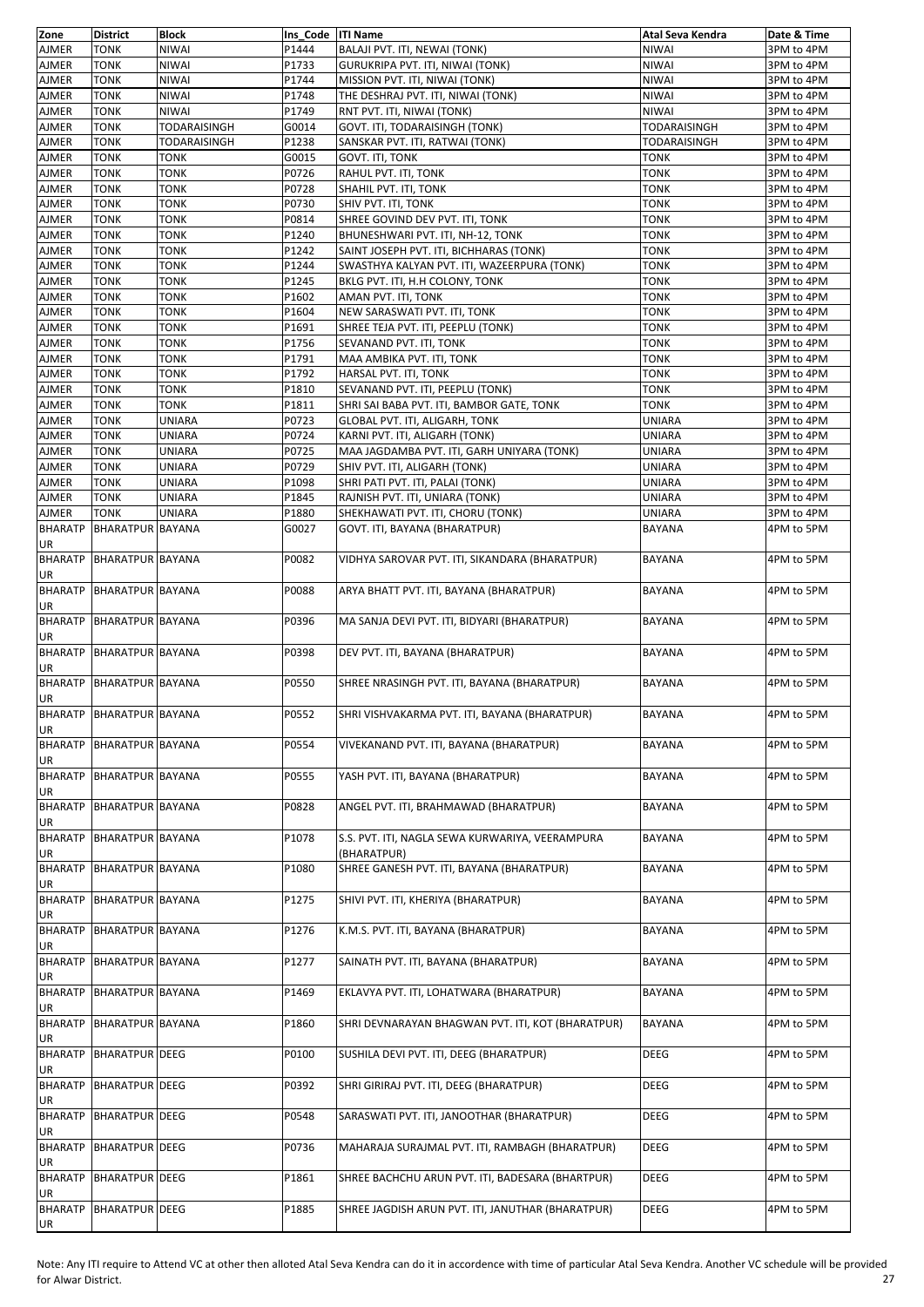| Zone                 | <b>District</b>          | <b>Block</b> | Ins_Code   ITI Name |                                                                        | Atal Seva Kendra | Date & Time |
|----------------------|--------------------------|--------------|---------------------|------------------------------------------------------------------------|------------------|-------------|
| <b>BHARATP</b><br>UR | <b>BHARATPUR KAMAN</b>   |              | G0038               | GOVT. ITI, KAMAN (BHARATPUR)                                           | KAMAN            | 4PM to 5PM  |
| UR                   | BHARATP BHARATPUR KAMAN  |              | P0094               | PAWAN PVT. ITI, KAMAN (BHARATPUR)                                      | <b>KAMAN</b>     | 4PM to 5PM  |
| <b>BHARATP</b><br>UR | <b>BHARATPUR KAMAN</b>   |              | P0096               | SHREE BANKAE BIHARI PVT. ITI, KAMAN (BHARATPUR)                        | KAMAN            | 4PM to 5PM  |
| <b>BHARATP</b><br>UR | <b>BHARATPUR KAMAN</b>   |              | P0390               | AJAY PVT. ITI, KAMAN (BHARATPUR)                                       | KAMAN            | 4PM to 5PM  |
| <b>BHARATP</b><br>UR | <b>BHARATPUR KUMHER</b>  |              | P0085               | AGRAWAL PVT. ITI, KUMHER (BHARARTPUR)                                  | <b>KUMHER</b>    | 4PM to 5PM  |
| <b>BHARATP</b><br>UR | <b>BHARATPUR KUMHER</b>  |              | P1082               | MAHARAJA SURAJMAL PVT. ITI, NAGLA MAITHNA, KUMHER<br>(BHARATPUR)       | <b>KUMHER</b>    | 4PM to 5PM  |
| <b>BHARATP</b><br>UR | <b>BHARATPUR KUMHER</b>  |              | P1085               | JAI SHREE RADHE PVT. ITI, KUMHER (BHARATPUR)                           | <b>KUMHER</b>    | 4PM to 5PM  |
| <b>BHARATP</b><br>UR | <b>BHARATPUR KUMHER</b>  |              | P1279               | SHRI KRISHAN PVT. ITI, KUMHER (BHARATPUR)                              | <b>KUMHER</b>    | 4PM to 5PM  |
| <b>BHARATP</b><br>UR | <b>BHARATPUR KUMHER</b>  |              | P1696               | SHREE DURG SINGH PVT. ITI, KUMHER (BHARATPUR)                          | <b>KUMHER</b>    | 4PM to 5PM  |
| <b>BHARATP</b><br>UR | <b>BHARATPUR KUMHER</b>  |              | P1759               | SHRIMATI OMWATI DEVI PVT. ITI, KUMHER (BHARATPUR)                      | <b>KUMHER</b>    | 4PM to 5PM  |
| <b>BHARATP</b><br>UR | <b>BHARATPUR KUMHER</b>  |              | P1778               | SHRI RATAN SINGH PVT. ITI, KUMHER (BHARATPUR)                          | <b>KUMHER</b>    | 4PM to 5PM  |
| <b>BHARATP</b><br>UR | <b>BHARATPUR NADBAI</b>  |              | P0086               | ARPAN PVT. ITI, NADBAI (BHARATPUR)                                     | <b>NADBAI</b>    | 4PM to 5PM  |
| <b>BHARATP</b><br>UR | <b>BHARATPUR NADBAI</b>  |              | P0089               | BHAGAWAN MAHAVEER PVT. ITI, NADBAI (BHARATPUR)                         | <b>NADBAI</b>    | 4PM to 5PM  |
| <b>BHARATP</b><br>UR | <b>BHARATPUR NADBAI</b>  |              | P0091               | MAHATMA SUKHANAND PVT. ITI, NADBAI (BHARATPUR)                         | <b>NADBAI</b>    | 4PM to 5PM  |
| <b>BHARATP</b><br>UR | <b>BHARATPUR NADBAI</b>  |              | P0093               | MOTHER TARESA PVT. ITI, BUDHWARI (BHARATPUR)                           | <b>NADBAI</b>    | 4PM to 5PM  |
| <b>BHARATP</b><br>UR | <b>BHARATPUR NADBAI</b>  |              | P0097               | SHREE DEV PVT. ITI, NADBAI (BHARATPUR)                                 | <b>NADBAI</b>    | 4PM to 5PM  |
| <b>BHARATP</b><br>UR | <b>BHARATPUR NADBAI</b>  |              | P0394               | SHRI SAI PVT. ITI, NADBAI (BHARATPUR)                                  | <b>NADBAI</b>    | 4PM to 5PM  |
| <b>BHARATP</b><br>UR | <b>BHARATPUR NADBAI</b>  |              | P0840               | BALAJI PVT. ITI, BHADEERA (BHARATPUR)                                  | <b>NADBAI</b>    | 4PM to 5PM  |
| <b>BHARATP</b><br>UR | <b>BHARATPUR NADBAI</b>  |              | P1006               | SHRI CHARAN SINGH PVT. ITI, NADBAI (BHARATPUR)                         | <b>NADBAI</b>    | 4PM to 5PM  |
| <b>BHARATP</b><br>UR | <b>BHARATPUR NADBAI</b>  |              | P1076               | SHRI SHYAM PVT. ITI, BAHRAMDA (BHARATPUR)                              | <b>NADBAI</b>    | 4PM to 5PM  |
| <b>BHARATP</b><br>UR | <b>BHARATPUR NADBAI</b>  |              | P1077               | SRI VINAYAK PVT. ITI, MAI (BHARATPUR)                                  | <b>NADBAI</b>    | 4PM to 5PM  |
| <b>BHARATP</b><br>UR | <b>BHARATPUR NADBAI</b>  |              | P1226               | NEHRU PVT. ITI, PAHARSAR (BHATATPUR)                                   | <b>NADBAI</b>    | 4PM to 5PM  |
| UR                   | BHARATP BHARATPUR NADBAI |              | P1467               | MASTER KIRODI LAL PVT. ITI, NADBAI (BHARATPUR)                         | <b>NADBAI</b>    | 4PM to 5PM  |
| <b>BHARATP</b><br>UR | <b>BHARATPUR NADBAI</b>  |              | P1794               | SANSKAR PVT. ITI, NADBAI (BHARATPUR)                                   | <b>NADBAI</b>    | 4PM to 5PM  |
| <b>BHARATP</b><br>UR | <b>BHARATPUR NADBAI</b>  |              | P1862               | SHIV SHAKTI PVT. ITI, AKHEGARH (BHARATPUR)                             | <b>NADBAI</b>    | 4PM to 5PM  |
| <b>BHARATP</b><br>UR | <b>BHARATPUR NAGAR</b>   |              | G0172               | GOVT. ITI, NAGAR (BHARATPUR)                                           | NAGAR            | 4PM to 5PM  |
| <b>BHARATP</b><br>UR | <b>BHARATPUR NAGAR</b>   |              | P0080               | SHIKHA PVT. ITI, NAGAR (BHARATPUR)                                     | NAGAR            | 4PM to 5PM  |
| <b>BHARATP</b><br>UR | <b>BHARATPUR NAGAR</b>   |              | P0098               | SHREE JEE PVT. ITI, NAGAR (BHARATPUR)                                  | NAGAR            | 4PM to 5PM  |
| <b>BHARATP</b><br>UR | <b>BHARATPUR NAGAR</b>   |              | P1739               | SHRI RAM ADARSH PVT. ITI, NAGAR (BHARATPUR)                            | NAGAR            | 4PM to 5PM  |
| <b>BHARATP</b><br>UR | <b>BHARATPUR NAGAR</b>   |              | P1800               | SHRI NEMSINGH PARMAR PVT. ITI, NAGAR (BHARATPUR)                       | NAGAR            | 4PM to 5PM  |
| <b>BHARATP</b><br>UR | <b>BHARATPUR PAHARI</b>  |              | G0151               | GOVT. ITI, PAHARI (BHARATPUR)                                          | PAHARI           | 4PM to 5PM  |
| <b>BHARATP</b><br>UR | <b>BHARATPUR PAHARI</b>  |              | G0173               | GOVT. ITI, GOPALGARH (BHARATPUR) CAMP GOVT. ITI,<br>PAHARI (BHARATPUR) | PAHARI           | 4PM to 5PM  |
| <b>BHARATP</b><br>UR | <b>BHARATPUR RUPBAS</b>  |              | P0074               | BAJRANG PVT. ITI, RUDAWAL (BHARATPUR)                                  | <b>RUPBAS</b>    | 4PM to 5PM  |
| <b>BHARATP</b><br>UR | <b>BHARATPUR RUPBAS</b>  |              | P0075               | BRIJ GAURAV PVT. ITI, ROOPWAS (BHARATPUR)                              | <b>RUPBAS</b>    | 4PM to 5PM  |
| <b>BHARATP</b><br>UR | <b>BHARATPUR RUPBAS</b>  |              | P0087               | ARPAN PVT. ITI, UCHCHAIN (BHARATPUR)                                   | <b>RUPBAS</b>    | 4PM to 5PM  |
| BHARATP<br>UR        | <b>BHARATPUR RUPBAS</b>  |              | P0101               | VASUNDHARA PVT. ITI, ROOPWAS (BHARATPUR)                               | <b>RUPBAS</b>    | 4PM to 5PM  |
| <b>BHARATP</b><br>UR | <b>BHARATPUR RUPBAS</b>  |              | P0549               | SARVODYA PVT. ITI, MUDHERA (BHARATPUR)                                 | <b>RUPBAS</b>    | 4PM to 5PM  |
| <b>BHARATP</b><br>UR | <b>BHARATPUR RUPBAS</b>  |              | P1079               | LRL PVT. ITI, PICHOONA (BHARATPUR)                                     | RUPBAS           | 4PM to 5PM  |
| <b>BHARATP</b><br>UR | <b>BHARATPUR RUPBAS</b>  |              | P1272               | VAIDH PATIRAM PVT. ITI, BHAISA (BHARATPUR)                             | <b>RUPBAS</b>    | 4PM to 5PM  |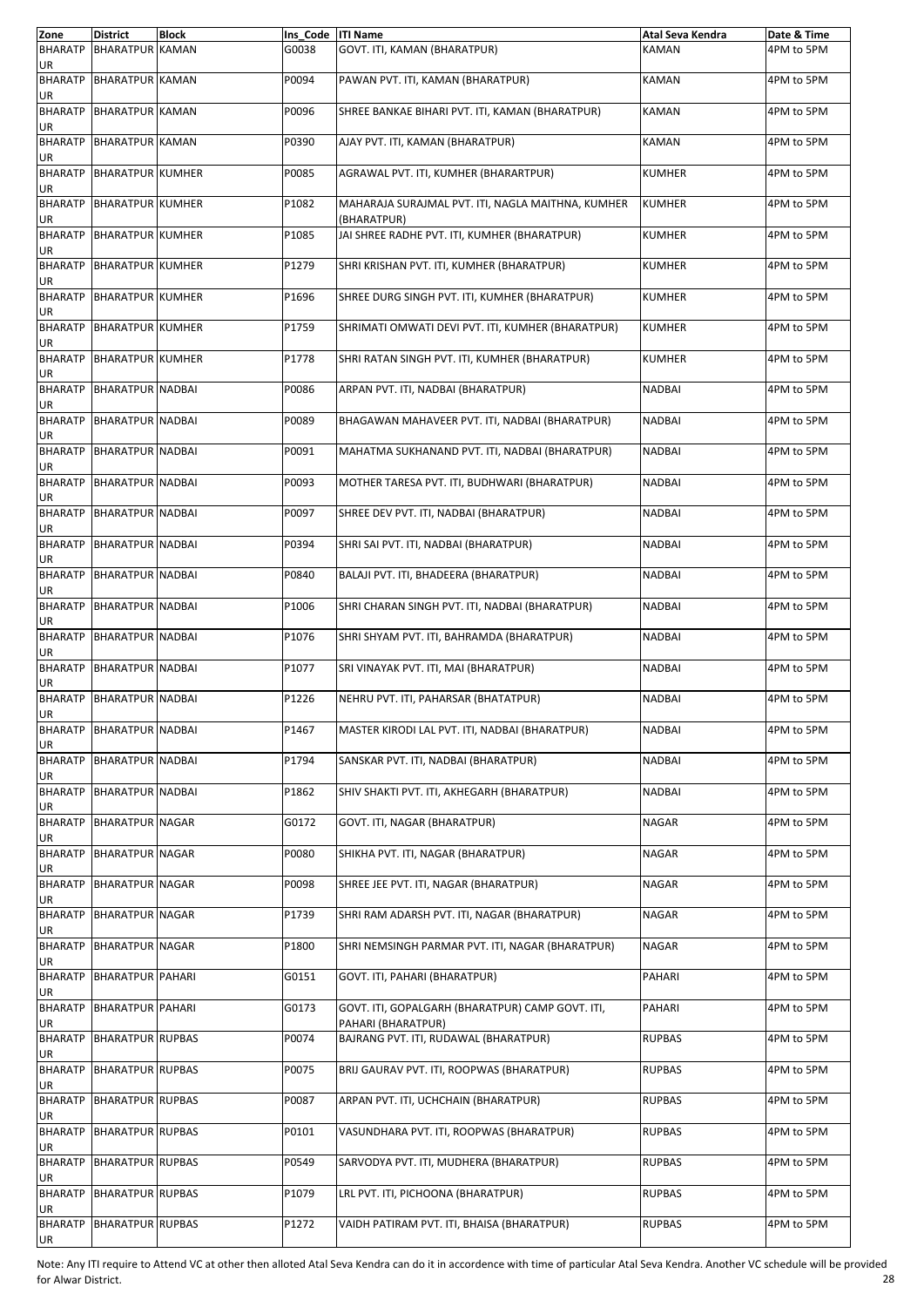| Zone                       | <b>District</b>         | <b>Block</b> | Ins Code   ITI Name |                                                                           | Atal Seva Kendra | Date & Time |
|----------------------------|-------------------------|--------------|---------------------|---------------------------------------------------------------------------|------------------|-------------|
| <b>BHARATP</b>             | <b>BHARATPUR RUPBAS</b> |              | P1274               | SHIV ANURAG PVT. ITI, RUDAWAL (BHARATPUR)                                 | <b>RUPBAS</b>    | 4PM to 5PM  |
| UR<br>BHARATP<br>UR        | <b>BHARATPUR RUPBAS</b> |              | P1280               | B.B.DAS PVT. ITI, UCHCHAIN (BHARATPUR)                                    | <b>RUPBAS</b>    | 4PM to 5PM  |
| <b>BHARATP</b><br>UR       | <b>BHARATPUR RUPBAS</b> |              | P1817               | SHRIMATI RESHAM DEVI PVT. ITI, ROOPWAS (BHARATPUR)                        | <b>RUPBAS</b>    | 4PM to 5PM  |
| <b>BHARATP</b>             | <b>BHARATPUR SEWAR</b>  |              | G0028               | <b>GOVT. ITI, BHARATPUR</b>                                               | SEWAR            | 4PM to 5PM  |
| UR<br>BHARATP<br>UR        | <b>BHARATPUR SEWAR</b>  |              | G0227               | GOVT. ITI, JAIL BHARATPUR                                                 | SEWAR            | 4PM to 5PM  |
| <b>BHARATP</b><br>UR       | <b>BHARATPUR SEWAR</b>  |              | P0076               | CARRIER DEVELOP PVT. ITI, BHARATPUR                                       | SEWAR            | 4PM to 5PM  |
| <b>BHARATP</b><br>UR       | <b>BHARATPUR SEWAR</b>  |              | P0079               | SHAILENDRA PVT. ITI, SUGRIV COLONY, BHARATPUR                             | SEWAR            | 4PM to 5PM  |
| <b>BHARATP</b><br>UR       | <b>BHARATPUR SEWAR</b>  |              | P0081               | TECHNOLOGY PARK PVT. ITI, SEWAR (BHARATPUR)                               | SEWAR            | 4PM to 5PM  |
| <b>BHARATP</b><br>UR       | <b>BHARATPUR SEWAR</b>  |              | P0083               | VISHVA BHARTI PVT. ITI, BHARATPUR                                         | SEWAR            | 4PM to 5PM  |
| <b>BHARATP</b><br>UR       | <b>BHARATPUR SEWAR</b>  |              | P0084               | VISHVAKARMA PVT. ITI, JASWANT NAGAR, BHARATPUR                            | SEWAR            | 4PM to 5PM  |
| <b>BHARATP</b><br>UR       | <b>BHARATPUR SEWAR</b>  |              | P0391               | M.D. PVT. ITI, BHARATPUR                                                  | SEWAR            | 4PM to 5PM  |
| <b>BHARATP</b><br>UR       | <b>BHARATPUR SEWAR</b>  |              | P0393               | SHRI VISHVAKARMA PVT. ITI, JASWANTNAGAR, BHARATPUR                        | SEWAR            | 4PM to 5PM  |
| <b>BHARATP</b><br>UR       | <b>BHARATPUR SEWAR</b>  |              | P0395               | SARASWATI PVT. ITI, BHARATPUR                                             | SEWAR            | 4PM to 5PM  |
| <b>BHARATP</b><br>UR       | <b>BHARATPUR SEWAR</b>  |              | P0397               | MA GANGA PVT. ITI, BHARATPUR                                              | SEWAR            | 4PM to 5PM  |
| <b>BHARATP</b><br>UR       | <b>BHARATPUR SEWAR</b>  |              | P0400               | OM PVT. ITI, BHARATPUR                                                    | SEWAR            | 4PM to 5PM  |
| <b>BHARATP</b><br>UR       | <b>BHARATPUR SEWAR</b>  |              | P0401               | GIMT PVT. ITI, BHARATPUR                                                  | SEWAR            | 4PM to 5PM  |
| <b>BHARATP</b><br>UR       | <b>BHARATPUR SEWAR</b>  |              | P0551               | SHRI CHATANYA PVT. ITI, BHARATPUR                                         | SEWAR            | 4PM to 5PM  |
| <b>BHARATP</b><br>UR       | <b>BHARATPUR SEWAR</b>  |              | P0553               | V.D. PVT. ITI, CHAK DAULATPUR (BHARATPUR)                                 | SEWAR            | 4PM to 5PM  |
| <b>BHARATP</b><br>UR       | <b>BHARATPUR SEWAR</b>  |              | P0744               | SMT. KAMLESH PVT. ITI, BAHNERA (BHARATPUR)                                | SEWAR            | 4PM to 5PM  |
| <b>BHARATP</b><br>UR       | <b>BHARATPUR SEWAR</b>  |              | P0810               | I.G.M. PVT. ITI, JAGHEENA (BHARATPUR)                                     | SEWAR            | 4PM to 5PM  |
| <b>BHARATP</b><br>UR       | <b>BHARATPUR SEWAR</b>  |              | P0867               | JAI SHIV PVT. ITI, BAMANPURA, SEWAR (BHARATPUR)                           | SEWAR            | 4PM to 5PM  |
| <b>BHARATP</b><br>UR       | <b>BHARATPUR SEWAR</b>  |              | P0870               | SHRI KRISHNA PVT. ITI, STADIUM NAGAR, BHARATPUR                           | SEWAR            | 4PM to 5PM  |
| <b>BHARATP</b><br>UR       | <b>BHARATPUR SEWAR</b>  |              | P1081               | JAI HIND PVT. ITI, SARVODAYA NAGAR, BHARATPUR                             | SEWAR            | 4PM to 5PM  |
| <b>BHARATP</b><br>UR       | <b>BHARATPUR SEWAR</b>  |              | P1083               | SHRI JAGAN PRASAD PVT. ITI, MOTIJHEEL, BHARATPUR                          | SEWAR            | 4PM to 5PM  |
| <b>BHARATP</b><br>UR       | <b>BHARATPUR SEWAR</b>  |              | P1084               | KALA MANDIR PVT. ITI, NEAR MANSINGH CIRCLE, BHARATPUR SEWAR               |                  | 4PM to 5PM  |
| <b>BHARATP</b><br>UR       | <b>BHARATPUR SEWAR</b>  |              | P1278               | SHIVAM PVT. ITI, OLD INDUSTRIAL AREA, BHARATPUR                           | SEWAR            | 4PM to 5PM  |
| <b>BHARATP</b><br>UR       | <b>BHARATPUR SEWAR</b>  |              | P1468               | SHRI VISHWAKARMA PVT. ITI, NEW RIICO INDUSTRIAL AREA,<br><b>BHARATPUR</b> | SEWAR            | 4PM to 5PM  |
| <b>BHARATP</b><br>UR       | <b>BHARATPUR SEWAR</b>  |              | P1470               | L.S.M.D. BHARATPUR PVT. ITI, RIICO ROAD, BHARATPUR                        | SEWAR            | 4PM to 5PM  |
| <b>BHARATP</b><br>UR       | <b>BHARATPUR SEWAR</b>  |              | P1471               | BALAJI PVT. ITI, GOPALGARH, BHARATPUR                                     | SEWAR            | 4PM to 5PM  |
| <b>BHARATP</b><br>UR       | <b>BHARATPUR SEWAR</b>  |              | P1623               | HARI SHANKAR PVT. ITI, BHARATPUR                                          | SEWAR            | 4PM to 5PM  |
| <b>BHARATP</b><br>UR       | <b>BHARATPUR SEWAR</b>  |              | P1703               | SHREEMATI RESHAM DEVI PVT. ITI, BHARATPUR                                 | SEWAR            | 4PM to 5PM  |
| <b>BHARATP</b><br>UR       | <b>BHARATPUR SEWAR</b>  |              | P1713               | AJEET PVT. ITI, KAROTH (BHARATPUR)                                        | SEWAR            | 4PM to 5PM  |
| <b>BHARATP</b><br>UR       | <b>BHARATPUR WEIR</b>   |              | P0090               | MA KAMESHWARI PVT. ITI, BHUSAWAR (BHARATPUR)                              | WEIR             | 4PM to 5PM  |
| <b>BHARATP</b><br>UR       | <b>BHARATPUR WEIR</b>   |              | P0307               | DESHWAL PVT. ITI, WEIR (BHARATPUR)                                        | WEIR             | 4PM to 5PM  |
| <b>BHARATP</b>             | <b>BHARATPUR WEIR</b>   |              | P0308               | SHREE RAJEEV GANDHI PVT. ITI, HALENA, WEIR (BHARATPUR)                    | WEIR             | 4PM to 5PM  |
| UR<br><b>BHARATP</b><br>UR | <b>BHARATPUR WEIR</b>   |              | P0399               | GURU ATMA VALLABH PVT. ITI, BHUSAWAR (BHARATPUR)                          | WEIR             | 4PM to 5PM  |
| <b>BHARATP</b>             | <b>BHARATPUR WEIR</b>   |              | P0402               | SARVODAYA PVT. ITI, KAMALPURA (BHARATPUR)                                 | WEIR             | 4PM to 5PM  |
| UR<br><b>BHARATP</b><br>UR | <b>BHARATPUR WEIR</b>   |              | P0547               | MAHARAJA AGRESEN PVT. ITI, WEIR (BHARATPUR)                               | <b>WEIR</b>      | 4PM to 5PM  |
| <b>BHARATP</b><br>UR       | <b>BHARATPUR WEIR</b>   |              | P1273               | SHRI RAGHAV PVT. ITI, KHERLI (BHARATPUR)                                  | WEIR             | 4PM to 5PM  |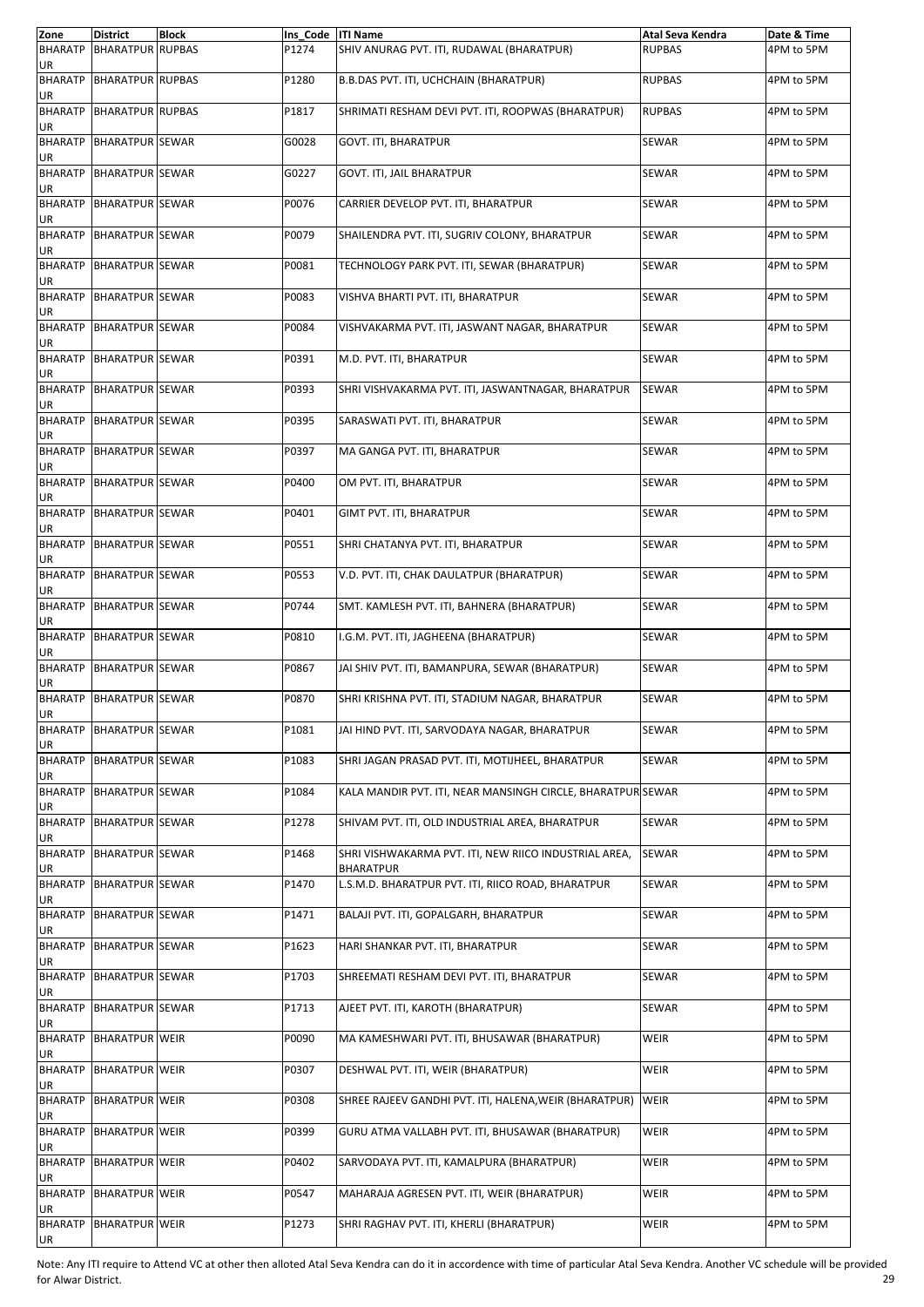| Zone                 | <b>District</b>               | <b>Block</b>    | Ins_Code   ITI Name |                                                                       | Atal Seva Kendra | Date & Time |
|----------------------|-------------------------------|-----------------|---------------------|-----------------------------------------------------------------------|------------------|-------------|
| <b>BHARATP</b><br>UR | <b>BHARATPUR WEIR</b>         |                 | P1281               | SHRI GURUJI PVT. ITI, KAMALPURA (BHARATPUR)                           | WEIR             | 4PM to 5PM  |
| UR                   | <b>BHARATP BHARATPUR WEIR</b> |                 | P1863               | SHREE OM BRAJ ARUN PVT ITI, MOODIYA LALEETA<br>(BHARATPUR)            | <b>WEIR</b>      | 4PM to 5PM  |
| UR                   | BHARATP DHAULPUR              | <b>BARI</b>     | G0128               | GOVT. ITI, BARI (DHAULPUR)                                            | <b>BARI</b>      | 4PM to 5PM  |
| <b>BHARATP</b><br>UR | <b>DHAULPUR</b>               | <b>BARI</b>     | P0120               | R.N.T. PVT. ITI, BARI (DHAULPUR)                                      | <b>BARI</b>      | 4PM to 5PM  |
| UR                   | <b>BHARATP DHAULPUR</b>       | <b>BARI</b>     | P0127               | SHREE SARNAM SINGH PVT. ITI, BARI (DHAULPUR)                          | <b>BARI</b>      | 4PM to 5PM  |
| UR                   | BHARATP DHAULPUR              | <b>BARI</b>     | P0493               | SHRI LAKHRU RAM RAWAT PVT. ITI, BARI (DHAULPUR)                       | <b>BARI</b>      | 4PM to 5PM  |
| <b>BHARATP</b><br>UR | <b>DHAULPUR</b>               | <b>BARI</b>     | P0595               | ANAND PVT. ITI, BARI (DHAULPUR)                                       | <b>BARI</b>      | 4PM to 5PM  |
| UR                   | <b>BHARATP DHAULPUR</b>       | <b>BARI</b>     | P0597               | M.S. RAWAT PVT. ITI, BARI, DHAULPUR                                   | <b>BARI</b>      | 4PM to 5PM  |
| UR                   | <b>BHARATP DHAULPUR</b>       | <b>BARI</b>     | P0860               | S.N PVT. ITI, BARI (DHAULPUR)                                         | <b>BARI</b>      | 4PM to 5PM  |
| <b>BHARATP</b><br>UR | <b>DHAULPUR</b>               | <b>BARI</b>     | P0914               | BABA R.D.RAWAT PVT. ITI, BARI (DHAULPUR)                              | <b>BARI</b>      | 4PM to 5PM  |
| UR                   | <b>BHARATP DHAULPUR</b>       | <b>BARI</b>     | P1490               | S.R. PVT. ITI, KANCHANPUR (DHOLPUR)                                   | <b>BARI</b>      | 4PM to 5PM  |
| UR                   | <b>BHARATP DHAULPUR</b>       | <b>BARI</b>     | P1701               | DEV KRIPA PVT. ITI, BARI (DHAULPUR)                                   | <b>BARI</b>      | 4PM to 5PM  |
| <b>BHARATP</b><br>UR | <b>DHAULPUR</b>               | <b>BARI</b>     | P1718               | MAA PEETAMBER PVT. ITI, BARI (DHAULPUR)                               | <b>BARI</b>      | 4PM to 5PM  |
| <b>BHARATP</b><br>UR | <b>DHAULPUR</b>               | <b>BARI</b>     | P1785               | VIVEKANAND PVT. ITI, BARI (DHAULPUR)                                  | <b>BARI</b>      | 4PM to 5PM  |
| UR                   | <b>BHARATP DHAULPUR</b>       | <b>BASERI</b>   | P0126               | SHREE GOVERDHAN PVT. ITI, BASERI (DHAULPUR)                           | <b>BASERI</b>    | 4PM to 5PM  |
| <b>BHARATP</b><br>UR | <b>DHAULPUR</b>               | <b>BASERI</b>   | P0491               | DANTESHWARI PVT. ITI, SARMATHURA (DHAULPUR)                           | <b>BASERI</b>    | 4PM to 5PM  |
| <b>BHARATP</b><br>UR | <b>DHAULPUR</b>               | <b>BASERI</b>   | P0599               | TAGORE PVT. ITI, BASERI (DHAULPUR)                                    | <b>BASERI</b>    | 4PM to 5PM  |
| UR                   | BHARATP DHAULPUR              | <b>BASERI</b>   | P1710               | SHRI BRIJ KRISHNA PVT. ITI, BASERI (DHAULPUR)                         | <b>BASERI</b>    | 4PM to 5PM  |
| UR                   | <b>BHARATP DHAULPUR</b>       | <b>DHAULPUR</b> | G0033               | GOVT. ITI, DHAULPUR                                                   | <b>DHAULPUR</b>  | 4PM to 5PM  |
| <b>BHARATP</b><br>UR | <b>DHAULPUR</b>               | <b>DHAULPUR</b> | P0118               | GANDHI PVT. ITI, DHAULPUR                                             | DHAULPUR         | 4PM to 5PM  |
| UR                   | BHARATP DHAULPUR              | <b>DHAULPUR</b> | P0119               | KAMAKSHI PVT. ITI, DHAULPUR                                           | <b>DHAULPUR</b>  | 4PM to 5PM  |
| <b>BHARATP</b><br>UR | <b>DHAULPUR</b>               | <b>DHAULPUR</b> | P0121               | RISHI GAALAV PVT. ITI, DHAULPUR                                       | DHAULPUR         | 4PM to 5PM  |
| UR                   | <b>BHARATP DHAULPUR</b>       | DHAULPUR        | P0122               | CHANDRA SHAKER AZAD PVT. ITI, MANIYAN (DHAULPUR)                      | <b>DHAULPUR</b>  | 4PM to 5PM  |
| <b>BHARATP</b><br>UR | <b>DHAULPUR</b>               | <b>DHAULPUR</b> | P0123               | MASTER DWARIKA PRASAD PVT. ITI, DHAULPUR                              | DHAULPUR         | 4PM to 5PM  |
| UR                   | <b>BHARATP DHAULPUR</b>       | <b>DHAULPUR</b> | P0124               | S.N. PVT. ITI, DHAULPUR                                               | DHAULPUR         | 4PM to 5PM  |
| <b>BHARATP</b><br>UR | <b>DHAULPUR</b>               | <b>DHAULPUR</b> | P0492               | DHAULPUR PVT. ITI, DHAULPUR                                           | DHAULPUR         | 4PM to 5PM  |
| <b>BHARATP</b><br>UR | <b>DHAULPUR</b>               | <b>DHAULPUR</b> | P0598               | MAHARAJA AGRESEN PVT. ITI, DHAULPUR                                   | DHAULPUR         | 4PM to 5PM  |
| <b>BHARATP</b><br>UR | <b>DHAULPUR</b>               | <b>DHAULPUR</b> | P0772               | NEW DHAULPUR PVT. ITI, BARI ROAD, DHOLPUR                             | DHAULPUR         | 4PM to 5PM  |
| <b>BHARATP</b><br>UR | DHAULPUR                      | <b>DHAULPUR</b> | P0812               | SHRIJEE PVT. ITI, DHAULPUR                                            | DHAULPUR         | 4PM to 5PM  |
| UR                   | BHARATP DHAULPUR              | <b>DHAULPUR</b> | P0912               | DEV DAYANAND PVT. ITI, MANIYAN (DHAULPUR)                             | DHAULPUR         | 4PM to 5PM  |
| <b>BHARATP</b><br>UR | <b>DHAULPUR</b>               | <b>DHAULPUR</b> | P0995               | BRIJ MAHADEV PVT. ITI, DHOLPUR                                        | <b>DHAULPUR</b>  | 4PM to 5PM  |
| <b>BHARATP</b><br>UR | <b>DHAULPUR</b>               | <b>DHAULPUR</b> | P1018               | SHIV SHAKTI PVT. ITI, RIICO INDUSTRIAL AREA, DHOLPUR                  | DHAULPUR         | 4PM to 5PM  |
| UR                   | <b>BHARATP DHAULPUR</b>       | <b>DHAULPUR</b> | P1120               | KMS PVT. ITI, BARI ROAD, DHOLPUR                                      | <b>DHAULPUR</b>  | 4PM to 5PM  |
| <b>BHARATP</b><br>UR | <b>DHAULPUR</b>               | <b>DHAULPUR</b> | P1121               | BANKE BIHARI PVT. ITI, DEFENCE COLONY, DHOLPUR                        | DHAULPUR         | 4PM to 5PM  |
| <b>BHARATP</b><br>UR | <b>DHAULPUR</b>               | <b>DHAULPUR</b> | P1300               | CHAUDHARY NISHA SHARMA PVT. ITI, RAJAKHERA BY PASS,<br><b>DHOLPUR</b> | <b>DHAULPUR</b>  | 4PM to 5PM  |
| UR                   | <b>BHARATP DHAULPUR</b>       | <b>DHAULPUR</b> | P1491               | HARRI NARAYAN PVT. ITI, BALAJI NAGAR, DHAULPUR                        | <b>DHAULPUR</b>  | 4PM to 5PM  |
| <b>BHARATP</b><br>UR | <b>DHAULPUR</b>               | <b>DHAULPUR</b> | P1492               | SRINATH PVT. ITI, RAM NAGAR COLONY, DHOLPUR                           | DHAULPUR         | 4PM to 5PM  |
| <b>BHARATP</b><br>UR | <b>DHAULPUR</b>               | <b>DHAULPUR</b> | P1493               | RAJ RAJESHWARI PVT. ITI, TASEEMO (DHAULPUR)                           | DHAULPUR         | 4PM to 5PM  |
| <b>BHARATP</b><br>UR | <b>DHAULPUR</b>               | <b>DHAULPUR</b> | P1867               | SHREE GIRIRAJ PVT. ITI, MANIYAN (DHAULPUR)                            | DHAULPUR         | 4PM to 5PM  |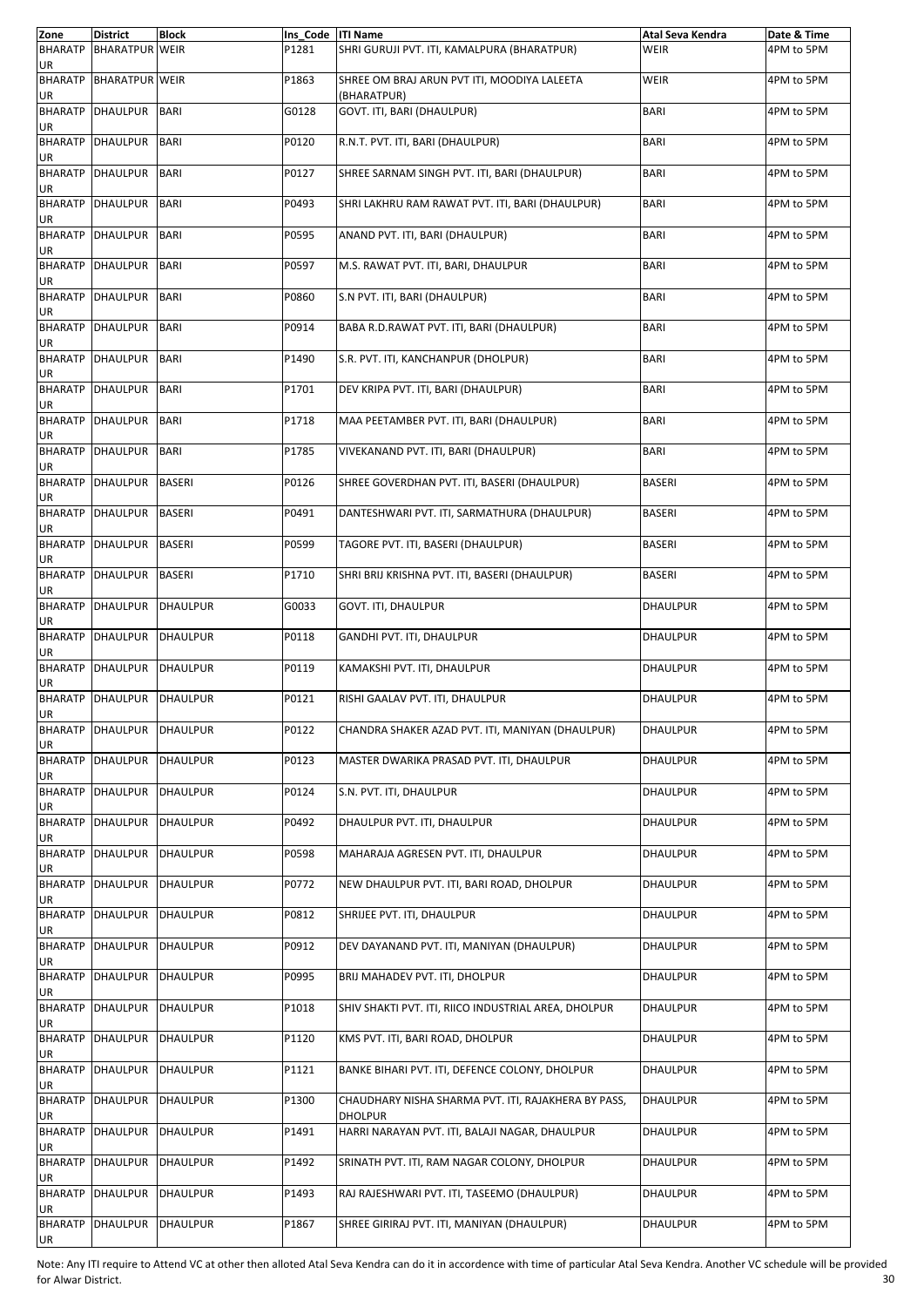| Zone                         | <b>District</b>         | <b>Block</b>   | Ins Code   ITI Name |                                                       | Atal Seva Kendra | Date & Time |
|------------------------------|-------------------------|----------------|---------------------|-------------------------------------------------------|------------------|-------------|
| <b>BHARATP</b><br>UR         | <b>DHAULPUR</b>         | RAJAKHERA      | G0044               | GOVT. ITI, RAJAKHERA (DHAULPUR)                       | RAJAKHERA        | 4PM to 5PM  |
| <b>BHARATP</b><br>UR         | <b>DHAULPUR</b>         | RAJAKHERA      | P0494               | SHRI NARAYAN PVT. ITI, RAJAKHERA (DHAULPUR)           | RAJAKHERA        | 4PM to 5PM  |
| <b>BHARATP</b><br>UR         | <b>DHAULPUR</b>         | RAJAKHERA      | P0950               | V.S.J. PVT. ITI, RAJAKHERA (DHAULPUR)                 | RAJAKHERA        | 4PM to 5PM  |
| <b>BHARATP</b><br>UR         | <b>DHAULPUR</b>         | RAJAKHERA      | P1117               | B.L. PVT. ITI, RAJAKHERA (DHOLPUR)                    | RAJAKHERA        | 4PM to 5PM  |
| UR                           | <b>BHARATP</b> DHAULPUR | SAIPAU         | G0134               | GOVT. ITI, SAIPAU (DHAULPUR)                          | SAIPAU           | 4PM to 5PM  |
| <b>BHARATP</b><br>UR         | <b>DHAULPUR</b>         | SAIPAU         | P0596               | G.S. PVT. ITI, SAIPAU (DHAULPUR)                      | SAIPAU           | 4PM to 5PM  |
| <b>BHARATP</b><br>UR         | <b>DHAULPUR</b>         | SAIPAU         | P1118               | MASTER VIDYARAM PVT. ITI, TASEEMO (DHAULPUR)          | SAIPAU           | 4PM to 5PM  |
| <b>BHARATP KARAULI</b><br>UR |                         | <b>HINDAUN</b> | P0231               | AGRESEN PVT. ITI, HINDAUN CITY (KARAULI)              | <b>HINDAUN</b>   | 4PM to 5PM  |
| <b>BHARATP</b><br>UR         | <b>KARAULI</b>          | <b>HINDAUN</b> | P0232               | BHAGWAN MAHAVEER PVT. ITI, HINDAUN CITY (KARAULI)     | <b>HINDAUN</b>   | 4PM to 5PM  |
| <b>BHARATP</b><br>UR         | <b>KARAULI</b>          | <b>HINDAUN</b> | P0234               | GAYATRI PVT. ITI, HINDAUN CITY (KARAULI)              | HINDAUN          | 4PM to 5PM  |
| BHARATP KARAULI<br>UR        |                         | <b>HINDAUN</b> | P0236               | JAIN RATAN PVT. ITI, HINDAUN CITY (KARAULI)           | <b>HINDAUN</b>   | 4PM to 5PM  |
| <b>BHARATP</b><br>UR         | <b>KARAULI</b>          | <b>HINDAUN</b> | P0244               | SORABH PVT. ITI, KHERA, HINDAUN CITY (KARAULI)        | <b>HINDAUN</b>   | 4PM to 5PM  |
| <b>BHARATP</b><br>UR         | <b>KARAULI</b>          | <b>HINDAUN</b> | P0320               | TAGOUR PVT. ITI, HINDAUN CITY (KARAULI)               | <b>HINDAUN</b>   | 4PM to 5PM  |
| <b>BHARATP KARAULI</b><br>UR |                         | <b>HINDAUN</b> | P0405               | K.M.S. PVT. ITI, HINDAUN CITY (KARAULI)               | <b>HINDAUN</b>   | 4PM to 5PM  |
| <b>BHARATP</b><br>UR         | <b>KARAULI</b>          | <b>HINDAUN</b> | P0408               | KARMSHEEL PVT. ITI, HINDAUN CITY (KARAULI)            | <b>HINDAUN</b>   | 4PM to 5PM  |
| <b>BHARATP</b><br>UR         | <b>KARAULI</b>          | <b>HINDAUN</b> | P0411               | S.R. PVT. ITI, MAHU (KARAULI)                         | <b>HINDAUN</b>   | 4PM to 5PM  |
| <b>BHARATP</b><br>UR         | <b>KARAULI</b>          | <b>HINDAUN</b> | P0414               | BHAGWAN MAHAVEER PVT. ITI, KACHROLI (KARAULI)         | <b>HINDAUN</b>   | 4PM to 5PM  |
| <b>BHARATP</b><br>UR         | <b>KARAULI</b>          | <b>HINDAUN</b> | P0416               | SHREE GANESH PVT. ITI, KATKAR, HINDAUN CITY (KARAULI) | <b>HINDAUN</b>   | 4PM to 5PM  |
| <b>BHARATP</b><br>UR         | KARAULI                 | <b>HINDAUN</b> | P0419               | SHRI AGRASEN PVT. ITI, HINDAUN CITY (KARAULI)         | <b>HINDAUN</b>   | 4PM to 5PM  |
| <b>BHARATP</b><br>UR         | <b>KARAULI</b>          | <b>HINDAUN</b> | P0516               | RAJASTHAN PVT. ITI, KHERA (KARAULI)                   | <b>HINDAUN</b>   | 4PM to 5PM  |
| <b>BHARATP</b><br>UR         | <b>KARAULI</b>          | HINDAUN        | P0654               | MOTHER TERESA PVT. ITI, HINDAUN CITY (KARAULI)        | <b>HINDAUN</b>   | 4PM to 5PM  |
| <b>BHARATP</b><br>UR         | KARAULI                 | <b>HINDAUN</b> | P0655               | NEHRU PVT. ITI, HINDAUN CITY (KARAULI)                | <b>HINDAUN</b>   | 4PM to 5PM  |
| <b>BHARATP KARAULI</b><br>UR |                         | <b>HINDAUN</b> | P0657               | OM PVT. ITI, HINDAUN CITY (KARAULI)                   | <b>HINDAUN</b>   | 4PM to 5PM  |
| <b>BHARATP</b><br>UR         | <b>KARAULI</b>          | <b>HINDAUN</b> | P0658               | OM SHANTI PVT. ITI. HINDAUN CITY (KARAULI)            | HINDAUN          | 4PM to 5PM  |
| <b>BHARATP</b><br>UR         | <b>KARAULI</b>          | <b>HINDAUN</b> | P0663               | SATYA BHAMA PVT. ITI, VIJAYPURA (KARAULI)             | <b>HINDAUN</b>   | 4PM to 5PM  |
| <b>BHARATP</b><br>UR         | KARAULI                 | <b>HINDAUN</b> | P0668               | MAHARAJA AGRASEN PVT. ITI, HINDAUN CITY (KARAULI)     | HINDAUN          | 4PM to 5PM  |
| <b>BHARATP</b><br>UR         | <b>KARAULI</b>          | <b>HINDAUN</b> | P0790               | ANAND PVT. ITI, HINDAUN CITY (KARAULI)                | <b>HINDAUN</b>   | 4PM to 5PM  |
| <b>BHARATP</b><br>UR         | <b>KARAULI</b>          | <b>HINDAUN</b> | P0806               | HINDAUN PVT. ITI, HINDAUN CITY (KARAULI)              | HINDAUN          | 4PM to 5PM  |
| <b>BHARATP</b><br>UR         | KARAULI                 | <b>HINDAUN</b> | P0926               | GURUKRIPA PVT. ITI, KYARDA KHURD (KARAULI)            | HINDAUN          | 4PM to 5PM  |
| <b>BHARATP</b><br>UR         | <b>KARAULI</b>          | <b>HINDAUN</b> | P1186               | BHAGWATI PVT. ITI, DHANDHAWALI (KARAULI)              | <b>HINDAUN</b>   | 4PM to 5PM  |
| <b>BHARATP</b><br>UR         | <b>KARAULI</b>          | <b>HINDAUN</b> | P1359               | RADHA GOVIND PVT. ITI, DHINDHORA (KARAULI)            | <b>HINDAUN</b>   | 4PM to 5PM  |
| <b>BHARATP</b><br>UR         | <b>KARAULI</b>          | <b>HINDAUN</b> | P1360               | ADRASH PVT. ITI, SUROTH (KARAULI)                     | HINDAUN          | 4PM to 5PM  |
| <b>BHARATP</b><br>UR         | <b>KARAULI</b>          | <b>HINDAUN</b> | P1544               | GURU KRIPA PVT. ITI, HINDAUN CITY (KARAULI)           | <b>HINDAUN</b>   | 4PM to 5PM  |
| <b>BHARATP</b><br>UR         | <b>KARAULI</b>          | KARAULI        | G0079               | GOVT. ITI, KARAULI                                    | KARAULI          | 4PM to 5PM  |
| <b>BHARATP</b><br>UR         | KARAULI                 | KARAULI        | P0233               | CITY PVT. ITI, KARAULI                                | KARAULI          | 4PM to 5PM  |
| <b>BHARATP</b><br>UR         | <b>KARAULI</b>          | KARAULI        | P0410               | BHARTI PVT. ITI, KARAULI                              | KARAULI          | 4PM to 5PM  |
| <b>BHARATP</b><br>UR         | KARAULI                 | KARAULI        | P0412               | ARUSH PVT. ITI, KARAULI                               | KARAULI          | 4PM to 5PM  |
| <b>BHARATP</b><br>UR         | KARAULI                 | KARAULI        | P0656               | NEW JAGDHAMBA PVT. ITI, KARAULI                       | KARAULI          | 4PM to 5PM  |
| BHARATP KARAULI<br>UR        |                         | KARAULI        | P0664               | SHUBHAM PVT. ITI, KARAULI                             | KARAULI          | 4PM to 5PM  |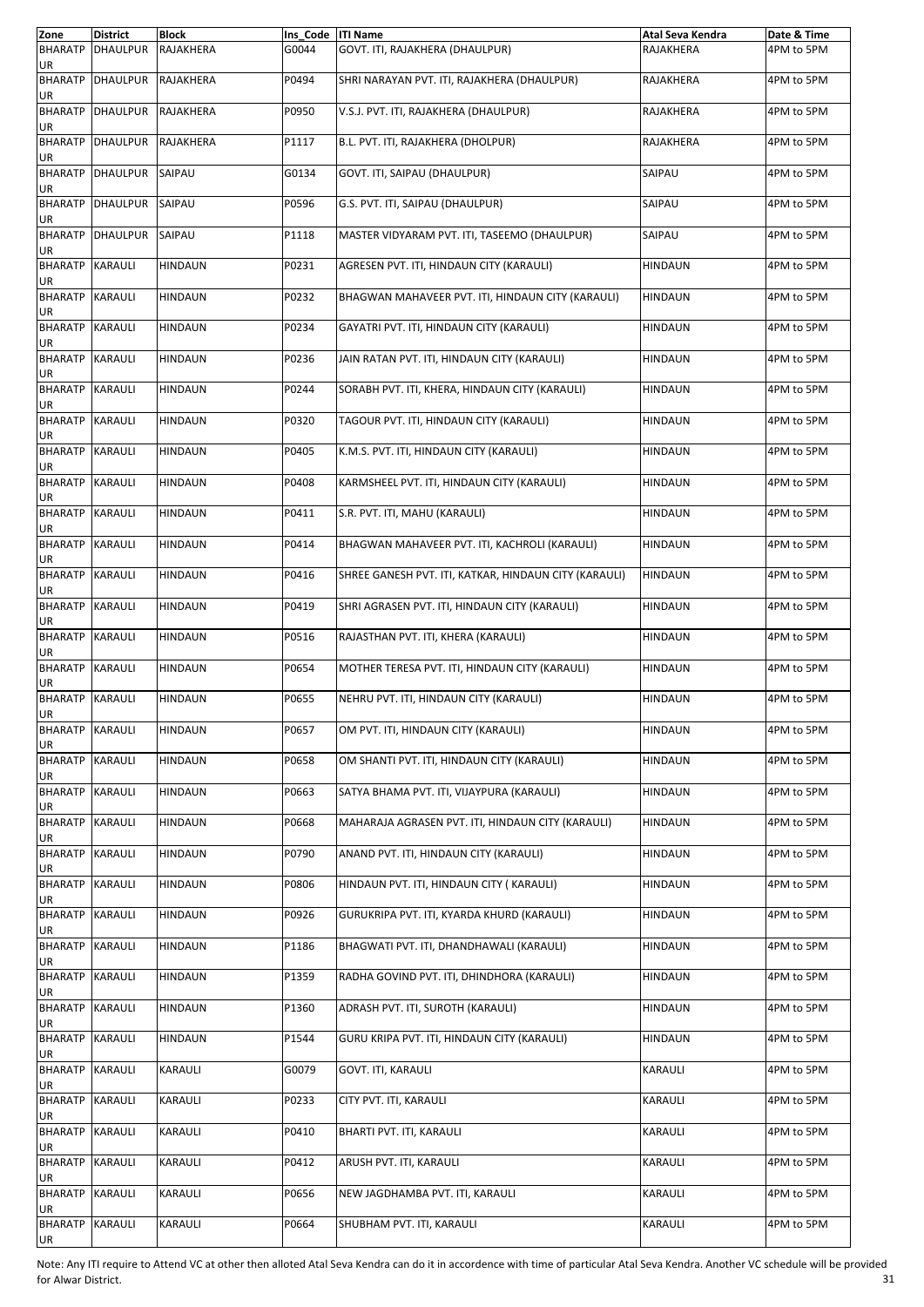| Zone                         | <b>District</b>          | <b>Block</b>         | Ins Code   ITI Name |                                                                                            | Atal Seva Kendra     | Date & Time |
|------------------------------|--------------------------|----------------------|---------------------|--------------------------------------------------------------------------------------------|----------------------|-------------|
| <b>BHARATP</b><br>UR         | <b>KARAULI</b>           | KARAULI              | P0666               | VEENA MEMORIAL PVT. ITI, KARAULI                                                           | <b>KARAULI</b>       | 4PM to 5PM  |
| <b>BHARATP</b><br>UR         | <b>KARAULI</b>           | KARAULI              | P1187               | EKLAVYA PVT. ITI, RIICO INDUSTRIAL AREA, KARAULI                                           | <b>KARAULI</b>       | 4PM to 5PM  |
| <b>BHARATP KARAULI</b><br>UR |                          | <b>MANDRIAL</b>      | P0649               | BHAGWATI DEVI PVT. ITI, MANDRAYAL (KARAULI)                                                | <b>MANDRIAL</b>      | 4PM to 5PM  |
| <b>BHARATP</b><br>UR         | <b>KARAULI</b>           | <b>NADOTI</b>        | G0133               | GOVT. ITI, NADAUTI (KARAULI)                                                               | <b>NADOTI</b>        | 4PM to 5PM  |
| <b>BHARATP</b><br>UR         | <b>KARAULI</b>           | <b>NADOTI</b>        | P0918               | SIDHANT PVT. ITI, GURHA CHANDRAJI (KARAULI)                                                | <b>NADOTI</b>        | 4PM to 5PM  |
| <b>BHARATP</b><br>UR         | <b>KARAULI</b>           | SAPOTRA              | G0132               | GOVT. ITI, SAPOTRA (KARAULI)                                                               | <b>SAPOTRA</b>       | 4PM to 5PM  |
| <b>BHARATP</b><br>UR         | <b>KARAULI</b>           | SAPOTRA              | P0417               | SHREE KRISHAN PVT. ITI, KURGAON (KARAULI)                                                  | SAPOTRA              | 4PM to 5PM  |
| <b>BHARATP</b><br>UR         | <b>KARAULI</b>           | <b>TODABHIM</b>      | P0245               | VISHVAKARMA PVT. ITI, BHOPUR, TODABHIM (KARAULI)                                           | <b>TODABHIM</b>      | 4PM to 5PM  |
| <b>BHARATP</b><br>UR         | <b>KARAULI</b>           | <b>TODABHIM</b>      | P0667               | MISHRI DEVI MEMORIAL PVT. ITI, TODABHIM (KARAULI)                                          | <b>TODABHIM</b>      | 4PM to 5PM  |
| <b>BHARATP</b><br><b>UR</b>  | SAWAI<br><b>MADHOPUR</b> | <b>BAMANWAS</b>      | G0210               | GOVT. ITI, BAMANWAS (SAWAI MADHOPUR) CAMP GOVT. ITI, BAMANWAS<br>GANGAPUR (SAWAI MADHOPUR) |                      | 4PM to 5PM  |
| <b>BHARATP</b><br><b>UR</b>  | SAWAI<br><b>MADHOPUR</b> | <b>BONLI</b>         | P0277               | INDIAN INST. OF PVT. ITI, BONLI (SAWAI MADHOPUR)                                           | <b>BONLI</b>         | 4PM to 5PM  |
| <b>BHARATP</b><br><b>UR</b>  | SAWAI<br><b>MADHOPUR</b> | <b>BONLI</b>         | P0278               | LAXMAN PVT. ITI, BONLI (SAWAI MADHOPUR)                                                    | <b>BONLI</b>         | 4PM to 5PM  |
| <b>BHARATP</b><br><b>UR</b>  | SAWAI<br><b>MADHOPUR</b> | <b>BONLI</b>         | P0688               | K.B.M. PVT. ITI, BONLI (SAWAI MADHOPUR)                                                    | <b>BONLI</b>         | 4PM to 5PM  |
| <b>BHARATP</b><br>UR         | SAWAI<br><b>MADHOPUR</b> | <b>BONLI</b>         | P0987               | NEW MAA JAGDAMBA PVT. ITI, MALARNA DOONGAR (SAWAI BONLI<br>MADHOPUR)                       |                      | 4PM to 5PM  |
| <b>BHARATP</b><br><b>UR</b>  | SAWAI<br><b>MADHOPUR</b> | <b>BONLI</b>         | P1801               | DIVINE FIRE SAFETY PVT. ITI, BONLI (SAWAI MADHOPUR)                                        | <b>BONLI</b>         | 4PM to 5PM  |
| <b>BHARATP</b><br>UR         | SAWAI<br><b>MADHOPUR</b> | CHAUTH KA BARWARA    | G0145               | GOVT. ITI, CHAUTH KA BARWARA (SAWAI MADHOPUR)                                              | CHAUTH KA BARWARA    | 4PM to 5PM  |
| <b>BHARATP</b><br>UR         | SAWAI<br><b>MADHOPUR</b> | <b>GANGAPUR CITY</b> | G0211               | GOVT. ITI, GANGAPUR (SAWAI MADHOPUR)                                                       | <b>GANGAPUR CITY</b> | 4PM to 5PM  |
| <b>BHARATP</b><br><b>UR</b>  | SAWAI<br><b>MADHOPUR</b> | <b>GANGAPUR CITY</b> | P0275               | BHAGAWAN MAHAVEER PVT. ITI, GANGAPUR CITY (SAWAI<br>MADHOPUR)                              | <b>GANGAPUR CITY</b> | 4PM to 5PM  |
| <b>BHARATP</b><br>UR         | SAWAI<br><b>MADHOPUR</b> | <b>GANGAPUR CITY</b> | P0279               | SNEHDEEP PVT. ITI, GANGAPUR CITY (SAWAI MADHOPUR)                                          | <b>GANGAPUR CITY</b> | 4PM to 5PM  |
| <b>BHARATP</b><br>UR         | SAWAI<br><b>MADHOPUR</b> | <b>GANGAPUR CITY</b> | P0462               | GOVINDAM PVT. ITI, GAGAPUR CITY (SAWAI MADHOPUR)                                           | <b>GANGAPUR CITY</b> | 4PM to 5PM  |
| <b>BHARATP</b><br>UR         | SAWAI<br><b>MADHOPUR</b> | <b>GANGAPUR CITY</b> | P0466               | JAGDAMBA PVT. ITI, GANGAPUR CITY (SAWAI MADHOPUR)                                          | <b>GANGAPUR CITY</b> | 4PM to 5PM  |
| <b>BHARATP</b><br>UR         | SAWAI<br><b>MADHOPUR</b> | <b>GANGAPUR CITY</b> | P0467               | NURSINGH PVT. ITI, GANGAPUR CITY (SAWAI MADHOPUR)                                          | <b>GANGAPUR CITY</b> | 4PM to 5PM  |
| <b>BHARATP</b><br>UR         | SAWAI<br><b>MADHOPUR</b> | <b>GANGAPUR CITY</b> | P0689               | AGRAWAL PVT. ITI, GANGAPUR CITY (SAWAI MADHOPUR)                                           | <b>GANGAPUR CITY</b> | 4PM to 5PM  |
| <b>BHARATP</b><br>UR         | SAWAI<br><b>MADHOPUR</b> | <b>GANGAPUR CITY</b> | P0690               | ALFA PVT. ITI, GANGAPUR CITY (SAWAI MADHOPUR)                                              | <b>GANGAPUR CITY</b> | 4PM to 5PM  |
| <b>BHARATP</b><br>UR         | SAWAI<br><b>MADHOPUR</b> | <b>GANGAPUR CITY</b> | P0691               | BHAGWAN VISHWKARMA PVT. ITI, GANGAPUR CITY (SAWAI<br>MADHOPUR)                             | <b>GANGAPUR CITY</b> | 4PM to 5PM  |
| <b>BHARATP</b><br>UR         | SAWAI<br><b>MADHOPUR</b> | <b>GANGAPUR CITY</b> | P0693               | GANESHAM PVT. ITI, GANGAPUR CITY (SAWAI MADHOPUR)                                          | <b>GANGAPUR CITY</b> | 4PM to 5PM  |
| <b>BHARATP</b><br>UR         | SAWAI<br><b>MADHOPUR</b> | <b>GANGAPUR CITY</b> | P0697               | NEW LAL BAHADUR SHASTRI PVT. ITI, GANGAPUR CITY<br>(SAWAI MADHOPUR)                        | <b>GANGAPUR CITY</b> | 4PM to 5PM  |
| <b>BHARATP</b><br>UR         | SAWAI<br><b>MADHOPUR</b> | <b>GANGAPUR CITY</b> | P0698               | SHRI BALAJI PVT. ITI, GANGAPUR CITY (SAWAI MADHOPUR)                                       | <b>GANGAPUR CITY</b> | 4PM to 5PM  |
| <b>BHARATP</b><br>UR         | SAWAI<br><b>MADHOPUR</b> | <b>GANGAPUR CITY</b> | P0802               | LAL BAHADUR SHASTRI PVT. ITI, SALODA (SAWAI MADHOPUR) GANGAPUR CITY                        |                      | 4PM to 5PM  |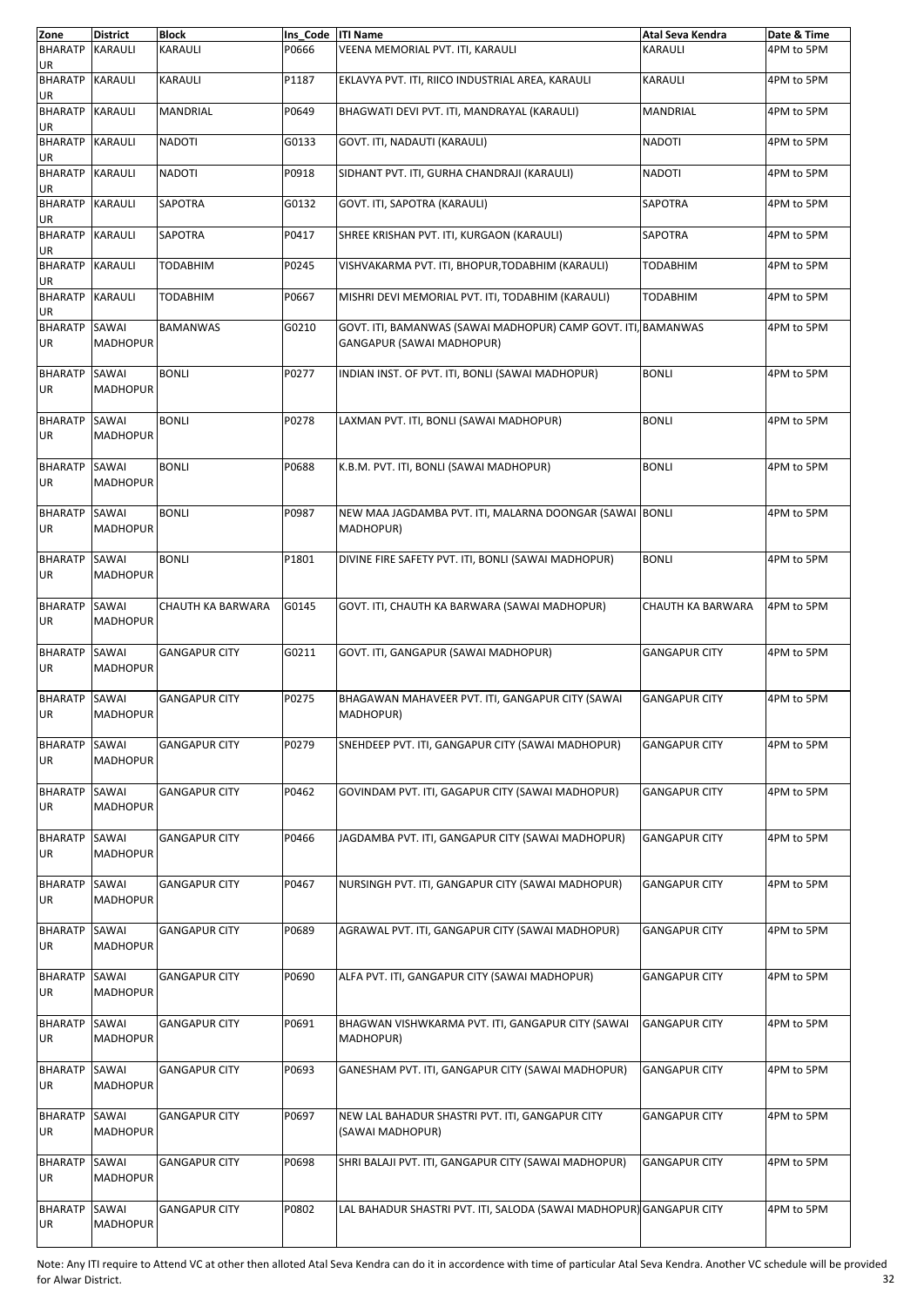| Zone                        | <b>District</b>          | Block                 | Ins Code   ITI Name |                                                                   | Atal Seva Kendra      | Date & Time |
|-----------------------------|--------------------------|-----------------------|---------------------|-------------------------------------------------------------------|-----------------------|-------------|
| <b>BHARATP</b><br>UR        | SAWAI<br><b>MADHOPUR</b> | <b>GANGAPUR CITY</b>  | P0935               | LAXMAN PVT. ITI, GANGAPUR CITY (SAWAI MADHOPUR)                   | <b>GANGAPUR CITY</b>  | 4PM to 5PM  |
| BHARATP SAWAI<br><b>UR</b>  | <b>MADHOPUR</b>          | <b>GANGAPUR CITY</b>  | P0988               | BHAGWATI PVT. ITI, GANGAPUR CITY (SAWAI MADHOPUR)                 | <b>GANGAPUR CITY</b>  | 4PM to 5PM  |
|                             |                          | <b>GANGAPUR CITY</b>  |                     |                                                                   | <b>GANGAPUR CITY</b>  |             |
| <b>BHARATP</b><br><b>UR</b> | SAWAI<br><b>MADHOPUR</b> |                       | P1040               | GANGAPUR PVT. ITI, GANGAPUR CITY (SAWAI MADHOPUR)                 |                       | 4PM to 5PM  |
| BHARATP SAWAI<br><b>UR</b>  | <b>MADHOPUR</b>          | <b>GANGAPUR CITY</b>  | P1851               | MAA KAILA DEVI PVT. ITI, GANGAPUR (SAWAI MADHOPUR)                | <b>GANGAPUR CITY</b>  | 4PM to 5PM  |
| <b>BHARATP</b><br><b>UR</b> | SAWAI<br><b>MADHOPUR</b> | <b>KHANDAR</b>        | G0130               | GOVT. ITI, KHANDAR (SAWAI MADHOPUR)                               | <b>KHANDAR</b>        | 4PM to 5PM  |
| BHARATP SAWAI<br><b>UR</b>  | <b>MADHOPUR</b>          | SAWAI MADHOPUR        | G0086               | GOVT. ITI, SAWAI MADHOPUR                                         | SAWAI MADHOPUR        | 4PM to 5PM  |
| <b>BHARATP</b><br><b>UR</b> | SAWAI<br><b>MADHOPUR</b> | SAWAI MADHOPUR        | P0270               | AADRASH PVT. ITI, KHERDA, SAWAI MADHOPUR                          | SAWAI MADHOPUR        | 4PM to 5PM  |
| <b>BHARATP</b><br><b>UR</b> | SAWAI<br><b>MADHOPUR</b> | SAWAI MADHOPUR        | P0273               | SAURABH PVT. ITI, SAWAI MADHOPUR                                  | <b>SAWAI MADHOPUR</b> | 4PM to 5PM  |
| <b>BHARATP</b><br>UR        | SAWAI<br><b>MADHOPUR</b> | <b>SAWAI MADHOPUR</b> | P0459               | NEW SORABH PVT. ITI, KHERDA (SAWAI MADHOPUR)                      | SAWAI MADHOPUR        | 4PM to 5PM  |
| BHARATP SAWAI<br>UR         | <b>MADHOPUR</b>          | SAWAI MADHOPUR        | P0463               | BHAGWATI PVT. ITI, KHAIRDA, SAWAI MADHOPUR)                       | SAWAI MADHOPUR        | 4PM to 5PM  |
| <b>BHARATP</b><br>UR        | SAWAI<br><b>MADHOPUR</b> | SAWAI MADHOPUR        | P0464               | BHAGWAN MAHAVEER PVT. ITI, JATWARA (SAWAI<br>MADHOPUR)            | SAWAI MADHOPUR        | 4PM to 5PM  |
| <b>BHARATP</b><br><b>UR</b> | SAWAI<br><b>MADHOPUR</b> | SAWAI MADHOPUR        | P0694               | KALPANA PVT. ITI, KHERDA (SAWAI MADHOPUR)                         | SAWAI MADHOPUR        | 4PM to 5PM  |
| <b>BHARATP</b><br>UR        | SAWAI<br><b>MADHOPUR</b> | SAWAI MADHOPUR        | P0700               | SUNRISE PVT. ITI, SAWAI MADHOPUR                                  | SAWAI MADHOPUR        | 4PM to 5PM  |
| <b>BHARATP</b><br>UR        | SAWAI<br><b>MADHOPUR</b> | SAWAI MADHOPUR        | P0750               | RANTHUMBHORE PVT. ITI, KHERDA (SAWAI MAHOPUR)                     | SAWAI MADHOPUR        | 4PM to 5PM  |
| <b>BHARATP</b><br>UR        | SAWAI<br><b>MADHOPUR</b> | SAWAI MADHOPUR        | P0784               | NEW SUNRISE PVT. ITI, SAWAI MADHOPUR                              | <b>SAWAI MADHOPUR</b> | 4PM to 5PM  |
| BHARATP SAWAI<br>UR         | <b>MADHOPUR</b>          | SAWAI MADHOPUR        | P1575               | VINAYAK PVT. ITI, RIICO INDUSTRIAL AREA, SAWAI<br><b>MADHOPUR</b> | SAWAI MADHOPUR        | 4PM to 5PM  |
| <b>BHARATP</b><br>UR        | SAWAI<br><b>MADHOPUR</b> | SAWAI MADHOPUR        | P1802               | AGRASEN PVT. ITI, SAWAI MADHOPUR                                  | SAWAI MADHOPUR        | 4PM to 5PM  |
| <b>BIKANER</b>              | <b>BIKANER</b>           | <b>BIKANER</b>        | G0017               | GOVT. ITI, BIKANER                                                | <b>BIKANER</b>        | 5PM to 6PM  |
| <b>BIKANER</b>              | <b>BIKANER</b>           | <b>BIKANER</b>        | G0020               | GOVT. WOMEN ITI, BIKANER                                          | <b>BIKANER</b>        | 5PM to 6PM  |
| <b>BIKANER</b>              | <b>BIKANER</b>           | BIKANER               | G0108               | GOVT. ITI, JAIL BIKANER                                           | <b>BIKANER</b>        | 5PM to 6PM  |
| <b>BIKANER</b>              | <b>BIKANER</b>           | <b>BIKANER</b>        | P0073               | SHREE RAM PVT. ITI, BIKANER                                       | <b>BIKANER</b>        | 5PM to 6PM  |
| <b>BIKANER</b>              | <b>BIKANER</b>           | <b>BIKANER</b>        | P0747               | RAJEEV GANDHI PVT. ITI, BARSINGSAR (BIKANER)                      | <b>BIKANER</b>        | 5PM to 6PM  |
| <b>BIKANER</b>              | <b>BIKANER</b>           | BIKANER               | P0886               | MURLI SINGH YADAV MEMORIAL PVT. ITI, UDAI RAMSAR<br>(BIKANER)     | BIKANER               | 5PM to 6PM  |
| <b>BIKANER</b>              | <b>BIKANER</b>           | <b>BIKANER</b>        | P0944               | SARVODYA PVT. ITI, BIKANER                                        | <b>BIKANER</b>        | 5PM to 6PM  |
| <b>BIKANER</b>              | <b>BIKANER</b>           | <b>BIKANER</b>        | P1009               | BIKANA PVT. ITI, BIKANER                                          | <b>BIKANER</b>        | 5PM to 6PM  |
| <b>BIKANER</b>              | <b>BIKANER</b>           | <b>BIKANER</b>        | P1010               | EESHWAR PVT. ITI, PARAKHON KI JONKH, BIKANER                      | <b>BIKANER</b>        | 5PM to 6PM  |
| <b>BIKANER</b>              | <b>BIKANER</b>           | <b>BIKANER</b>        | P1011               | MAA ANNAPURNA PVT. ITI, PUGAL ROAD, BIKANER                       | <b>BIKANER</b>        | 5PM to 6PM  |
| <b>BIKANER</b>              | <b>BIKANER</b>           | BIKANER               | P1028               | RRB PVT. ITI, BIKANER                                             | <b>BIKANER</b>        | 5PM to 6PM  |
| <b>BIKANER</b>              | <b>BIKANER</b>           | BIKANER               | P1091               | GURU KIRPA PVT. ITI, NAPASAR (BIKANER)                            | <b>BIKANER</b>        | 5PM to 6PM  |
| <b>BIKANER</b>              | <b>BIKANER</b>           | <b>BIKANER</b>        | P1284               | MBD PVT. ITI, TILAK NAGAR, BIKANER                                | <b>BIKANER</b>        | 5PM to 6PM  |
| <b>BIKANER</b>              | <b>BIKANER</b>           | BIKANER               | P1475               | NEW AKANSHA PVT. ITI, GANGA SHAHAR, (BIKANER)                     | <b>BIKANER</b>        | 5PM to 6PM  |
| <b>BIKANER</b>              | <b>BIKANER</b>           | <b>BIKANER</b>        | P1640               | S.R.MUND PVT. ITI, MOONDSAR (BIKANER)                             | <b>BIKANER</b>        | 5PM to 6PM  |
| <b>BIKANER</b>              | <b>BIKANER</b>           | <b>BIKANER</b>        | P1743               | GYANODAY PVT. ITI, BIKANER                                        | <b>BIKANER</b>        | 5PM to 6PM  |
| <b>BIKANER</b>              | <b>BIKANER</b>           | BIKANER               | P1865               | SARTHAK PAHAL PVT. ITI, SHIV BARI, BIKANER                        | <b>BIKANER</b>        | 5PM to 6PM  |
| <b>BIKANER</b>              | <b>BIKANER</b>           | KHAJUWALA             | G0141               | GOVT. ITI, KHAJUWALA (BIKANER)                                    | KHAJUWALA             | 5PM to 6PM  |
| <b>BIKANER</b>              | <b>BIKANER</b>           | KHAJUWALA             | G0142               | GOVT. ITI, CHHATTARGARH (BIKANER)                                 | KHAJUWALA             | 5PM to 6PM  |
| <b>BIKANER</b>              | <b>BIKANER</b>           | KOLAYAT               | P1473               | SWAMI VIVEKANAND PVT. ITI, KOLAYAT JI (BIKANER)                   | KOLAYAT               | 5PM to 6PM  |
| <b>BIKANER</b>              | <b>BIKANER</b>           | KOLAYAT               | P1474               | NEW BASIC PVT. ITI, BAJJU KHALSA (BIKANER)                        | KOLAYAT               | 5PM to 6PM  |
| <b>BIKANER</b>              | <b>BIKANER</b>           | KOLAYAT               | P1647               | NARAYAN GURU PVT. ITI, KOLAYAT (BIKANER)                          | KOLAYAT               | 5PM to 6PM  |
| <b>BIKANER</b>              | <b>BIKANER</b>           | LUNKARANSAR           | G0180               | GOVT. ITI, LUNKARANSAR (BIKANER)                                  | LUNKARANSAR           | 5PM to 6PM  |
| <b>BIKANER</b>              | <b>BIKANER</b>           | LUNKARANSAR           | P0843               | S.L.S. GRAPHIC PVT. ITI, LUNKARANSAR (BIKANER)                    | LUNKARANSAR           | 5PM to 6PM  |
| <b>BIKANER</b>              | <b>BIKANER</b>           | LUNKARANSAR           | P0945               | H.R MEMORIAL, PVT. ITI, LUNKARANSAR (BIKANER)                     | LUNKARANSAR           | 5PM to 6PM  |
| <b>BIKANER</b>              | <b>BIKANER</b>           | LUNKARANSAR           | P1472               | MANDA PVT. ITI, KM-16 RAISAR (BIKANER)                            | LUNKARANSAR           | 5PM to 6PM  |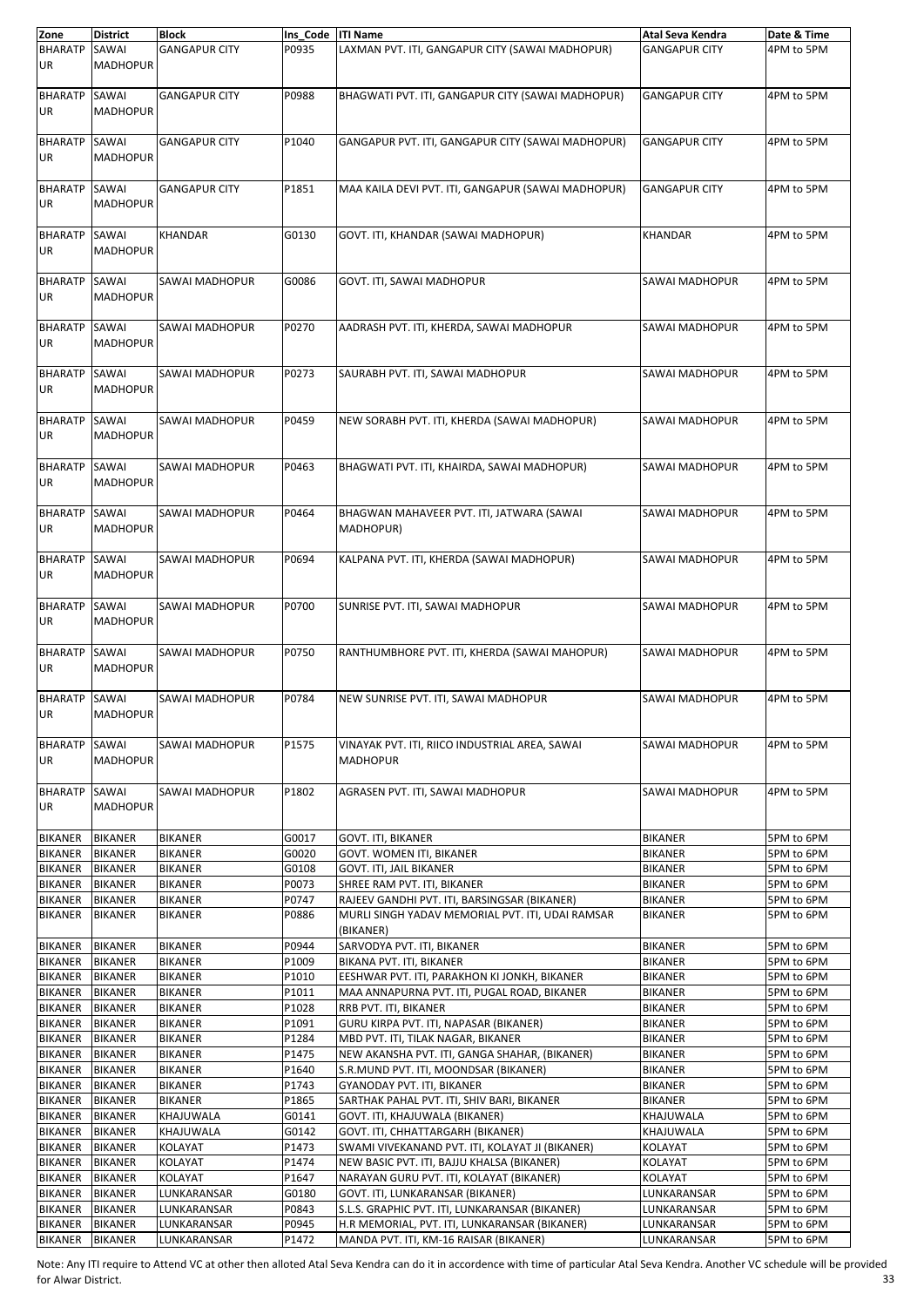| Zone           | <b>District</b>   | <b>Block</b>   | Ins Code   ITI Name |                                                                 | Atal Seva Kendra | Date & Time |
|----------------|-------------------|----------------|---------------------|-----------------------------------------------------------------|------------------|-------------|
| <b>BIKANER</b> | <b>BIKANER</b>    | <b>NOKHA</b>   | G0111               | GOVT. ITI, NOKHA (BIKANER)                                      | <b>NOKHA</b>     | 5PM to 6PM  |
|                |                   |                |                     |                                                                 |                  |             |
| <b>BIKANER</b> | <b>BIKANER</b>    | <b>NOKHA</b>   | P0751               | AKANKSHA PVT. ITI, NOKHA (BIKANER)                              | <b>NOKHA</b>     | 5PM to 6PM  |
| <b>BIKANER</b> | <b>BIKANER</b>    | <b>NOKHA</b>   | P1285               | GURU KRIPA PVT. ITI, NOKHA (BIKANER)                            | <b>NOKHA</b>     | 5PM to 6PM  |
| <b>BIKANER</b> | <b>BIKANER</b>    | <b>PANCHOO</b> | G0181               | GOVT. ITI, PANCHOO (BIKANER) CAMP GOVT. ITI, NOKHA              | <b>PANCHOO</b>   | 5PM to 6PM  |
| <b>BIKANER</b> | <b>BIKANER</b>    | SRIDUNGARGARH  | G0182               | (BIKANER)<br>GOVT. ITI, SRIDUNGARGARH (BIKANER) CAMP GOVT. ITI, | SRIDUNGARGARH    | 5PM to 6PM  |
|                |                   |                |                     | <b>BIKANER</b>                                                  |                  |             |
| <b>BIKANER</b> | <b>BIKANER</b>    | SRIDUNGARGARH  | P1092               | RAMAN PVT. ITI, DUNGARGARH (BIKANER)                            | SRIDUNGARGARH    | 5PM to 6PM  |
| <b>BIKANER</b> | <b>BIKANER</b>    | SRIDUNGARGARH  | P1616               | RUGHA RAM BHADU PVT. ITI, SUDSAR (BIKANER)                      | SRIDUNGARGARH    | 5PM to 6PM  |
| <b>BIKANER</b> | <b>CHURU</b>      | <b>BIDASAR</b> | P0572               | GYAN JYOTI PVT. ITI, BIDASAR (CHURU)                            | <b>BIDASAR</b>   | 5PM to 6PM  |
|                |                   |                |                     |                                                                 |                  |             |
| <b>BIKANER</b> | <b>CHURU</b>      | <b>CHURU</b>   | G0018               | <b>GOVT. ITI, CHURU</b>                                         | CHURU            | 5PM to 6PM  |
| <b>BIKANER</b> | <b>CHURU</b>      | CHURU          | P0573               | S.M.R.T. PVT. ITI, CHURU                                        | CHURU            | 5PM to 6PM  |
| <b>BIKANER</b> | <b>CHURU</b>      | CHURU          | P0577               | SHREEMATI MOONGI DEVI PVT. ITI, CHURU                           | <b>CHURU</b>     | 5PM to 6PM  |
|                |                   |                |                     |                                                                 |                  |             |
| <b>BIKANER</b> | CHURU             | CHURU          | P0771               | GYAN JYOTI PVT. ITI, CHURU                                      | CHURU            | 5PM to 6PM  |
| <b>BIKANER</b> | <b>CHURU</b>      | CHURU          | P1113               | MJP PVT. ITI, WARD NO-10, CHURU                                 | CHURU            | 5PM to 6PM  |
| <b>BIKANER</b> | CHURU             | CHURU          | P1288               | LAMBA PVT. ITI, CHURU                                           | CHURU            | 5PM to 6PM  |
| <b>BIKANER</b> | CHURU             | <b>CHURU</b>   | P1820               | MRM PVT. ITI, RAMSARA (CHURU)                                   | CHURU            | 5PM to 6PM  |
|                |                   |                |                     |                                                                 |                  |             |
| <b>BIKANER</b> | <b>CHURU</b>      | CHURU          | P1846               | NEW DHANWANTARI PVT. ITI, CHURU                                 | CHURU            | 5PM to 6PM  |
| <b>BIKANER</b> | CHURU             | RAJGARH        | P0116               | MOHTA PVT. ITI, RAJGARH (CHURU)                                 | <b>RAJGARH</b>   | 5PM to 6PM  |
| <b>BIKANER</b> | CHURU             | RAJGARH        | P0508               | CHOUDHARY ISHAR RAM JAKHAR PVT. ITI, RAJGARH (CHURU) RAJGARH    |                  | 5PM to 6PM  |
|                |                   |                |                     |                                                                 |                  |             |
| <b>BIKANER</b> | <b>CHURU</b>      | RAJGARH        | P0756               | SARASWATI PVT. ITI, LAMBOR BARI (CHURU)                         | RAJGARH          | 5PM to 6PM  |
| <b>BIKANER</b> | CHURU             | RAJGARH        | P0948               | CHAUDHARY PVT. ITI, RAJGARH (CHURU)                             | RAJGARH          | 5PM to 6PM  |
| <b>BIKANER</b> | <b>CHURU</b>      | RAJGARH        | P1107               | ASHA DEVI PVT. ITI, RAJGARH (CHURU)                             | <b>RAJGARH</b>   | 5PM to 6PM  |
|                |                   |                |                     |                                                                 |                  |             |
| <b>BIKANER</b> | <b>CHURU</b>      | RAJGARH        | P1108               | MAHATMA JYOTIRAO PHULE PVT. ITI, RAJGARH (CHURU)                | <b>RAJGARH</b>   | 5PM to 6PM  |
| <b>BIKANER</b> | <b>CHURU</b>      | RAJGARH        | P1111               | VIVEKANAND PVT. ITI, SIDHMUKH, TH-RAJGARH (CHURU)               | <b>RAJGARH</b>   | 5PM to 6PM  |
| <b>BIKANER</b> | CHURU             | RAJGARH        | P1225               | CHANDGI RAM PVT. ITI, BAIRASAR CHHOTA (CHURU)                   | <b>RAJGARH</b>   | 5PM to 6PM  |
|                |                   |                |                     |                                                                 |                  |             |
| <b>BIKANER</b> | <b>CHURU</b>      | RAJGARH        | P1482               | DHANVANTARI PVT. ITI, SHIVA KHERA, TH-RAJGARH (CHURU) RAJGARH   |                  | 5PM to 6PM  |
|                |                   |                |                     |                                                                 |                  |             |
| <b>BIKANER</b> | <b>CHURU</b>      | RAJGARH        | P1755               | VCI PVT. ITI, RAJGARH (CHURU)                                   | RAJGARH          | 5PM to 6PM  |
| <b>BIKANER</b> | <b>CHURU</b>      | RATANGARH      | G0021               | GOVT. ITI, RATANGARH (CHURU)                                    | <b>RATANGARH</b> | 5PM to 6PM  |
|                |                   |                |                     |                                                                 |                  |             |
| <b>BIKANER</b> | <b>CHURU</b>      | RATANGARH      | P0115               | PHOOSRAJ TODI PVT. ITI, RAJALDESAR (CHURU)                      | RATANGARH        | 5PM to 6PM  |
| <b>BIKANER</b> | <b>CHURU</b>      | RATANGARH      | P0947               | GRAMOTTHAN PVT. ITI, PARIHARA (CHURU)                           | RATANGARH        | 5PM to 6PM  |
| <b>BIKANER</b> | <b>CHURU</b>      | RATANGARH      | P1017               | RATANGARH PVT. ITI, RATANGARH (CHURU)                           | RATANGARH        | 5PM to 6PM  |
| <b>BIKANER</b> | CHURU             | RATANGARH      | P1115               | MARUDHAR PVT. ITI, RATANGARH (CHURU)                            | RATANGARH        | 5PM to 6PM  |
|                |                   |                |                     |                                                                 |                  |             |
| <b>BIKANER</b> | <b>CHURU</b>      | RATANGARH      | P1289               | SUMITRA MEMORIAL PVT. ITI, RATANGARAH (CHURU)                   | RATANGARH        | 5PM to 6PM  |
| <b>BIKANER</b> | <b>CHURU</b>      | RATANGARH      | P1478               | NIRMAL PVT. ITI, RATANGARH (CHURU)                              | RATANGARH        | 5PM to 6PM  |
| <b>BIKANER</b> | CHURU             | SARDARSHAHAR   | P0574               | S.N. PVT. ITI, SARDARSHAHAR (CHURU)                             | SARDARSHAHAR     | 5PM to 6PM  |
|                |                   |                |                     |                                                                 |                  |             |
| <b>BIKANER</b> | <b>CHURU</b>      | SARDARSHAHAR   | P0575               | SARASAWATI PVT. ITI, SARDARSAHAR (CHURU)                        | SARDARSHAHAR     | 5PM to 6PM  |
| <b>BIKANER</b> | <b>CHURU</b>      | SARDARSHAHAR   | P0576               | SHREE BALAJI PVT. ITI, SARDARSAHAR (CHURU)                      | SARDARSHAHAR     | 5PM to 6PM  |
| <b>BIKANER</b> | <b>CHURU</b>      | SARDARSHAHAR   | P1680               | SHRI M.S. PVT. ITI, SARDARSHAHAR (CHURU)                        | SARDARSHAHAR     | 5PM to 6PM  |
| <b>BIKANER</b> | <b>CHURU</b>      | SARDARSHAHAR   | P1754               | SHRI HARI PVT. ITI, SARDARSHAHAR (CHURU)                        | SARDARSHAHAR     | 5PM to 6PM  |
|                |                   |                |                     |                                                                 |                  |             |
| <b>BIKANER</b> | <b>CHURU</b>      | SARDARSHAHAR   | P1760               | CHOUDHARY H R PVT. ITI, SARDARSHAHAR (CHURU)                    | SARDARSHAHAR     | 5PM to 6PM  |
| <b>BIKANER</b> | <b>CHURU</b>      | SARDARSHAHAR   | P1772               | USHA DEVI PVT. ITI, SARDARSHAHAR (CHURU)                        | SARDARSHAHAR     | 5PM to 6PM  |
| <b>BIKANER</b> | <b>CHURU</b>      | SARDARSHAHAR   | P1847               | PRAGATI PVT. ITI, SARDARSHAHAR (CHURU)                          | SARDARSHAHAR     | 5PM to 6PM  |
| <b>BIKANER</b> | <b>CHURU</b>      | SARDARSHAHAR   | P1893               | VINAYAK PVT. ITI, SARDARSHAHAR (CHURU)                          | SARDARSHAHAR     | 5PM to 6PM  |
|                |                   |                |                     |                                                                 |                  |             |
| <b>BIKANER</b> | <b>CHURU</b>      | SUJANGARH      | G0023               | GOVT. ITI, SUJANGARH (CHURU)                                    | SUJANGARH        | 5PM to 6PM  |
| <b>BIKANER</b> | <b>CHURU</b>      | SUJANGARH      | P0579               | VIVEKANAND VIDYA ASHRAM PVT. ITI, KATAR CHHOTI<br>(CHURU)       | SUJANGARH        | 5PM to 6PM  |
| <b>BIKANER</b> | <b>CHURU</b>      | SUJANGARH      | P0903               | SPR PVT. ITI, BAGHSARA (EAST) (CHURU)                           | SUJANGARH        | 5PM to 6PM  |
|                |                   |                |                     |                                                                 |                  |             |
| <b>BIKANER</b> | CHURU             | SUJANGARH      | P1110               | SHRI BALAJI PVT. ITI, MALU BAAS, SUJANGARH (CHURU)              | SUJANGARH        | 5PM to 6PM  |
| <b>BIKANER</b> | CHURU             | SUJANGARH      | P1480               | SHRI R.N. PVT. ITI, SALASAR (CHURU)                             | SUJANGARH        | 5PM to 6PM  |
| <b>BIKANER</b> | <b>CHURU</b>      | SUJANGARH      | P1481               | BALAJI PVT. ITI, SUJANGARH (CHURU)                              | SUJANGARH        | 5PM to 6PM  |
| <b>BIKANER</b> | CHURU             | SUJANGARH      | P1483               | KAPTAN SINGH PVT. ITI, SUJANGARH (CHURU)                        | SUJANGARH        | 5PM to 6PM  |
|                |                   |                |                     |                                                                 |                  |             |
| <b>BIKANER</b> | CHURU             | SUJANGARH      | P1848               | SANKALP PVT. ITI, SALASAR (CHURU)                               | SUJANGARH        | 5PM to 6PM  |
| <b>BIKANER</b> | CHURU             | TARANAGAR      | P0117               | CHOUDHARY M.S. MEMORIAL PVT. ITI, TARANAGAR (CHURU)             | TARANAGAR        | 5PM to 6PM  |
| <b>BIKANER</b> | CHURU             | TARANAGAR      | P0571               | DEV PVT. ITI, TARANAGAR, CHURU                                  | TARANAGAR        | 5PM to 6PM  |
|                |                   |                |                     |                                                                 |                  |             |
| <b>BIKANER</b> | <b>CHURU</b>      | TARANAGAR      | P1112               | SSM PVT. ITI, TARANAGAR (CHURU)                                 | TARANAGAR        | 5PM to 6PM  |
| <b>BIKANER</b> | <b>CHURU</b>      | TARANAGAR      | P1114               | KALPNA PVT. ITI, TARANAGAR (CHURU)                              | TARANAGAR        | 5PM to 6PM  |
| <b>BIKANER</b> | CHURU             | TARANAGAR      | P1479               | SWAMI VIVEKANAND PVT. ITI, SAHWA (CHURU)                        | TARANAGAR        | 5PM to 6PM  |
| <b>BIKANER</b> | <b>CHURU</b>      | TARANAGAR      | P1669               | SHREE VIVEKANAND PVT. ITI, SAHWA (CHURU)                        | TARANAGAR        | 5PM to 6PM  |
| <b>BIKANER</b> | CHURU             |                | P1692               | DIWAKAR PVT. ITI, SAHWA (CHURU)                                 |                  | 5PM to 6PM  |
|                |                   | TARANAGAR      |                     |                                                                 | TARANAGAR        |             |
| <b>BIKANER</b> | <b>CHURU</b>      | TARANAGAR      | P1758               | MARUDHAR PVT. ITI, RETANA (CHURU)                               | TARANAGAR        | 5PM to 6PM  |
| <b>BIKANER</b> | CHURU             | TARANAGAR      | P1821               | SHVA PVT. ITI, SAHWA (CHURU)                                    | TARANAGAR        | 5PM to 6PM  |
| <b>BIKANER</b> | GANGANAG ANUPGARH |                | G0016               | GOVT. ITI, ANUPGARH (SRI GANGANAGAR)                            | ANUPGARH         | 5PM to 6PM  |
|                | AR                |                |                     |                                                                 |                  |             |
| <b>BIKANER</b> | GANGANAG ANUPGARH |                | P1218               | THAR PVT. ITI, CHAK 16(A), ANUPGARH (SRI GANGANAGAR)            | ANUPGARH         | 5PM to 6PM  |
|                | AR                |                |                     |                                                                 |                  |             |
| <b>BIKANER</b> | GANGANAG ANUPGARH |                | P1435               | TECHNNOTIME PVT. ITI, CHAK SPGM, ANUPGARH (SRI                  | <b>ANUPGARH</b>  | 5PM to 6PM  |
|                |                   |                |                     |                                                                 |                  |             |
|                | AR                |                |                     | GANGANAGAR)                                                     |                  |             |
| <b>BIKANER</b> | GANGANAG ANUPGARH |                | P1441               | JAITSAR PVT. ITI, JAITSAR (SRI GANGANAGAR)                      | <b>ANUPGARH</b>  | 5PM to 6PM  |
|                | AR                |                |                     |                                                                 |                  |             |
| <b>BIKANER</b> | GANGANAG ANUPGARH |                | P1601               | TAGORE PVT. ITI, ANUPGARH (SRI GANGANAGAR)                      | ANUPGARH         | 5PM to 6PM  |
|                | AR                |                |                     |                                                                 |                  |             |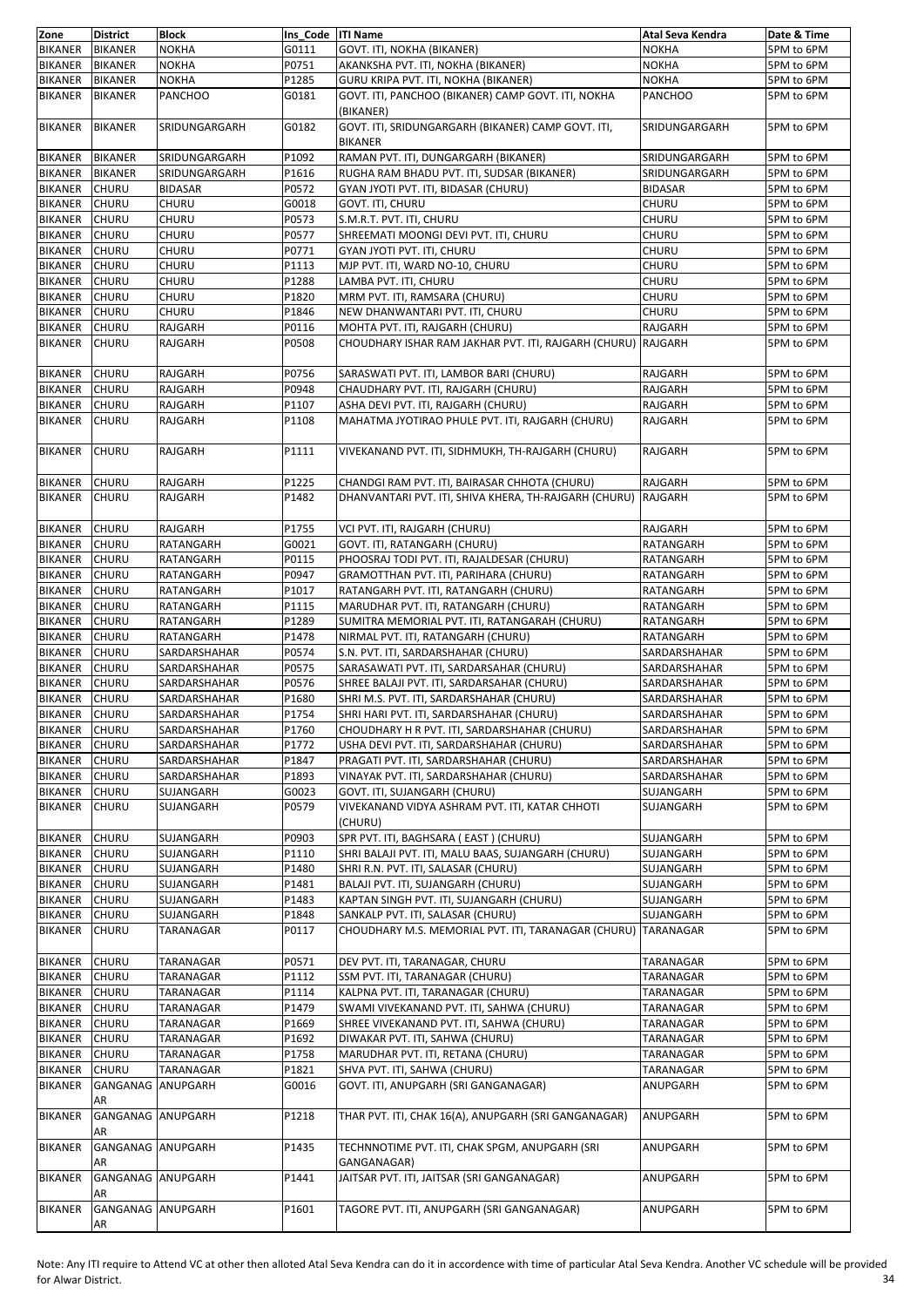| Zone           | <b>District</b>                | <b>Block</b>           | Ins_Code  ITI Name |                                                                                 | Atal Seva Kendra | Date & Time |
|----------------|--------------------------------|------------------------|--------------------|---------------------------------------------------------------------------------|------------------|-------------|
| <b>BIKANER</b> | GANGANAG<br>AR                 | GANGANAGAR             | G0022              | GOVT. ITI, SRI GANGANAGAR                                                       | GANGANAGAR       | 5PM to 6PM  |
| <b>BIKANER</b> | AR                             | GANGANAG GANGANAGAR    | G0228              | GOVT. ITI, JAIL GANGANAGAR                                                      | GANGANAGAR       | 5PM to 6PM  |
| <b>BIKANER</b> | AR                             | GANGANAG GANGANAGAR    | P0283              | JAIN PVT. ITI, SSB ROAD, SRI GANGANAGAR                                         | GANGANAGAR       | 5PM to 6PM  |
| <b>BIKANER</b> | AR                             | GANGANAG GANGANAGAR    | P0457              | CHAWALA PVT. ITI, SRI GANGANAGAR                                                | GANGANAGAR       | 5PM to 6PM  |
| <b>BIKANER</b> | AR                             | GANGANAG GANGANAGAR    | P0720              | M.P.S PVT. ITI, SRI GANGANAGAR                                                  | GANGANAGAR       | 5PM to 6PM  |
| <b>BIKANER</b> | AR                             | GANGANAG GANGANAGAR    | P1442              | GOLDEN RAYS PVT. ITI, CHAK-1(B) CHOTI (SRI GANGANAGAR)                          | GANGANAGAR       | 5PM to 6PM  |
| <b>BIKANER</b> | AR                             | GANGANAG GANGANAGAR    | P1720              | KHALSA SHIKSHAN SANSTHAN PVT. ITI, CHUNAWADH<br>(GANGANAGAR)                    | GANGANAGAR       | 5PM to 6PM  |
| <b>BIKANER</b> | AR                             | GANGANAG GANGANAGAR    | P1751              | SHIVALIK PVT. ITI, CHAK 17 Z (GANGANAGAR)                                       | GANGANAGAR       | 5PM to 6PM  |
| <b>BIKANER</b> | GANGANAG GHARSANA<br>AR        |                        | P0454              | NAVJEEVAN PVT. ITI, GHARSANA (SRI GANGANAGAR)                                   | <b>GHARSANA</b>  | 5PM to 6PM  |
| <b>BIKANER</b> | GANGANAG GHARSANA<br>AR        |                        | P1436              | MAHARAJA AGARSEN PVT. ITI, RAWLA (SRI GANGANAGAR)                               | GHARSANA         | 5PM to 6PM  |
| <b>BIKANER</b> | GANGANAG GHARSANA<br>AR        |                        | P1438              | S.K. PVT. ITI, GHARSANA (SRI GANGANAGAR)                                        | <b>GHARSANA</b>  | 5PM to 6PM  |
| <b>BIKANER</b> | GANGANAG GHARSANA<br>AR        |                        | P1439              | MESWT PVT. ITI, GHARSANA (SRI GANGANAGAR)                                       | <b>GHARSANA</b>  | 5PM to 6PM  |
| <b>BIKANER</b> | GANGANAG GHARSANA<br>AR        |                        | P1600              | ATUL PVT. ITI, GHARSANA (SRI GANGANAGAR)                                        | <b>GHARSANA</b>  | 5PM to 6PM  |
| <b>BIKANER</b> | <b>GANGANAG KARANPUR</b><br>AR |                        | G0112              | GOVT. ITI, KARANPUR (SRI GANGANAGAR)                                            | <b>KARANPUR</b>  | 5PM to 6PM  |
| <b>BIKANER</b> | <b>GANGANAG KARANPUR</b><br>AR |                        | P1217              | LOVELY PVT. ITI, KESRISINGHPUR (SRI GANGANAGAR)                                 | <b>KARANPUR</b>  | 5PM to 6PM  |
| <b>BIKANER</b> | <b>GANGANAG KARANPUR</b><br>AR |                        | P1740              | MATA CHAWLI DEVI PVT. ITI, KARANPUR (GANGANAGAR)                                | <b>KARANPUR</b>  | 5PM to 6PM  |
| <b>BIKANER</b> | GANGANAG PADAMPUR<br>AR        |                        | G0136              | GOVT. ITI, PADAMPUR (GANGANAGAR)                                                | PADAMPUR         | 5PM to 6PM  |
| <b>BIKANER</b> | GANGANAG PADAMPUR<br>AR        |                        | P0286              | MAHARAJA AGRESEN PVT. ITI, PADAMPUR(SRI<br>GANGANAGAR)                          | PADAMPUR         | 5PM to 6PM  |
| <b>BIKANER</b> | AR                             | GANGANAG RAISINGHNAGAR | P0719              | M.D.M. PVT. ITI, RAISINGH NAGAR (SRI GANGANAGAR)                                | RAISINGHNAGAR    | 5PM to 6PM  |
| <b>BIKANER</b> | AR                             | GANGANAG RAISINGHNAGAR | P1437              | SHINING STARS PVT. ITI, RAISINGHNAGAR (SRI GANGANAGAR) RAISINGHNAGAR            |                  | 5PM to 6PM  |
| <b>BIKANER</b> | AR                             | GANGANAG SADULSHAHAR   | P0757              | JAIN PVT. ITI, SADULSHAHAR, SRI GANGANAGAR                                      | SADULSHAHAR      | 5PM to 6PM  |
| <b>BIKANER</b> | AR                             | GANGANAG SADULSHAHAR   | P1216              | SHRI GURU JAMBHESWAR MODEL PVT. ITI, SADULSAHAR (SRI SADULSHAHAR<br>GANGANAGAR) |                  | 5PM to 6PM  |
| <b>BIKANER</b> | AR                             | GANGANAG SADULSHAHAR   | P1440              | MURTI DEVI PVT. ITI, CHAK-4 SDS (SRI GANGANAGAR)                                | SADULSHAHAR      | 5PM to 6PM  |
| <b>BIKANER</b> | AR                             | GANGANAG SURATGARH     | G0024              | GOVT. ITI, SURATGARH (SRI GANGANAGAR)                                           | SURATGARH        | 5PM to 6PM  |
| <b>BIKANER</b> | AR                             | GANGANAG SURATGARH     | P0284              | LAKSHAY PVT. ITI, SURATGARH (SRI GANGANAGAR)                                    | SURATGARH        | 5PM to 6PM  |
| <b>BIKANER</b> | AR                             | GANGANAG SURATGARH     | P0285              | MAHARAJA AGARSEN PVT. ITI, SURATGARH (SRI<br>GANGANAGAR)                        | SURATGARH        | 5PM to 6PM  |
| <b>BIKANER</b> | AR                             | GANGANAG SURATGARH     | P0458              | ARJIL MODERN PVT. ITI, SURATGARH (SRI GANGANAGAR)                               | SURATGARH        | 5PM to 6PM  |
| <b>BIKANER</b> | AR                             | GANGANAG SURATGARH     | P0866              | VIKASH PVT. ITI, SURATGARH (SRI GANGANAGAR)                                     | SURATGARH        | 5PM to 6PM  |
| <b>BIKANER</b> | AR                             | GANGANAG SURATGARH     | P1611              | MARUDHAR PVT. ITI, SURATGARH (GANGANAGAR)                                       | SURATGARH        | 5PM to 6PM  |
| <b>BIKANER</b> | AR                             | GANGANAG SURATGARH     | P1615              | VASHISHTH PVT. ITI, SURATGARH (GANGANAGAR)                                      | SURATGARH        | 5PM to 6PM  |
| <b>BIKANER</b> | AR                             | GANGANAG SURATGARH     | P1750              | CH MOTA RAM MEEL MEMORIAL PVT. ITI, SURATGARH<br>(GANGANAGAR )                  | SURATGARH        | 5PM to 6PM  |
| <b>BIKANER</b> | AR                             | GANGANAG SURATGARH     | P1770              | TAGORE PVT. ITI, SURATGARH (GANGANAGAR)                                         | SURATGARH        | 5PM to 6PM  |
| <b>BIKANER</b> | AR                             | GANGANAG VIJAYNAGAR    | P0456              | PIONEER PVT. ITI, VIJAINAGAR (SRI GANGANAGAR)                                   | VIJAYNAGAR       | 5PM to 6PM  |
| <b>BIKANER</b> | AR                             | GANGANAG VIJAYNAGAR    | P1898              | SMT GANGA DIXIT PVT. ITI, 32 GB (GANGANAGAR)                                    | VIJAYNAGAR       | 5PM to 6PM  |
| <b>BIKANER</b> | HANUMANG BHADRA<br>ARH         |                        | P0155              | KALPANA CHAWLA MEMORIAL PVT. ITI, BHADRA<br>(HANUMANGARH)                       | <b>BHADRA</b>    | 5PM to 6PM  |
| <b>BIKANER</b> | HANUMANG BHADRA<br>ARH         |                        | P0157              | SARDAR VALLABH BHAI PATEL PVT. ITI, BHADRA<br>(HANUMANGARH)                     | <b>BHADRA</b>    | 5PM to 6PM  |
| <b>BIKANER</b> | HANUMANG BHADRA<br>ARH         |                        | P0496              | MAHARAJA AGRESEN PVT. ITI, BHADRA (HANUMANGARH)                                 | <b>BHADRA</b>    | 5PM to 6PM  |
| <b>BIKANER</b> | HANUMANG BHADRA<br>ARH         |                        | P0779              | KALPANA PVT. ITI, CHHANI BARI (HANUMANGARH)                                     | <b>BHADRA</b>    | 5PM to 6PM  |
| <b>BIKANER</b> | HANUMANG BHADRA<br>ARH         |                        | P1301              | VIVEKANAND PVT. ITI, SIKRORI BARANI (HANUMANGARH)                               | BHADRA           | 5PM to 6PM  |